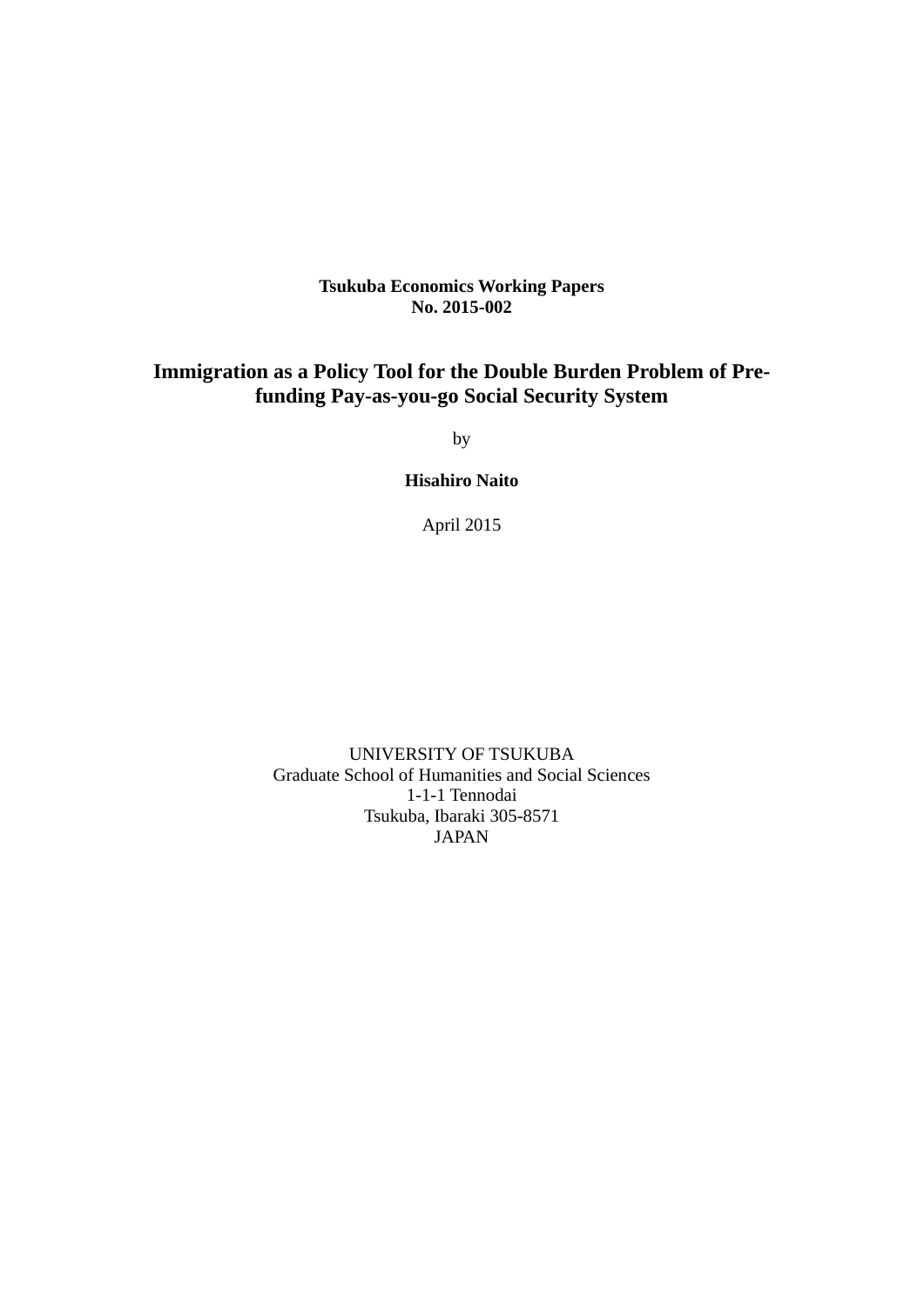# Immigration as a Policy Tool for the Double Burden Problem of Pre-funding Pay-as-you-go Social Security Systems

Hisahiro Naito ∗†

Department of Economics

Graduate School of Humanities and Social Sciences

University of Tsukuba, Japan

April 5, 2015

<sup>∗</sup>Email: naito@dpipe.tsukuba.ac.jp

<sup>&</sup>lt;sup>†</sup>I appreciate the comments provided by the participants of the Canadian Public Economics Meeting (Kingston), the North American Summer Econometric Society Meeting (St. Louis), the European Econometrics Society Meeting (Oslo), the macroeconomics workshop at the University of Tokyo and 15th Macroeconomics Conference (Japan), the economics workshop at the University of Victoria, and the Public Finance Study Group in Tokyo. I also appreciate the comments made by Kosuke Aoki, Masayoshi Hayashi, Toshihiro Ihori, Yasushi Iwamoto, Ryo Kato, Shinichi Nishiyama, Pierre Pestieau, and Herbert Schuetze. Finally, I record my thanks to Pierre Pestieau for teaching the related literature.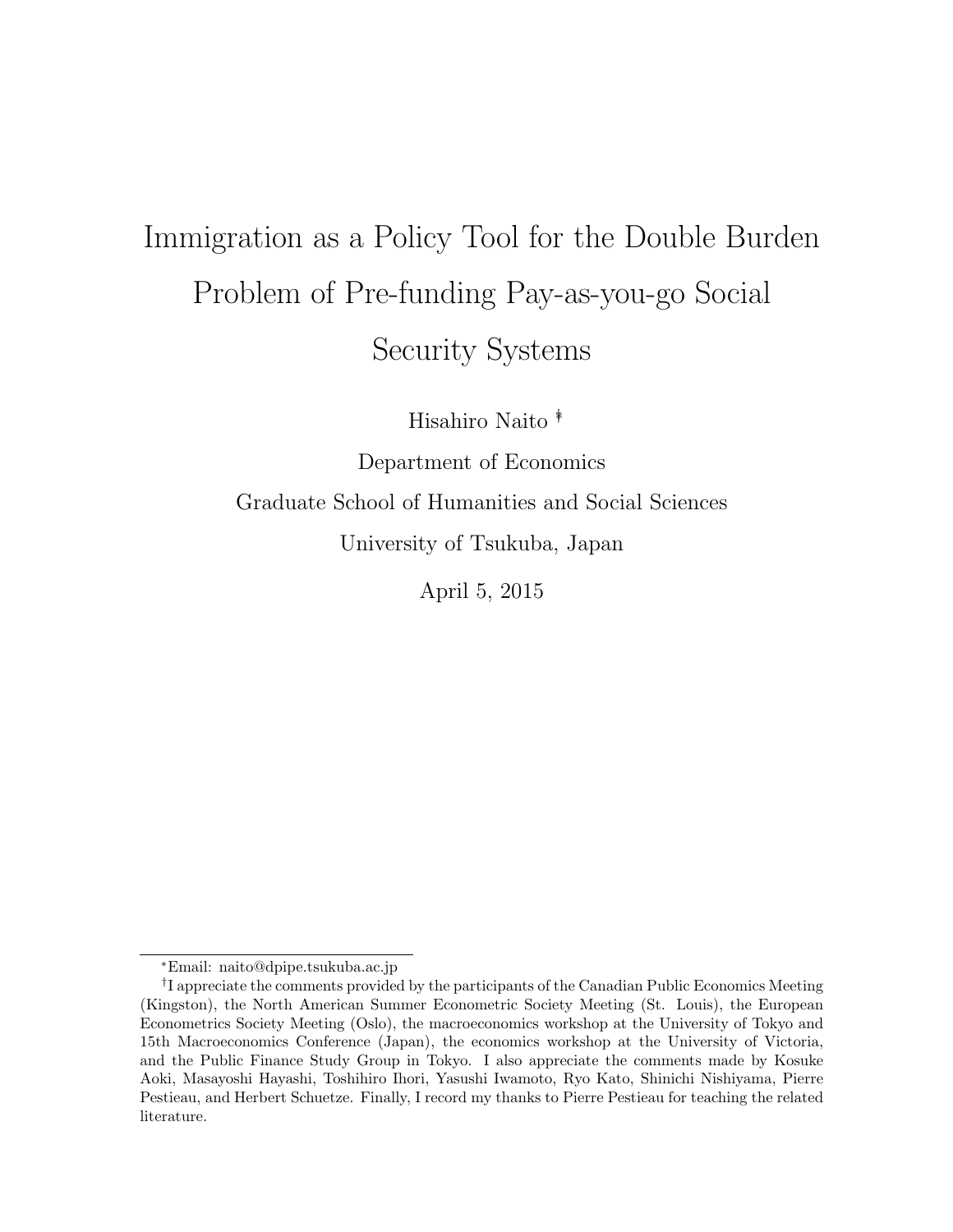#### Abstract

The effect of accepting more immigrants on welfare in the presence of a pay-asyou-go social security system is analyzed theoretically and quantitatively in this study. First, it is shown that if intergenerational government transfers initially exist from the young to the old, the government can lead an economy to the (modified) golden rule level within a finite time in a Pareto-improving way by increasing the percentage of immigrants to natives (PITN). Second, by using the computational overlapping generation model, I calculate both the welfare gain of increasing the PITN from 15.5 percent to 25.5 percent in 80 years and the years needed to reach the (modified) golden rule level in a Pareto-improving way in a model economy. The simulation results show that the present discounted value of the Pareto-improving welfare gain of increasing the PITN is 23 percent of initial GDP. It takes 112 years for the model economy to reach the golden rule level in a Pareto-improving way.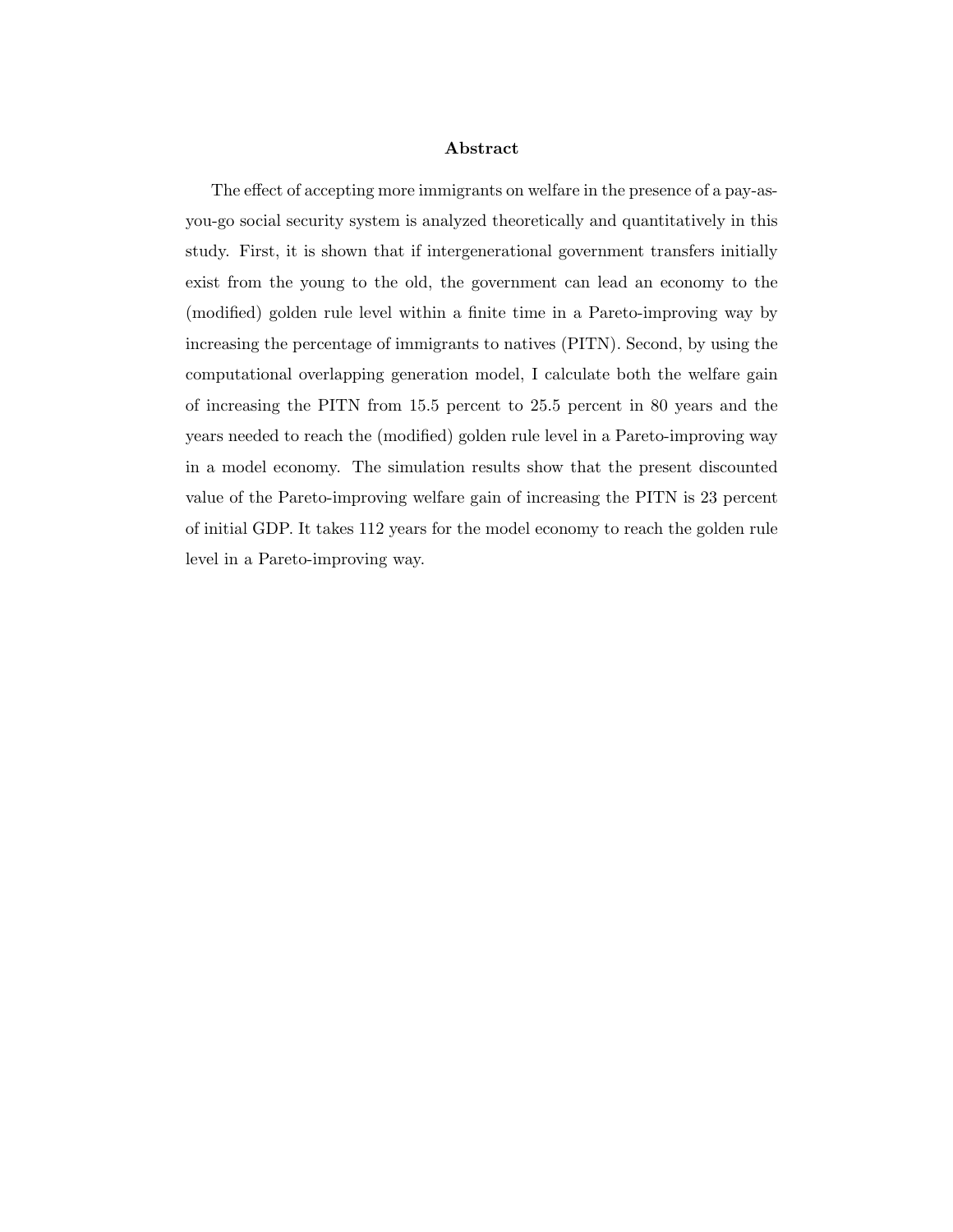## 1 Introduction

Pre-funding a pay-as-you-go (PYGO) security system or transforming it into a funded system is not easy. When the government transforms a PYGO social security system into a funded system or pre-funds a PYGO social security system, some generations must bear the so-called "double burden,"namely that the young generation must pay the social security tax twice (Geanakoplos, Mitchell and Zeldes (1998), Belan and Pestieau (1999)). Thus, although pre-funding a PYGO social security system is desirable from the point of view of capital accumulation, it is difficult to implement in a Pareto-improving way.

In the face of the fiscal problems caused by negative demographic shocks, policymakers have recently shown increased interest in accepting more immigrants. For example, the IMF (2012) report on the economy in Japan, which suffers from an extremely low fertility rate and practical restrictions on the inflow of immigrants, states that facilitating a modest level of immigration could create significant benefits for the Japanese economy. However, although using immigrants to solve the fiscal problem of PYGO social security systems in the short run is attractive, its desirability in the long run is unclear.

Increasing immigrants has two economic effects in the presence of a PYGO social system. First, increasing the number of immigrants that arrive each year will decrease the dependency ratio. Given that the capital–labor ratio and factor prices are fixed, this decreasing dependency ratio will bring about a welfare gain in the presence of a PYGO social security system. Second, increasing the number of immigrants implies increasing the population growth rate. With a neoclassical production function that exhibits the diminishing marginal product of capital (MPK), starting from a dynamically efficient initial steady state, the neoclassical growth model (Solow (1964)) predicts that such a higher population growth rate leads to lower capital stock per capita, wages, and GDP per capita (the capital shallowing effect). Thus, given those two conflicting effects, it is not clear how such an increase in immigrants can help solve the problem of a PYGO social security system in the long run.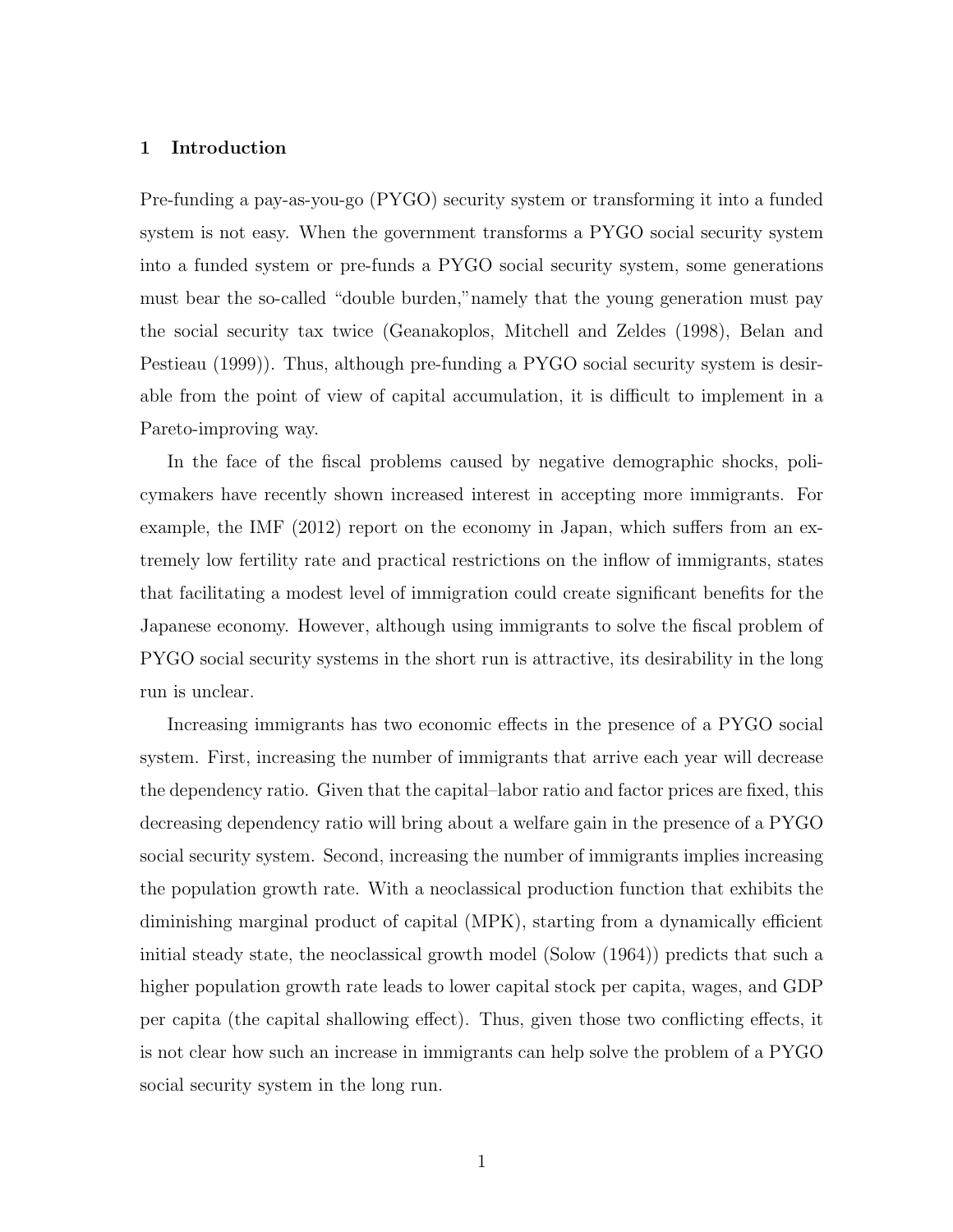The literature also presents an unclear picture. In the literature on public finance, by using the computational overlapping generation model (Auerbach and Kotlikoff (1998)), Storesletten (2000) argues that accepting a particular type of immigrant (skilled immigrants who are of an age such that they will not be able to claim social security benefit because they do not satisfy the minimum requirement of the duration of social security tax payments) will increase social welfare in the presence of the retirement of the Baby Boomer generation. By contrast, Fehr, Jokisch, and Kotlikoff (2004) show that no such welfare gain will ensue. They rather argue that the economic force that leads to a lower capital–labor ratio and lower GDP per capita is very strong; hence, accepting more immigrants cannot bring about a welfare gain. Feldstein  $(2006)$ analyzes the effect of immigration in Spain and concludes that immigration does not lead to a welfare gain, while Collado, Iturbe-Ormaetxeand, and Valera (2004) argue that accepting more immigrants brings about a positive welfare gain to Spain.

Given the mixed results in the literature regarding the effect of accepting more immigrants on social welfare, a natural question arises as to whether, from a theoretical standpoint, accepting more immigrants Pareto-improves welfare in the presence of a PYGO social security system. The capital shallowing effect seems to be very strong, as emphasized by Fehr, Jokisch, and Kotlikoff (2004), when the economy experiences a higher population growth rate due to an increased inflow of immigrants. Yet, if this is so, one may wonder why previous studies have arrived at such different results regarding the effect on welfare of accepting more immigrants.

Motivated by this question, I analyze theoretically and qualitatively the effect on welfare of accepting more immigrants and increasing the population growth rate. I conclude that accepting more immigrants and increasing the population growth rate Pareto-improves welfare and, to a large extent, solves in a Pareto-improving way the problem of the under-accumulation of capital that is caused by implementing a PYGO social security system.<sup>1</sup> More specifically, firstly, using the overlapping generation model developed by Diamond (1965), I show that in an economy with or without

<sup>&</sup>lt;sup>1</sup>The Matlab code used for this simulation is available from the journal's website and from the author.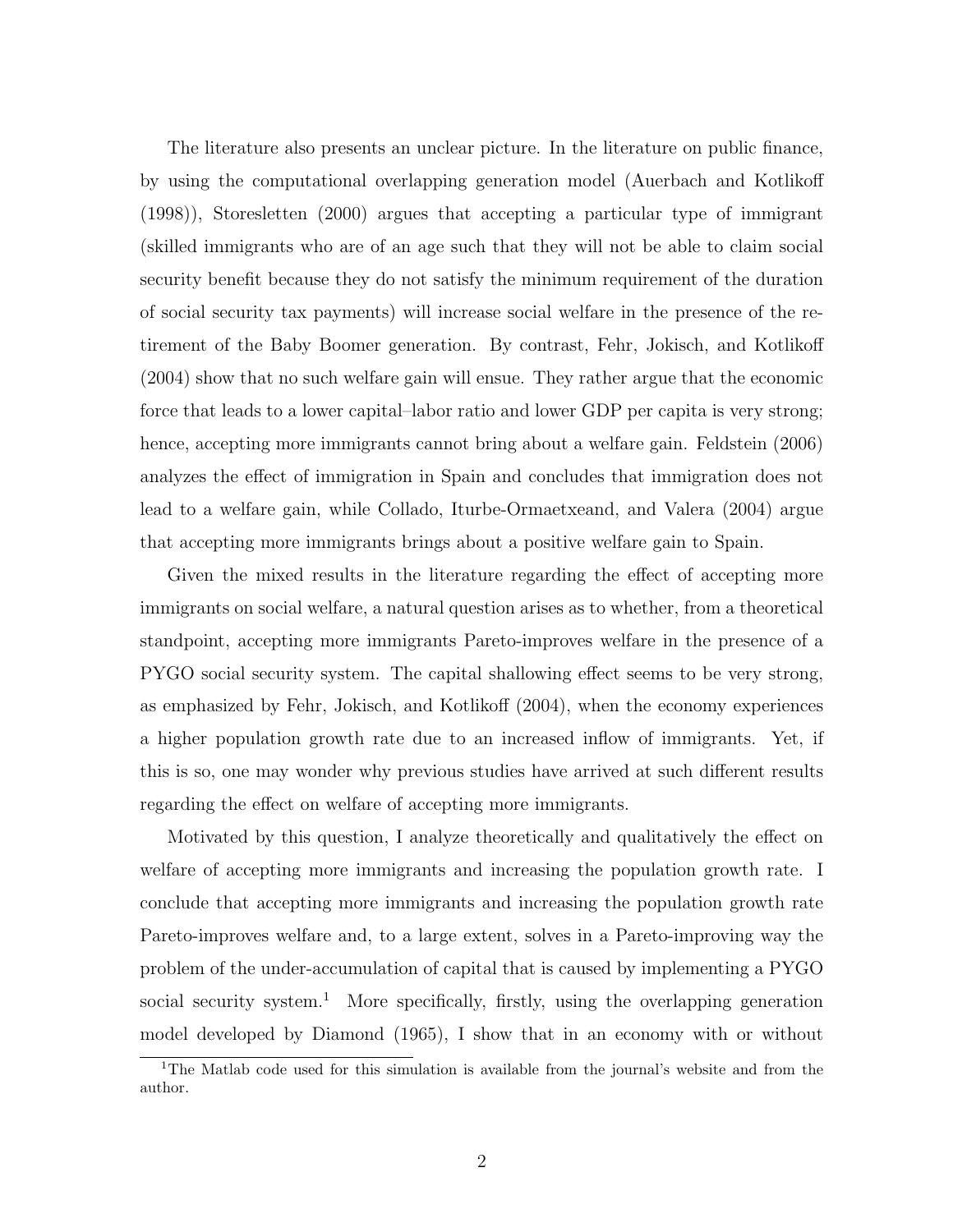distorting taxes, it is Pareto-improving to increase the percentage of immigrants to natives (PITN) if there exist upward intergenerational transfers in the sense that the pre-tax labor income, which is equal to labor supply times the marginal product of labor, of a young individual is greater than the sum of resources that a young individual consumes when he or she is young and the amount of resources that are transferred to future periods (the marginal product of labor (MPL) condition). In the presence of a PYGO social security system, some of the pre-tax labor income of a young individual in period t is used for the consumption of the old in period t. Thus, the above MPL condition is likely to be satisfied. In addition, the presence of government debt will make the MPL condition more likely. Secondly, I show analytically that when this MPL condition is satisfied, the government can lead the economy to the (modified) golden rule level in a Pareto-improving way within a finite time by putting the government budget surplus, which is obtained by increasing the PITN, into savings. Note that when the economy reaches the golden rule level, the problem of the under-accumulation of capital caused by PYGO social security is solved for all practical purposes. Thirdly, I quantify the Pareto-improving welfare gain yielded by increasing the PITN in the presence of a PYGO social security system and calculate the year needed to reach the (modified) golden rule level in a Pareto-improving way by using the computational overlapping generation model developed by Auerbach and Kotlikoff (1987). I consider a moderate increase in the PITN, such that the PITN starts to increase from 15.5 percent, reaches 25.5 percent in the 80th year, and remains constant at 25.5 percent in later years.<sup>2</sup>

With this rate of increase in the PITN and in the model that mimics the important dimensions of the US economy, my simulation shows it takes a minimum of 112 years for the model economy to reach the golden rule level in a Pareto-improving way. On the new balanced growth path, capital stock per efficient unit of labor increases by 102 percent and publicly provided private goods per capita increase by 36 percent. When the target capital stock is set at the modified golden rule level with a 3 percent

<sup>2</sup>A 15.5 percent initial PITN is obtained by using census 2000 data from the author's calculation. See section 4.2 for a more detailed discussion.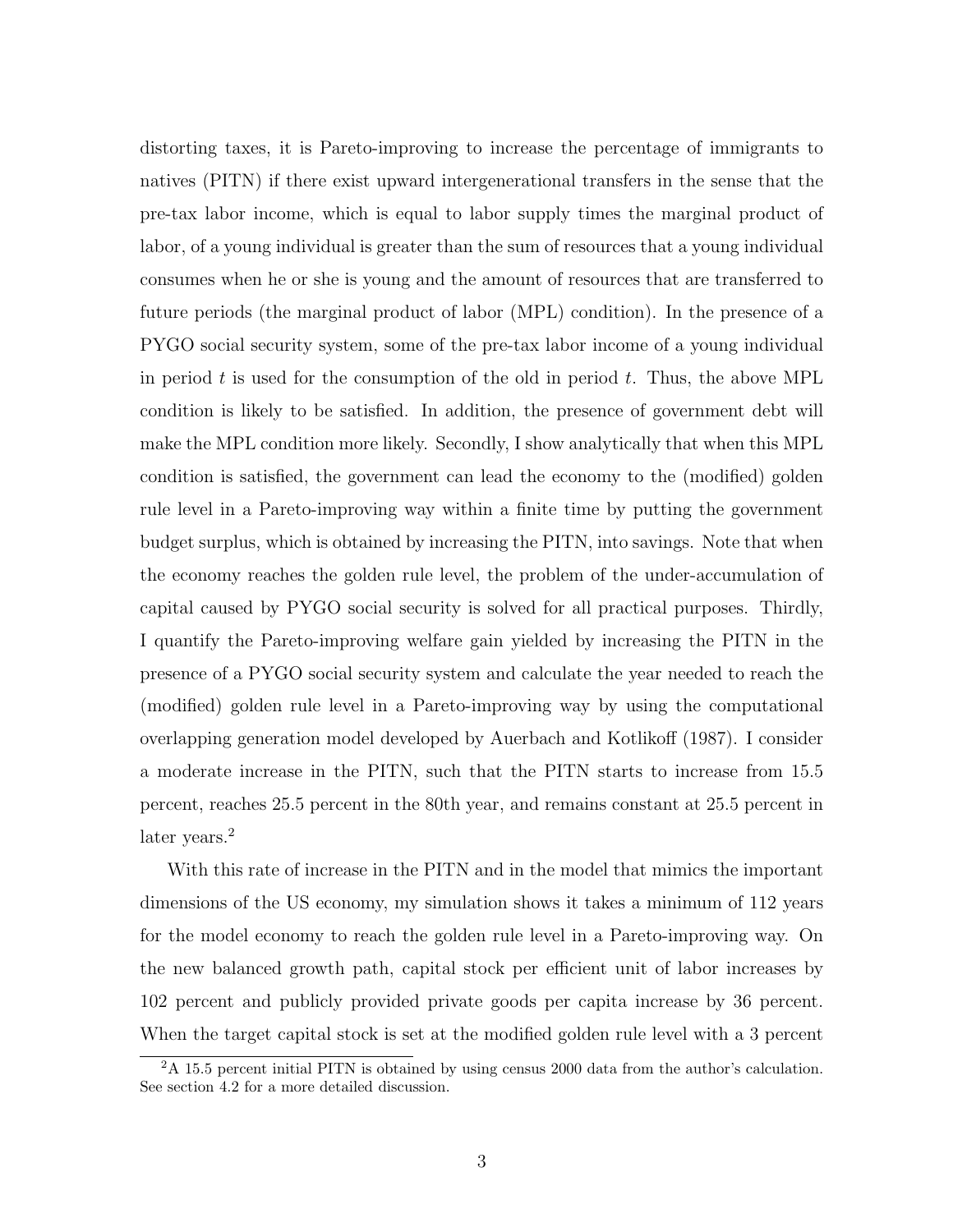intergenerational discount rate, it takes 65 years to reach the modified golden rule level in a Pareto-improving way and capital stock per efficient unit of labor increases by 18 percent. The present discounted value (PDV) of Pareto-improved utility, measured by the expenditure function, of natives and their descendants, which does not include the increased utility of immigrants and their descendants, comprises 23 percent of initial GDP.<sup>3</sup> When the time to reach the target PITN is shortened to 42 years, the economy reaches the modified golden rule level in the 59th year and the PDV of the Pareto improvement comprises 28 percent of initial GDP.

Finally, I conduct robustness checks by changing a number of the parameter values, for example, the share of the surplus for the government savings, replacement rate, time preference rate, risk aversion, initial government debt (asset) level, level of immigrants' earnings, and the consumption of public services by immigrants. Those robustness checks show that the results of the simulation do not change substantially in magnitude for different parameter values. Both the theoretical results and the computational results suggest the robustness of the welfare gain of increasing the PITN in the presence of a PYGO social security system.

The intuition of the above results can be understood as follows. Consider a situation where the government has a PYGO social security system initially and accepts immigrants at a fixed ratio to the number of natives. Assume that the economy is at the steady state initially with this constant growth rate of immigrants and that the total amount of social security tax revenue is equal to the social security benefit paid to the old in every period. Now, assume that the government starts to accept additional immigrants, in addition to the initially planned quota of immigrants, in period t. When the government collects the social security tax from those additional immigrants in period  $t$ , two channels affect the welfare of the residents of the host country. First, the government does not need to use this collected tax revenue to pay for the social security benefit of the old in period  $t$ . Since the social security tax and benefits

<sup>&</sup>lt;sup>3</sup>If I include the increased utility of immigrants and their descendants, the welfare gain of accepting immigrants becomes bigger.Thus, my estimate is likely to underestimate the welfare gain of accepting more immigrants. I calculate this number to analyze to what extent accepting more immigrants is Pareto-improving from the point of the natives.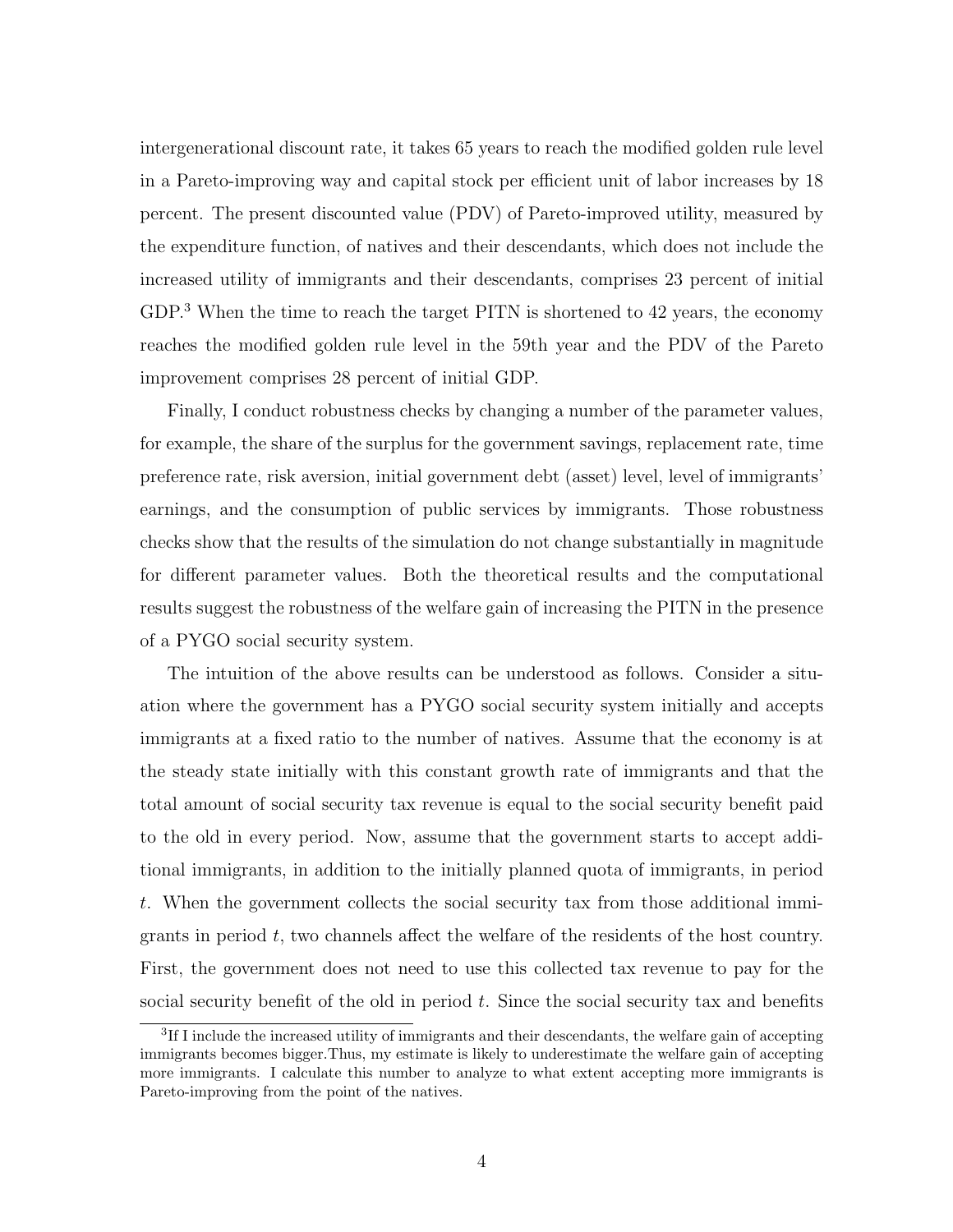are balanced at the initial steady state, the collected revenue from this social security tax is "free money"for the government. The government can invest this social security tax revenue in capital. Second, in period  $t + 1$ , the government does not need to use the return from investment made in period  $t$ . Since the social security benefit of the additionally accepted immigrants in period  $t$  can be financed by the social security tax of the children of those additionally accepted immigrants, the government can reinvest the return from investment in period  $t + 1$ . Starting from a dynamically efficient allocation, this investment will grow at the rate of interest, which is larger than the population growth rate.

Note that in the case of the standard pre-funding argument, the double burden problem happens because the government does not have this kind of "free money."For the government to have money to invest, the young cohort needs to pay two taxes: one for the benefit of the old and one for investment. However, when the government accepts additional immigrants, the government can use the available "free money" to solve the double burden problem of pre-funding social security.

There are several questions about the above intuition, however. First, it is not clear how to Pareto-improve welfare in the absence of lump-sum taxes and transfers. When immigrants are accepted, factor prices are changed. In the absence of lump-sum taxes and transfers, it seems to be difficult to Pareto-improve welfare. Second, it might take quite a long time for the economy to increase capital stock per capita, although accepting additional immigrants can raise welfare in the long run. The following theoretical and simulation analysis answers those questions.

The remainder of the paper is organized as follows. Section 2 reviews the related literature and clarifies the research contributions. Section 3 describes the theoretical analysis. Section 3.1 obtains the MPL condition and explains the underlying intuition of the MPL conditon by analyzing a case where the government cannot use the lumpsum tax and transfer and where immigrants and natives have identical productivities and preferences. The MPL condtion plays a critical role in other cases. Section 3.2 analyzes a case where the government cannot use the lump-sum tax and transfer. Section 3.3 analyzes a case where immigrants and natives have different productivities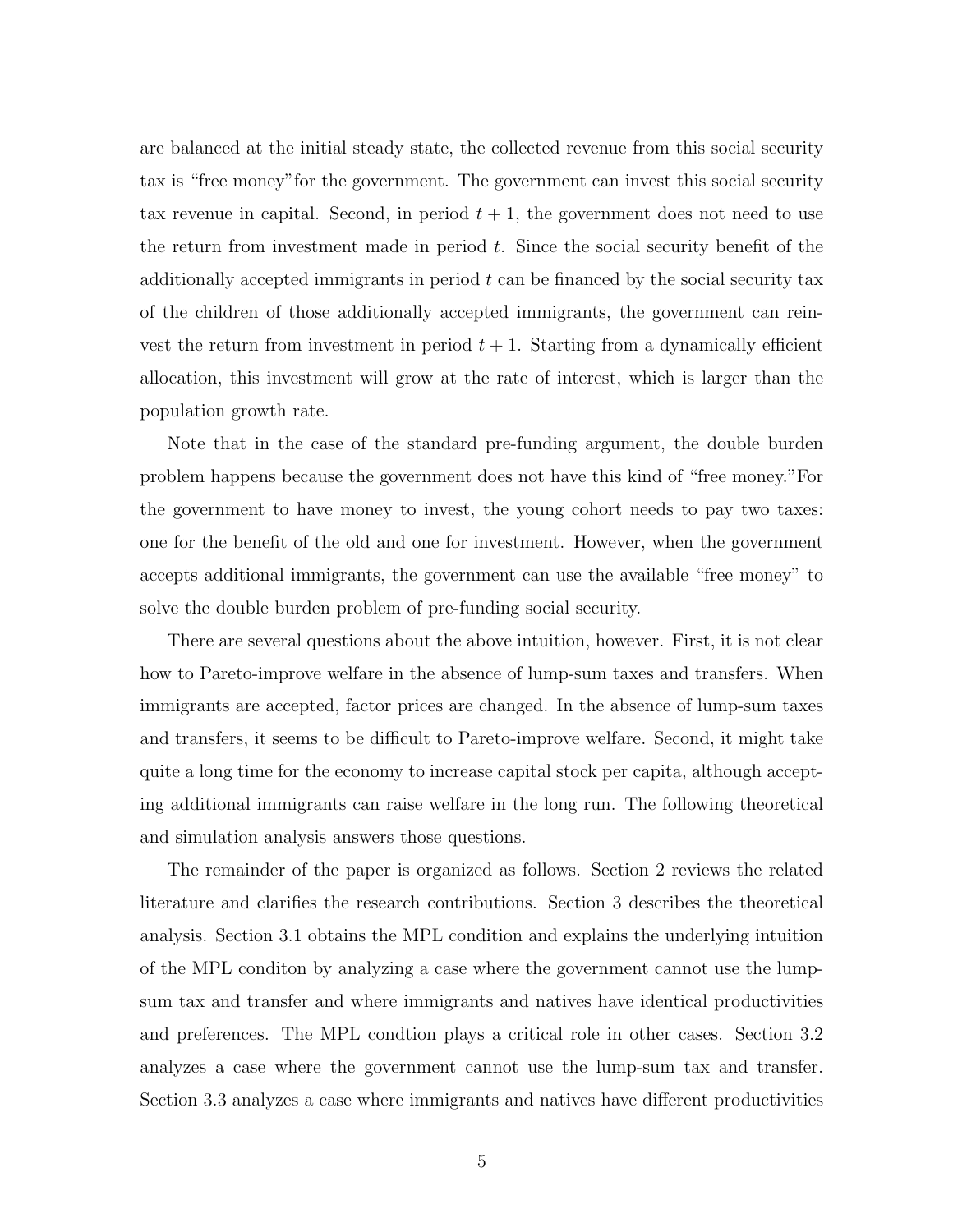and preferences. Section 4 presents a simulation-based analysis using the computational overlapping generation model. Section 5 concludes.

## 2 Literature review and contributions to the research

This study is related to several strands of the literature. First, the theoretical results presented in previous studies of social security pre-funding show that it is not possible to Pareto-improve all generations by pre-funding or transiting from a PYGO social security system to a funded system (Geanakoplos, Mitchell and Zeldes (1998), Belan and Pestieau (1999)). As a result, previous authors have focused on steady-state welfare-maximizing social security reform or policies that aim to balance the social security burden across cohorts in the presence of negative demographic shocks (Feldstein and Samwick (1998), Kotlikoff, Smetters and Walliser (2007), Nishiyama and Smetters  $(2007)$ .

Second, this study is also related to the public finance literature that analyzes the effect of immigration in the presence of social security in a dynamic general equilibrium model. Storesletten (1995, 2000) examines the effect of accepting immigrants in a dynamic general equilibrium model with and without aggregate uncertainty, respectively. He argues, in the US context, that by selecting particular types of immigrants, increased immigration can positively affect the welfare of natives. In contrast, Fehr, Jokisch, and Kotlikoff (2004) find no such welfare gain.<sup>4</sup>

Third, a large body of research has calculated the costs and benefits of accepting immigrants. The first generation of this strand of research (i.e., static cost/benefit analyses) does not take account of the fact that social security benefits are partially paid by the children of immigrants ( Borjas (1994), Passel (1994), Simon (1984), Akbari (1989), Storesletten (2003)), whereas the second generation considers that the children of immigrants also contribute to the PYGO social security system (Lee and Miller  $(1998)$ , Auerbach and Oreopoulos  $(1999)$ .<sup>5</sup>

<sup>4</sup>For studying other countries, see Collado, Iturbe-Ormaetxe, and Valera (2004) for Spain and Bonin, Raffelhüschen and Walliser (2000) for Germany.

<sup>&</sup>lt;sup>5</sup>In addition, a small number of studies have theoretically analyzed the effect of immigration in the presence of social security. For instance, Razin and Sadka (2000) show that accepting immigrants is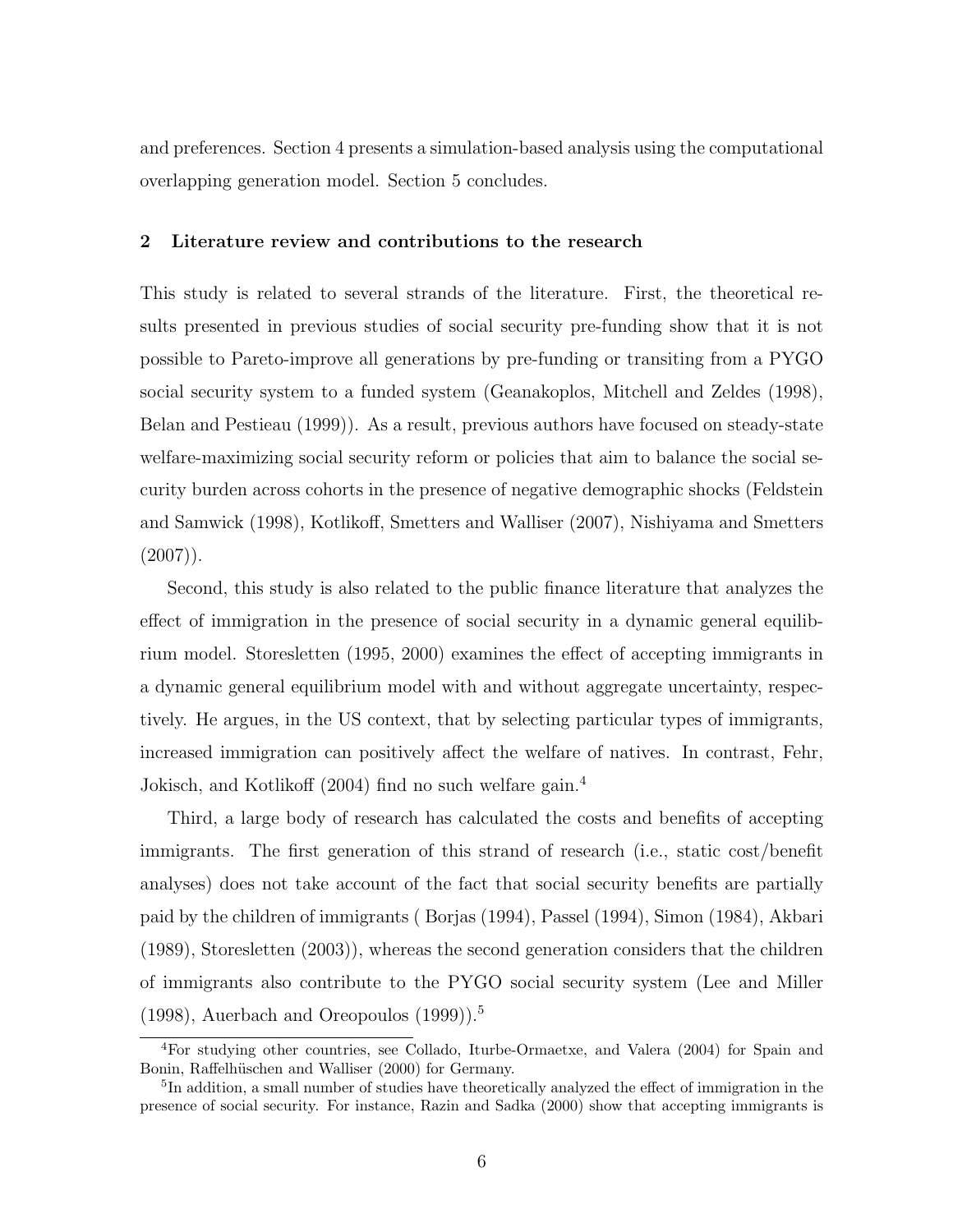This study contributes to the body of knowledge on this topic in several ways. First, I identify the conditions under which it is Pareto-improving to accept more immigrants (the MPL condition). Second, I show that the government can lead the economy to the (modified) golden rule level by accepting more immigrants within a finite time in a Pareto-improving way. This finding is in sharp contrast to those of previous studies of social security reform, which argue that increasing capital stock by pre-funding social security in a Pareto-improving way is difficult (Geanakoplos, Mitchell and Zeldes (1998)). Third, I develop and present a method that shows that accepting more immigrants Pareto-improves all generations in the presence of distorting taxes and changing factor prices in a dynamic economy. This technique was originally developed in the international trade literature to show the superiority of free trade over restricted trade in the absence of lump-sum taxes and transfers (Dixit and Norman  $(1980)$ .<sup>6</sup> Fourth, I quantify the welfare gain of the Pareto improvement predicted by the theoretical model. Consistent with the results of Storesletten (2000), I show a nontrivial welfare gain from increasing immigration into the United States and demonstrate that my results are robust for different parameter values. The theoretical results and robustness of the simulation results show that a policy of increasing immigration into the United States should be considered to be an important policy option.<sup>7</sup>

## 3 The model

The model proposed in this study uses the standard overlapping generation model with a neoclassical production function developed by Diamond (1965). Each individual lives for two periods. When individuals are in the first period, they work and are called "young." When they are in the second period, they are retired and are called "old." I assume that immigrants arrive in the host country only when they are young and that the host government prohibits inward migration when immigrants are old. I define

unlikely to improve welfare when capital accumulation is endogenous.

 $6T<sub>0</sub>$  the best of my knowledge, this is the first paper that applies the technique developed by Dixit and Norman (1980).

<sup>7</sup>This paper does not take political factors, which was analyzed by Razin,Sadka and Suwankiri (2011), into consideration. Including those political factors into the analysis is an important agenda for future research.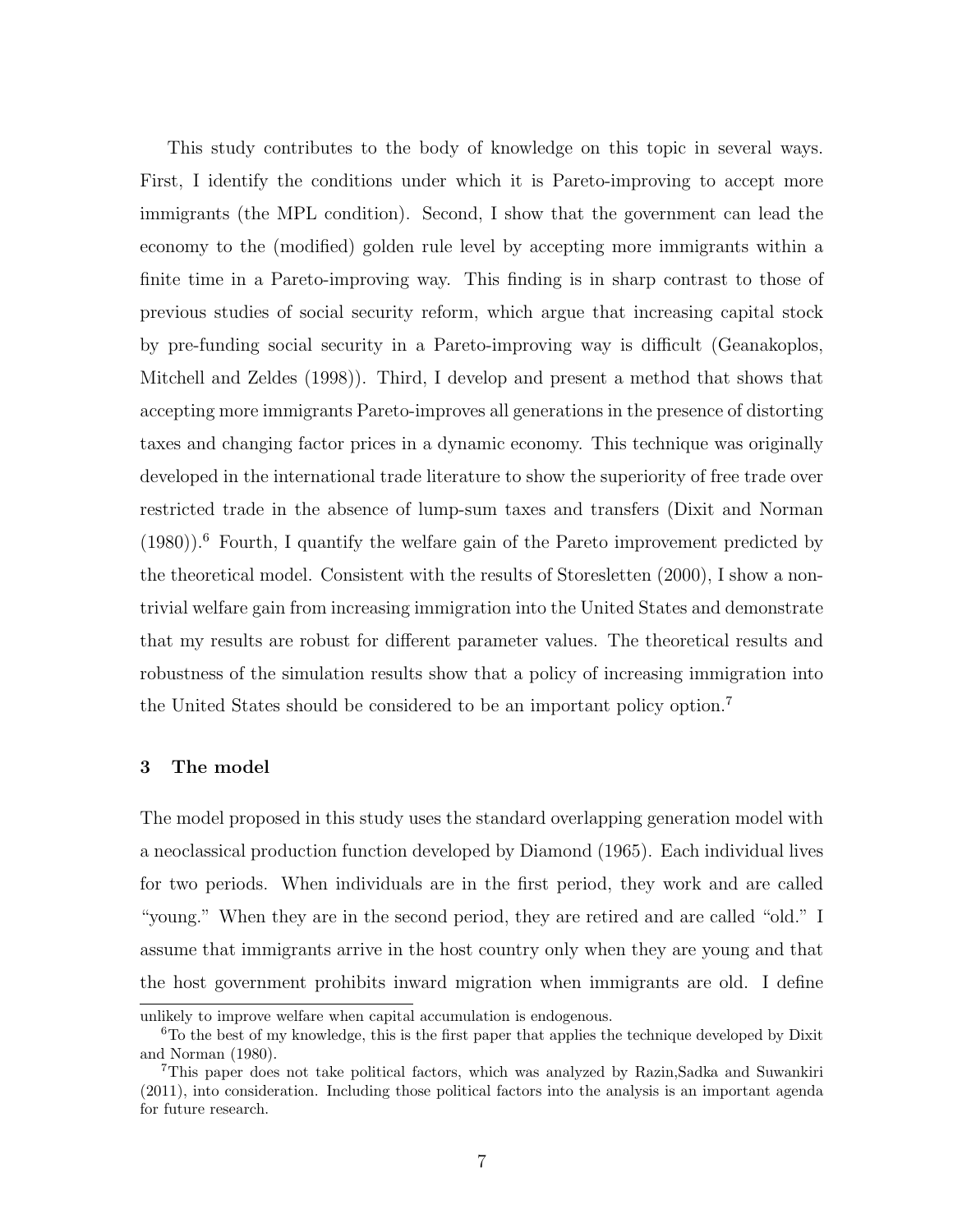individuals born at the beginning of period  $t$  in the host country as natives of cohort t, regardless of the nationality of their parents. Immigrants who move to the host country at the beginning of period  $t$  are considered to be immigrants of cohort  $t$ . Let j be the index indicating nationality. If an individual is a native,  $j = n$  and if he or she is an immigrant,  $j = m$ . Let  $N_t^j$  be the number of the young of type j in period t. Let  $(c_t^{y,j})$  $c_{t+1}^{y,j}$  c<sub>t+1</sub>) be consumption in the young period and the old period of a type j  $(j = n, m)$  individual of cohort t. Let  $g_t^{y,j}$  be the amount of publicly provided private goods, such as education and government-provided health care services for the young, for each young individual of type j, which is consumed in period t. Let  $g_t^{o,j}$  be the amount of publicly provided private goods such as Medicaid and publicly provided nursing homes for each old individual of type j in period t. Let  $g_t^{ind,j}$  be the amount of age-independent publicly provided private goods consumed by a young individual and an old individual of type  $j$ .<sup>8</sup> I assume that the utility function of the cohort of type  $j$ is

$$
U^{j}(c_{t}^{y_{j}}, l_{t}^{j}, g_{t}^{y_{j}}, g_{t}^{ind}, c_{t+1}^{oj}, g_{t+1}^{oj}, g_{t+1}^{ind,j}) = u^{y_{j}}(c_{t}^{y_{j}}, l_{t}^{j}) + v^{y_{j}}(g_{t}^{y_{j}}, g_{t}^{ind,j}) + \frac{1}{1+\rho} [u^{oj}(c_{t+1}^{oj}) + v^{oj}(g_{t+1}^{oj}, g_{t+1}^{ind,j})].
$$
\n
$$
(1)
$$

Further, I assume that  $u^{ij}(c_t^{i,j})$  $(t_t^{i,j}, l_t^j)$  and  $v^i(g_t^{ij})$  $_{t}^{ij},g_{t}^{ind,j}$  $\binom{m a, j}{t}$   $(i = y, o; j = n, m)$  are strictly increasing and concave functions. Moreover, I assume the additive separability of publicly provided private goods to ensure that the provision of such goods does not affect the consumption and saving decisions of individuals. This assumption simplifies the analysis because I also assume that the government redistributes the welfare gain of accepting more immigrants in the form of increased publicly provided private goods to individuals.<sup>9</sup>

On the production side, let  $F(L_t, K_t)$  be a production function, where  $L_t$  and  $K_t$ 

<sup>8</sup> In this study, I ignore non-rival public goods, whose presence would favor immigration because accepting immigrants means that the costs of such goods are shared by more individuals without decreasing their consumption.

<sup>9</sup>There are several ways in which the government redistributes the welfare gain to individuals. I use this method to simplify the analysis. The main conclusion does not change when other ways of redistributing the welfare gain are used.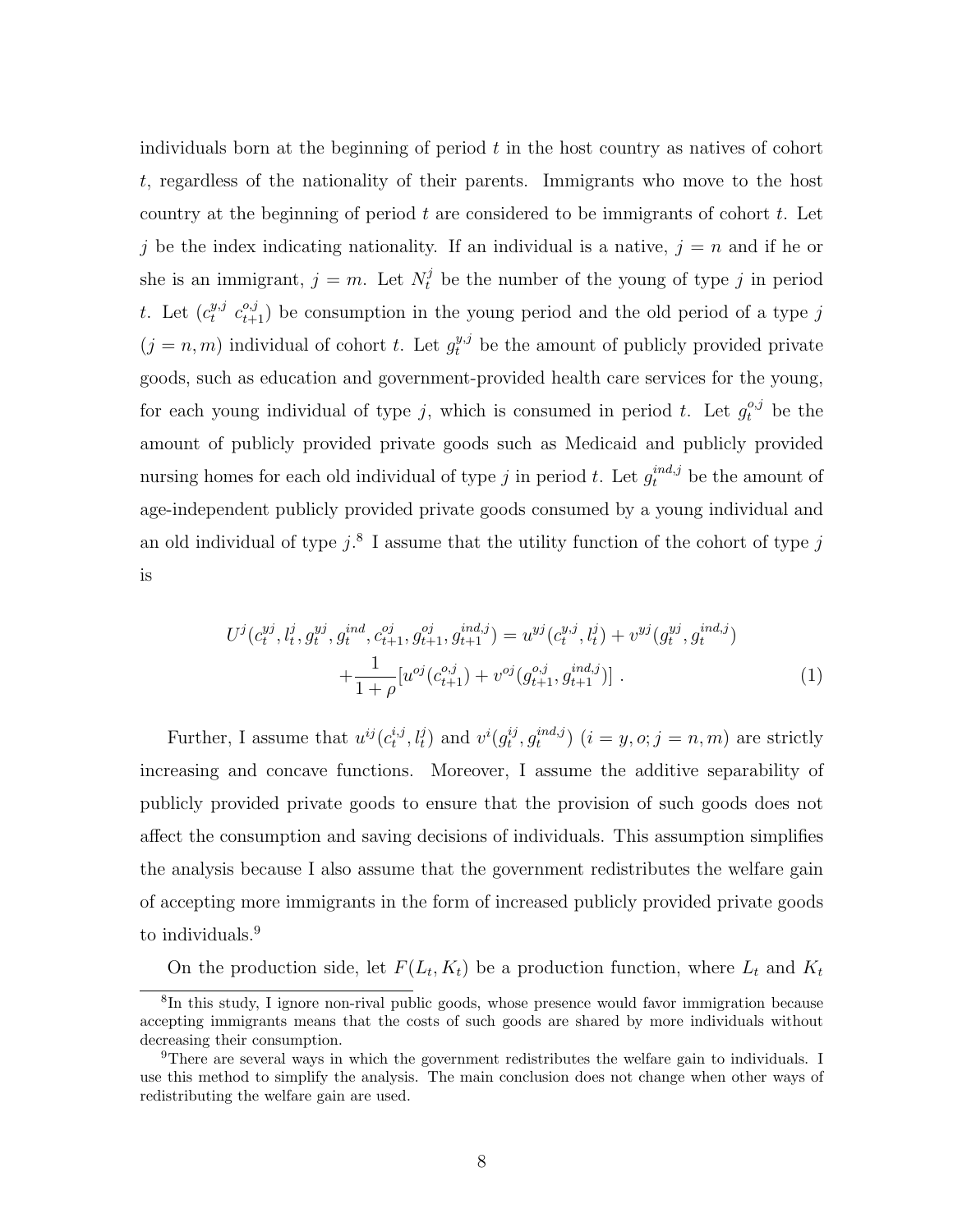are the total amount of labor and the total capital stock used in period t. Let  $\delta$  be the capital depreciation rate. I assume that  $F(L_t, K_t)$  displays constant returns to scale and that both the MPL and MPK are diminishing. I also assume that the standard Inada condition is satisfied.

The economy is at the steady state initially and the initial economy is dynamically efficient.<sup>10</sup> Furthermore, for the welfare analysis of accepting more immigrants, I make the following additional assumptions:

AS1: The amount of publicly provided private goods per person  $(g_t^{yy})$  $t^{yj}, g_t^{oj}$  $_{t}^{oj}, g^{ind,j}_{t}$  $_i^{ind,j})$  is constant at the initial steady state and  $(g_t^{y,j})$  $_{t}^{y,j},g_{t}^{o,j}$  $_{t}^{o,j},g_{t}^{ind,j}$  $(t^{ind,j}) = (g^{y,j}, g^{o,j}, g^{ind,j}).$ 

AS2: The government uses a PYGO social security system at the initial steady state. AS3: For a one-unit supply of labor by a native,  $\phi^n$  efficient units of labor are supplied. For a one-unit supply of labor by an immigrant,  $\phi^m$  efficient units of labor are supplied where  $\phi^m \leq \phi^n$ . For normalization, I assume that  $\phi^n = 1$ .

AS4: The descendants of immigrants integrate with the native population and earn the same income as natives.

AS5: Immigrants and their children stay permanently in the host country.

AS6: The fertility rate of immigrants is equal to or higher than the fertility rate of natives.

AS7: If immigrants and natives have the same productivities, then the government treats them in the same way in the tax and social security system.

I need AS2 to assess the effect of increasing the number of immigrants in the presence of a PYGO social security system. AS5 is relaxed in the simulation analysis. AS7 needs more discussion. Clearly, if the government can treat immigrants in a discriminatory way in the tax and public pension systems, the utility of both natives and immigrants could be increased. The wage rate of immigrants in their countries of origin is typically lower than that in the host country. Thus, it is possible to Paretoimprove the welfare of both natives and immigrants if (a) the host government places

 $10$ In the literature, it is well known that if the market interest rate is lower than the population growth rate, it is possible to Pareto-improve welfare (dynamic inefficiency). Since this study's interest is not such a dynamic inefficiency problem, I postulate that at the initial steady state, the market interest rate is higher than the population growth rate (Cass (1972)).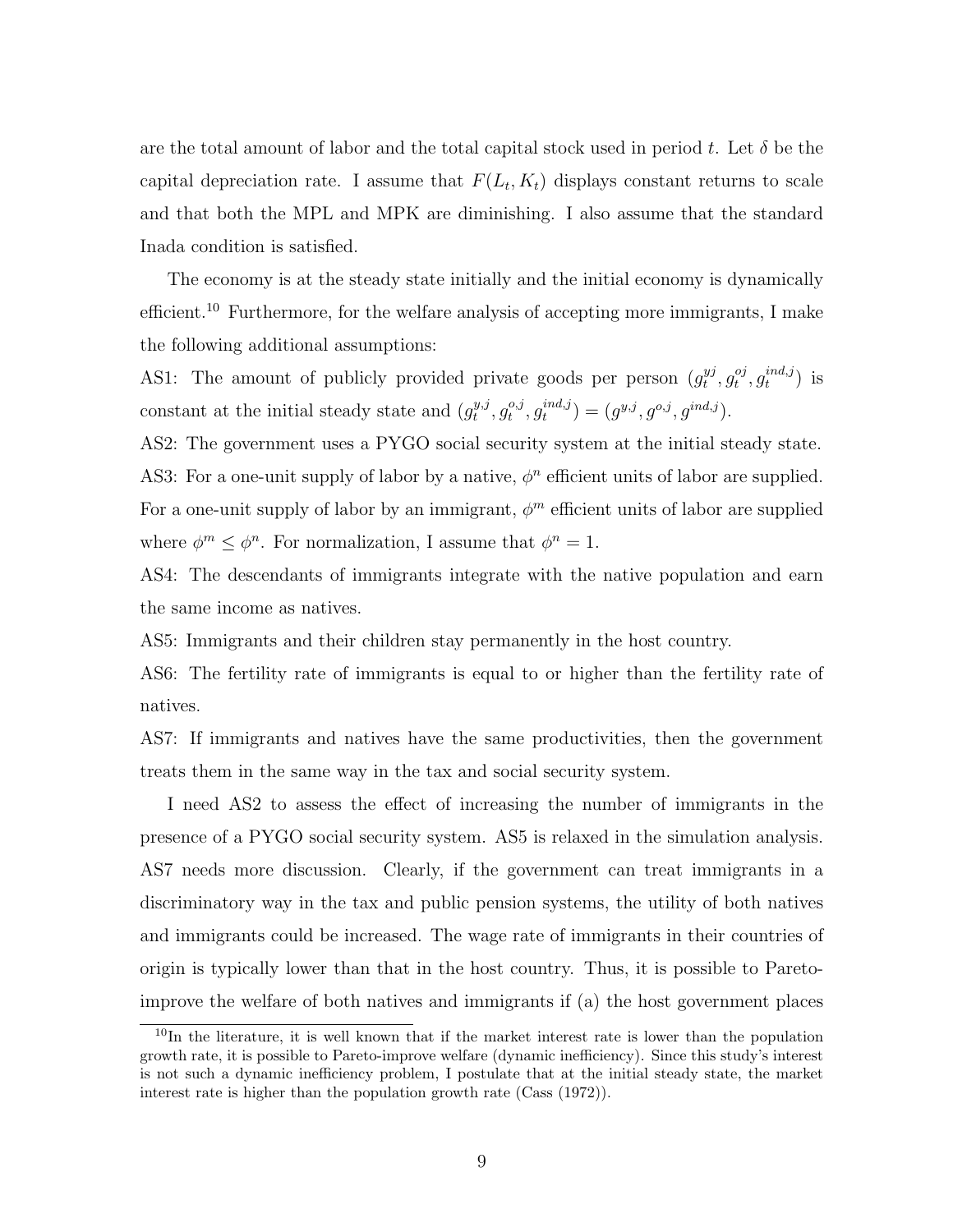a high tax burden on incoming immigrants in such a way that the net wage rate of immigrants in the host country is still higher than that in their countries of origin and (b) the government redistributes to natives the tax revenue collected from immigrants. AS7 precludes such an obvious case from occurring.

Let  $F_K$  and  $F_L$  be the partial derivative of the production function with respect to capital and labor. Let  $w_t^j$  and  $r_t$  be the wage rate of an individual of type j and the interest rate in period t. Let  $s_t^j$  and  $a_t$  be the amount of savings made by cohort t of type  $j$  and the total amount of government savings divided by the number of cohorts t. Then,  $w_t^j$  and  $r_t$  are determined as follows:

$$
w_t^n = F_L(L_t, K_t), w_t^m = \phi^m F_L(L_t, K_t), r_t = F_K(L_t, K_t) - \delta
$$
  
where 
$$
L_t = \sum_{j=n,m} \phi^j l_t^j N_t^j \text{ and } K_t = \sum_{j=n,m} s_{t-1}^j N_{t-1}^j + a_{t-1} \sum_{j=n,m} N_{t-1}^j.
$$
 (2)

The resource constraint in period  $t$  is as follows:

$$
F(L_t, K_t) + (1 - \delta)K_t
$$
  
= 
$$
\sum_{j=n,m} \{c_t^{y,j} + s_t^j + g^{y,j} + g^{ind,j} + a_t\}N_t^j + \sum_{j=n,m} N_{t-1}^j \{c_t^{o,j} + g^{o,j} + g^{ind,j}\}.
$$
 (3)

Let the fertility rates of natives and immigrants be  $\pi_n$  and  $\pi_m$ , respectively. Given  $\pi_n$  and  $\pi_m$ ,  $N_t^n$  can be written as follows:

$$
N_t^n = (1 + \pi_m) \times N_{t-1}^m + (1 + \pi_n) \times N_{t-1}^n. \tag{4}
$$

Let  $\alpha_t$  be the immigrants-to-natives ratio (INR) of cohort  $t$ <sup>11</sup>. The immigration policy is expressed in terms of  $\alpha_t$ . For example, a one-time increase in the INR means that  $\alpha_0 = \alpha^*, \ \alpha_1 = \tilde{\alpha}, \text{ and } \alpha_t = \alpha^* \text{ for } t \geq 2, \text{ where } \tilde{\alpha} > \alpha^*. \text{ Permanently increasing the }$ INR means that  $\alpha_0 = \alpha^*$  and  $\alpha_t = \tilde{\alpha}$  for all  $t \ge 1$ , where  $\tilde{\alpha} > \alpha^*$ . The sum of natives

<sup>&</sup>lt;sup>11</sup>Note that INR of cohort t is the ratio of the number of immigrants of cohort t over the number of natives of cohort  $t$  while PITN at period  $t$  is the percentage of the total number of immigrants at period t over the total number of natives at period t. In the simulation analysis, I use PITN because calculating PITN involves less measurement errors.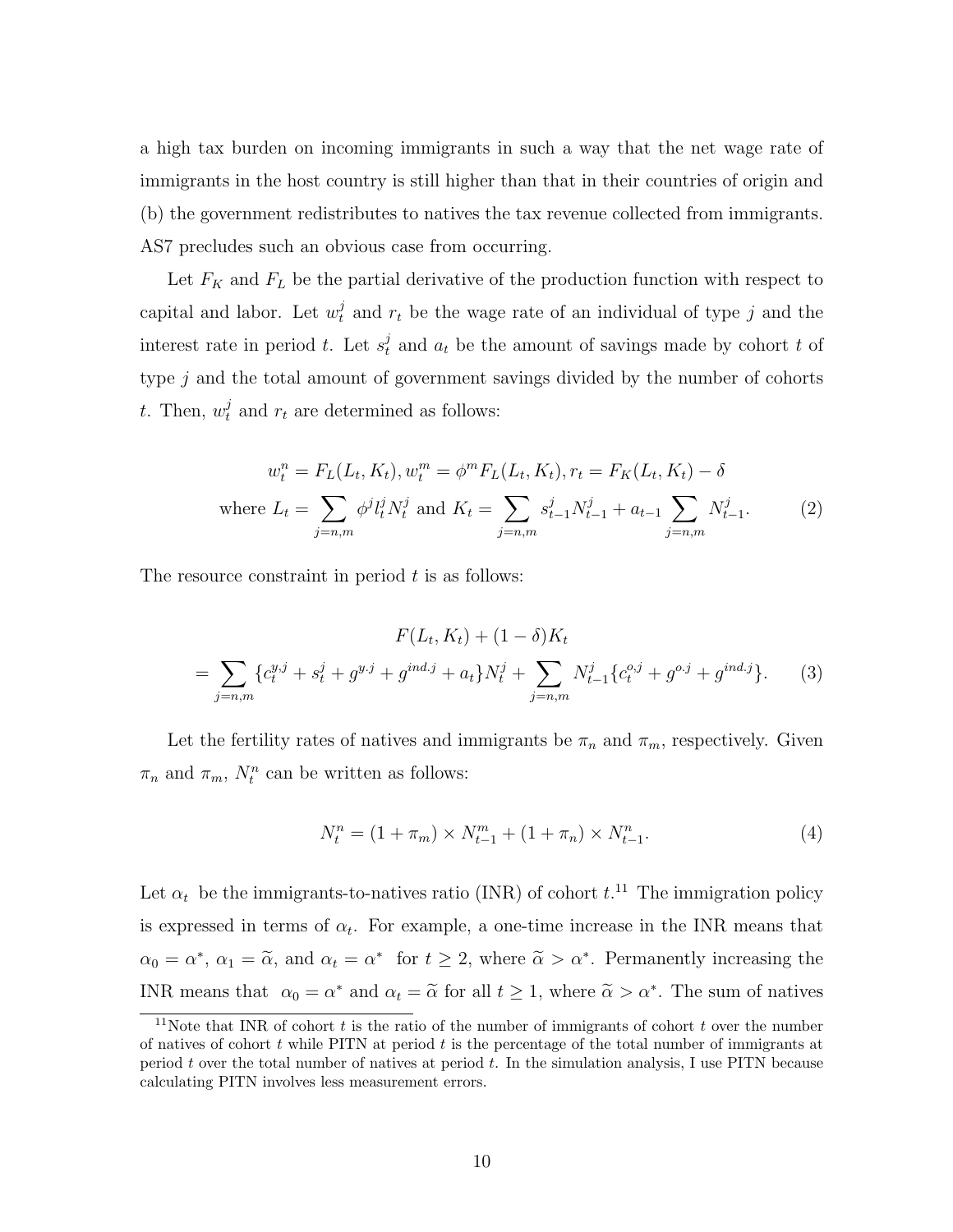and immigrants in cohort  $t$  is

$$
\sum_{j=n,m} N_t^j = N_t^n \times (1 + \alpha_t)
$$
  
= { $(1 + \pi_m) \times N_{t-1}^m + (1 + \pi_n) \times N_{t-1}^n$ } \times (1 + \alpha\_t)  
= { $(1 + \pi_m) \times \alpha_{t-1} + (1 + \pi_n)$ } \times N\_{t-1}^n (1 + \alpha\_t). (5)

Note that the total size of cohort  $t-1$  is  $N_{t-1}^n(1+\alpha_{t-1})$ . Thus, at the steady-state immigration policy  $\alpha^*$ , the growth rate of cohorts is  $(1 + \pi_m) \times \alpha^* + (1 + \pi_n) - 1$ . We define  $R(\alpha)$  as follows:

$$
R(\alpha) \equiv (1 + \pi_m) \times \alpha + (1 + \pi_n).
$$

We can thus interpret  $R(\alpha)$  as one plus the cohort population growth rate when the immigration policy  $\alpha$  is implemented. To avoid a situation in which the total population in period t becomes zero or negative, I assume

$$
R(\alpha_{t-1}) \equiv (1 + \pi_m) \times \alpha_{t-1} + (1 + \pi_n) > 0 \quad \text{for } \alpha_{t-1} \ge 0. \tag{6}
$$

At the golden rule level, the government sets the MPK equal to the population growth rate and depreciation rate. Thus, I assume that

$$
R(\alpha_{t-1}) - 1 + \delta > 0. \tag{7}
$$

By using  $R(\alpha_{t-1}), N_t^n$  and  $N_t^m$  can be denoted as

$$
N_t^n = R(\alpha_{t-1}) N_{t-1}^n \text{ and } N_t^m = R(\alpha_{t-1}) N_{t-1}^n \alpha_t. \tag{8}
$$

# 3.1 An Economy with Lump-sum Tax and Identical Productivities and Preferences: Deriving the MPL Condition

In this subsection, we derive the MPL condition. This MPL condition plays an important role when we analyze an economy where there are with distorting taxes and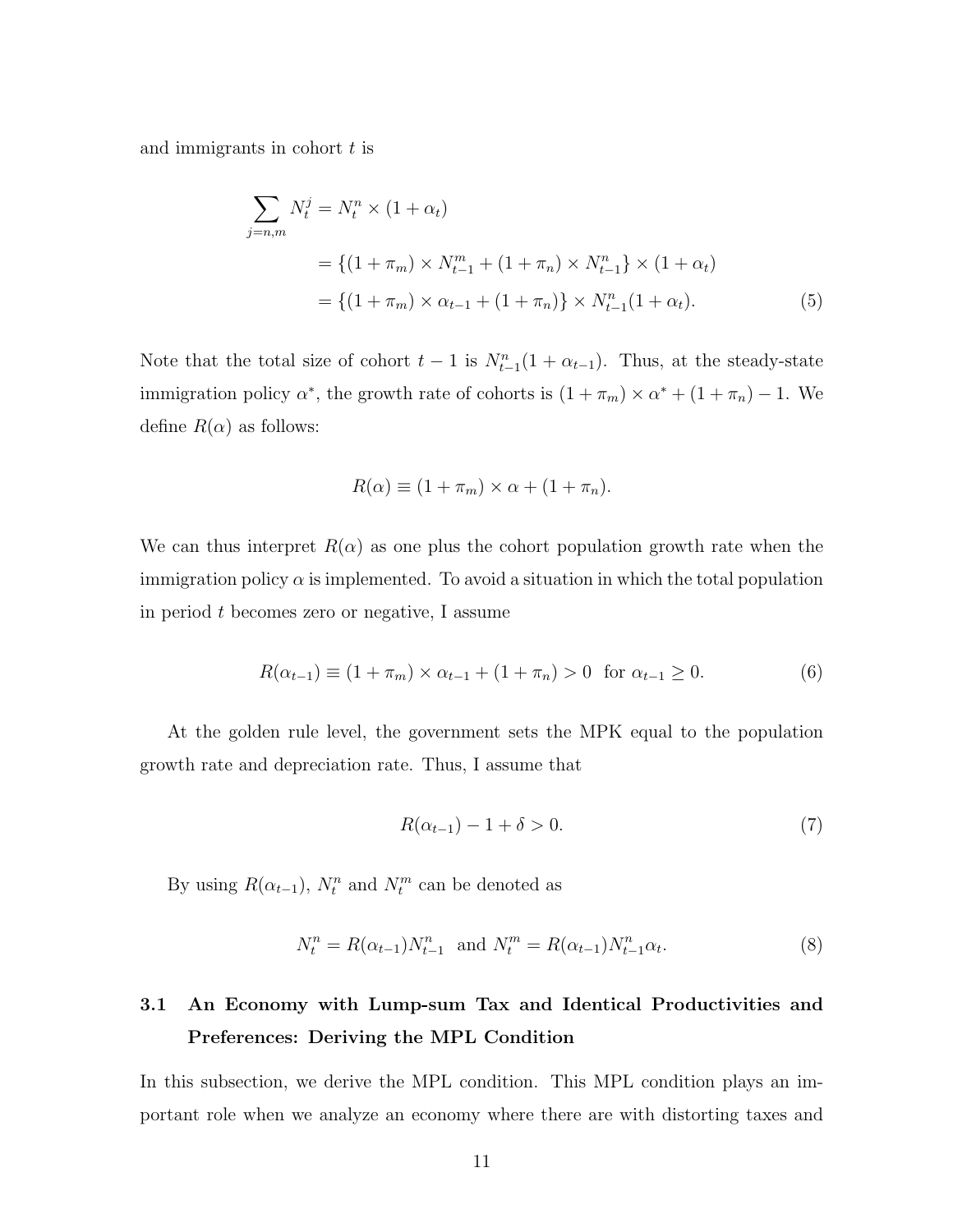natives and immigrants have different productivities and preferences. To clarify the economic meaning of the MPL condition, in this subsection I assume that the government can use the lump-sum tax and transfer and that natives and immigrants have identical productivities and preferences. Those two assumptions are not needed for my results, but they help illustrate the underlying intuition of the MPL condition. Readers can skip this subsection and go directly to subsections 3.2–3.4 to find the analysis of the economy where immigrants and natives show different productivities, consumption of public services, and preferences and where the lump-sum tax is not available.

Let  $b_{t+1}^j$  be the social security benefit for type j of cohort t in period  $t + 1$  and  $\tau^j_t$ <sup>t</sup> the lump-sum tax in period t for type j of cohort t. The assumption of identical productivities and preferences for natives and immigrants and AS7 imply that  $\phi^j,w_t^j$  $_i^j, c_t^{yj}$  $_{t}^{yj}, c_{t+1}^{oj}l_{t}^{j}$  $_i^j,s_t^j$  $t, b_{t+1}^j$  and  $\tau_t^j$  do not change for different values of j. Thus, we eliminate the superscript  $j$  from those variables and from the utility functions. Cohort  $t$ maximizes the lifetime utility function subject to the budget constraint. The budget constraint of cohort  $t$  of type  $j$  is

$$
w_t l_t - \tau_t = c_t^y + s_t \text{ and } b_{t+1} + (1 + r_{t+1})s_t = c_{t+1}^o.
$$
\n
$$
(9)
$$

The government budget constraint in period t is

$$
(\tau_t - g^y - g^{ind} - a_t) \sum_{j=n,m} N_t^j - (b_t + g^o + g^{ind} - (1 + r_t)a_{t-1}) \sum_{j=n,m} N_{t-1}^j = 0.
$$
 (10)

By using the individual budget constraint, the homogeneity of the production function, and equation (2), it is straightforward to show that the government budget con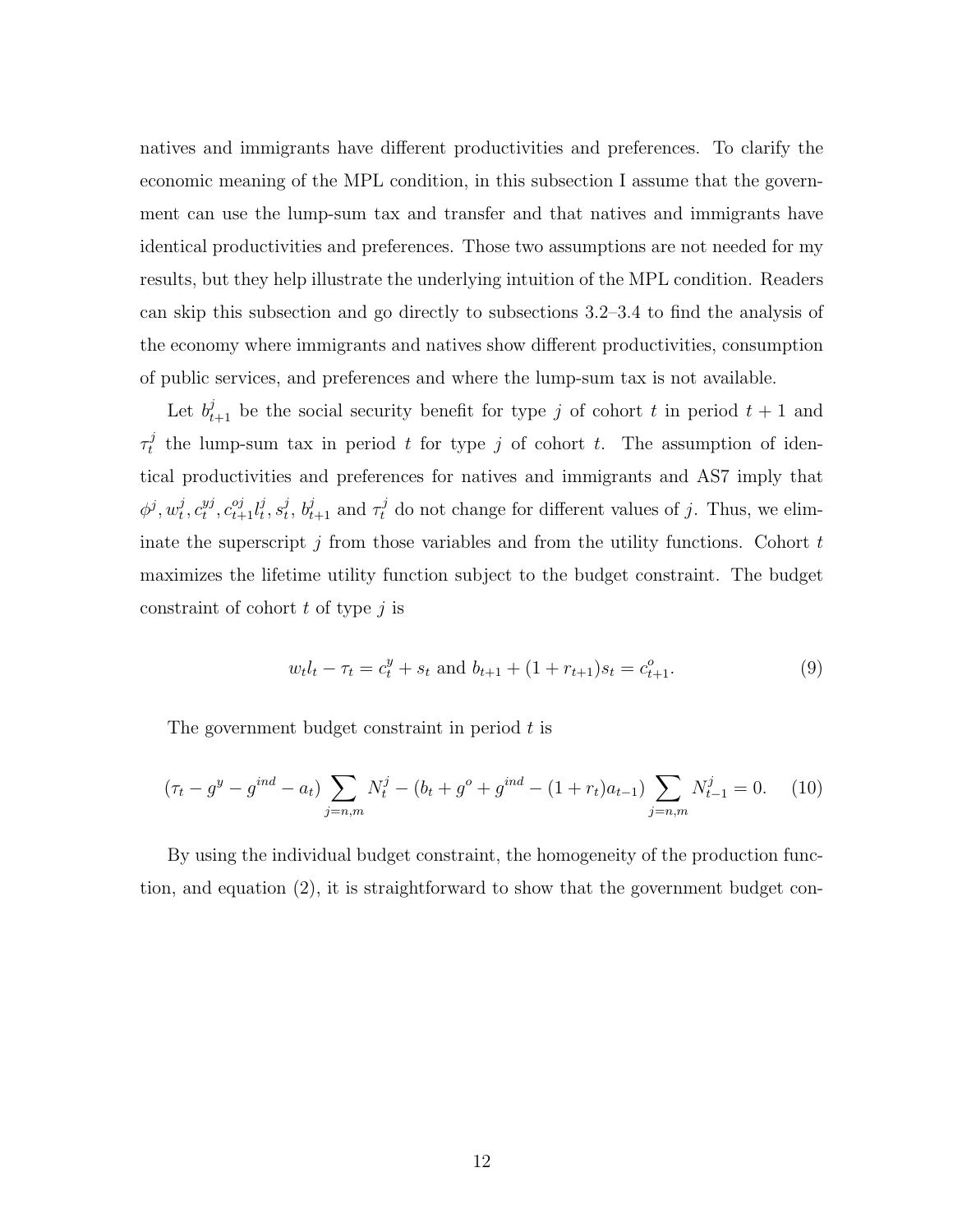straint is equivalent to the following resource constraint:  $12$ 

$$
F(L_t, K_t) + (1 - \delta)K_t \ge
$$
  
\n
$$
\{c_t^y + s_t + g^y + g^{ind} + a_t\} \sum_{j=n,m} N_t^j + \{c_t^o + g^o + g^{ind}\} \sum_{j=n,m} N_{t-1}^j
$$
  
\nwhere  $L_t = \sum_{j=n,m} l_t N_t^j$  and  $K_t = (s_{t-1} + a_{t-1}) \sum_{j=n,m} N_{t-1}^j$ . (11)

From (5), the above resource constraint can be rewritten as

$$
F(L_t, K_t) + (1 - \delta)K_t \ge
$$
  

$$
\{c_t^y + s_t + g^y + g^{ind} + a_t\}N_{t-1}^n R(\alpha_{t-1})(1 + \alpha_t) + \{c_t^o + g^{o} + g^{ind}\}N_{t-1}^n (1 + \alpha_{t-1}).
$$
 (12)

Before analyzing the effect of accepting more immigrants, we characterize the initial steady state. Let  $w^*$  and  $r^*$  be the wage rate and the interest rate at the initial steady state, respectively, where the immigration policy at the initial steady state is  $\alpha^*$  for all t. Let  $s^*$  and  $l^*$  be the amount of savings of each individual and labor supply at the initial steady state, while  $a^*$  and  $b^*$  represent government savings (or debt if this value is negative) divided by the number of young individuals and the social security benefit at the initial steady state. The government will choose the steady-state lump-sum tax policy  $\tau^*$  so that it satisfies its budget constraint. This approach implies that at  $b^*$  and  $\tau^*$ , the resource constraint must be satisfied. Conversely, when the resource constraint is satisfied, then the government budget constraint is also satisfied.  $c^{y*}$  and  $c^{o*}$  denote the steady-state consumption of a young individual and an old individual, respectively.

The initial steady-state economy with the steady-state immigration policy  $\alpha^*$  is

<sup>&</sup>lt;sup>12</sup>By using the homogeneity of the production function, we have  $F(L_t, K_t) + (1 - \delta)K_t = F_kK_t +$  $F_L L_t + (1 - \delta)K_t$ . Then, from (2),  $F(L_t, K_t) = (r_t + \delta)K_t + w_t L_t + (1 - \delta)K_t$ . By using the definition of  $K_t$  and  $L_t$  and the individual budget constraint, we have (11).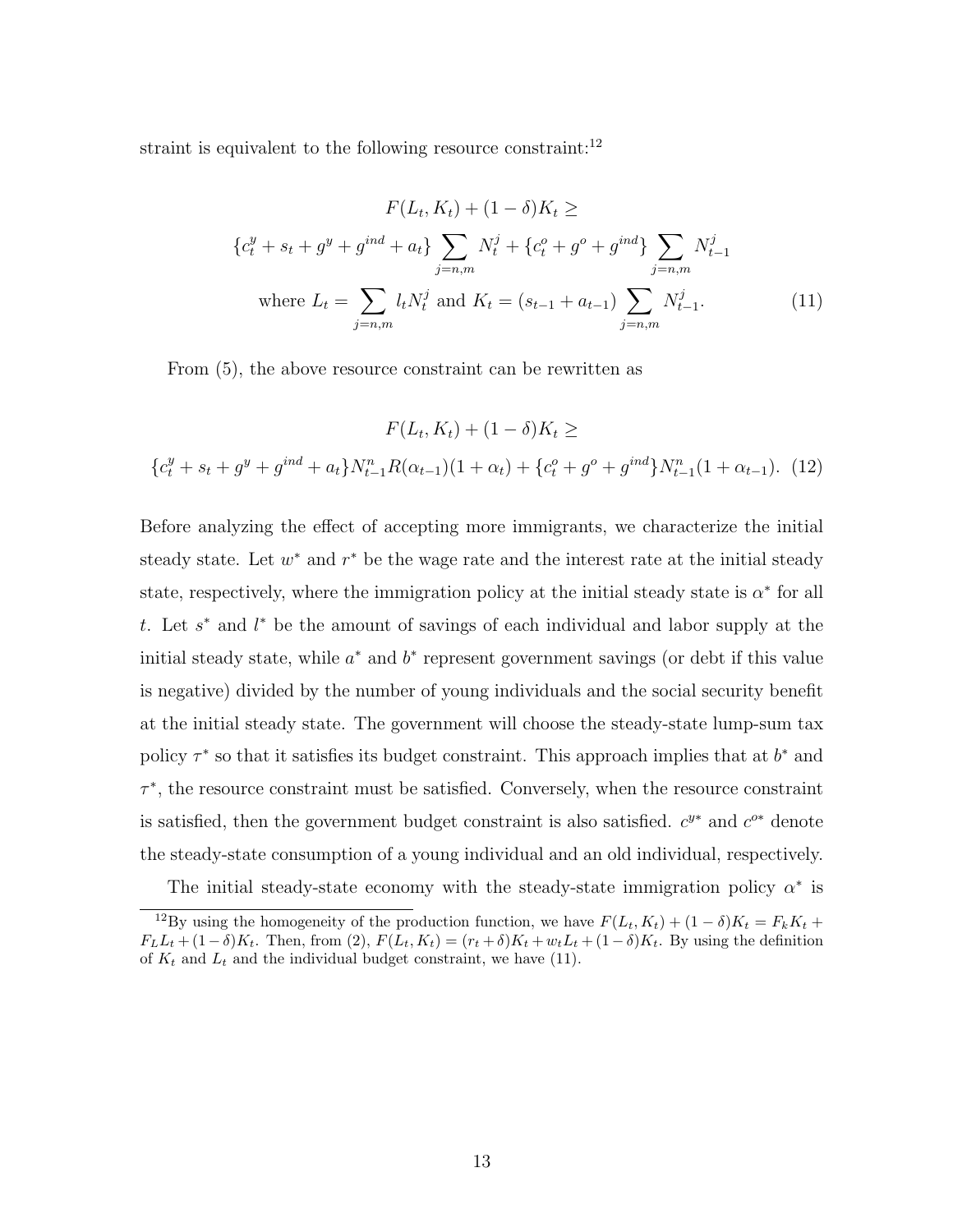characterized as follows:

$$
(s^*, l^*) = \arg\max_{s,l} u^y(w^*l - \tau^* - s, l) + v^y(g^y, g^{ind}) + \frac{1}{1+\rho} [u^o((1+r^*)s + b^*) + v^o(g^o, g^{ind})]
$$
\n(13)

where 
$$
w^* = \frac{\partial F(L^*, K^*)}{\partial L}, r^* + \delta = \frac{\partial F(L^*, K^*)}{\partial K}
$$
 (14)

$$
L^* = l^* R(\alpha^*) N_0^{n*} (1 + \alpha^*) \text{ and } K^* = (s^* + a^*) \times N_0^{n*} (1 + \alpha^*)
$$
 (15)

$$
F(K^*, L^*) + (1 - \delta)K^* = \{c^{y*} + s^* + g^y + g^{ind} + a^*\}R(\alpha^*)N_0^{n*}(1 + \alpha^*)
$$

$$
+ \{c^{o*} + g^o + g^{ind}\}N_0^{n*}(1 + \alpha^*)
$$
(16)

$$
c^{y*} = w^*l^* - \tau^* - s^* \text{ and } c^{o*} = (1 + r^*)s^* + b^* \tag{17}
$$

 $N_0^{n*}$  is some positive number.

The utility level at the initial steady state is defined as follows:

$$
u^* \equiv u^y(c^{y*}) + v^y(g^y, g^{ind}) + \frac{1}{1+\rho} [u^o(c^{o*}) + v^o(g^o, g^{ind})].
$$
\n(18)

## 3.1.1 Welfare Effect of Increasing the INR

In this subsection, I examine, starting from period 1, whether increasing the INR permanently Pareto-improves welfare. Increasing the INR permanently is defined as  $\alpha_0 = \alpha^*$  and  $\alpha_t = \alpha$ , where  $\alpha > \alpha^*$  for  $t \geq 1$ . For the analysis, consider the following constrained maximization problem (CMP), which is a function of  $\alpha$ :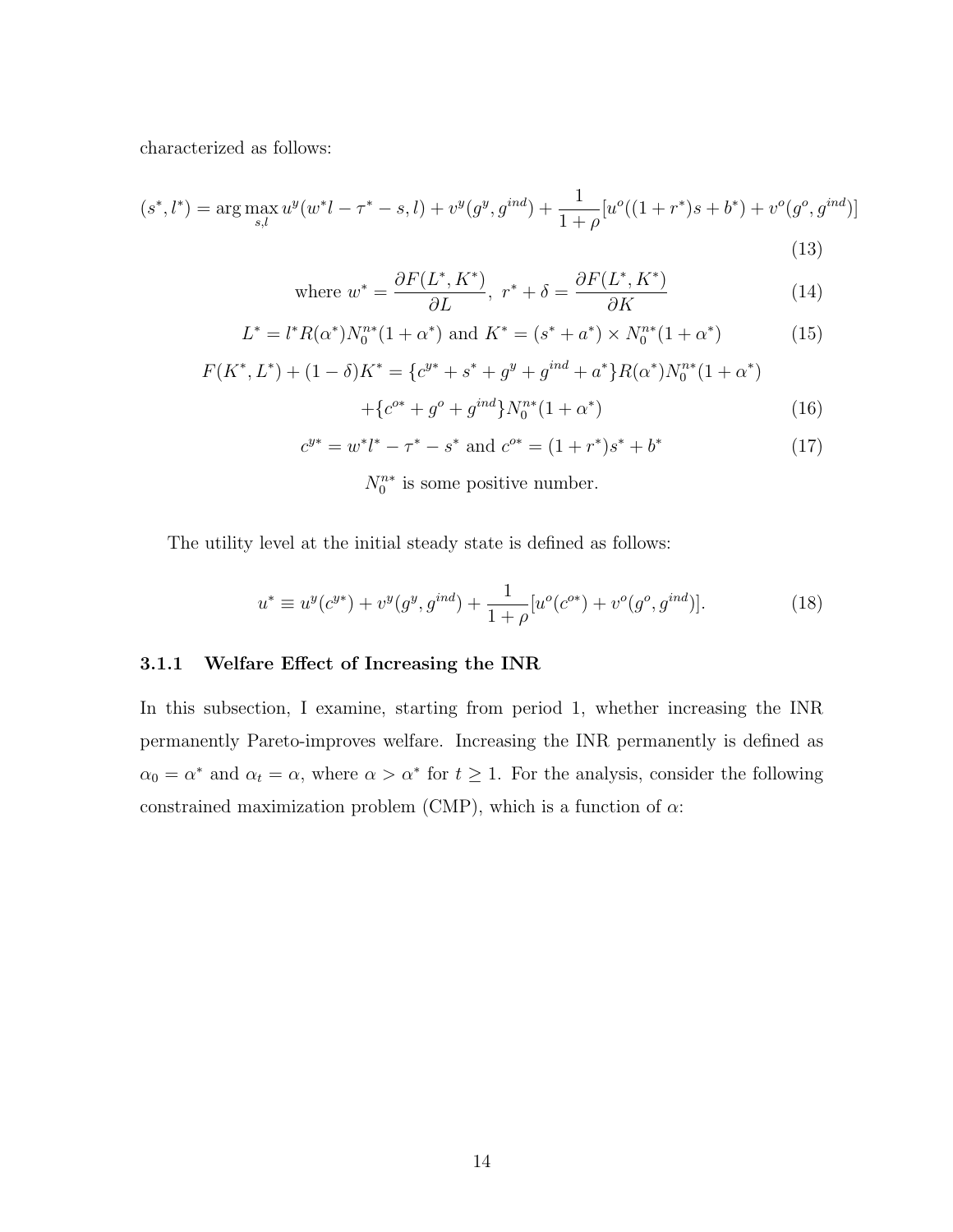$$
\text{CMP}: \quad V(\alpha) = \max_{\{c_t^y, c_t^o, s_t, a_t | t=1, 2, \ldots\}} \frac{1}{1+\rho} [u^o(c_1^o) + v^o(g_o, g^{ind})]
$$
\n
$$
\text{s.t. } u^y(c_t^y, l_t) + v^y(g^y, g^{ind}) + \frac{1}{1+\rho} [u^o(c_{t+1}^o) + v^o(g^o, g^{ind})] \ge u^* \quad \text{for } t = 1, 2, \ldots \quad (19)
$$
\n
$$
F(L_t, K_t) + (1-\delta)K_t \ge
$$
\n
$$
\{c_t^y + s_t + g^y + g^{ind} + a_t\} N_{t-1}^n R(\alpha_{t-1}) (1+\alpha_t) + \{c_t^o + g^o + g^{ind}\} N_{t-1}^n (1+\alpha_{t-1}) \quad \text{for } t = 1, 2, \ldots
$$

$$
K_t = (s_{t-1} + a_{t-1})N_{t-1}^n (1 + \alpha_{t-1}) \text{ for } t = 2, \dots \text{ and } s_0 = s^* \text{ and } a_0 = a^*
$$
  

$$
L_t = l_t N_{t-1}^n R(\alpha_{t-1})(1 + \alpha_t) \text{ and } (8)
$$
  

$$
\alpha \text{ and } \alpha^* \text{ are given.}
$$
 (21)

(20)

The above CMP deserves several comments. First,  $V(\alpha)$  is the utility of cohort 0 in period 1 when the government accepts immigrants at a constant ratio  $\alpha^*$  at the initial steady state and starts to accept immigrants at the ratio  $\alpha$  from period 1. Because the consumption of cohort 0 in the young period is already determined in period 1, it is excluded from the above programming problem. Second, the first constraint is related to Pareto improvement and this requires that all cohorts except cohort 0 must have at least the same utility as they would have at the initial steady state. Note that in the first constraint, there are  $\alpha$  and  $\alpha^*$ . From period 1, the immigration policy in period 0 is predetermined. Such a variable is denoted as  $\alpha^*$ , while the policy determined in period 1 or later is denoted as  $\alpha$ .

Note that  $N_t^n$  is determined by  $\alpha$  and  $N_{t-1}^n$ , but  $N_{t-1}^n$  is also affected by  $\alpha$  and  $N_{t-2}^n$ . This fact implies that a change in immigration policy  $\alpha$  affects all  $N_t^n$  for  $t = 1, 2, ...$ To simplify the calculation, it is useful to divide the resource constraint by  $N_{t-1}^n$  when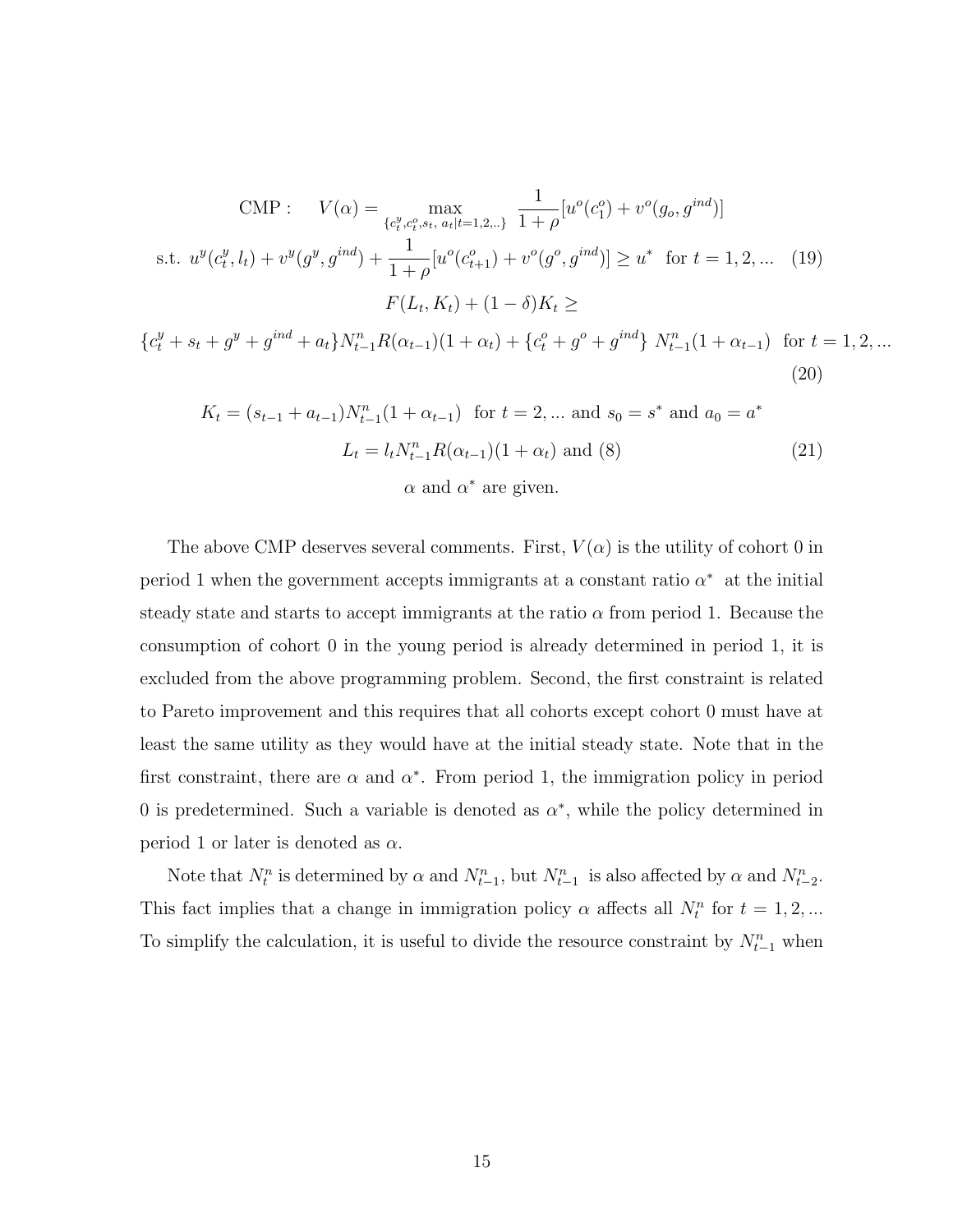$t = 1$  and by  $N_{t-1}^n(1+\alpha)$  when  $t = 2, 3, 4....^{13}$  Then, (20) becomes as follows:

$$
F(R(\alpha^*)(1+\alpha)l_1, (s^* + a^*)(1+\alpha^*)) + (1-\delta)(s^* + a^*)(1+\alpha^*) \ge
$$
  

$$
\{c_1^y + s_1 + g^y + g^{ind} + a_1\}R(\alpha^*)(1+\alpha) + \{c_1^o + g^{o} + g^{ind}\} (1+\alpha^*) \text{ for } t = 1 \quad (22)
$$
  

$$
F(R(\alpha)l_t, s_{t-1} + a_{t-1}) + (1-\delta)(s_{t-1} + a_{t-1}) \ge
$$
  

$$
\{c_t^y + s_t + g^y + g^{ind} + a_t\} \times R(\alpha) + \{c_t^o + g^o + g^{ind}\} \text{ for } t = 2, 3, 4, ... \quad (23)
$$

Let  $\gamma_t$  and  $\lambda_t$  be the Lagrangian multipliers of the minimum utility constraint (19) and the resource constraints (22) and (23). Let  $\gamma_t^*$  and  $\lambda_t^*$  be the Lagrangian multipliers when  $\alpha = \alpha^*$ . Then, we have the following observation.

## Observation 1

When  $\alpha = \alpha^*$  the solution of CMP is

$$
c_t^y = c^{y*}, \ c_0^o = c^{o*}, \ s_t = s^*, \ a_t = a^* \ l_t = l^* \text{for } t = 1, 2, \dots
$$
 (24)

$$
\lambda_1^* = \frac{1}{1+\rho} u_c^o(c_1^o) \text{ and } \lambda_{t+1}^* = \frac{R(\alpha^*)}{1+r^*} \lambda_t^*
$$
\n(25)

$$
\gamma_t^* = \frac{1}{u_c^y(c^{y*}, l^*)} \lambda_t^* R(\alpha^*) \text{ and for } t = 1, 2, \dots
$$
 (26)

For the proof of Observation 1, see Appendix B1.

Observation 1 implies that when the INR  $\alpha$  is fixed at  $\alpha^*$ , the initial steady-state allocation is Pareto-efficient and that it is not possible to have Pareto improvement from the initial steady-state holding  $\alpha = \alpha^*$ . Now, suppose that the government increases the INR from  $\alpha^*$ . Whether such an increase in the INR Pareto-improves welfare can be analyzed by calculating  $dV/d\alpha$  and evaluating it at  $\alpha = \alpha^*$  because we put the minimum utility constraint (19) into the programming problem and because the utility level of cohort 0 is  $u^*$  at  $\alpha^*$ . According to the envelope theorem,  $dV/d\alpha|_{\alpha=\alpha^*}$ is equal to

<sup>&</sup>lt;sup>13</sup>We divide the resource constraint in period 1 by  $N_{t-1}^n$ , not by  $N_{t-1}^n(1+\alpha)$ , because the old population in period 1 is  $N_{t-1}^n(1+\alpha^*)$ , not  $N_{t-1}^n(1+\alpha)$ .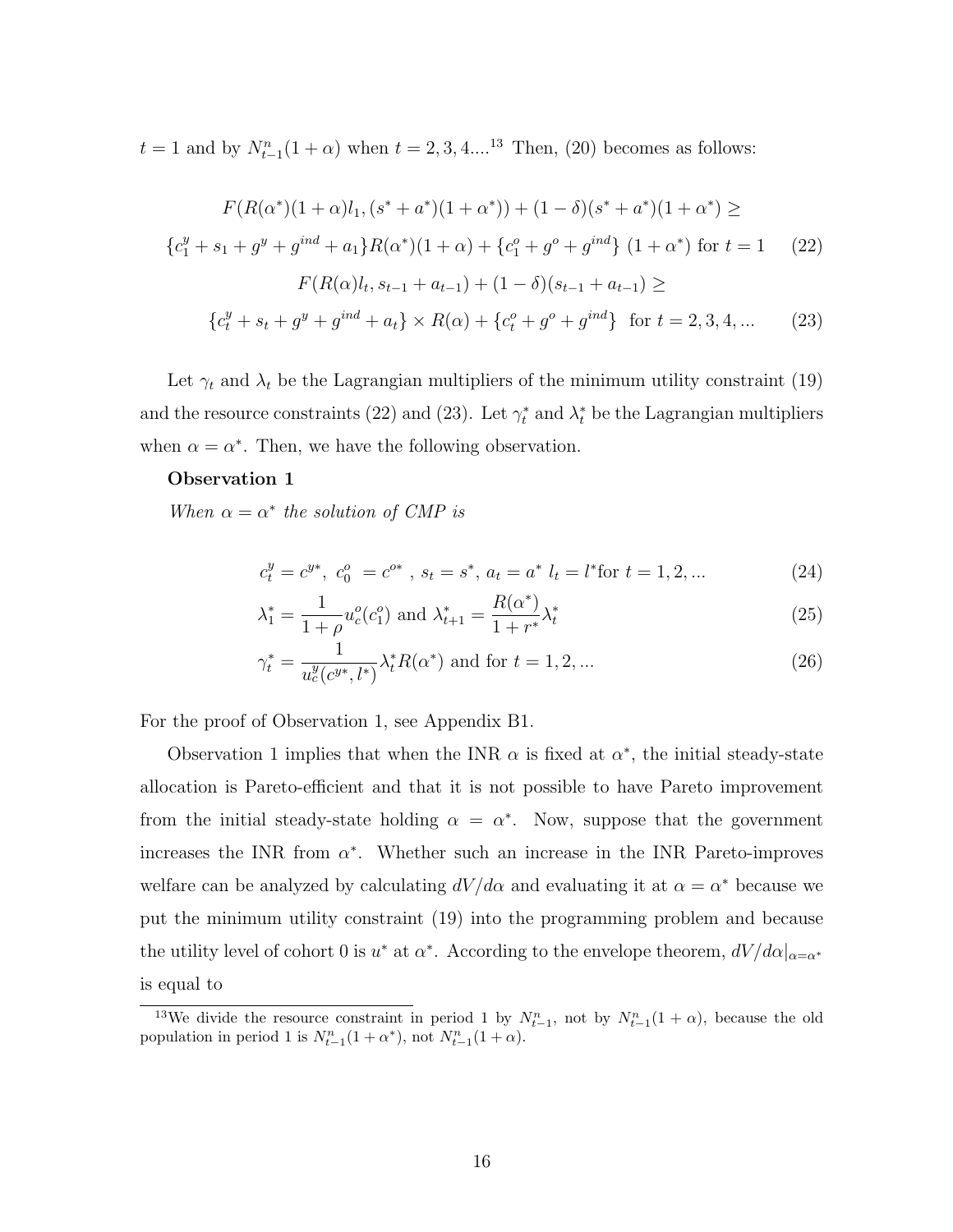$$
\left\{ R(\alpha^*) \lambda_1^* + \sum_{t=2}^{\infty} \lambda_t^* R'(\alpha^*) \right\} \times \left\{ F_L(R(\alpha^*), s^* + a^*) l^* - (c^{y*} + s^* + g^y + g^{ind} + a^*) \right\},
$$
\n(27)

\nwhere  $R(\alpha) = 1 + \pi_n + \alpha(1 + \pi_m)$ .

The first bracket is positive because the Lagrangian multiplier of the resource constraint is positive and the marginal effect of increasing  $\alpha$  on one plus the population growth rate is positive. In the second bracket, the first term is the MPL multiplied by labor supply, which represents an individual's contribution to the economy when he or she is young at the initial steady state. It is also the pre-tax labor income of a young individual. When a young individual contributes  $F_L l^*$  to the economy, the government has three choices when deciding how to distribute this contribution. The first choice is to let the young individual consume this contribution. The second choice is to transfer this contribution to future periods and let this young individual or his/her descendants consume in future periods. The third choice is to transfer this contribution to old individuals.  $c^{y*} + g^{y} + g^{ind}$  is the amount of the resource consumed by the current young individual when he or she is young.  $s^*$  is the amount of the resource consumed by this individual when he or she becomes old.  $a^*$  is the amount of the resource transferred to future periods. Note that  $c^{y*} + g^{y} + g^{ind} + s^* + a^*$  does not include  $c^{o*}$  and  $g^o$ . Thus,  ${F_Ll^* - c^{y*} - g^y - g^{ind} - s^* - a^*}$  is the amount of the resource transferred to old individuals at the initial steady state. We call this amount the "upward intergenerational transfer."

**Definition:** When  $F_L l^* - c^{y*} - g^y - g^{ind} - s^* - a^*$  is positive, the MPL condition is satisfied and the amount  $F_L l^* - c^{y*} - g^y - g^{ind} - s^* - a^*$  represents the upward intergenerational transfer.

Proposition 1 (MPL condition version) If there exist upward intergenerational transfers, in the sense that the pre-tax labor income of a young individual is greater than the sum of the resources that he or she consumes when young and the amount of resources transferred to future periods, then accepting more immigrants Pareto-improves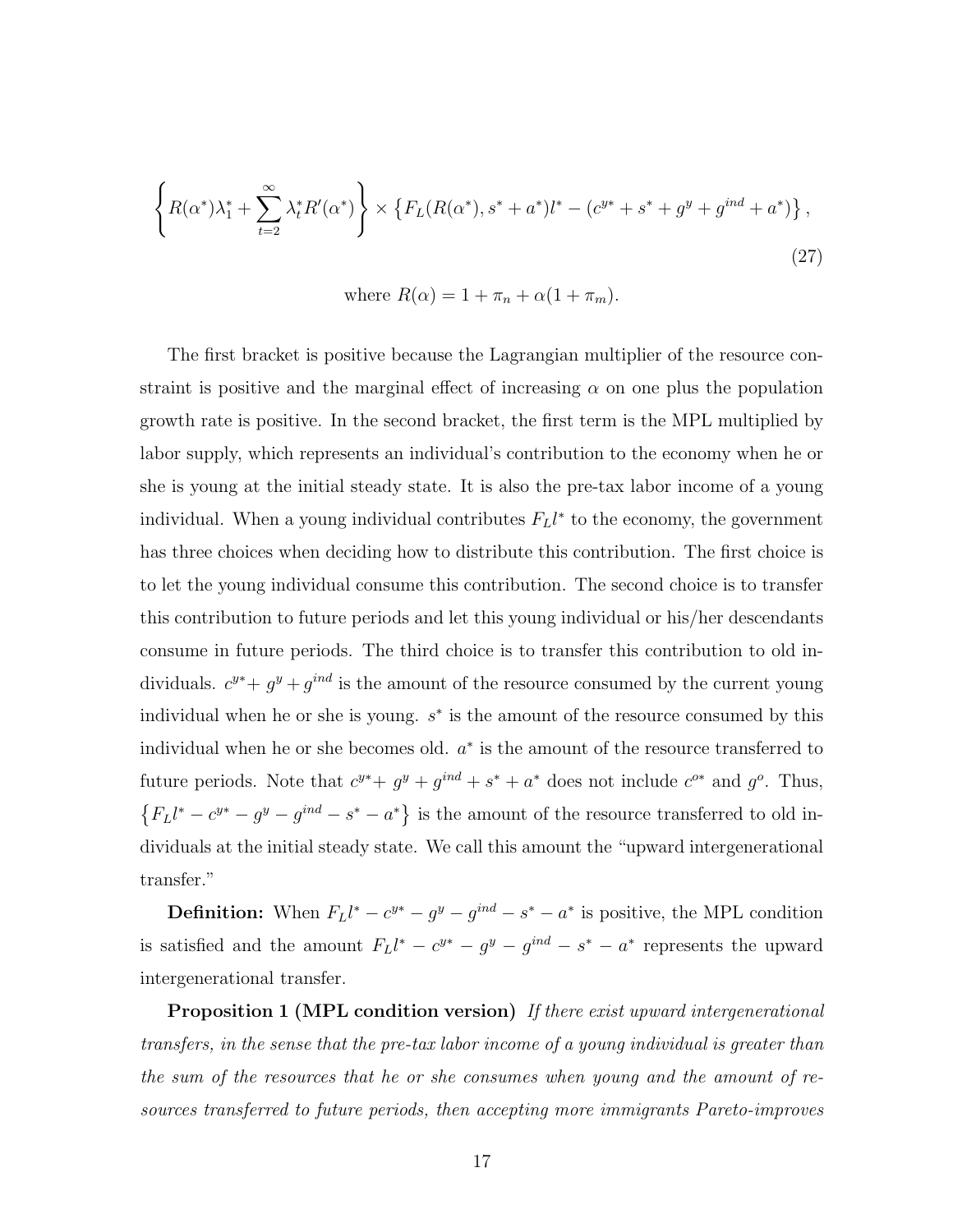the welfare of all generations.<sup>14</sup>

Because  $c^{y*} + s^*$  is the after-tax income of the young by definition,  $F_L l^* - c^{y*} - s^*$ is the amount of tax paid by a young individual. Moreover,  $g^y + g^{ind} + a^*$  is the sum of the government resources provided to a current young individual and the amount of resources transferred to future cohorts per young individual. Thus, we have the following corollary:

Corollary (Tax expenditure version) Alternatively, if the amount of tax paid by the young is greater than the amount of government resources provided to a current young individual and the amount of resources transferred to future cohorts per young individual at the initial steady state, accepting more immigrants Pareto-improves welfare.

This MPL condition plays a critical role in the analysis not only of the case where the government has access to the lump-sum tax but also of the case where the government has no such access. In addition, in the simulation analysis, this MPL condition is crucial. The intuition of Proposition 1 is as follows. When the MPL condition is satisfied, upward intergenerational transfers are made at the initial steady state.  $F_L l^*$  –  $c^{y*} - g^{y} - g^{ind} - s^* - a^*$  is transferred from a young individual to an old individual at the initial steady state. However, when additional immigrants are accepted in period t,  $F_L l^* - c^{y*} - g^y - g^{ind} - s^* - a^*$  will become "free money" for the government since the public pension granted to this group of additional immigrants is paid for by their children. Thus, the government can invest this free money and use it later to increase the welfare of all later generations.

The tax expenditure condition also has an important implication for the cost/benefit analysis of accepting immigrants. Note that for the government expenditure part, the social security benefit and publicly provided private goods for the old are not included in the tax expenditure condition. Only the tax that young immigrants pay and the

<sup>&</sup>lt;sup>14</sup>Note that this condition does not change even in the presence of public goods because an increase in the number of immigrants does not affect the consumption of public goods owing to their "public" nature.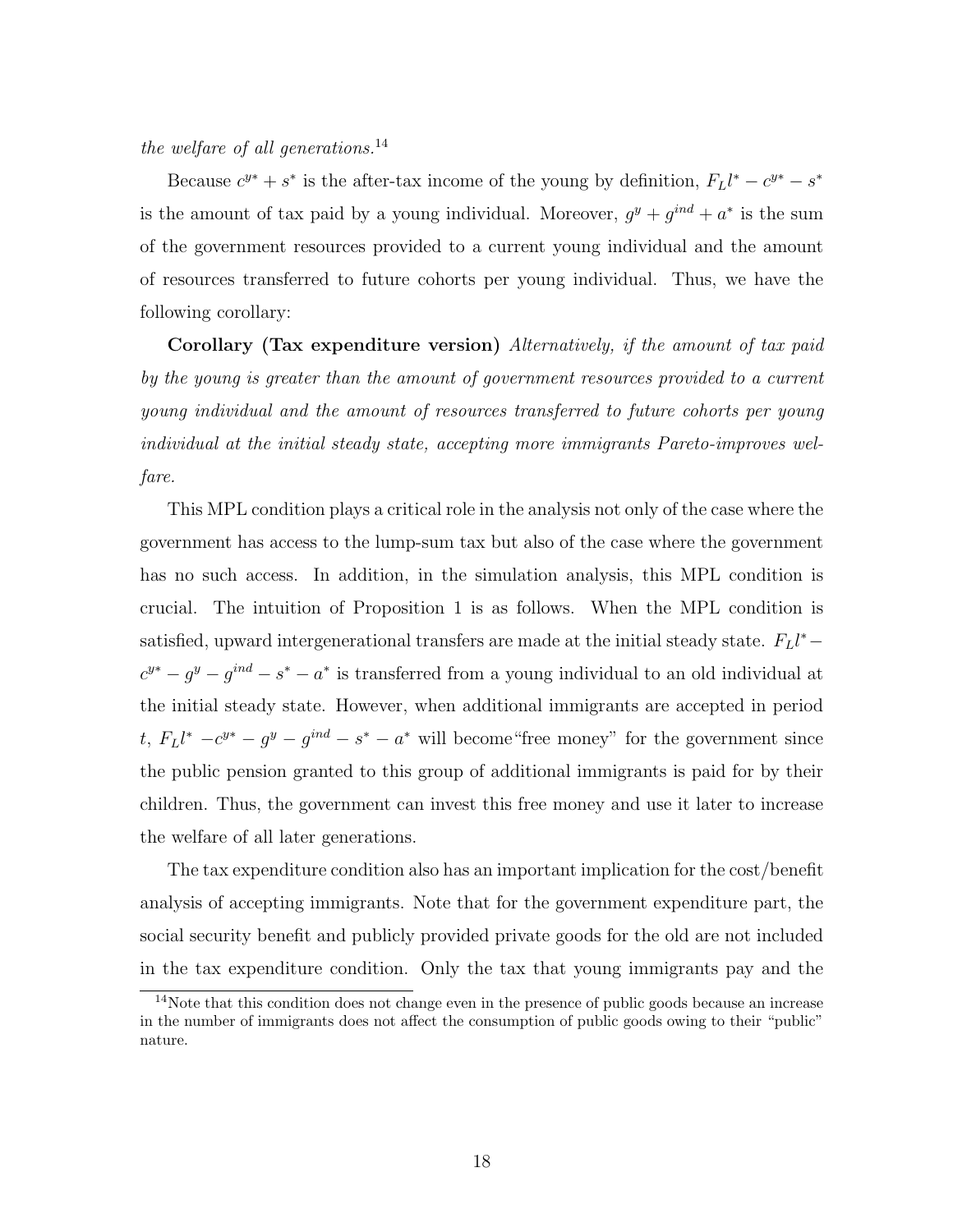resources used for the young or future cohorts should be included.<sup>1516</sup> Graphically, Proposition 1 is explained in Appendix A1.

# 3.2 Presence of Distorting Taxes and Implementation of Pareto Improvement

In the preceding subsection, I assumed that the lump-sum tax is available. Under a neoclassical production function that displays a diminishing marginal product, when more immigrants are accepted, the pre-tax wage will decrease and pre-tax interest rate will increase. In the absence of the lump-sum transfer, it is unclear whether it is possible to Pareto-improve all generations.

In this subsection, I show that it is possible to Pareto-improve welfare without changing the incentives of individuals, by increasing the INR in the absence of the lump-sum transfer as long as the MPL condition is satisfied. In addition, I show that a relatively simple adjustment of taxes (wage tax and interest tax) and social security benefit achieves this Pareto improvement when the government increases the INR. The technique presented in this subsection was developed by Dixit and Norman (1980) to show the superiority of free trade over autarky. I hence apply their technique to a dynamic economic model.

For the analysis, let  $\tilde{\alpha}$  be a time-invariant new immigration policy from period 1 where  $\tilde{\alpha} > \alpha^*$ . As in the previous section, I assume that the economy is dynamically

<sup>&</sup>lt;sup>15</sup>When immigrants and natives have different preferences and productivities, then the sum of the redistribution from immigrants to natives and the MPL condition become important. See section 3.3. <sup>16</sup>Traditional studies of the fiscal effect of accepting more immigrants calculate the present value of government expenditure such as the consumption of publicly provided private goods and the social security benefit that immigrants receive and tax revenue (including income tax and social security tax) they pay. However, if the social security benefit that retired immigrants receive is included in the cost/benefit calculation, then the social security tax that their children pay should also be included because the social security benefits are financed by the social security tax that the children of natives and immigrants pay. Of course, if the social security tax that the children of immigrants pay is included, then the social security benefit that the children of the immigrants receive should also be included. Again, if the social security benefit the children of immigrants receive is included, then the social security tax that the grandchildren of immigrants receive should be included. Note that in the PYGO social security system, the social security benefit that immigrants receive is roughly balanced by the social security tax paid by their children. This fact implies that in the cost/benefit calculation, the social security benefit that immigrants receive is roughly canceled out by the social security tax their children pay. Thus, in the cost/benefit calculation, only the tax that young immigrants pay and the publicly provided private goods for young immigrants should be included.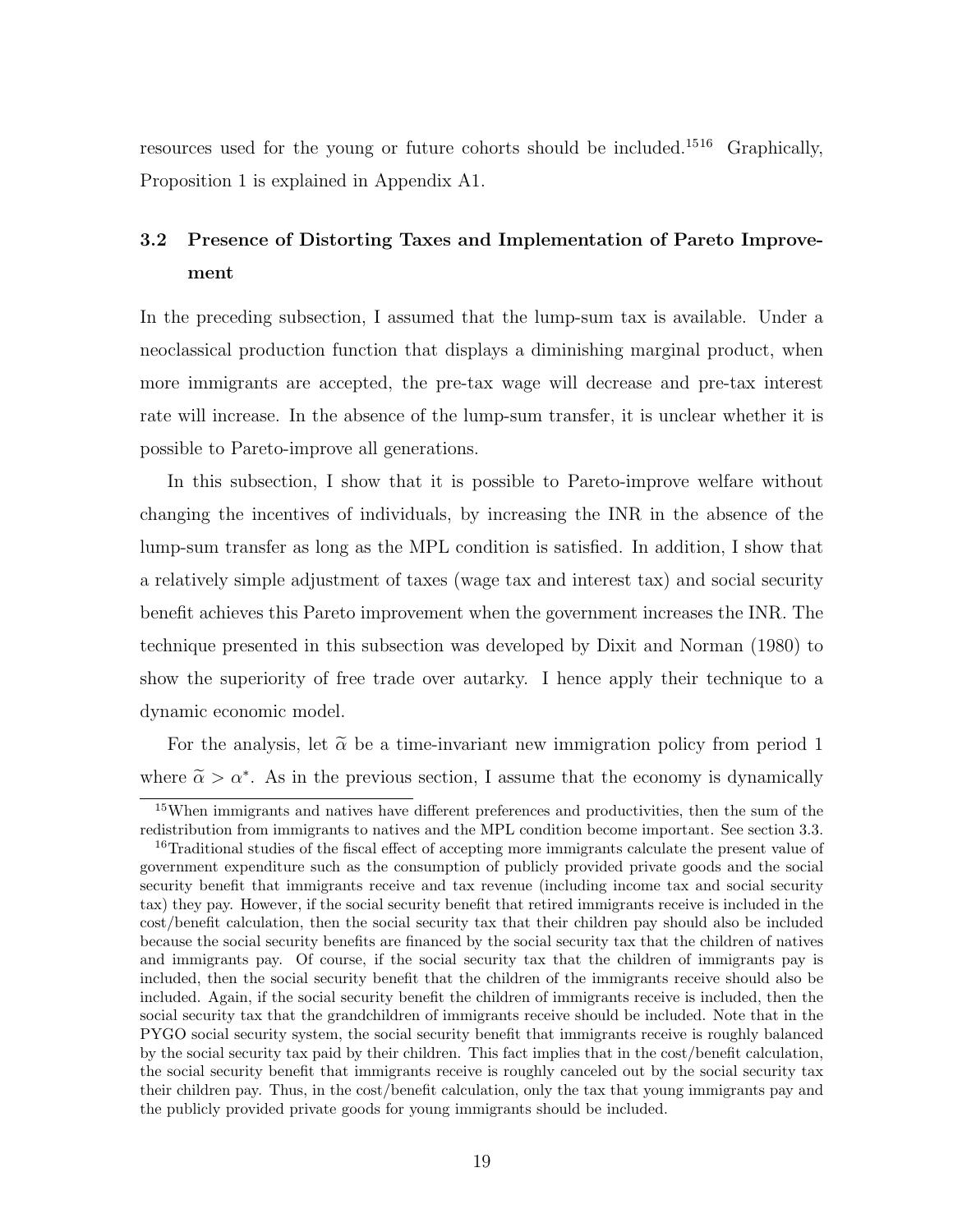efficient at the initial steady state. This fact implies that

$$
F_K(R(\alpha^*), s^* + a^*) > \delta + R(\alpha^*) - 1.
$$
\n(28)

As for taxes, I assume that the government uses a capital income tax and a wage tax at the initial steady state. I assume that those taxes do not need to be the second best optimal. Let  $\tau_{wt}$  and  $\tau_{rt}$  be the wage tax rate and capital income tax rate in period t. Then, the individual budget constraint  $(9)$  is modified as follows:

$$
w_t l_t (1 - \tau_{wt}) = c_t^y + s_t
$$
 and  $b_{t+1} + (1 + (1 - \tau_{rt+1})r_{t+1})s_t = c_{t+1}^o$ .

Let  $\tau_w^*$  and  $\tau_r^*$  be the wage tax rate and capital income tax rate at the initial steady state. At the initial steady state, the above budget constraints become

$$
w^*l^*(1 - \tau_w^*) = c^{y^*} + s^*
$$
 and  $b^* + (1 + (1 - \tau_r^*)r^*)s^* = c^{o*}$ .

I assume that at the initial steady state the social security benefit is proportional to pre-tax earnings:

$$
b^* = \Omega \times w^* l^*.
$$
\n<sup>(29)</sup>

When the government increases the INR, the wage rate falls and interest rate increases initially. To achieve Pareto improvement by increasing the INR, first I assume that the government sets the tax rates such that the after-tax wage and interest rate after an increase in the INR are equal to the after-tax wage rate and interest rate at the initial steady state. Then, the wage tax rate and interest tax rate for period  $t$  are set as follows:

$$
w_t(1 - \tau_{wt}) = w^*(1 - \tau_w^*) \text{ and } r_t(1 - \tau_{rt}) = r^*(1 - \tau_r^*).
$$
 (30)

Second, I assume that the government re-scales  $\Omega$  so that the social security benefit becomes proportional to after-tax earnings, not pre-tax earnings, and that an individual receives the same benefit when the wage rate, the wage tax rate, and labor supply are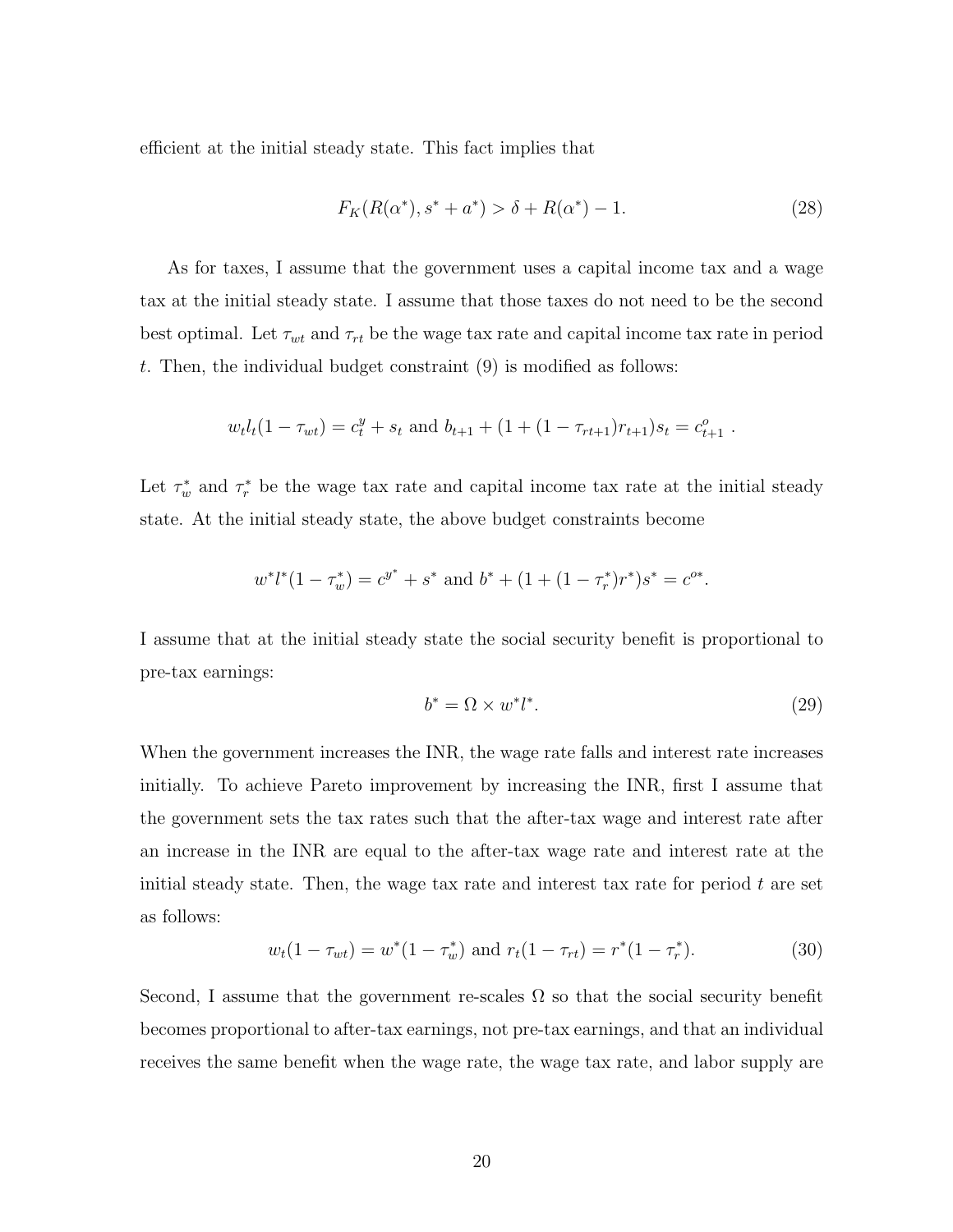at the same level as at the initial steady state. This fact implies that

$$
b_{t+1} = \frac{\Omega}{1 - \tau_w^*} w_t (1 - \tau_{wt}) l_t.
$$
\n(31)

Note that  $b_{t+1} = \Omega w^* l_t$  when  $w_t(1 - \tau_{wt}) = w^*(1 - \tau_w^*).$ 

When the government sets taxes and social security benefit in this way, saving and labor supply behavior does not change because the budget constraint of a consumer in any period  $t$  is the same as at the initial steady state. This fact implies that the equilibrium social security benefit in any period  $t$  is the same as at the initial steady state. If the government provides at least the same level of publicly provided private goods, the utility levels of all cohorts are at least the same as at the initial steady state.

As for the extent of the increased immigration, motivated by Proposition 1, I assume that the MPL condition is satisfied at the initial steady state:

$$
l^*F_L(l^*R(\alpha^*), s^* + a^*) > c^{y*} + g^y + g^{ind} + s^* + a^*.
$$
 (32)

The result presented in the preceding subsection shows that a marginal increase in the number of immigrants Pareto-improves welfare if the MPL condition is satisfied. However, this result does not imply that an unlimited acceptance of immigrants always Pareto-improves welfare. I impose two conditions on the extent to which immigrants are accepted. The first condition is regarding the MPL condition when the new immigration policy  $\tilde{\alpha}$  is implemented. I assume that when  $\tilde{\alpha}$  is operative and when government savings per young individual are held constant, the marginal increase in output due to a one-unit increase in the population is greater than or equal to the resources an individual receives when he or she is young at the initial steady state. This fact implies that

$$
l^*F_L(l^*(1+\widetilde{\alpha})((1+\pi_n)N_{t-1}^n+(1+\pi_m)N_{t-1}^m), (s^*+a^*)(N_{t-1}^n+N_{t-1}^m)) \ge c^{y*}+g^y+g^{ind}+s^*+a^*
$$
\n(33)

for  $t = 1, 2, 3...$  Note that  $(1 + \pi_m) \times N_{t-1}^m + (1 + \pi_n)N_{t-1}^n$  is the population of young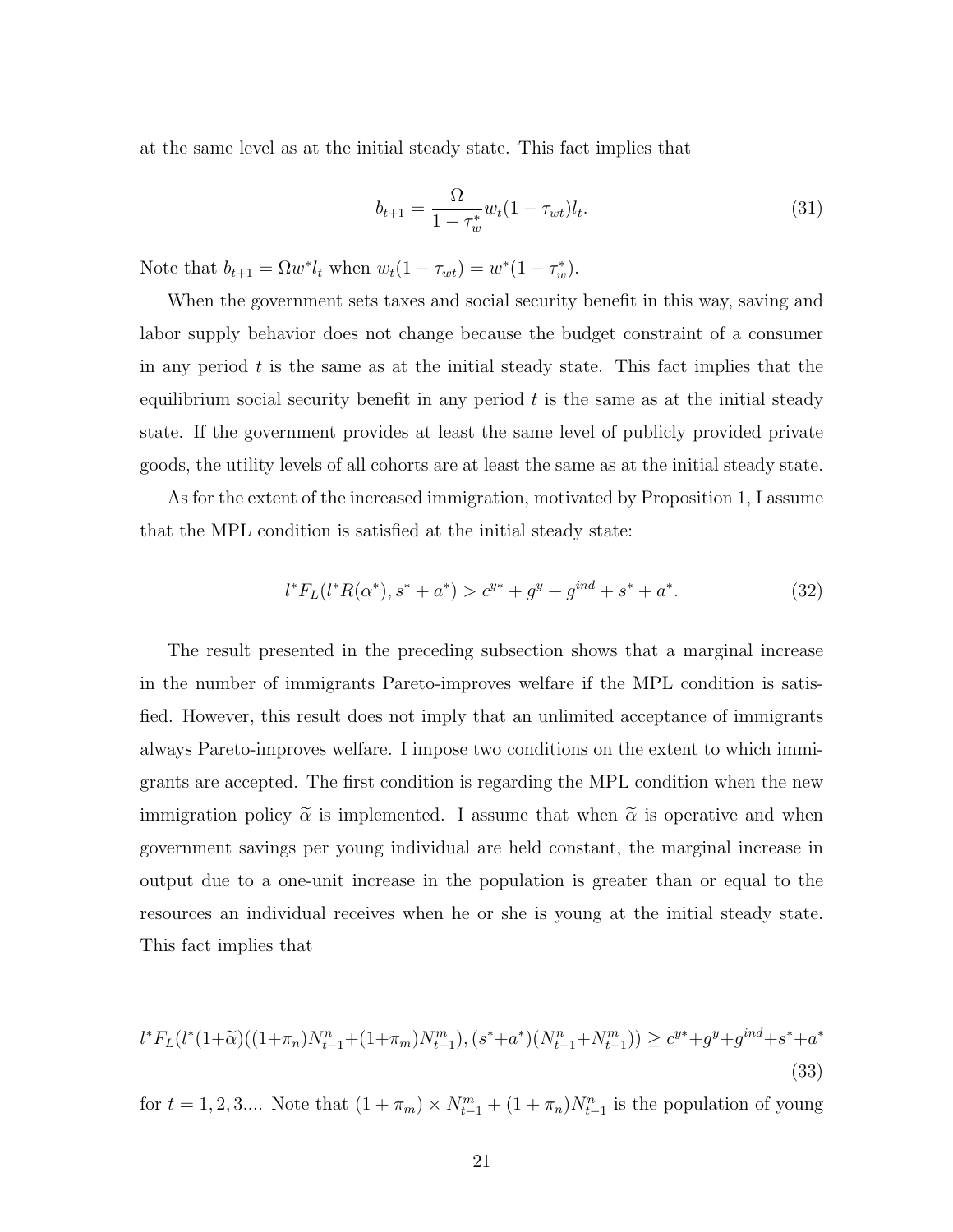natives in period t. For  $t = 2, 3, 4, \ldots$ , by using the homogeneity of the production function and  $N_{t-1}^m = \tilde{\alpha} N_{t-1}^n$ , (33) can be written as

$$
l^*F_L(l^*(R(\widetilde{\alpha}), s^* + a^*) \ge c^{y*} + s^* + g^y + g^{ind} + a^* \text{ for } t = 2, 3, 4... \tag{34}
$$

The second condition is regarding the golden rule level. Note that we have assumed that at the initial steady state,  $(28)$  holds. As R in  $(28)$  increases, both the right hand side and the left hand side of (28) increase. However, the golden rule may be binding even if the balance of government savings per young individual is held constant. This binding is more likely when the MPK increases to a lower extent than the increase of the population growth rate holding capital stock per capita constant. In this case, the following golden rule is satisfied at  $\tilde{\alpha}$ .

$$
F_K(R(\widetilde{\alpha}), s^* + a^*) = \delta + R(\widetilde{\alpha}) - 1.
$$
\n(35)

On other other hand, when capital stock per capita at the initial steady state is sufficiently lower than the golden rule level, the MPL condition (34) binds first instead of the golden rule (35) when the government accepts more immigrants. In this case, the following condition holds at  $\tilde{\alpha}$  when the balance of government savings per young individual is held at  $a^*$ :

$$
F_K(R(\widetilde{\alpha}), s^* + a^*) > \delta + R(\widetilde{\alpha}) - 1.
$$
\n(36)

If (35) holds, then the government does not need to increase its savings to reach the golden rule and the analysis becomes trivial. Thus, in the following analysis, I assume that (36) holds instead of (35).

When the government accepts more immigrants, it can increase its savings balance as shown below, implying that, at some point, the MPK may become equal to the golden rule level of capital stock per capita as  $a_t$  increases from  $a^*$ . However, when the MPK equals the golden rule level, it is clearly better to use the entire government surplus to increase the supply of publicly provided private goods rather than to increase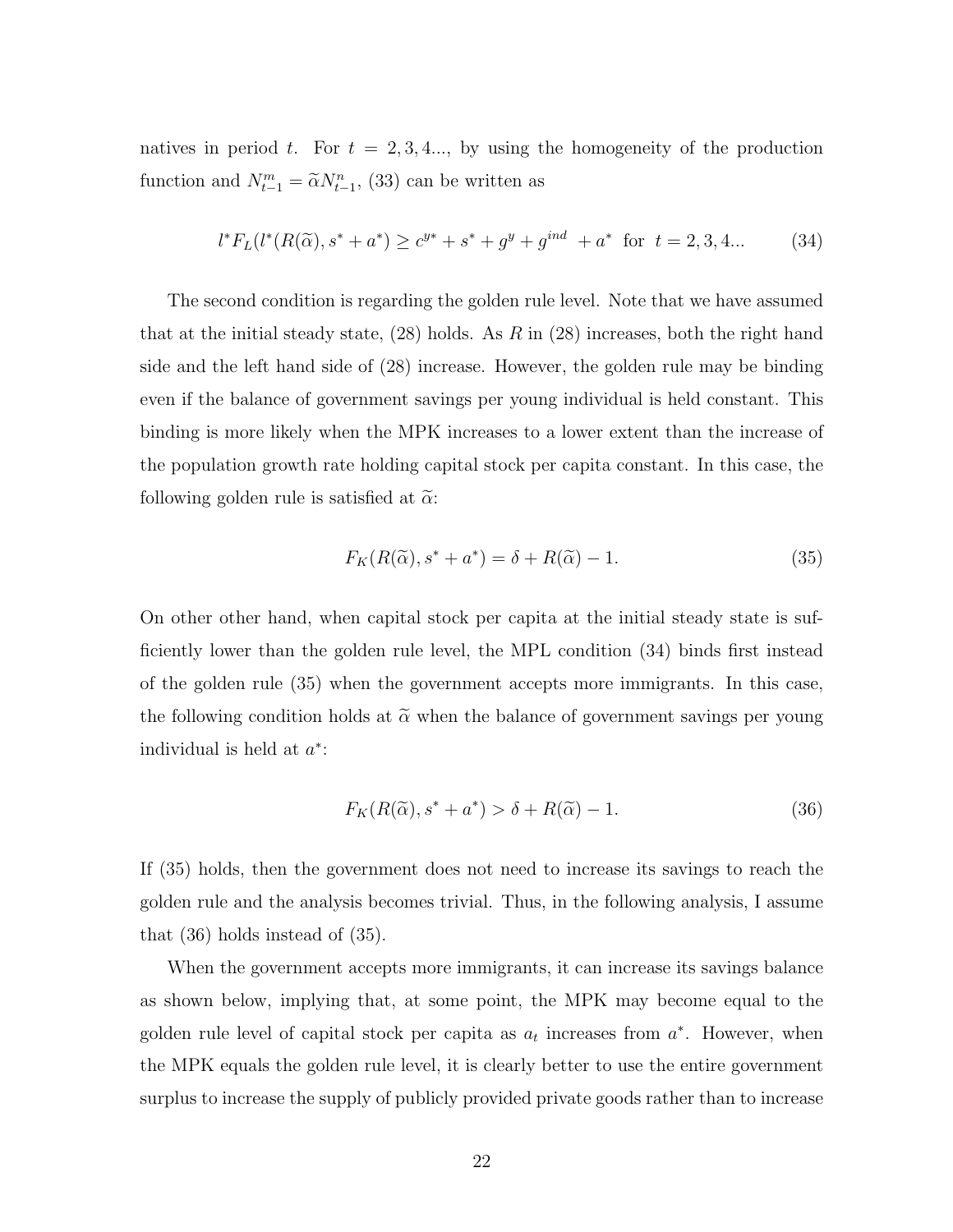the balance of government savings. Thus, I assume that as long as the MPK is higher than the golden rule level, the government uses some of its budget surplus to increase its savings and the remainder to increase the supply of publicly provided private goods. When the MPK reaches the golden rule level, the government uses the entire surplus to increase the supply of publicly provided private goods. Thus, we have the following MPK condition:

$$
F_K(R(\widetilde{\alpha}), s^* + a_t) \ge \delta + R(\widetilde{\alpha}) - 1
$$
  
where  $a_t > a^*$ . (37)

Now, we examine whether the social security benefit and taxes determined by (31) and (30) are feasible from the point of view of the government budget constraint. To check the feasibility of such taxes, consider the net government budget surplus for period 1,  $SP<sub>1</sub>$ :

$$
SP_1 = (w_1 \tau_{w1} l^* - g^y - g^{ind} - a^*) \sum_{j=n,m} N_1^j + (r_1 \tau_{r1} s^* - b^* - g^o - g^{ind}) \sum_{j=n,m} N_0^j + (1+r_1) a^* \sum_{j=n,m} N_0^j.
$$
\n(38)

Note that  $\tau_{w1}$  and  $\tau_{r1}$  are defined in (30). Further, I assume that the government will save at least the same amount of government savings per young individual as at the initial steady state. By substituting  $\tau_{w1}$  and  $\tau_{r1}$  into  $SP_1$  and using the homogeneity of the production function, we have (see Appendix B2)

$$
SP_1 = N_1^n \int_{1+\alpha^*}^{1+\tilde{\alpha}} F_L(N_1^n l^* z, (s^* + a^*) N_0^n (1+\alpha^*)) l^* - c^{y*} - s^* - g^y - g^{ind} - a^* ] dz, \tag{39}
$$

where  $N_1^n = N_0^n R(\alpha^*).$ 

Thus, from the MPL conditions (32) and (33), the inside of the integration is positive for  $z \in [1 + \alpha^*, 1 + \tilde{\alpha}]$ . This fact means that this tax plan is feasible in period 1. The government can use some of its budget surplus to increase the supply of publicly provided private goods and save the remainder. Let  $a_1$  be the balance of government savings per young individual at the end of period 1, where  $a_1 > a^*$ . What will be the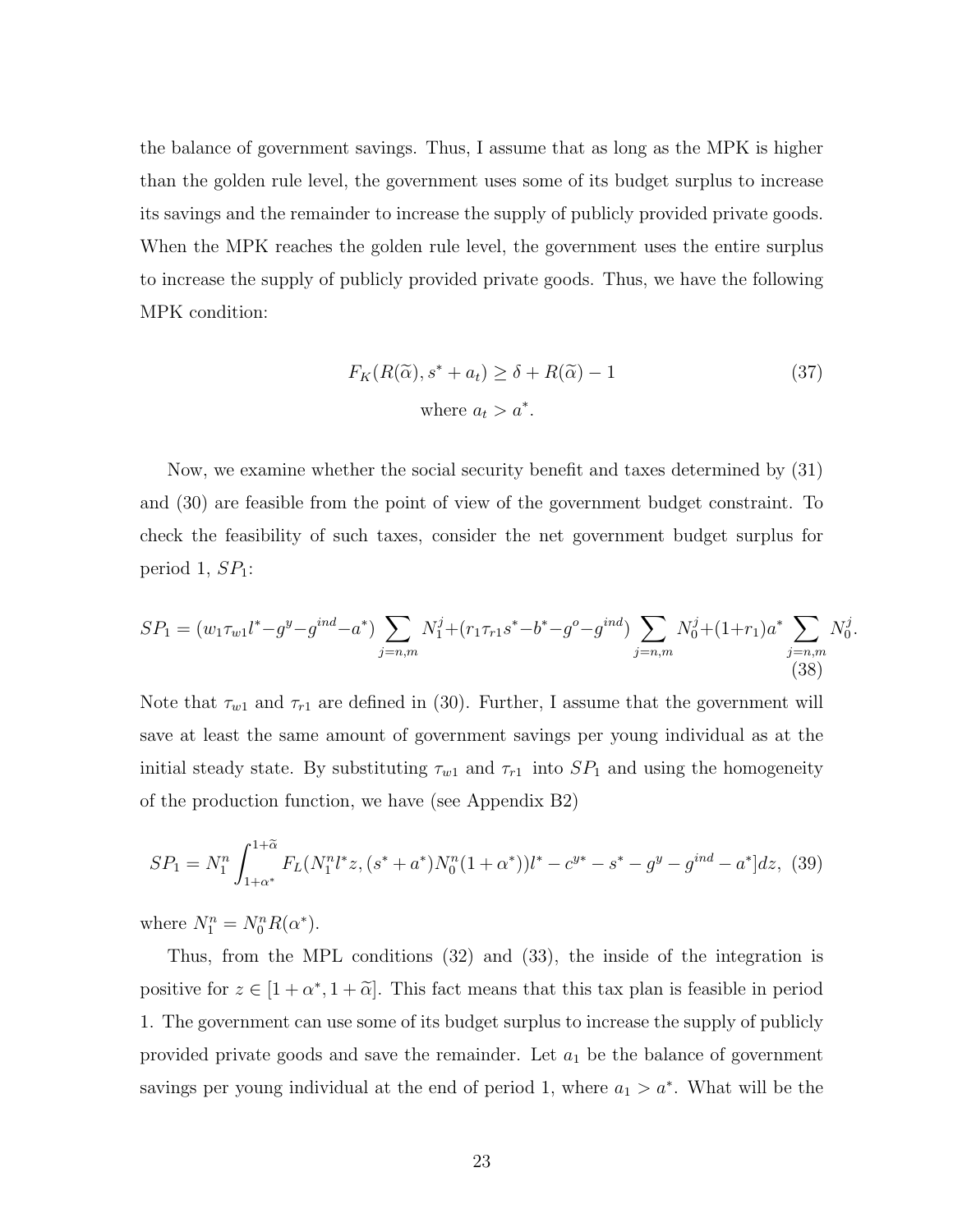net budget surplus in period 2, SP2?

Note that the natives and immigrants in cohort 1 will save the same amount as those in the cohort at the initial steady state, because under the proposed tax policy they face the same after-tax wage rate and interest rate as at the initial steady state. This fact implies that  $s_1 = s^*$  for both natives and immigrants in cohort 1. Assume that in period 2, the government will save at least  $a^*$  per young individual. Thus,  $SP_2$ becomes

$$
SP_2 = \sum_{j=n,m} N_2^j \times (w_2 \tau_{w2} - g^y - g^{ind} - a^*) + \sum_{j=n,m} N_1^j \times (r_2 \tau_{r2} s^* - b^* - g^o - g^{ind}) + (1+r_2)a_1 \sum_{j=n,m} N_1^j.
$$
\n(40)

Note that the pre-tax wage for period 2,  $w_2$ , and the pre-tax interest rate for period 2,  $r_2$ , are equal to

$$
w_2 \equiv F_L(l^*(N_2^n + N_2^m), (N_1^n + N_1^m)(s^* + a_1) \text{ and } r_2 \equiv F_K(l^*(N_2^n + N_2^m), (N_1^n + N_1^m)(s^* + a_1)) - \delta.
$$
\n(41)

Again, the government sets  $\tau_{w2}$  and  $\tau_{r2}$  such that the after-tax wage rate and after-tax interest rate become the same as at the initial steady state. Thus,  $SP<sub>2</sub>$  becomes (see Appendix B3)

$$
SP_2 = N_1^n(1+\tilde{\alpha}) \int_{s^*+a^*}^{s^*+a_1} [F_K(l^*R(\tilde{\alpha}), z) + 1 - \delta] dz
$$
  
+ 
$$
(1+\tilde{\alpha})N_1^n \int_{\alpha^*}^{\tilde{\alpha}} R'(\alpha) [F_L(l^*R(z), (s^*+a^*))l^* - \{c^{y^*} + s^* + g^y + g^{ind} + a^*\}] dz.
$$
 (42)

The first term of (42) measures the welfare gain that arises from the additional savings that the government accumulates at the end of period 1. The second term measures the welfare gain that arises from the increased population growth rate in the presence of the PYGO social security system. From the MPK condition (37) and the condition on the population growth rate, the inside of the first integration is positive. Moreover, from  $(34)$ , the inside of the second integration is positive. Thus,  $SP<sub>2</sub>$  is positive and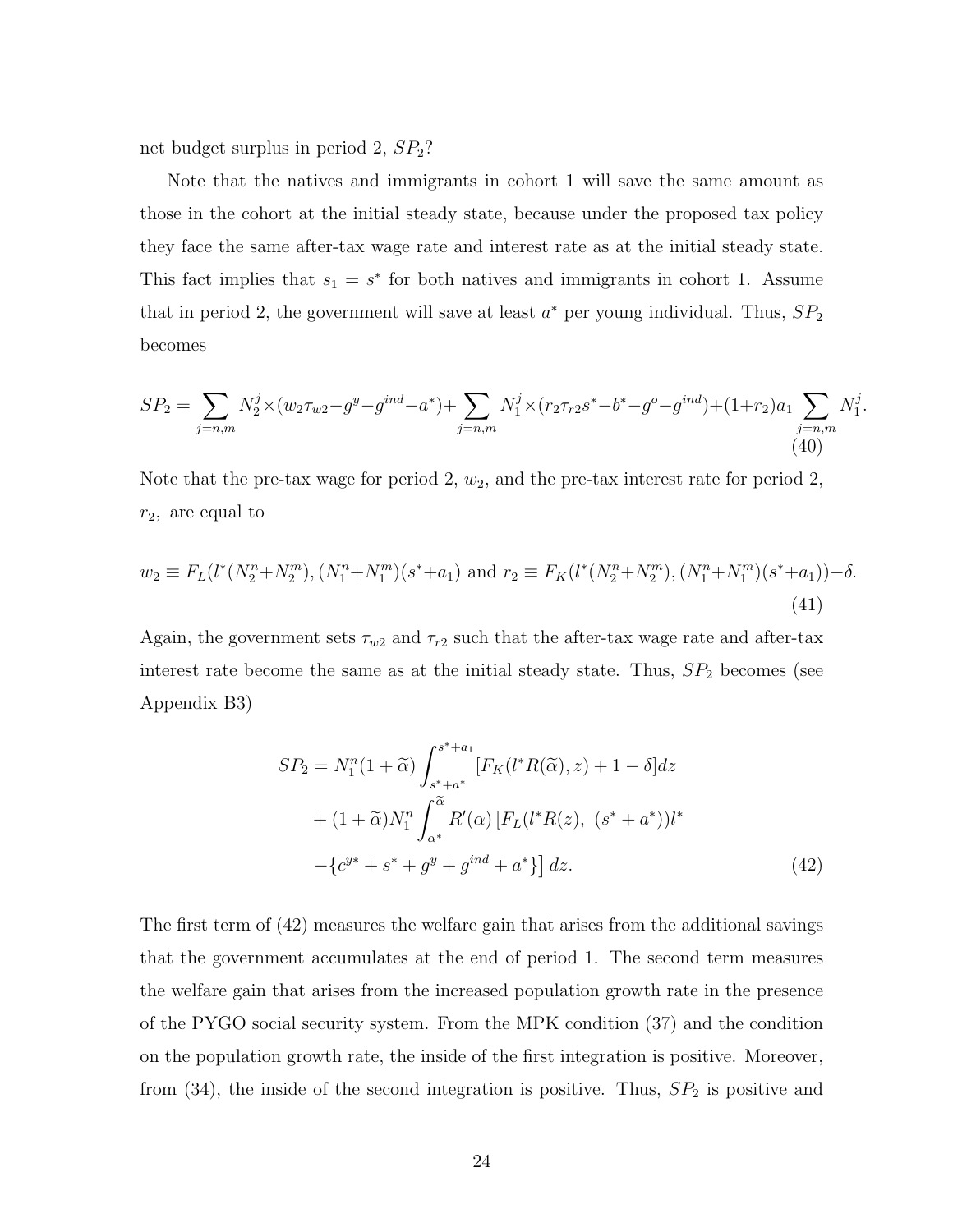the government can implement the proposed tax policy. Again, at the end of period 2, the government can use some of the above surplus to increase the supply of publicly provided private goods and allocate the rest to increase the balance of government savings. Similarly, the government surplus for period t becomes

$$
SP_{t} = N_{t-1}^{n}(1+\tilde{\alpha}) \int_{s^{*}+a^{*}}^{s^{*}+a_{t-1}} [F_{K}(l^{*}R(\tilde{\alpha}), z) + 1 - \delta] dz
$$
  
+ 
$$
(1+\tilde{\alpha})N_{t-1}^{n} \int_{\alpha^{*}}^{\tilde{\alpha}} R'(\alpha)[F_{L}(l^{*}R(z), (s^{*}+a^{*}))l^{*} - \{c^{y^{*}}+s^{*}+g^{y}+g^{ind}+a^{*}\}] dz,
$$
 (43)

where  $a_{t-1}$  is the balance of government savings per young individual at the end of period  $t - 1$ . This fact implies that  $SP_t > 0$  for all  $t = 1, 2, ...$  Thus, we have the following proposition:

**Proposition 2.** Consider an economy in which the wage and interest taxes are used at the initial steady state. If the MPL condition is satisfied at the initial steady state, accepting more immigrants with tax rule (30) and social security benefit rule (31) Pareto-improves the welfare of all generations.

#### 3.2.1 Government Savings and the Golden Rule

In this subsection, I examine the path of capital stock and the balance of government savings when the government increases the INR. To examine the government savings path, I need to specify how much of the government surplus,  $SP<sub>t</sub>$ , is placed into the additional government savings. For the analysis, I assume that the surplus that arises from the increased balance of government savings in period  $t-1$ , which is the first integration of  $SP<sub>t</sub>$ , is put into the additional government savings added to  $a^*$  in period t. Note that the government could use some part of the second integration in  $SP<sub>t</sub>$ , the surplus generated directly from the increased immigration. Thus, my assumption is a conservative value for government savings. However, I show that even with this conservative level, the economy reaches the golden rule level of capital stock per capita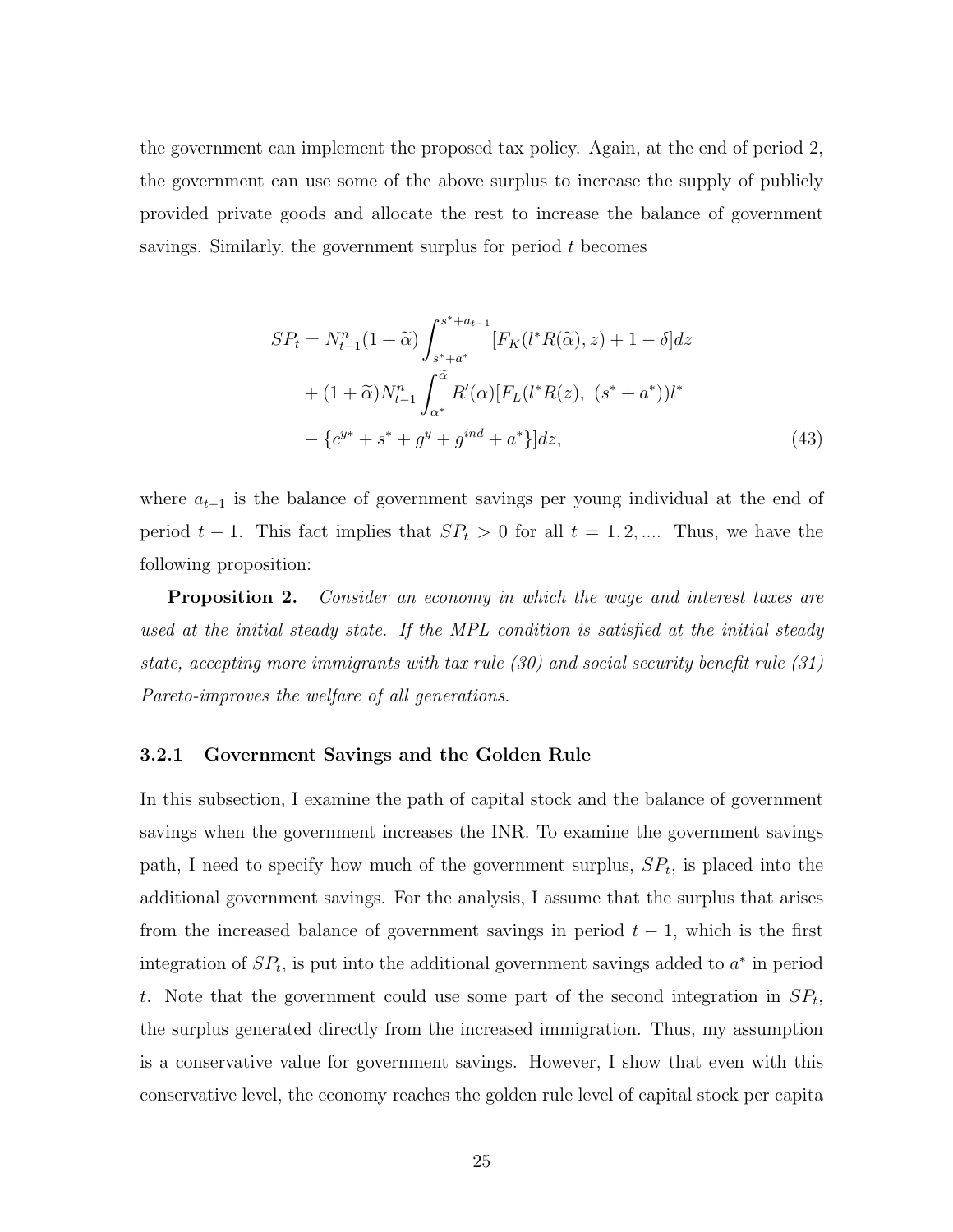within a finite time in a Pareto-improving way. Note that the total number of young individuals in period t is  $N_{t-1}^n R(\tilde{\alpha})(1 + \tilde{\alpha})$ . Thus, the balance of government savings per young individual at the end of period t minus  $a^*$  for  $t \geq 2$  becomes

$$
a_{t} - a^{*} = \frac{N_{t-1}^{n}(1+\tilde{\alpha})}{N_{t-1}^{n}R(\tilde{\alpha})(1+\tilde{\alpha})} \int_{s^{*}+a^{*}}^{s^{*}+a_{t-1}} [F_{K}(l^{*}R(\tilde{\alpha}), z) + 1 - \delta] dz
$$
 (44)  

$$
= \frac{1}{R(\tilde{\alpha})} \int_{s^{*}+a^{*}}^{s^{*}+a_{t-1}} [F_{K}(l^{*}R(\tilde{\alpha}), z) + 1 - \delta] dz
$$
  

$$
\equiv Q(a_{t-1}).
$$

Note that from (37), we have

$$
a_t - a^* \ge \frac{N_{t-1}^n (1 + \widetilde{\alpha})}{N_{t-1}^n R(\widetilde{\alpha})(1 + \widetilde{\alpha})} \int_{s^* + a^*}^{s^* + a_{t-1}} R(\widetilde{\alpha}) dz
$$
  
=  $a_{t-1} - a^*$ . (45)

Thus,  $a_t$  is increasing over time as long as it is determined according to equations (44) and (37). Now, consider the graph of  $a_t = Q(a_{t-1}) + a^*$ , where  $a_t$  is measured on the vertical axis and  $a_{t-1}$  on the horizontal axis.  $Q(a_{t-1}) + a^*$  is equal to  $a^*$  at  $a_{t-1} = a^*$ .  $Q'(a_{t-1})$  is

$$
Q'(a_{t-1}) = \frac{1}{R(\widetilde{\alpha})} \left( F_K(l^*R(\widetilde{\alpha}), s^* + a_{t-1}) + 1 - \delta \right).
$$

Thus,  $Q(a_{t-1})$  is increasing and concave due to the diminishing MPK. The slope of  $Q(a_{t-1}) + a^*$  at  $a_{t-1} = a^*$  is

$$
Q'(a^*) = \frac{1}{R(\widetilde{\alpha})} \left( F_K(l^*R(\widetilde{\alpha}), s^* + a^*) + 1 - \delta \right). \tag{46}
$$

Because of the assumption regarding the golden rule (36),  $Q'(a_{t-1})$  at  $a_{t-1} = a^*$  is strictly greater than 1. On the other hand, owing to the diminishing MPK,  $F_k$  approaches zero as  $a_{t-1}$  rises from  $a^*$ . Thus,  $a_t = Q(a_{t-1}) + a^*$  and the 45-degree line intersect at  $a_{t-1} = a^*$  and  $a^{***}$ , where  $a^{***} > a^*$ . Let  $a^{**}$  be the point where  $Q'(a^{**})$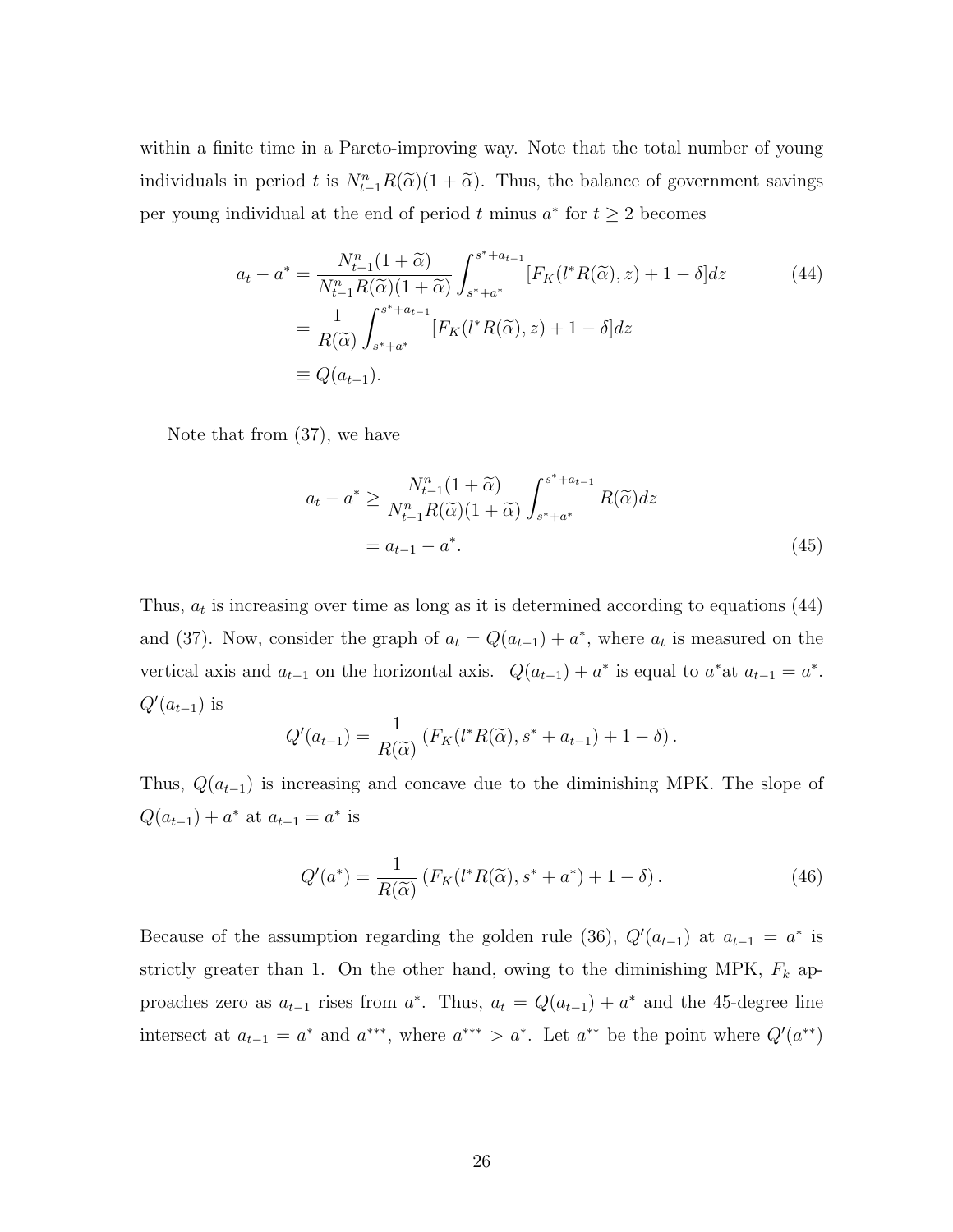$= 1$ , implying that at  $a^{**}$ ,

$$
\frac{\partial F(l^*R(\tilde{\alpha}), s^* + a^{**})}{\partial K} + 1 - \delta = R(\tilde{\alpha}).\tag{47}
$$

In other words, at  $a^{**}$ , the golden rule is satisfied. Note that the government can choose  $a_1$  so that  $a_1 > a^*$  because the surplus in period 1 is strictly positive. From the graph of  $a_t = Q(a_{t-1}) + a^*$ , we see that  $a_t$  keeps increasing from a small  $a_1 > a^*$ . Before it reaches  $a^{***}$ , it reaches  $a^{**}$  within a finite time, suggesting that the economy achieves the golden rule level of capital stock per capita within a finite time.

Note first that in this analysis, I assume that only the first integration of  $SP<sub>t</sub>$ , namely the surplus that arises from the increased balance of government savings in period  $t - 1$ , is placed into government savings in period t. However, the second integration of  $SP<sub>t</sub>$ , namely the surplus that arises directly from the increase in immigration, can also be placed into government savings. Thus, the government can shorten the time to reach the golden rule level by adding the surplus that arises directly from increased immigration into government savings. Second, we note that the government can induce the economy to reach the modified golden rule level within a finite time in a Pareto-improving way because the modified golden rule level is lower than the golden rule level.

Proposition 3. (Reaching the (modified) golden rule level) Suppose that a PYGO social security system is used initially and that the MPL condition is satisfied. Then, by accepting more immigrants, the government can induce the economy to reach the (modified) golden rule level within a finite time in a Pareto-improving way.

# 3.3 Intra-redistributional Channel and Difference in Productivities and Preferences

When immigrants earn less or consume more publicly provided private goods than natives, accepting more immigrants could decrease the welfare of natives, because it means that more resources are taken from natives and used by immigrants. This is termed the intra-redistributional channel of accepting more immigrants. A similar re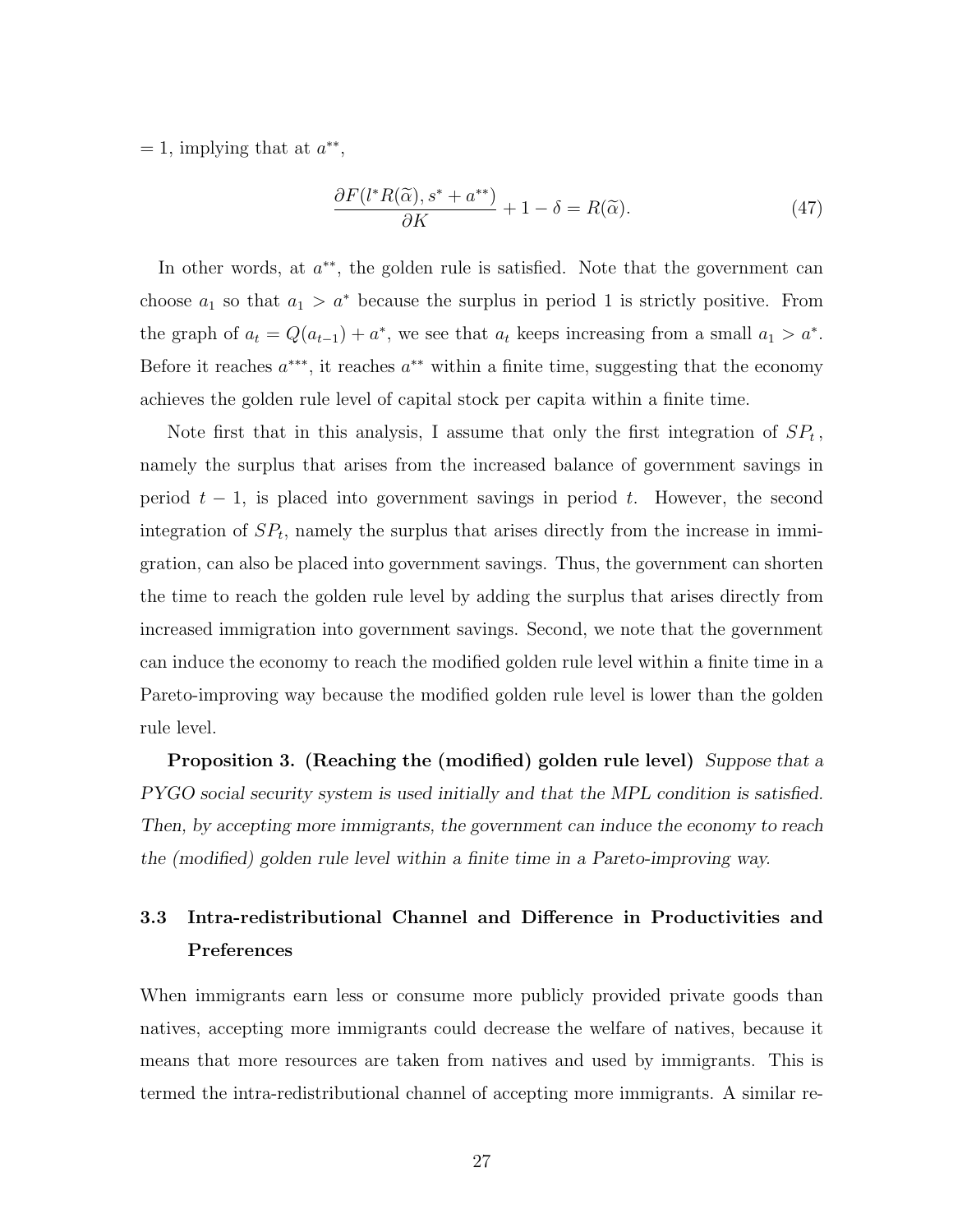distribution could also occur when the preferences of immigrants and natives differ and when the labor supply or savings of immigrants differ from those of natives. To analyze this redistributional channel of accepting more immigrants, reconsider a permanent change to the immigration policy such that  $\tilde{\alpha} > \alpha^*$ . Let  $(c^{y,j*}, c^{o,j*}, s^{j*}, l^{j*})$ be consumption in the young period, consumption in the old period, and the savings and labor supply of type  $j(j = n, m)$ , respectively at the initial steady state. Since I assume that the preferences and productivities of natives and immigrants differ, I use a superscript j for the variables in the steady-state situation. Further, let  $g^{i,j}$  be the publicly provided private goods of type i for type j nationality, where  $i = y, o, ind$ and  $j = n, m$ . To guarantee that accepting more immigrants Pareto-improves welfare, I assume that the following condition is satisfied:

Modified MPL condition =

\n
$$
R'(\alpha) \left[ \frac{\partial F}{\partial L} l^{n*} - (c^{y,n*} + g^{y,n} + g^{ind,n} + s^{n*} + a^*) \right]
$$
\n
$$
+ R'(\alpha) \alpha \left[ \frac{\partial F}{\partial L} \phi^m l^{m*} - (c^{y,m*} + g^{y,m} + g^{ind,m} + s^{m*} + a^*) \right]
$$
\nHintra-redistribution(\alpha) for all  $\alpha \in [\alpha^*, \tilde{\alpha}]$ :

\n(48)

\nwhere intra-redistribution(\alpha)

$$
= R(\alpha) \left[ \frac{\partial F}{\partial L} \phi^m l^{m*} - (c^{y,m*} + s^{m*} + g^{y,m} + g^{ind,m} + a^*) \right]
$$
  
+ 
$$
\left[ \left( \frac{\partial F}{\partial K} + (1 - \delta) \right) (s^{m*} + a^*) - (c^{o,m*} + g^{o,m} + g^{ind,m}) \right]
$$
  
and 
$$
\frac{\partial F}{\partial L} = \frac{\partial F(R(\alpha)l^n + \phi^m J(\alpha)l^m, s^{n*} N_{t-1}^n + \alpha s^{m*})}{\partial L}
$$
  
, 
$$
\frac{\partial F}{\partial K} = \frac{\partial F(R(\alpha)l^n + \phi^m J(\alpha)l^m, s^{n*} + \alpha s^{m*})}{\partial K}.
$$

In the first and second lines, the inside of the bracket represents the upward intergenerational transfer made by a native and an immigrant, respectively. Thus, the sum of the first and second lines is essentially the same as the MPL condition in the preceding section. The intra-redistribution channel captures the intra-redistribution between immigrants and natives. The first bracket of the intra-redistribution is the amount a young immigrant earns minus the sum of the amount a young immigrant receives and the government saving for a young immigrant. The second bracket is the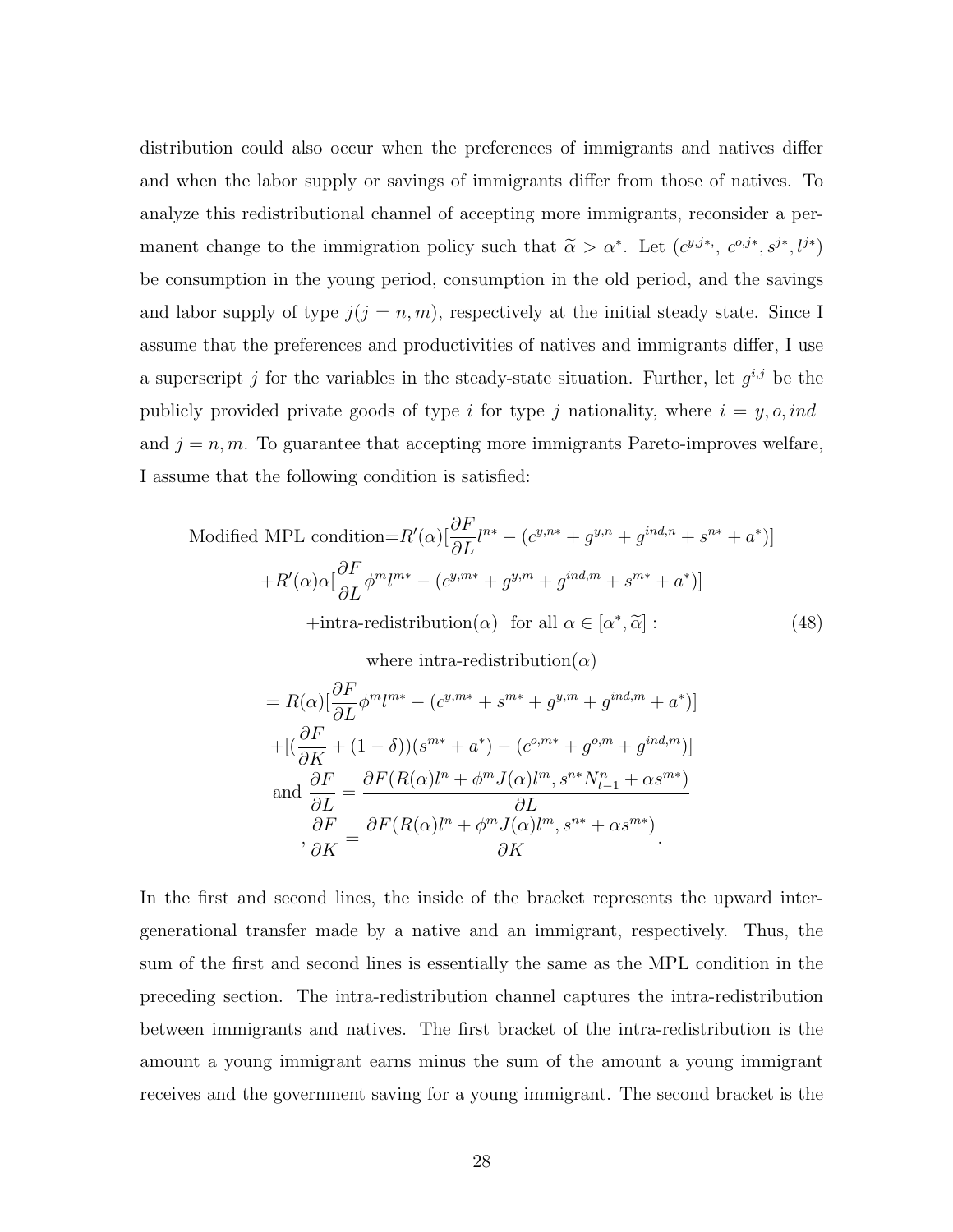amount an old immigrant earns plus the return from the government savings for young immigrant minus the amount an old immigrant receives. When the productivities and preferences of immigrants and natives are the same, the intra-redistribution is equal to zero and this is equivalent to the MPL condition. Thus, the modified MPL condition above states that the total upward intergenerational transfer is large enough to offset the intra-redistribution from immigrants to natives. From (48), we therefore have the following propositions.<sup>17</sup>

Proposition 4 Assume that natives and immigrants do not have the same productivities and preferences. If the modified MPL condition is satisfied, the welfare of all generations may be Pareto-improved by accepting more immigrants. For the proof, see Appendix B4.

**Proposition 5** If the modified MPL condition is satisfied, the government can induce the economy to reach the (modified) golden rule level within a finite time in a Pareto-improving way by accepting more immigrants.

# 4 Quantifying the Welfare Gain of Accepting More Immigrants in the Presence of a PYGO Social Security System

Propositions 1 and 2 show that accepting more immigrants can Pareto-improve the welfare of all generations if there are upward intergenerational transfers. Furthermore, Proposition 3 shows that if the government can place some of the welfare gain into its savings, it may induce the economy to reach the golden rule level of capital in a Pareto-improving way within a finite time. This result is in sharp contrast to the findings in the literature on social security reform that one generation must bear a double burden in order to increase the capital stock of the economy in the presence of a PYGO social security system (Geanakoplos, Mitchell and Zeldes (1998)). In addition, Propositions 4 and 5 show that even if an immigrant earns less than a native, accepting more immigrants Pareto-improves welfare if the intra-redistribution is lower than the intergenerational transfer from the young to the old.

<sup>&</sup>lt;sup>17</sup>In Appendix B5, I show that the modified MPL condition becomes the MPL condition when immigrants and natives have the same productivities and preferences.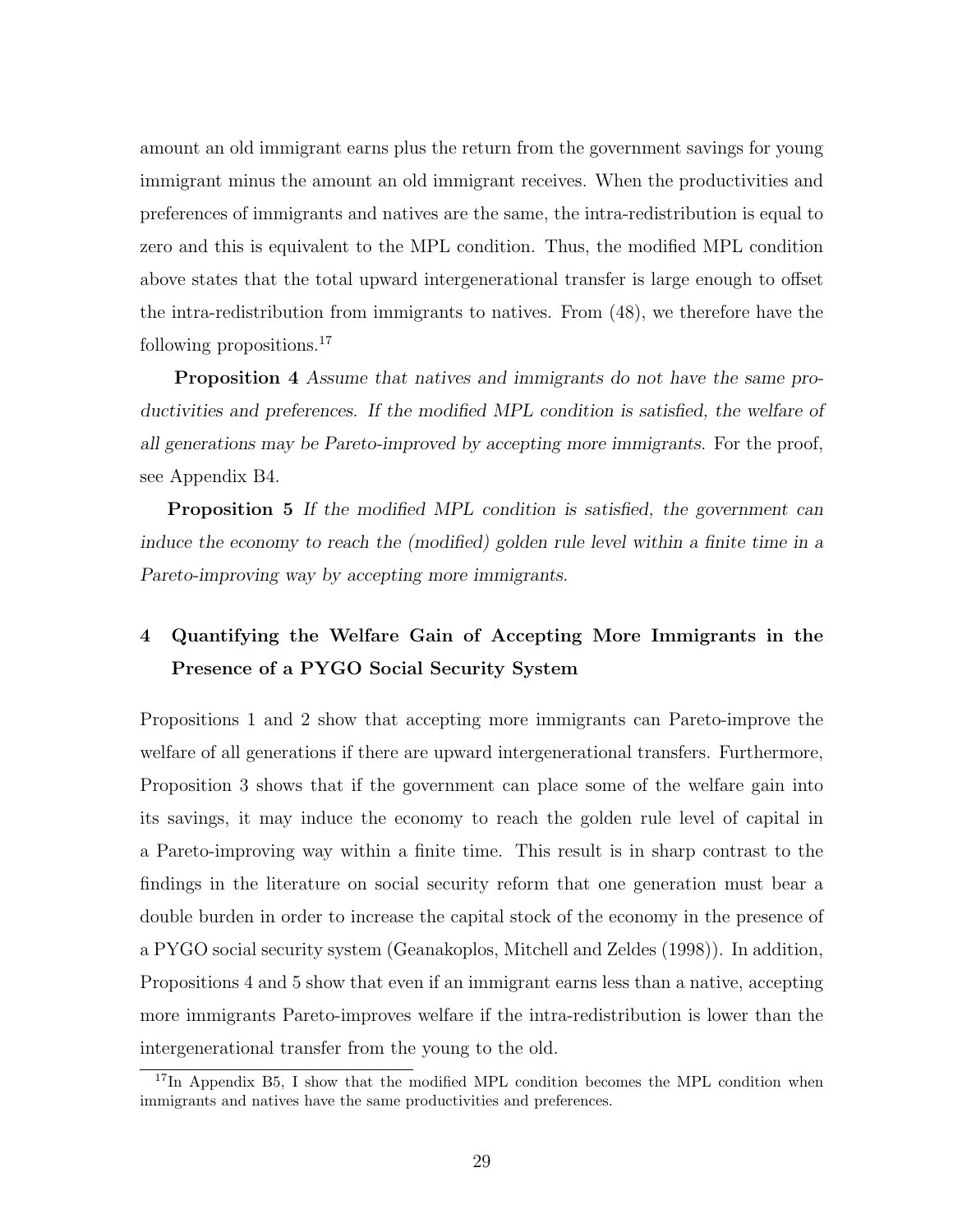A number of issues arise regarding accepting Propositions 1–5, however. First, these propositions are based on a two-period overlapping generation model. In a realistic multi-period overlapping generation model, an economy might not be able to reach the (modified) golden rule level of capital stock per capita within a finite time in a Pareto-improving way by accepting more immigrants. Second, although Proposition 3 shows that the economy reaches the (modified) golden rule level of capital stock per capita within a finite time, in practice it might take a long time, as long as 1000 years, to do so. Third, Propositions 1–5 are silent on the quantitative effect on welfare. Given that it might take quite a long time to reach the golden rule level, the welfare gain of accepting more immigrants may be very small. Finally, Propositions 4 and 5 say nothing about the degree to which the difference in productivity between immigrants and natives is allowed with respect to Pareto improvement when more immigrants are accepted.

This section addresses these four issues by using the computational overlapping generation model developed by Auerbach and Kotlikoff (1987). I assume that the model economy consists of overlapping generations in which each generation lives for 80 periods and that the probability of death increases with each passing period. I also assume that the model economy is similar to the US economy in several dimensions.<sup>18</sup> In the analysis, I assume both that the model economy is initially on the balanced growth path and that the PITN is similar to the percentage indicated by data taken from the US Census in 2000. Then, I examine whether the welfare of all the generations in the model economy can be Pareto-improved by increasing the PITN by a reasonable amount. In addition, I investigate how long it takes for the model economy to reach the (modified) golden rule level in a Pareto-improving way and quantify the Paretoimproving welfare gain. To check the robustness of the results, I also recalculate the model by changing the following parameter values: the replacement rate, initial government debt (assets) level, level of immigrants' earnings, immigrants' consumption of publicly provided private goods, probability of immigrants returning to their countries

<sup>&</sup>lt;sup>18</sup>However, the model economy is different in several important dimensions as well. For example, it does not include certain aspects of open economies such as international trade and capital mobility and does not incorporate the accumulation of human capital for either natives or immigrants.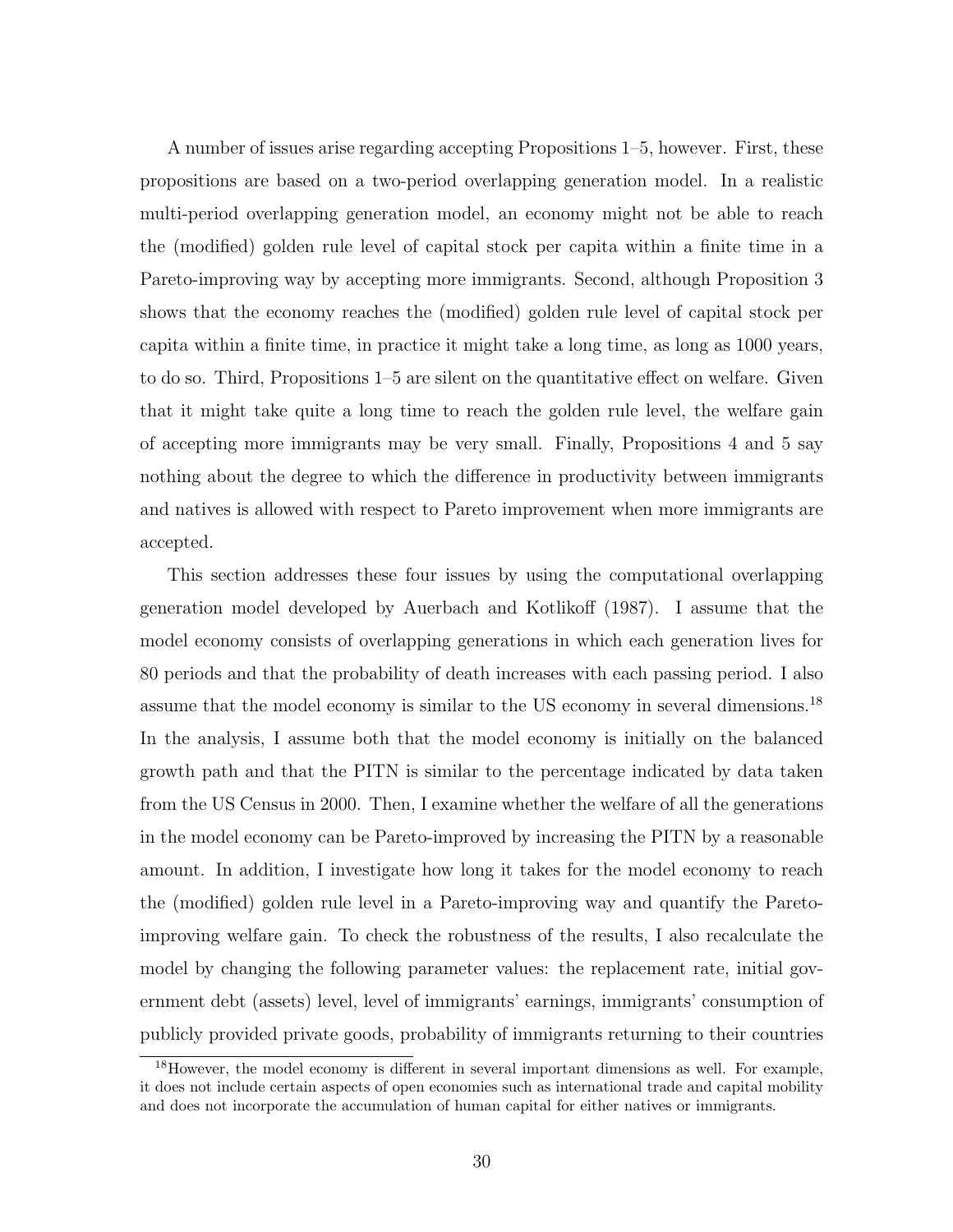of origin, constant relative risk aversion (CRRA), and time preference rate.

## 4.1 The Model Economy: Auerbach–Kotlikoff Model with Immigration

Agents appear in the model from age 1, which corresponds to age 20 in real life. They work from age 1 until age 45. From the beginning of age 46, they retire. At each age, they die with some probability and can live until age 80. Let  $i$  be the index of age. For  $i \geq 2$ , let  $p_i$  be the probability that an agent is alive at age i, given that he or she is alive until age  $i - 1$ . The lack of data forces the assumption that  $p_i$  is the same for natives and immigrants. To simplify the notation, I assume that  $p_1 = 1^{19}$  An agent who enters the model in period  $t$  maximizes the following utility function:

$$
\max \sum_{i=1}^{45} \beta^i \prod_{q=1}^i p_q \left\{ \frac{[(c_{t-1+i}^{i,j})^{\zeta} (1-l_{t-1+i}^{i,j})^{1-\zeta}]^{1-\gamma}}{1-\gamma} + g_{t-1+i}^{i,j} \right\} + \sum_{i=46}^{80} \beta^i \prod_{q=1}^i p_q \left\{ \frac{[c_{t-1+i}^{i,j}]^{\zeta(1-\gamma)}}{1-\gamma} + g_{t-1+i}^{i,j} \right\},\tag{49}
$$

where  $c_{t-}^{i,j}$  $_{t-1+i}^{i,j}$  and  $l_{t-}^{i,j}$  $_{t-1+i}^{i,j}$  are the amounts of private consumption and labor supply of a type j agent of age i in period  $t-1+i$ .  $g_{t-}^{i,j}$  $_{t-1+i}^{i,j}$  is the amount of publicly provided private goods used by a type j agent of age i in period  $t - 1 + i$ . I assume that the amount of  $g_{t-}^{i,j}$  $_{t-1+i}^{i,j}$  is chosen by the government. In this formulation, as in Storesletten (2000), I postulate that immigrants assume they will stay in the host country until the end of their lives.<sup>20</sup>  $\beta$  is the time preference rate and  $\gamma$  is the coefficient of constant relative risk aversion. Let  $s_t^{i,j}$  be the savings of type j agents of age i at time t. The budget constraint of an agent at age  $i$  is

$$
s_{t-2+i}^{i-1,j}(1+r_{t-1+i}(1-\tau_{r,t-1+i})) + (1-\tau_{w,t-1+i})w_{t-1+i}H^{i,j} \times l_{t-1+i}^{i,j} = c_{t-1+i}^{i,j} + s_{t-1+i}^{i,j}
$$
 for  $1 \le i \le 45$  (50)

$$
s_{t-2+i, (1+r_{t-1+i}(1-\tau_{r,t-1+i})) + b_{t-1+i}^{i,j} = c_{t-1+i}^{i,j} + s_{t-1+i}^{i,j} \text{ for } 46 \le i \le 80 \tag{51}
$$

$$
s_{t-1+i}^{i,j} = 0 \text{ for } i = 0 \text{ and } s_{t-1+i}^{i,j} \ge 0 \text{ for } 1 \le i \le 80,
$$
 (52)

 $19$ Infant and child mortality is defined in  $(55)$ .

<sup>&</sup>lt;sup>20</sup>Alternatively, we could postulate that immigrants enjoy the same wage level in their home countries as in the host country if they decide to return. The two assumptions generate the same results.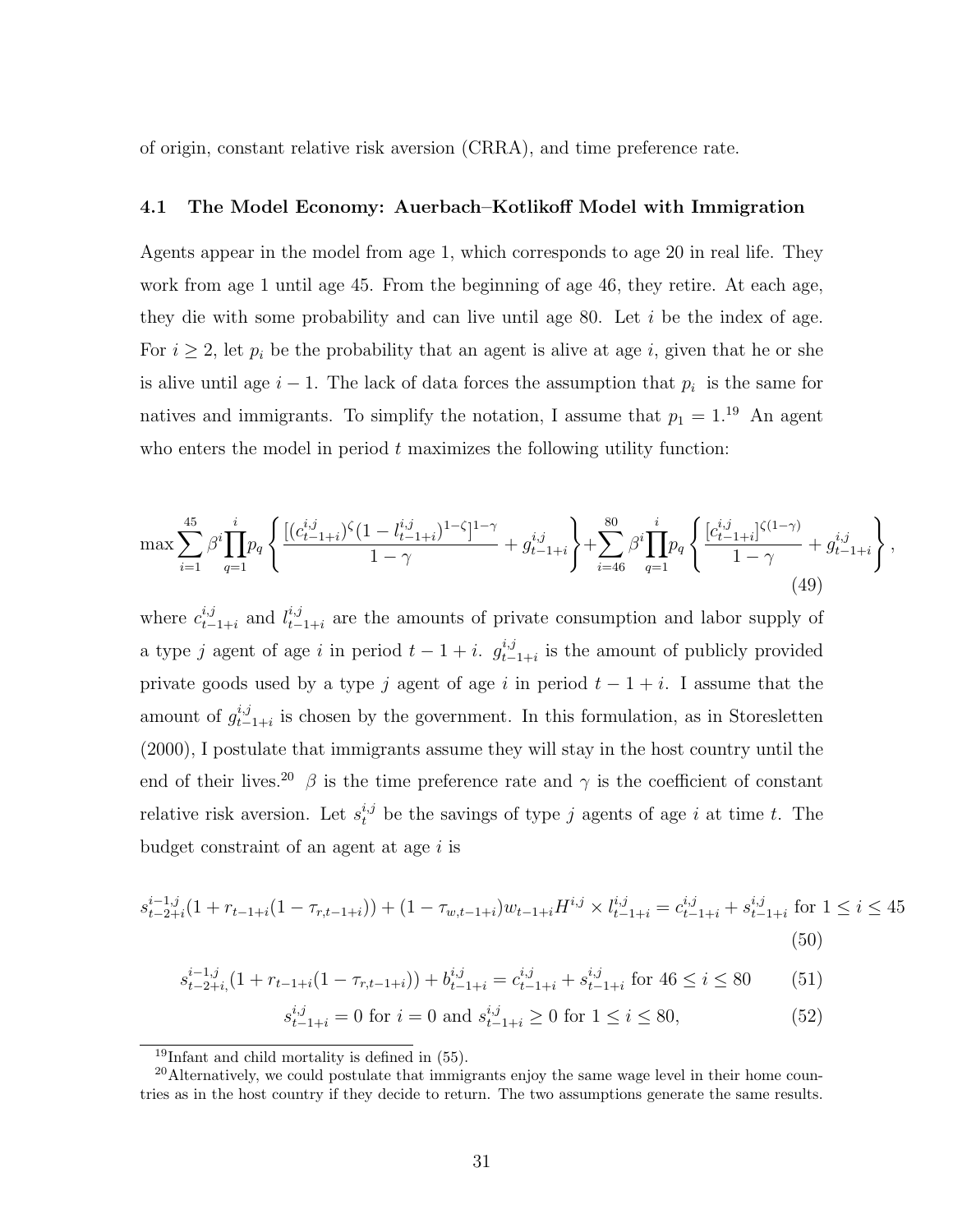where  $H^{i,j}$  is the efficient unit of human capital of type j agents at age i and  $H^{i,j} > 0$ for  $1 \leq i \leq 45$  and  $H^{i,j} = 0$  for  $i \geq 46$ .  $w_t$  is the wage rate for one efficient unit of labor in period  $t$ . I assume that an individual cannot have a negative savings balance. Once an individual dies, the government imposes a 100 percent inheritance tax.<sup>21</sup>  $b_t^{i,j}$  $t-1+i$ is the social security benefit for type j agents of age i given in period  $t - 1 + i$ . For  $i \leq 45$ ,  $b_{t-1+i}^{i,j} = 0$  and for  $i \geq 46$ ,  $b_{t-}^{i,j}$  $_{t-1+i}^{i,j}$  is determined as follows:

$$
b_{t-1+i}^{i,j} = 12 \times RR \times AIME^{j}(t) \text{ and } AIME^{j}(t) = \frac{\sum_{i=1}^{45} (1+\mu)^{45-i} w_{t-1+i} l_{t-1+i}^{i,j}}{45 \times 12},
$$

where RR is the replacement rate and  $AIME^{j}(t)$  is the average income monthly index of the cohort who become age 1 at time t.

Next, I assume that the economy's aggregate production can be described by the Cobb–Douglas production function:

$$
Y_t = K_t^{\theta} (E_t L_t)^{1-\theta} \text{ and } \mu = (E_{t+1} - E_t) / E_t,
$$
\n(53)

where  $\theta$  is the capital share and  $E_t$  represents the level of technology.  $\mu$  is the income per capita growth rate, while  $L_t$  is the efficient unit of labor supply in period t.

Let  $1 - \hat{p}_i$  be the probability that an immigrant returns to his or her home country at the beginning of age i, given that he or she stays in the host country at age  $i - 1$ for  $i \geq 2$ . To simplify the notation, I assume that  $\hat{p}_1 = 1$ . Let  $N_t^{ij}$  be the number of agents of age *i* of type *j* at time *t*. Then,  $N_t^{im} = p_i \hat{p}_i N_t^{i-1,m}$  and  $N_t^{in} = p_i N_t^{i-1,n}$  $t^{i-1,n}$ .  $L_t$  is defined as follows:

$$
L_t = \sum_{i=1}^{45} \sum_{j=n,m} H^{i,j} N_t^{i,j} l_t^{i,j} . \tag{54}
$$

I assume that all immigrants arrive in the host country at age 1. Let  $\sigma_n$  be the growth rate of the number of natives of age 1 at the steady state and  $\sigma_m$  be the same

 $21$ This assumption have little effect on my results. As long as the inheritance is distributed equally among those who are alive, the effect of changing the inheritance tax rate affects the balance of total savings in the model economy and the effect is similar to the effect of changing the time preference rate. As my robustness checks show in section 4.4, changing the time preference rate has little effect on my results.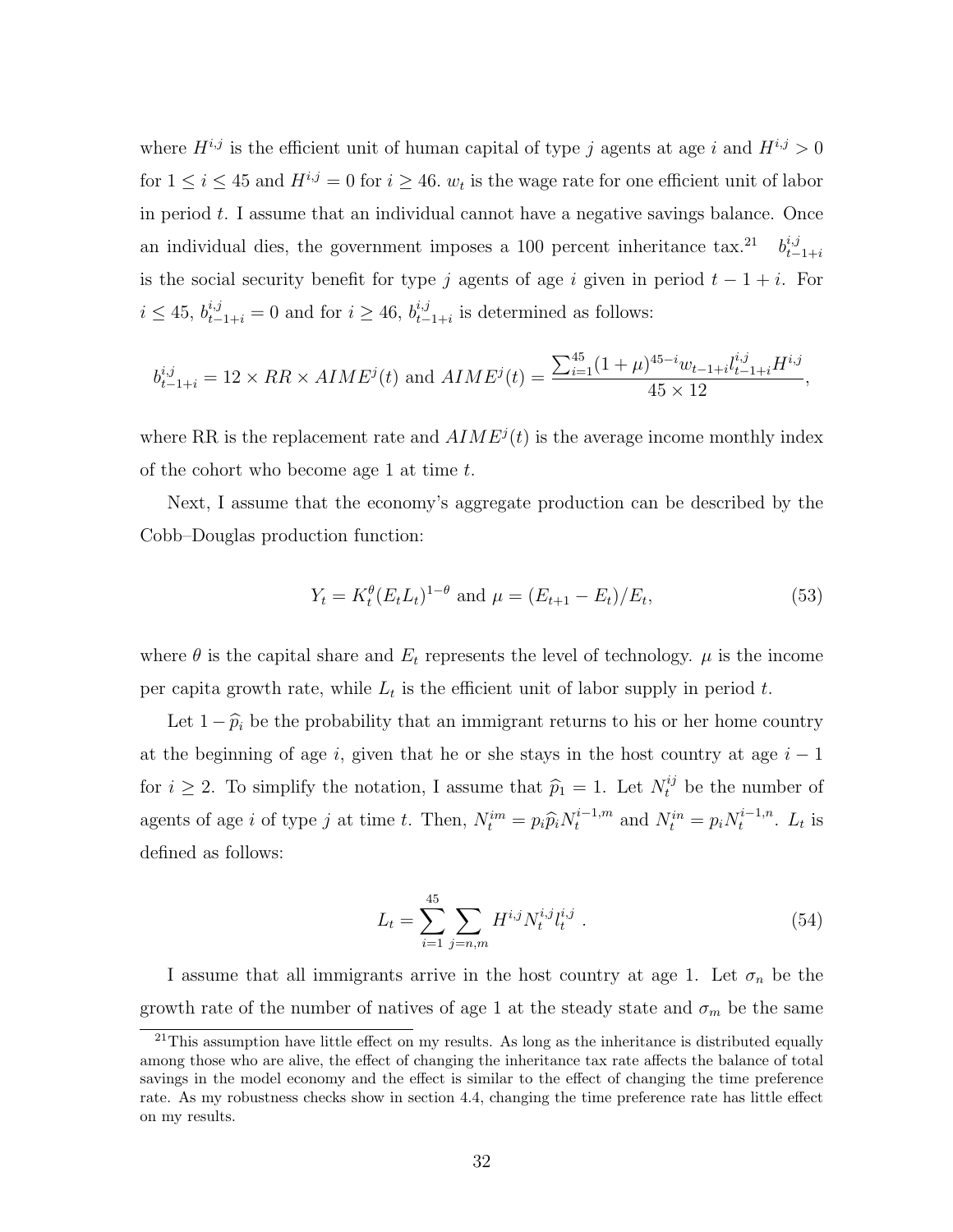growth rate for immigrants. The total number of natives is  $\sum_{i=1}^{80} N_t^{in} = N_t^{1,n}$  $t^{1,n} \sum_{i=1}^{80} (1 +$  $(\sigma_n)^{-(i-1)} \times \Pi_{q=1}^i p_q$ . The total number of immigrants is  $N_t^{1,m}$  $t^{1,m} \sum_{i=1}^{80} (1 + \sigma_m)^{-(i-1)} \times$  $\Pi_{q=1}^{i} p_q \hat{p}_q$ . This fact implies that the PITN is constant if and only if the growth rates of  $N_t^{1,n}$  and  $N_t^{1,m}$  are the same. Thus, to calculate the steady state, I assume that  $\sigma_n = \sigma_m = \sigma$  and that the children of immigrants become natives if their parents stay in the host country until the children attain adulthood. Then,  $N_t^{1,n}$  $t^{1,n}$  is determined by the fertility rates of both immigrants and natives and the return rate of the former. Let  $\eta_j^{i,j}$  be the age-specific fertility rate of type j agents at age i. The number of children born to type j parents of age i is  $N_t^{i,j} \eta^{i,j}$ . Let d be the infant and child mortality rate. Then, the number of natives of age 1 at  $t + 20$ ,  $N_{t+20}^{1,n}$ , is determined as follows:<sup>22</sup>

$$
N_{t+20}^{1,n} = (1-d) \times \left\{ \sum_{i=1}^{80} \eta^{i,m} N_t^{i,m} \Pi_{x=1}^{20} \widehat{p}_{i+x} + \sum_{i=1}^{80} \eta^{i,n} N_t^{i,n} \right\}.
$$
 (55)

The PITN at the steady state (see Appendix A6) becomes

$$
\frac{\sum_{i=1}^{80} N_t^{i,m}}{\sum_{i=1}^{80} N_t^{i,n}} \times 100 = \frac{\frac{1}{1-d} - \sum_{i=1}^{80} \frac{1}{(1+\sigma)^{i+19}} \eta^{i,n} \times \Pi_{q=1}^i p_q}{\sum_{i=1}^{80} \frac{1}{(1+\sigma)^{i+19}} \eta^{i,m} \times \Pi_{q=1}^i p_q \widehat{p}_q \Pi_{x=1}^{20} \widehat{p}_{i+x}} \times \frac{\sum_{i=1}^{80} (1+\sigma)^{-(i-1)} \times \Pi_{q=1}^i p_q \widehat{p}_q}{\sum_{i=1}^{80} (1+\sigma)^{-(i-1)} \times \Pi_{q=1}^i p_q} \times 100.
$$
\n(56)

Equation (56) says that the steady-state PITN is determined once the age 1 population growth rate,  $\sigma$ , the return rate of immigrants, and the fertility rates of natives and immigrants are set. Conversely, we can choose  $\sigma$  so that the resulting PITN is consistent with the data.<sup>23</sup>

The capital stock in period  $t$  is the sum of the balance of individual and government savings. Let  $a_{t-1}$  be the balance of government assets (or debt if this is negative) per capita at the end of period  $t - 1$ . Then, the total capital stock in period t is

$$
K_t = \sum_{i=1}^{80} \sum_{j=n,m} N_{t-1,i}^{i,j} s_{t-1}^{i,j} + a_{t-1} \sum_{i=1}^{80} \sum_{j=n,m} N_{t-1}^{i,j}.
$$
 (57)

 $22$ This comes from the assumption that the age 1 in our model corresponds to age 20 in real life.

<sup>&</sup>lt;sup>23</sup>The RHS is an increasing function of  $\sigma$  at the parameter values consistent with the US data.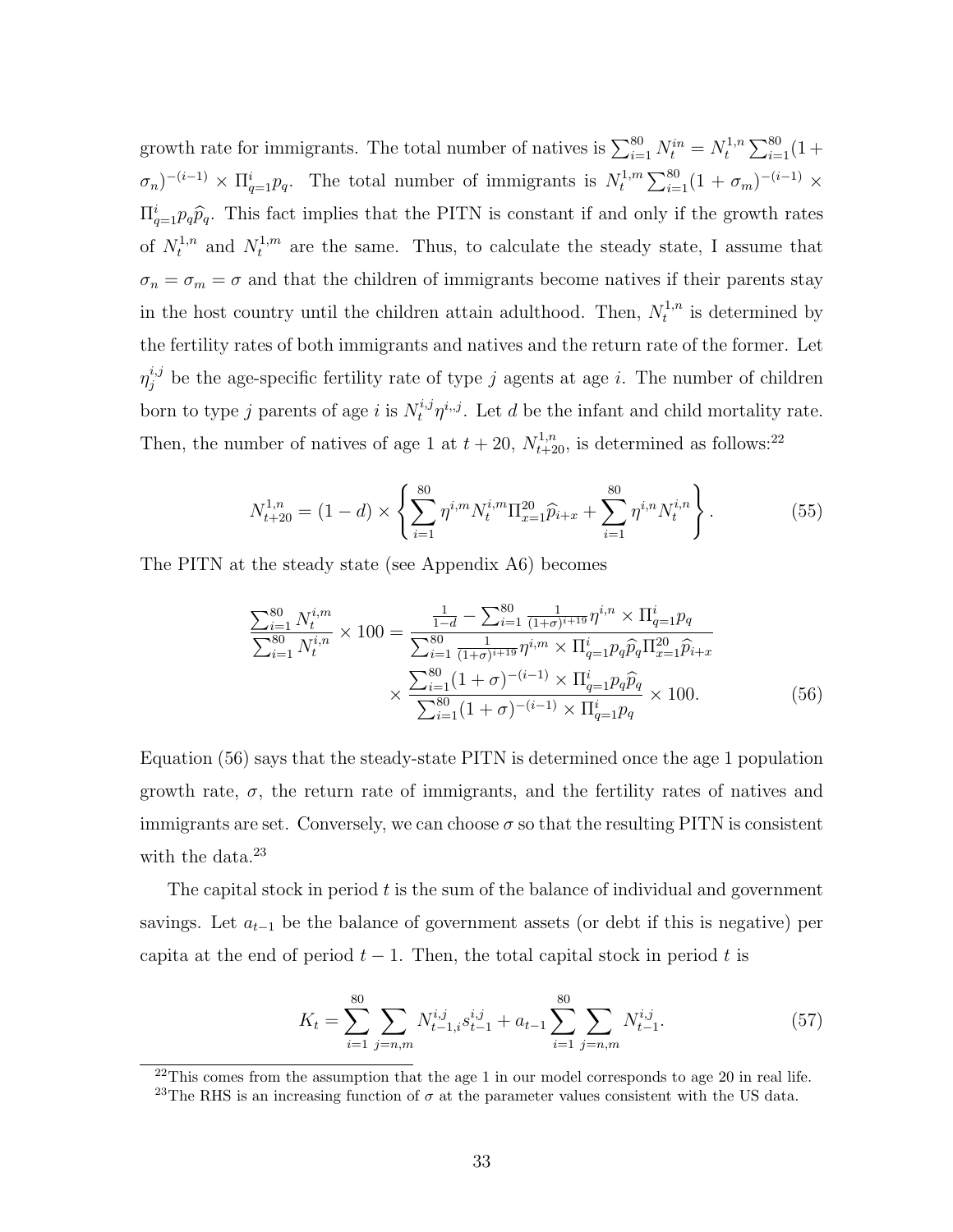The (efficient unit) wage rate at time  $t, w_t$ , and the pre-tax interest rate at time  $t$ ,  $r_t$ , are determined as

$$
w_t = (1 - \theta)K_t^{\theta} E_t^{1-\theta} L_t^{-\theta} \quad \text{and} \quad r_t = \theta K_t^{\theta-1} E_t^{1-\theta} L_t^{1-\theta}.
$$
 (58)

Now, consider the initial balanced growth path where the capital/labor ratio (in efficient units) stays constant. Let  $w^*(1+\mu)^t$  and  $r^*$  be the wage rate and interest rate in period t on the initial balanced growth path.  $s^{*i,j}(1+\mu)^t$  and  $b^{*i,j}(1+\mu)^t$  are the savings and social security benefit for type  $j$  agents of age  $i$  in period  $t$  on the initial balanced growth path. Let  $a^*(1+\mu)^t$  and  $g^{*i,j}(1+\mu)^t$  be the government assets (debt) per capita and publicly provided private goods for type  $j$  agents of age  $i$  in period  $t$  on the initial balanced growth path. Because immigrants may use more public services (e.g., children's education), here I use a superscript j. Let  $w^*$  and  $r^*$  be the efficiency unit wage rate and interest rate on the initial balanced growth path determined from (57) and (58). Then, the government budget constraint on the initial balanced growth path is

$$
(1+\mu)^{t-1} \left\{ \tau_{wt} w^*(1+\mu) L_t + \tau_{rt} r^* \sum_{i=2}^{80} \sum_{j=n,m} p_i N_{t-1}^{i-1,j} s^{*i-1,j} + (1+r^*) \sum_{i=2}^{80} \sum_{j=n,m} (1-p_i) N_{t-1}^{i-1,j} s_{t-1}^{*i-1,j} \right\}
$$

$$
-a^*(1+\mu) \sum_{i=1}^{80} \sum_{j=n,m} N_i^{i,j} + (1+r^*) a^* \sum_{i=1}^{80} \sum_{j=n,m} N_{t-1}^{i,j} - \sum_{i=1}^{80} \sum_{j=n,m} N_{t,i}^{i,j} g^{*i,j} (1+\mu)
$$

$$
- \sum_{i=46}^{80} \sum_{j=n,m} b^{*i,j} (1+\mu) \times N_t^{i,j} - \kappa \sum_{i=46}^{80} \sum_{x=11}^{45} b^{*i,rm,x} (1+\mu) \times N_t^{i,rm,x} \right\} = 0, \qquad (59)
$$

where  $\tau_w^*$  and  $\tau_r^*$  are the wage tax rate and capital income tax rate on the initial balanced growth path.  $b^{*i,rm,x}$  and  $N_t^{i,rm,x}$  are, respectively, the social security benefit and number of immigrants of age i who returned to the home country at age  $x$ , but who are still eligible to claim social security benefits.  $\kappa$  is the share of those returned immigrants that actually claim social security benefits. US social security does not require residence as long as the individual is eligible for benefits. I assume that an immigrant is eligible to receive social security benefits as long as he or she pays social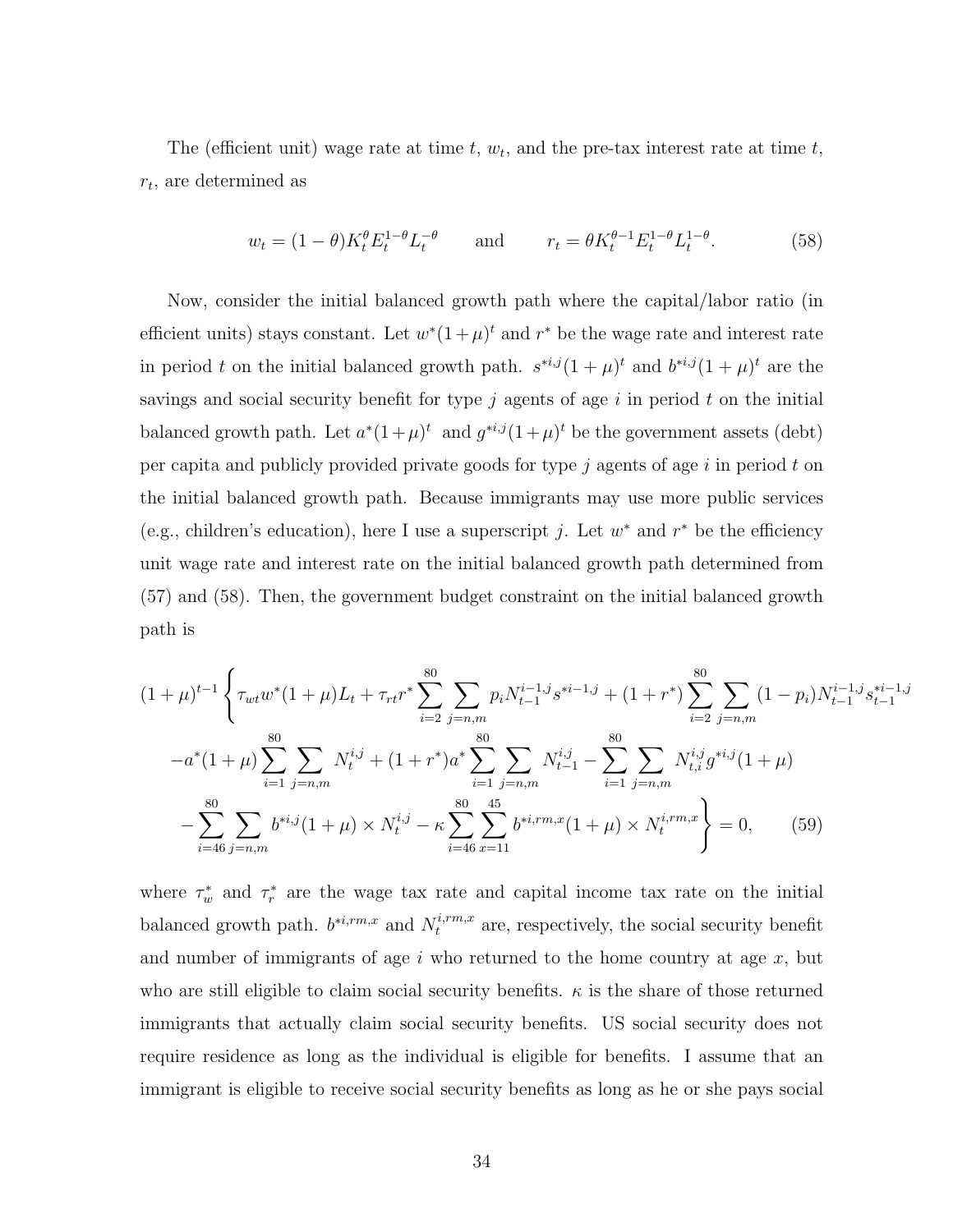security contributions for at least 10 years. The first term of (59) is the revenue from the wage tax and the second term is the revenue from the capital income tax. The third term is the revenue from the inheritance tax. In my simulation, as noted earlier, I assume that the government imposes a 100 percent inheritance tax rate. The fourth term is the revenue from issuing government bonds and the fifth term is the expenditure on the principal and interest of these bonds. The sixth and seventh terms are the expenditure on the publicly provided private goods and social security benefits of natives and immigrants who reside in the host country. The last term is the social security benefits of eligible immigrants who returned to the home country.

When the government increases the PITN, the wage rate decreases and interest rate increases. To Pareto-improve welfare, I assume that the wage tax rate, interest tax rate, and social security benefit are adjusted as in the theoretical analysis. More specifically, I assume that the government keeps the after-tax wage rate and interest rate at the same level as on the initial balanced growth path. This fact implies that the wage tax rate  $\tau_{wt}$  and interest tax rate  $\tau_{kt}$  are set as follows:

$$
w_t(1 - \tau_{wt}) = w^*(1 + \mu)^t \times (1 - \tau_w^*) \text{ and } r_t(1 - \tau_{rt}) = r^*(1 - \tau_r^*). \tag{60}
$$

.

The social security benefit is adjusted as follows:

$$
b_{t-1+i}^{i,j} = 12 \times RR \times AIME^{j}(t) \text{ and } AIME^{j}(t) = \frac{\sum_{i=1}^{45} (1+\mu)^{45-i} w_{t-1+i} (1-\tau_{wt}) l_{t-1+i}^{i,j} H^{i,j}}{(1-\tau_{w}^{*}) \times 45 \times 12}
$$
\n(61)

When the tax and social security benefit formulae are adjusted according to (60) and (61), the individual budget constraint is the same as on the initial balanced growth path.<sup>24</sup> Thus, consumption, labor supply, and savings do not change. Then, a government budget surplus would exist even if the government were to spend the same amount of publicly provided private goods per person as on the initial balanced growth path, as discussed in the previous section. The government can use this surplus to increase the balance of government savings or increase the level of publicly provided private

$$
^{24}\text{Note that when }w_t(1-\tau_{wt})=w_t^*(1-\tau_w^*),\ AME^j(t)=\frac{\sum_{i=1}^{45}(1+\mu)^{45-i}w^*(1+\mu)^{t-1+i}l_{t-1+i}^{i,j}H^{i,j}}{45\times 12}.
$$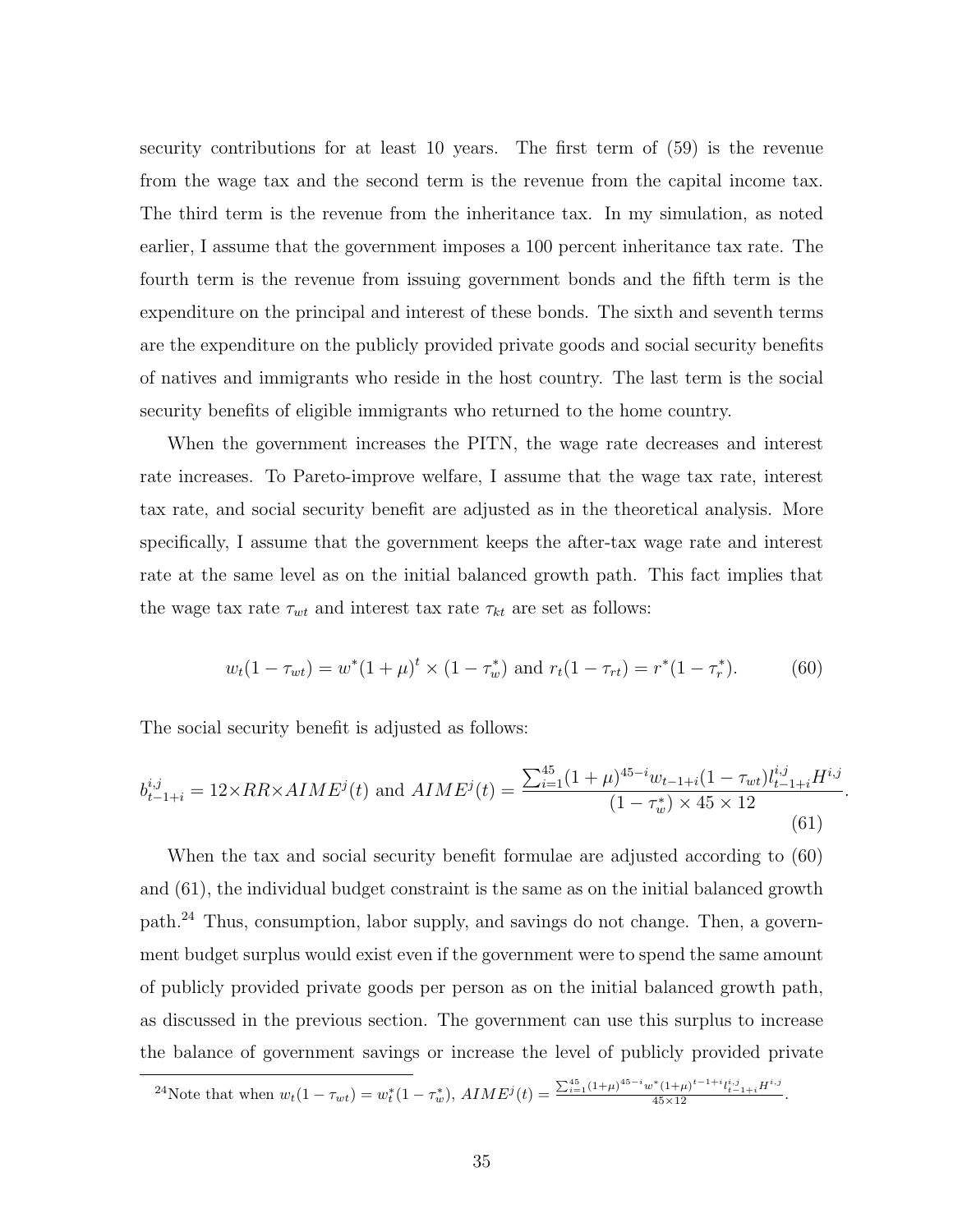goods. Let V be the distributional parameter that indicates what percentage of the budget surplus is saved. The government can keep increasing its savings balance until the economy reaches the golden rule level or modified golden rule level. As long as the MPK is greater than or equal to the (modified) golden rule level, the balance of government savings in period  $t$  is determined from the following equation:

$$
(1 + \mu)^{t} a_t \sum_{i=1}^{80} \sum_{j=n,m} N_t^{i,j} = V \times SP_t
$$

, where  $SP<sub>t</sub>$  is the government budget surplus in period t. If the MPK is equal to the (modified) golden rule level, V becomes 0.  $SP<sub>t</sub>$  is defined as follows:

$$
SP_{t} = \tau_{wt} w_{t} L_{t} + (1 + \mu)^{t-1} \left\{ \tau_{rt} r_{t} \sum_{i=1}^{80} \sum_{j=n,m} p_{i} N_{t-1}^{i-1,j} s^{*i-1,j} + (1 + r_{t}) \sum_{i=1}^{80} \sum_{j=n,m} (1 - p_{i}) N_{t-1}^{i-1,j} s^{*i-1,j} \right\}
$$

$$
(1 + r_{t}) \times a_{t-1} \sum_{i=1}^{80} \sum_{j=n,m} N_{t-1}^{i,j} - \sum_{i=1}^{80} \sum_{j=n,m} N_{t}^{i,j} \times g^{*,i,j} (1 + \mu)
$$

$$
- \sum_{i=46}^{80} \sum_{j=n,m} b^{*i,j} (1 + \mu) \times N_{t}^{i,j} - \kappa \sum_{i=46}^{80} \sum_{x=11}^{45} b^{*i,rm,x} (1 + \mu) \times N_{t}^{i,rm,x} \right\}.
$$
(62)

The rest of the surplus available for increasing publicly provided private goods is  $(1 - V) \times SP_t$ , which is distributed equally across the entire population (including immigrants) in period  $t^{25}$ . Then, after increasing the PITN, the amount of publicly provided private goods,  $g_t^{ij}$  $t^{ij}$ , becomes

$$
g_t^{ij} = g^{*i,j}(1+\mu)^t + \frac{(1-V) \times SP_t}{\sum_{i=1}^{80} (N_t^{i,n} + N_t^{i,m})}.
$$
 (63)

For the (modified) golden rule level, given the intergenerational discount rate for the modified golden rule level, we say that the economy reaches the (modified) golden rule level if the MPK equals the sum of the growth rate of the efficiency unit of labor, the depreciation rate, and the intergenerational discount rate for the modified golden rule level. In the case of the golden rule level, the intergenerational discount rate for

<sup>&</sup>lt;sup>25</sup>Because the government could distribute a greater share of this surplus to natives than to immigrants, this assumption underestimates the welfare gain to the former.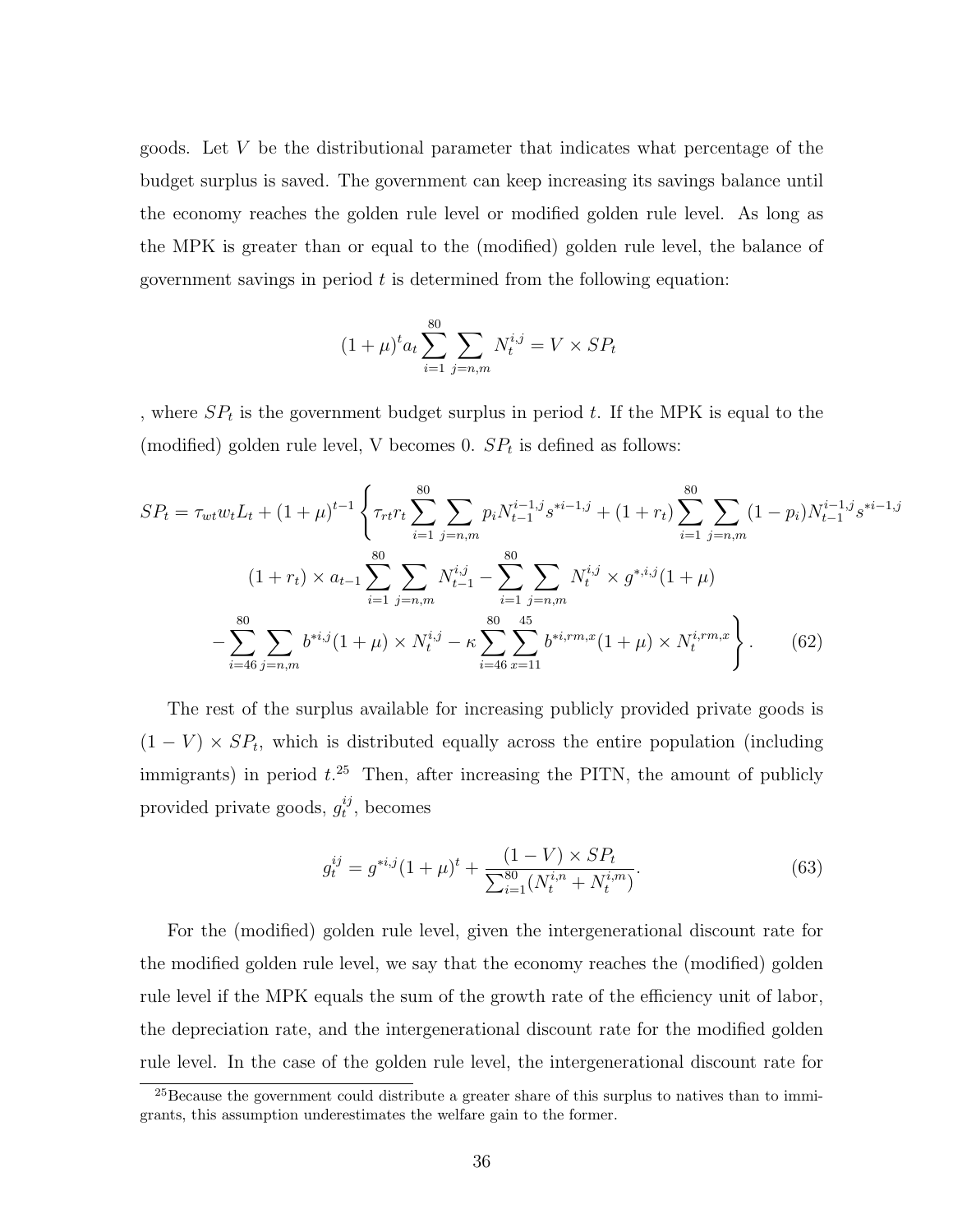the modified golden rule level is set to zero.

### 4.2 Policy Experiments and Parameter Values for the Simulation

## Policy Experiments

To calculate the PITN, I take data from the US Census in 2000. These data show that the PITN above the age of 20 is 15.5 percent. Thus, I assume that the PITN at the initial balanced growth path is 15.5 percent. The target PITN is derived by examining past US Census data, which show a ratio of 5 percent in 1970, increasing to 18.3 percent in 2010<sup>26</sup> Since the PITN increased by more than 10 percentage points in the 40 years from 1970 to 2010, I assume that a 10 percentage point increase in the PITN over the next 80 years is tolerable. Therefore, I set the target PITN to 25.5 percent. In the slow benchmark case, the PITN reaches its target in the 80th year and remains at that level thereafter. By contrast, in the intermediate and fast cases, the PITN hits its target level in the 62nd and 42nd years, respectively.<sup>27</sup> Finally, I assume that all immigrants arrive at age 1. Figure 1 illustrates the PITN over time.<sup>28</sup>

## Fertility, Mortality, the Return Rate of Immigrants, and Other Parameter Values

Parameter values regarding fertility, mortality, the return rate of immigrants, government expenditure, government debt, taxes, preferences, and the production function

 $^{26}$ Data in 1970 are derived from the US Census, while those in 2010 are taken from the CPS. Since 2000, data on foreign-born US residents have only been provided by the American Community Survey and the CPS, not the Census, which raises a concern about the comparability of the CPS and Census data. However, for 2000, when both Census and CPS data are available, the PITN in the former is 12.42 percent compared with 11.54 percent in the latter, a minor difference. Schmidley and Robinson (2003) also conclude that the difference between estimates based on Census and CPS data are trivial.

<sup>&</sup>lt;sup>27</sup>In the fast and intermediate cases, the PITN keeps increasing even after reaching its target level to allow for a smooth transition. See Figure 1 for more details.

<sup>&</sup>lt;sup>28</sup>More specifically, each of the three cases is calculated as follows. Let  $f_{15.5}$  be the steady-state age 1 INR when the PITN is 15.5 percent. Define  $f_{25.5}$  in a similar fashion. Then, the age 1 INR in period t,  $f_t$ , in the slow case is  $f_t = f_{25.5}$  for all t. For the intermediate case,  $f_t = f_{25.5} + 0.1 \times f_{25.5} \times (\frac{t}{15})$ for  $1 \le t \le 15$ ,  $f_t = 1.1 \times f_{25.5} - 0.1 \times f_{25.5} \times (t - 15)$  for  $16 \le t \le 30$  and  $f_t = f_{25.5}$  for  $31 \le t$ . For the fast case,  $f_t = f_{25.5} + 0.4 \times f_{25.5} \times \left(\frac{t}{15}\right)$  for  $1 \le t \le 15$ ,  $f_t = 1.4 \times f_{25.5} - 0.4 \times f_{25.5} \times (t - 15)$  for  $16 \le t \le 30$  and  $f_t = f_{25.5}$  for  $31 \le t$ .

Note that the steady-state age 1 INR is defined in the first term on the RHS of equation (40). Thus, once the PITN is determined, the steady-state age 1 INR is calculated from equation (40).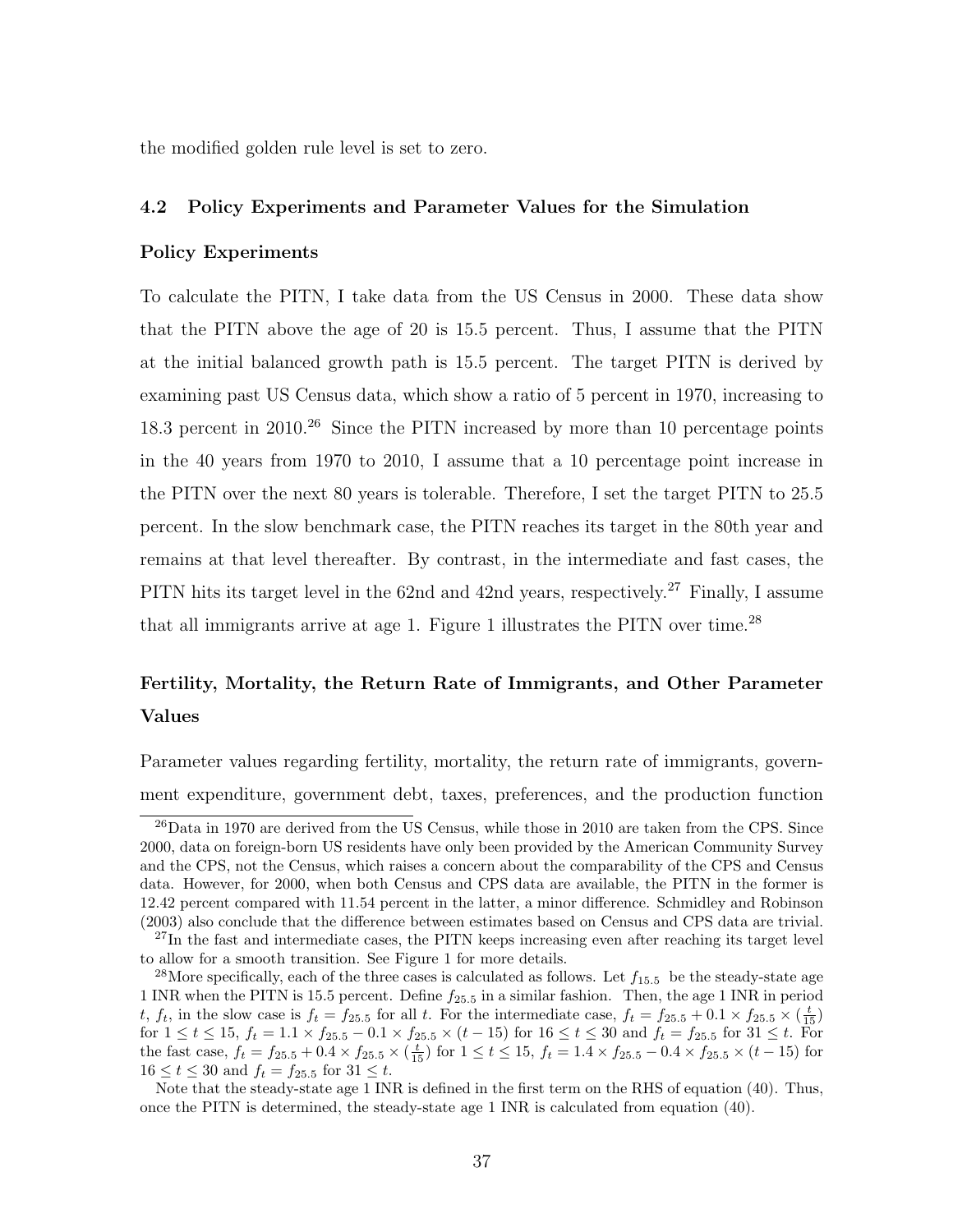are standard. To save space, I discuss them in Appendix A2.

#### 4.3 Results

Figures A3–A5 respectively show the balance of assets, consumption, and leisure for the lifecycle of an individual on the initial balanced growth path in the benchmark analysis. At the age of 46, leisure consumption becomes 1 because of mandatory retirement. On the initial balanced growth path, the capital/output ratio is 2.98, which is higher than the values used in Storesletten (2000) (2.4) and Nishiyama and Smetters (2007) (2.7), but lower than the value (3.2) used in standard business cycle research (Cooley and Prescott (1995)). To check how my results are affected by the capital/output ratio, I change the time preference rate and examine how the results change in the robustness checks presented in section 4.4.

Table 1 shows the parameter values and welfare effect of increasing the PITN for different values of  $V$  in equation (62), which is the share of the government surplus placed into savings (see column (3)). With respect to the rate at which immigrants are accepted, I consider the three benchmark cases introduced above (i.e., it takes 80, 62, and 42 years for the PITN to reach its target level).

Columns  $(4)$ – $(9)$  present the values calculated within the simulation. Column  $(4)$ shows how many years it takes for the economy to reach the (modified) golden rule level. When it does not reach the (modified) golden rule level within 300 years, this is indicated by  $*$  or  $**$ .  $*$  indicates that the capital/labor ratio (efficient unit) in the 300th year is higher than that on the initial balanced growth path and that it is still increasing. \*\* indicates that the capital/labor ratio in the 300th year is lower than that on the initial balanced growth path. For example, when  $V = 100\%$ , it takes 112 years to reach the golden rule level in the slow acceptance case (row (16)).

Column (5) shows how much the capital stock per efficient unit of labor increases at the golden rule level compared with the level on the initial balanced growth path. When  $V = 100\%$ , the capital stock per efficient unit of labor increases by 102 percent.

Column (6) shows how much publicly provided private goods increase compared with the level on the initial balanced growth path. At  $V = 100\%$ , publicly provided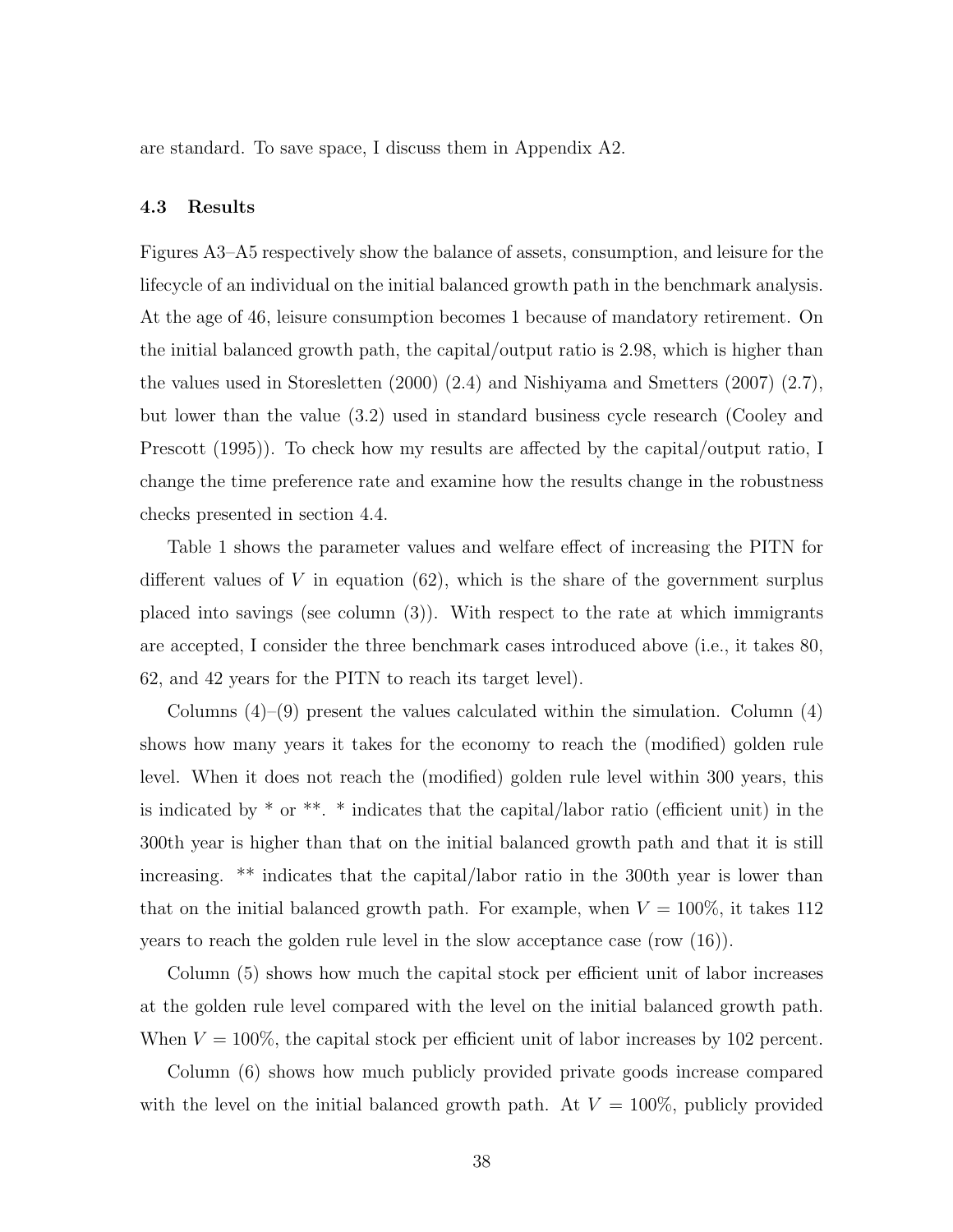private goods increase by about 36 percent. To calculate columns (5) and (6), I evaluate at the year in which the economy reaches the golden rule level if it reaches within 300 years, and at the 300th year otherwise.

Column (7) shows the rate at which the utility, measured by the expenditure function, of the cohort born when the economy reaches the golden rule level increases compared with the utility of the same cohort if it were on the initial balanced growth path. When the economy does not reach the golden rule level, I calculate the utility of the cohort born in the 300th year. In the expenditure function, the price vector on the initial balanced growth path is used to evaluate utility. Note that all welfare gain is distributed through an increase in publicly provided private goods.

Column (8) shows the share of the PDV of the increased publicly provided private goods relative to initial GDP. For example, in row (16), the PDV of the increased publicly provided private goods is 12 percent of initial GDP. To discount the increased publicly provided private goods in future periods, I apply a 5 percent discount rate instead of the equilibrium interest rate in order to eliminate the effect of the discount rate when comparing different cases.

Column (9) measures the welfare gain of natives and their descendants rather that of immigrants and their descendants. Specifically, it measures the degree to which the utility of natives and their descendants, not including immigrants and their descendants, is Pareto-improved by accepting more immigrants compared with the utility level on the initial balanced growth path. As before, it evaluates utility by using the expenditure function. I apply the price vector on the initial balanced growth path for the expenditure function and the equivalent variation to measure the difference in the utility levels for these two cases. To discount the welfare gain of future cohorts, I again use a 5 percent discount rate. Note that in all cases in Table 1, I assume that the government does not discriminate between immigrants and natives with respect to the distribution of the welfare gain. The welfare gain is distributed equally among immigrants and natives in the forms of publicly provided private goods. Row (16) in column (9) shows that the PDV of the Pareto-improving welfare gain of natives and their descendants comprises 11 percent of initial GDP.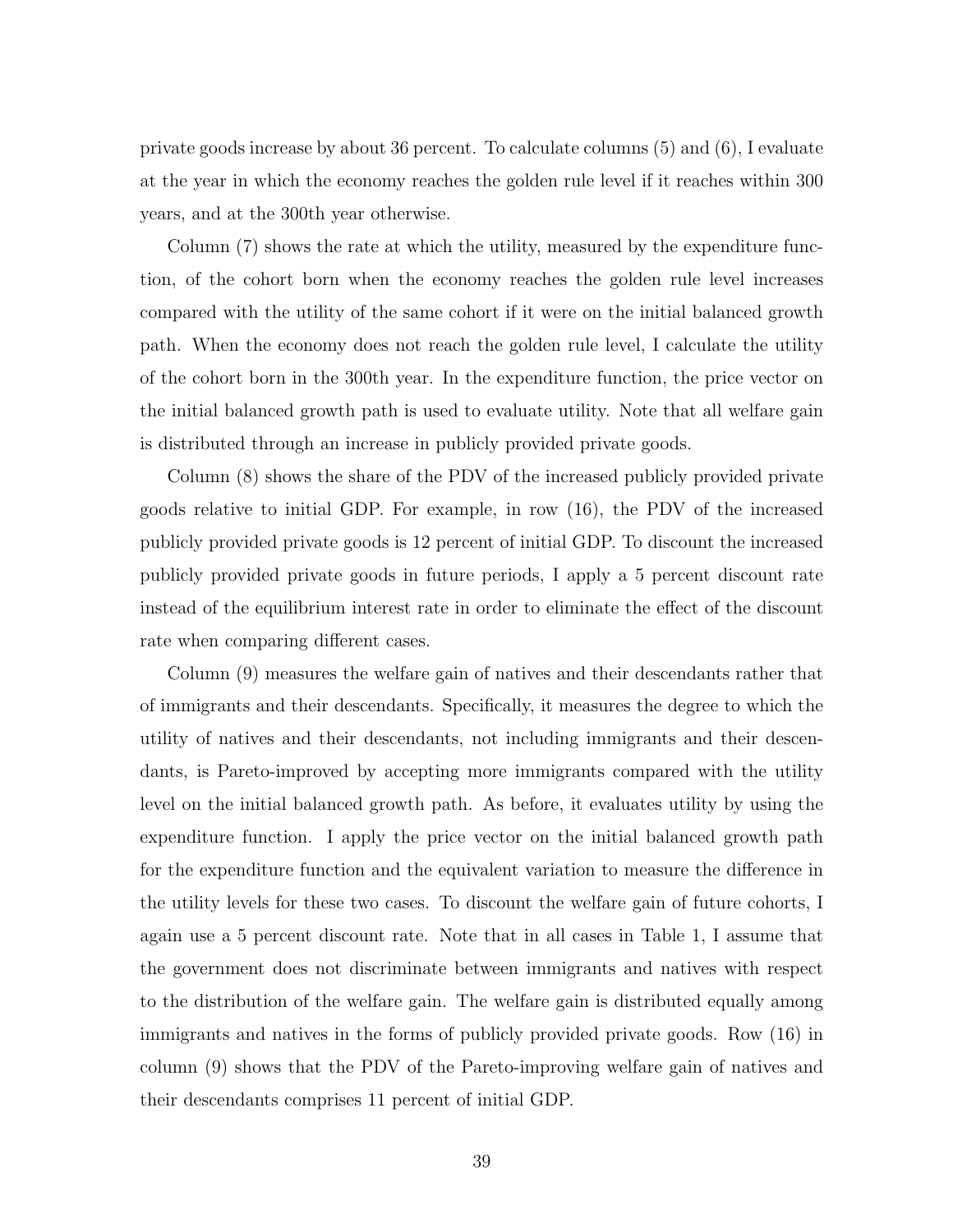In rows  $(2)$  and  $(3)$ ,  $(5)$  and  $(6)$ , and  $(8)$  and  $(9)$ , I shorten the years needed to reach the target PITN and increase the rate at which the PITN increases. When the number of years needed to reach the target PITN is reduced to 42, instead of 80, and V=100, the PDV of the welfare gain of increasing the PITN comprises 13 percent of initial GDP (row (18)).

Table 1 shows that the number of years needed to reach the golden rule level decreases as V increases because the government saves more for future cohorts. In contrast, the PDV of increased utility, measured as the share of initial GDP, increases as  $V$  decreases as long as  $V$  is greater than or equal to 50 percent. The PDV of increased utility, measured as the share of initial GDP, is highest when  $V=50$ . In this case, the quantified Pareto improvement ranges from 21 to 26 percent of initial GDP.

In Table 1, I set the intergenerational discount rate for the modified golden rule level to 0 percent and the target level of capital stock to the golden rule level. However, targeting capital stock at the golden rule level does not necessarily maximize the PDV of the welfare gain. In Table A2, I examine the effect on welfare of increasing the PITN for different target levels of capital stock by changing the value of the intergenerational discount rate for the modified golden rule level when  $V=100$ . Table A2 shows that the welfare gain is maximized when the intergenerational discount rate is 3 percent.

In Table 2, which I consider to be the representative case of my simulation, I recalculate all the rows of Table 1 by setting the intergenerational discount rate for the modified golden rule level to 3 percent. In this table, the Pareto-improving welfare gain of increasing the PITN is more than 20 percent of initial GDP and the capital stock per efficient unit of labor increases by 18 percent as long as V is greater than or equal to 50 percent.

Figures 2 and A6 show the MPK and capital/output ratio over time for different values of V when the target capital stock is the modified golden rule level (3 percent intergenerational discount rate). The MPK increases initially because of the acceptance of more immigrants; however, as the government savings balance increases, the capital stock per efficient unit of labor begins to rise and the MPK continues to decrease until the economy reaches the golden rule level. The capital/output ratio also displays a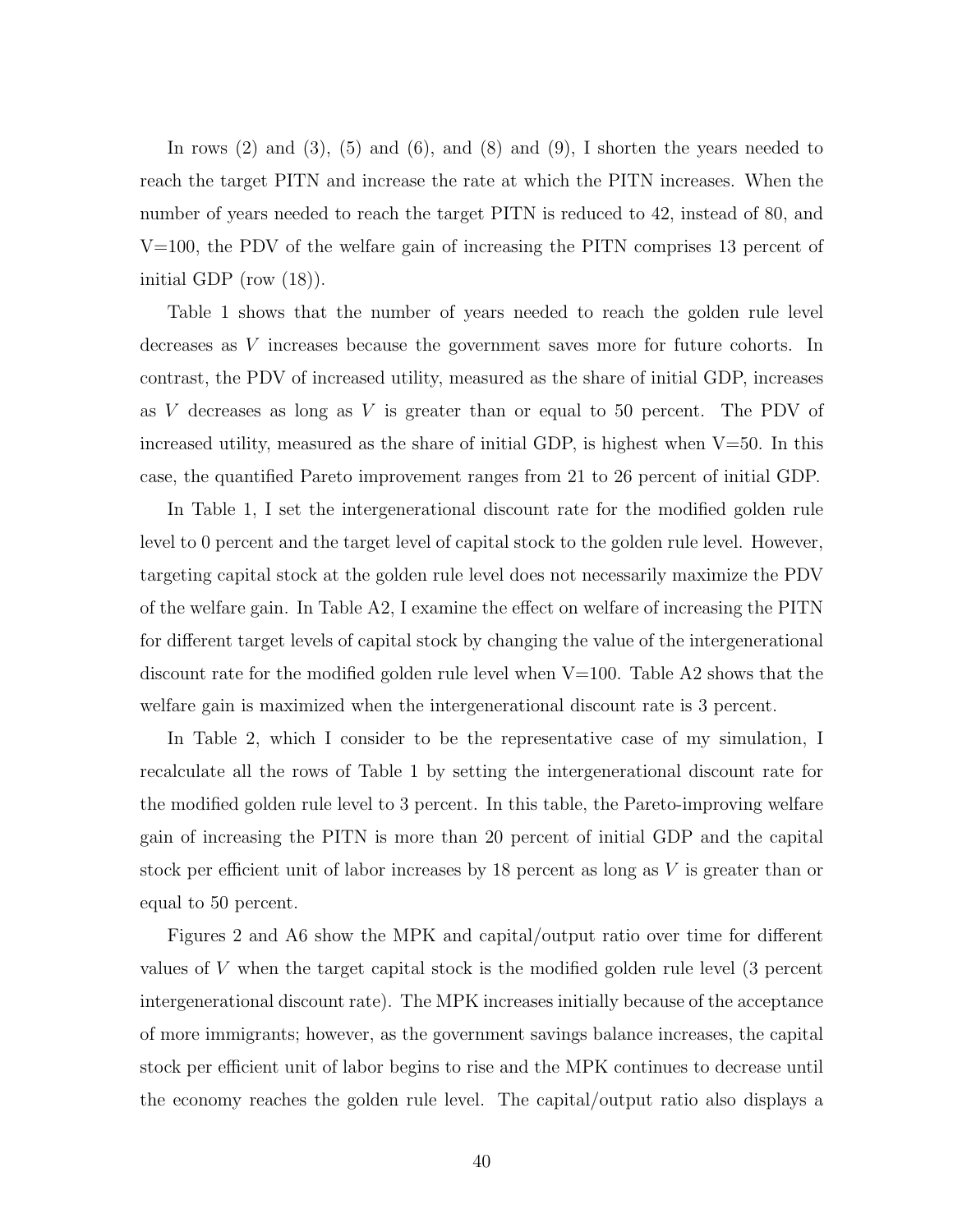consistent pattern.

Figure 3 compares the utility levels of all cohorts on the initial balanced growth path with those of all cohorts for different values of the share for government savings (V) when the target capital stock is set at the golden rule level. For example, when  $V=100$ , all the surplus is placed into savings until the economy reaches the golden rule level and only distributed to individuals after the economy reaches the golden rule level. This fact implies that the utility of the 65th cohort, which dies in the 65th year, starts to experience higher utility than that on the initial balanced growth path. In all the cases considered in Tables 1–4, the simulation results show that all cohorts are Pareto-improved; this finding confirms my theoretical results.<sup>29</sup>

Figure 4 shows the importance of the government savings balance for the new equilibrium path. It presents the ratio between the interest income from the government savings balance and the social security benefit payment in each period. When the economy reaches the golden rule level, the interest income from the government savings balance comprises 70 percent of the social security benefit payments. Thus, on the new equilibrium path, the interest income from the government savings balance contributes a substantial amount.

## 4.4 Robustness Checks

Tables 3 and 4 present the robustness checks of the results in Table 2. Rows  $(1)-(6)$  in Table 3 check whether the results in Table 2 are sensitive to the initial government debt (assets) level. As argued in A2, different authors assume different levels of government debt (assets) on the initial balanced growth path. In rows  $(1)-(3)$  in Table 5, I set

<sup>&</sup>lt;sup>29</sup>The presented simulation results differ from those of some previous studies. For example, Fehr, Jokisch and Kotlikoff (2004) report that the welfare gain of doubling immigrants is very small. Lee and Miller (1998) similarly argue that the fiscal impact of accepting an additional 100,000 immigrants is very small. Several factors in those studies generate different results. Fehr, Jokisch and Kotlikoff (2004) analyze immigration policy in an open economy setting, whereas I use a closed economy setting. In an open economy setting, the effect of additional government savings is offset by the mobility of capital. In my simulation, the government can use the budget surplus, which is obtained by accepting more immigrants, for savings and the amount of savings affects overall welfare. Likewise, Lee and Miller (1997) consider a much smaller increase in the number of immigrants than I do. By contrast, my simulation results are consistent with those presented by Auerbach and Oreopoulos (1999). They find that if the initial fiscal imbalance is not adjusted, then the welfare loss of halving the number of new immigrants is substantial. This finding is consistent with my theoretical and simulation results.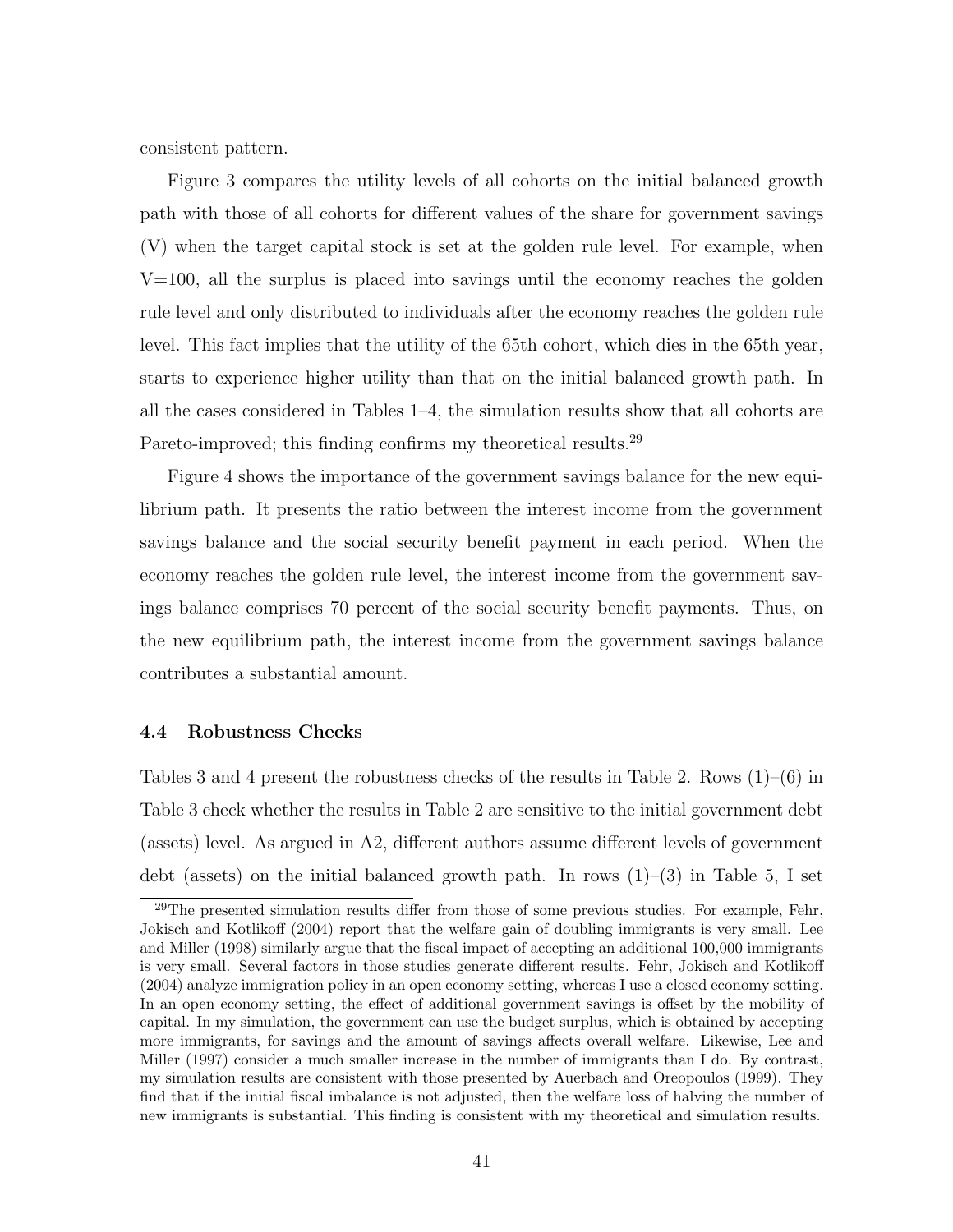the initial government debt to 10 percent of private capital instead of 0 percent. In rows  $(4)$ – $(6)$ , I assume that the initial government debt level is -10 percent of private capital.

Rows  $(7)-(12)$  in Table 3 check whether the results in Table 2 are sensitive to the replacement rate. The theoretical analysis implies that higher intergenerational redistribution will result in the acceptance of more immigrants, yielding a higher welfare gain. Thus, it is predicted that as the replacement rate decreases, so does the welfare gain of accepting more immigrants. Rows  $(7)-(12)$  confirm this prediction. Decreasing the replacement rate by 10 percentage points decreases the welfare gain by 7 percentage points in terms of the percentage of initial GDP.

Rows (13)–(21) in Table 3 present sensitivity checks on immigrants' earnings. Following Storesletten (1995), I set the immigrant wage rate to 84.3 percent of that of natives. By deriving data from the CPS 2000 June supplement, I find that immigrants' earnings are 91 percent of those of natives. Rows (13)–(15) assume that the wage rate of immigrants is 89.3 percent of that of natives, rather than 84.3 percent. Rows (16)–  $(18)$  and  $(19)-(21)$  assume that the wage rate of immigrants is 79.3 and 75 percent of that of natives. The results in rows  $(19)-(21)$  show that if immigrants earn 25 percent less than natives, the welfare gain of accepting more immigrants is 17 percent of initial GDP instead of 23 percent.

Rows (22)–(27) in Table 3 show the sensitivity checks on the consumption of publicly provided private goods by immigrants. In Tables 1 and 2, I assumed that immigrants and natives consume publicly provided private goods equally. In contrast, in rows (22)– (24) of Table 3, I assume that young immigrants consume 20 percent more publicly provided private goods than young natives. The PDV of the welfare gain comprises 17 percent of initial GDP instead of 23 percent. Rows  $(25)-(27)$  assume that immigrants of all ages consume 20 percent more publicly provided private goods than natives. In this case, the PDV of the welfare gain is 15 percent of initial GDP.

In Table 4, I present robustness checks by changing the parameter values of the utility function and the return rate of immigrants. Rows (1)–(6) examine the sensitivity of the results regarding the parameter values for CRRA. In Tables 1–3, I assumed that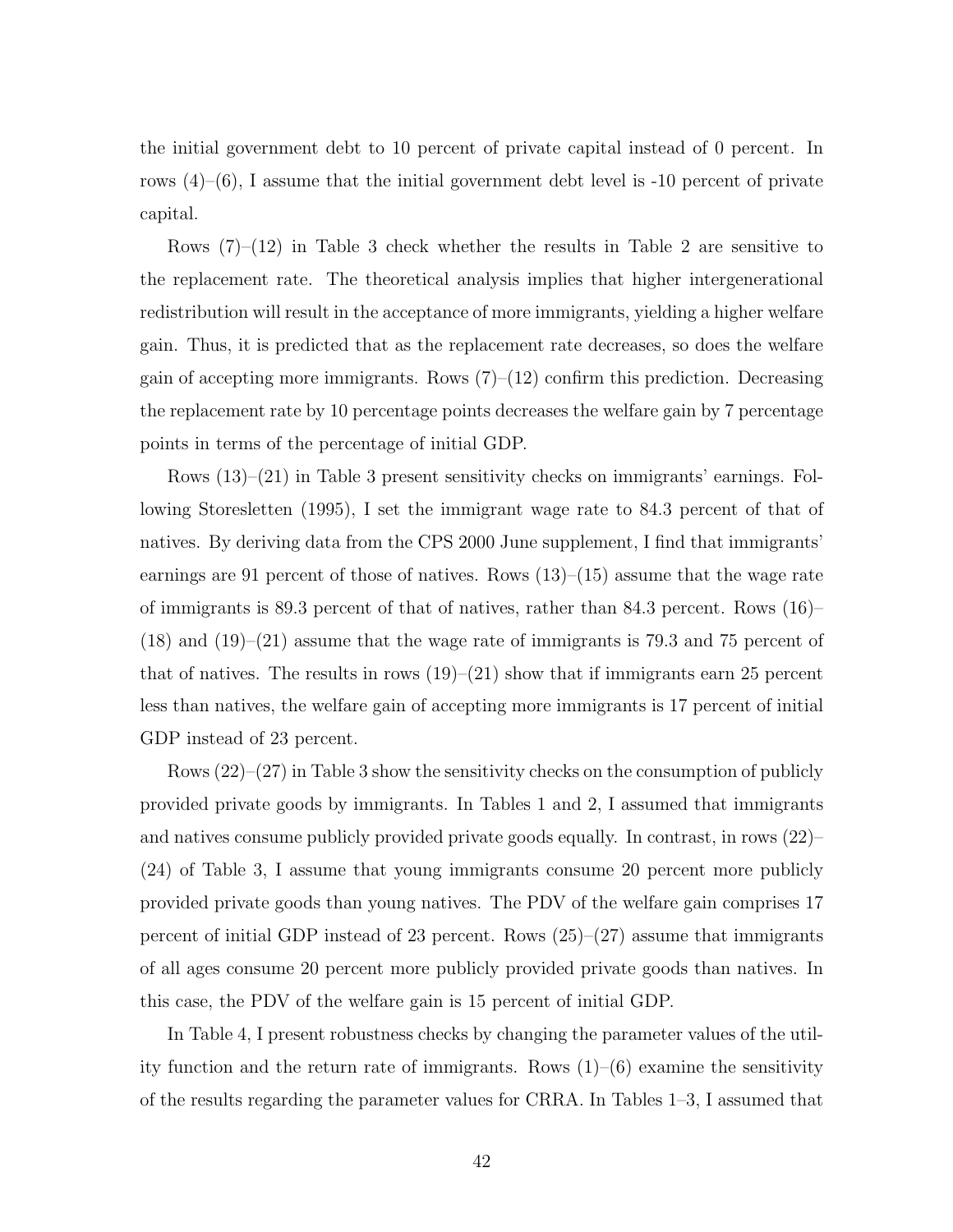the CRRA is 3. Auerbach and Kotlikoff (1987) and Storesletten (2000) assume that the CRRA is 4, while Nishiyama and Smetters  $(2007)$  assume that it is 2. Rows  $(1)$ – $(3)$ in Table 4 assume that the CRRA is equal to 4 and rows (5) and (6) assume that it is 2. The results presented in rows  $(1)$ – $(6)$  show that those in Table 2 are not sensitive to the CRRA value. Rows  $(7)-(12)$  examine the sensitivity of the results to the time preference rate. Although it is common to assume that the time preference rate is greater than 1, readers might think that the results in Tables 1 and 2 are sensitive to the assumption that the time preference rate is greater than 1. Theoretically, lowering the time preference rate would result in lowering savings and would decrease the capital/labor ratio on the initial balanced growth path. Since increasing the number of immigrants would increase capital stock and the production function displays the diminishing MPK, lowering the initial capital stock as a result of assuming a lower time preference rate would increase the welfare gain of increasing the PITN. The results in rows  $(7)-(12)$  confirm this theoretical prediction, but show that the magnitude of those changes is very small. For example, changing the time preference rate from 1.011 to 0.99 increases the PDV of the welfare gain from 23.14 to 23.52 percent of the initial GDP.

Finally, rows  $(13)$ – $(15)$  in Table 4 present robustness checks by assuming that the return rate of immigrants is 0. They show that the results presented in Table 2 change little and are robust.

#### 5 Conclusion

This study examined both theoretically and quantitatively the effect on welfare of increasing the PITN in the presence of a PYGO social security system. The results for both the theoretical and the quantitative analysis show that the welfare gain of accepting more immigrants is robust and non-trivial. If intergenerational government transfers exist from the young to the old, the government can lead an economy to the (modified) golden rule level within a finite time in a Pareto-improving way by increasing the PITN. The PDV of the welfare gain of increasing the PITN from 15.5 to 25.5 percent amounts to about 20 percent of initial GDP. In the shortest case, the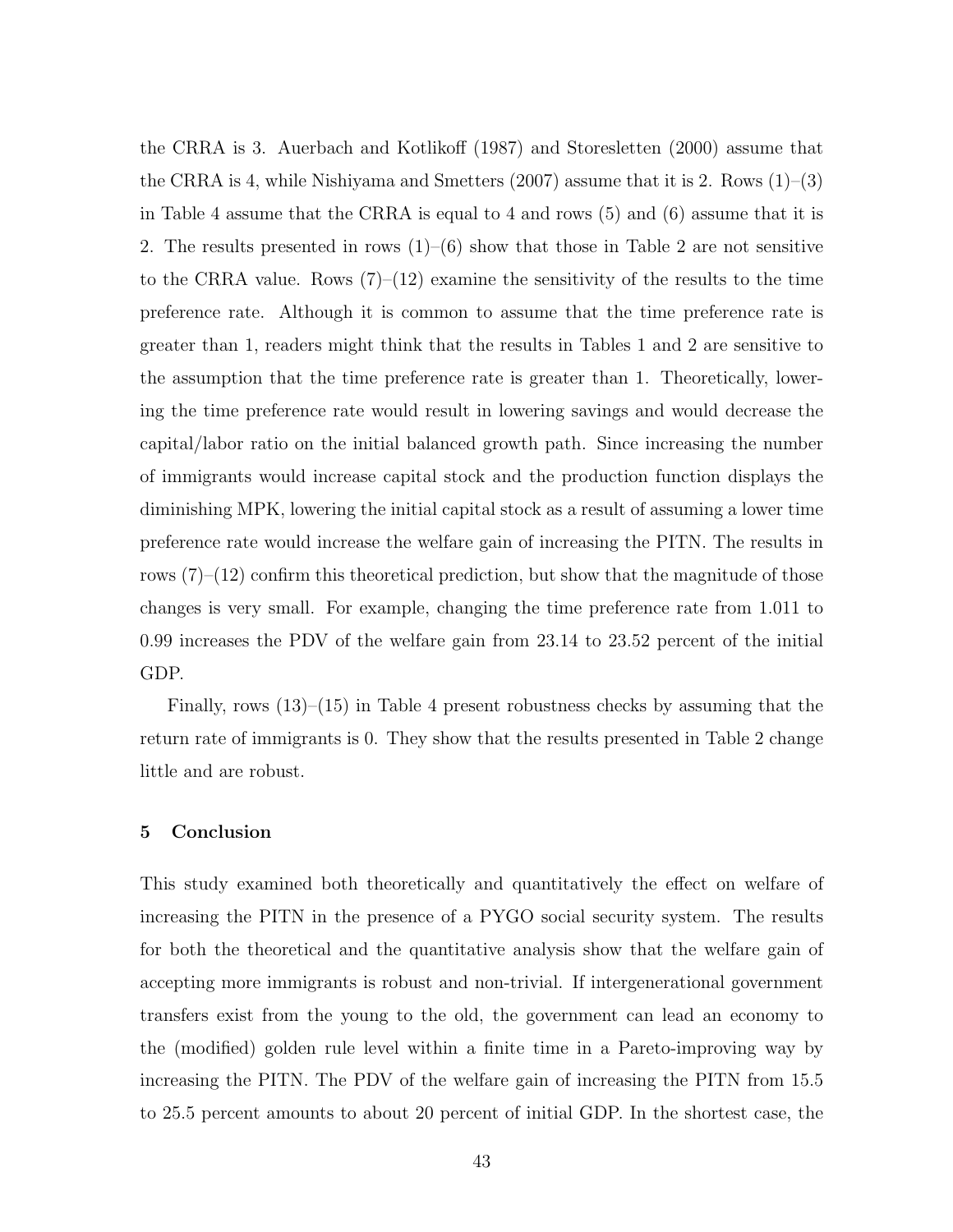economy reaches the golden rule level in the 112th year in a Pareto-improving way. The presented analysis suggests that accepting more immigrants may be an important tool for policymakers when addressing the economic problems caused by the existence of a PYGO social security system.

## References

- [1] Akbari, Ather, "The Benefits of Immigrants to Canada: Evidence on Tax and Public Service", Canadian Public Policy Vol. 15, pp. 424–435, 1989.
- [2] Auerbach, Alan and Kotlikoff, Laurence, Dynamic Fiscal Policy, Cambridge University Press, Cambridge, 1987.
- [3] Auerbach. Alan and Oreopoulos, Philip, "Analyzing the Fiscal Impact of U.S. Immigration", American Economic Review Vol. 89, pp. 176–180, 1999.
- [4] Belan, Pascal and Pestieau, Pierre, "Privatizing Social Security: A Critical Assessment", The Geneva Papers on Risk and Insurance Vol. 24, pp. 114–130, 1999.
- [5] Bonin, H., Raffelhüschen, B. and Walliser, J. "Can Immigration Alleviate the Demographic Burden?" FinanzArchiv 57, pp1-21, 2000.
- [6] Borjas, George, "The Economics of Immigration", Journal of Economic Literature Vol. 32, pp. 1667–1717, 1994.
- [7] Canova, Fabio and Ravn, Morten, "The Macroeconomic Effects of German Unification: Real Adjustments and the Welfare State", Review of Economic Dynamics, Vol. 3, pp. 423–460, 2000.
- [8] Cass, D. (1972), "On Capital Overaccumulation in the Aggregative Neoclassical Model of Economic Growth: A Complete Characterization", Journal of Economic Theory, 4, 200-223.
- [9] Centers for Disease Control and Prevention, Vital Statistics of the United States, 1993, http://www.cdc.gov/nchs/products/vsus.htm, xxxx.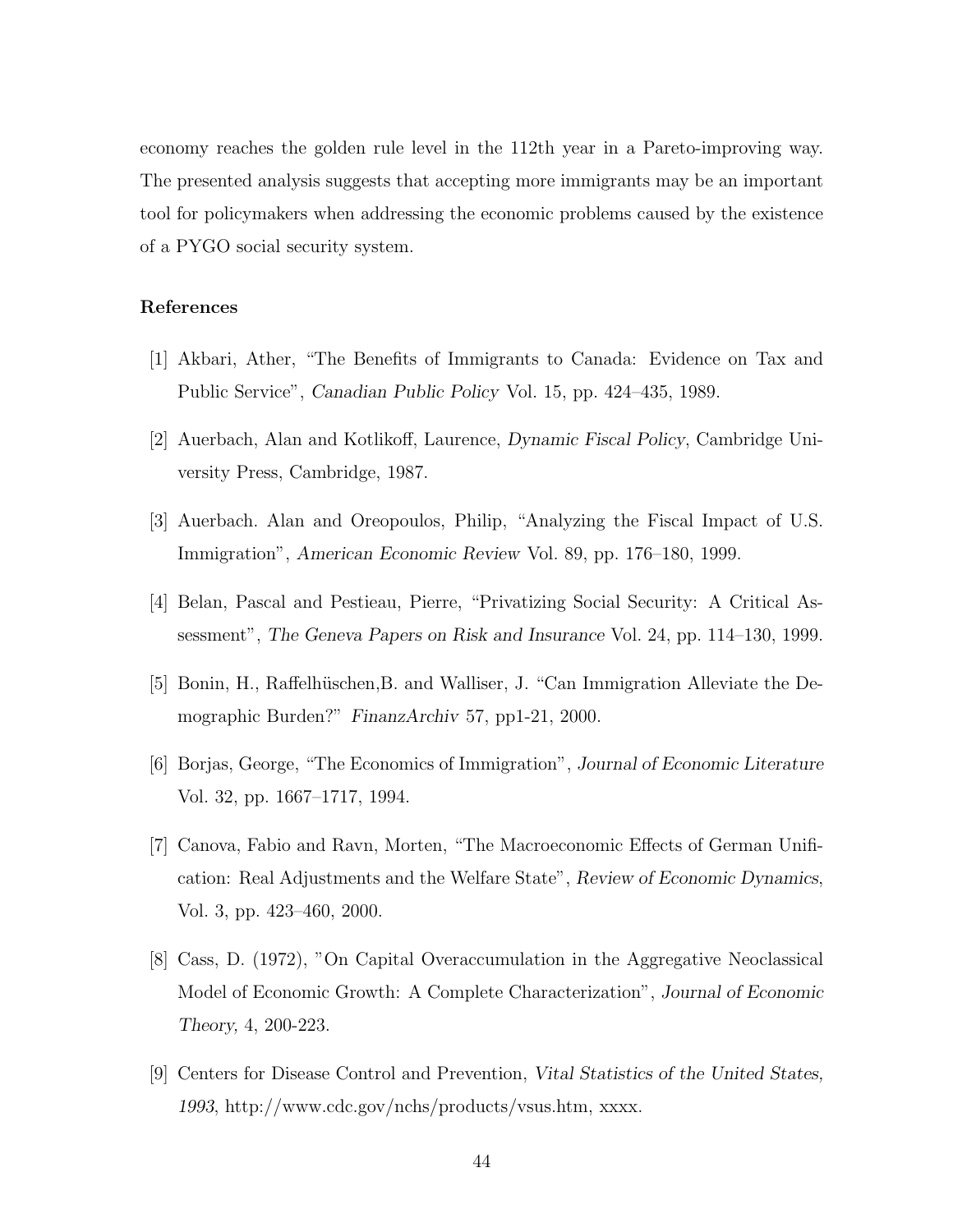- [10] Collado, M. Dolores, Iturbe-Ormaetxe, Inigo, and Valera, Guadalupe, "Quantifying the Impact of Immigration on the Spanish Welfare State", International Tax and Public Finance, Vol. 11, pp. 335–353, 2004.
- [11] Cooley, Thomas and Prescott, Edward, "Economic Growth and Business Cycles", in Frontiers of Business Cycle Research, Cooley, Thomas (ed.), Princeton University Press, New Jersey, 1995.
- [12] Diamond, Peter, "National Debt in a Neoclassical Growth Model", American Economic Review, Vol. 55, pp. 1126–1150, 1965.
- [13] Dixit, Avinash and Norman, Victor, Theory of International Trade: A Dual, General Equilibrium Approach, Cambridge University Press, Cambridge, 1980.
- [14] Fehr, Hans, Jokisch, Sabine, and Kotlikoff, Laurence, "The Role of Immigration in Dealing with the Developed World's Demographic Transition", FinancArchiv, Vol. 60, pp. 296–324, 2004.
- [15] Feldstein, Martin, "The Effects of the Ageing European Population on Economic Growth and Budgets: Implications for Immigration and Other Policies", NBER Working Paper No. 12736, 2006.
- [16] Feldstein, Martin, and Samwick, Andrew, "The Transition Path in Privatizing Social Security", in Privatizing Social Security, Feldstein, Martin (ed.), University of Chicago Press, Chicago, 1998.
- [17] Fix, Michael, Passel, Jeffrey, and Zimmermann, Wendy, "The Use of SSI and Other Welfare Programs by Immigrants", Testimony before the House of Representatives Ways and Means Committee, May 23, 1996, http://www.urban.org/publications/900287.html, 1996.
- [18] Geanakoplos, John, Mitchell, Olivia, and Zeldes, Stephen, "Would a Privatized Social Security System Really Pay a Higher Rate of Return?", in Framing the Social Security Debate. Values, Economics, and Politics, Arnold, R. Douglas, Graetz,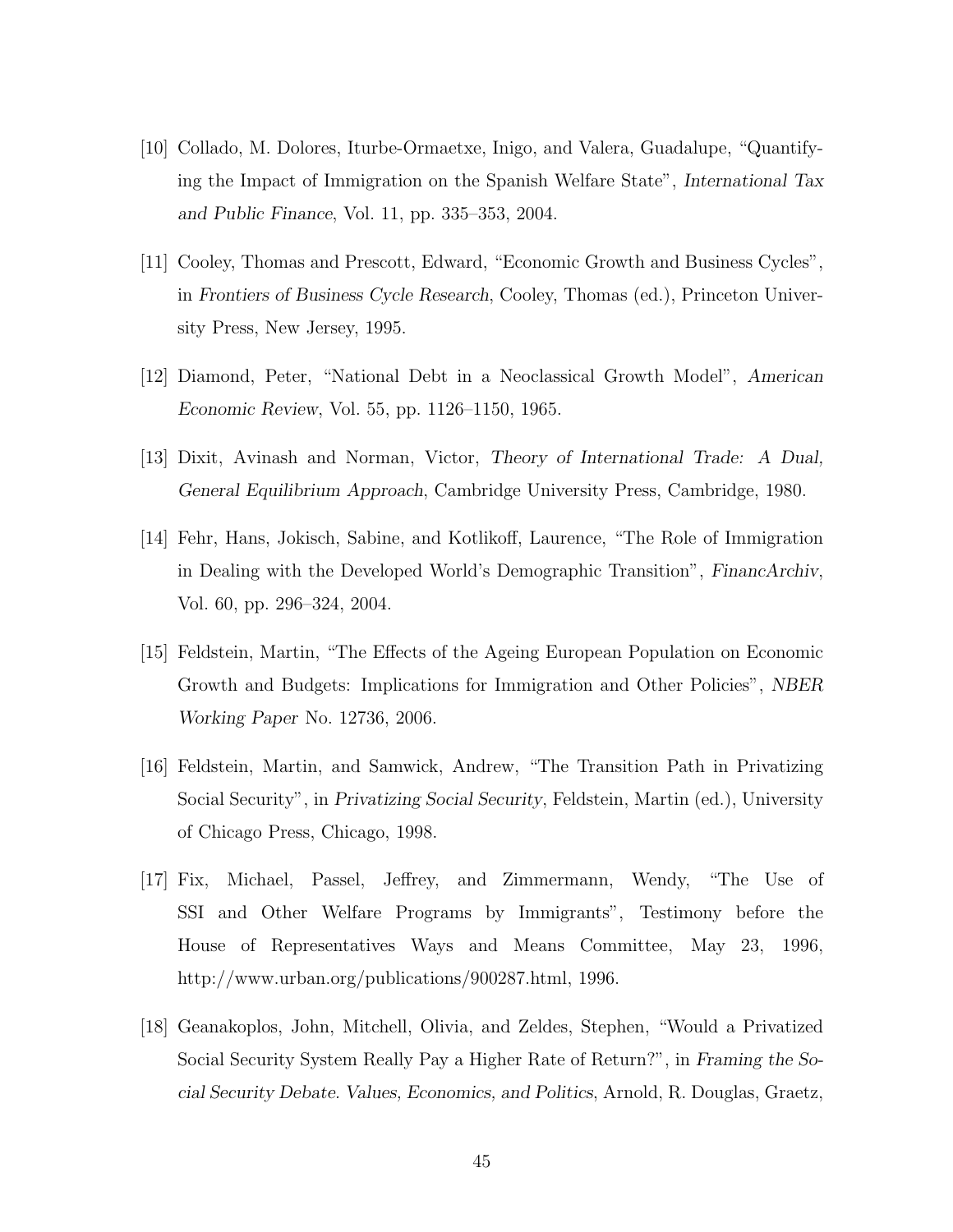Michael, and Munnell, Alicia (eds.), Brookings Institution Press, Washington DC, 1998.

- [19] Hurd, Michael, "Mortality Risk and Bequests", Econometrica, Vol. 57, pp. 779– 813, 1989.
- [20] IMF, Japan 2012 Article IV Consultation 2012
- [21] Kotlikoff, Laurence, Smetters, Kent, and Walliser, Jan, "Mitigating America's Demographic Dilemma by Pre-funding Social Security", Journal of Monetary Economics, Vol. 54, pp. 247–266, 2007.
- [22] Lee, Ronald D. and Timothy W. Miller, Chapter 5 "The Current Fiscal Impact of Immigrants and Their Descendants: Beyond the Immigrant Household", in The Immigration Debate: Studies on the EconomicDemographic and Fiscal Effects of Immigration, The National Academy of Sciences, 1998
- [23] Michel, Philippe and Pestieau, Pierre, "Population Growth and Optimality. When Does Serendipity Hold?", Journal of Population Economics, Vol. 6, pp. 353–362, 1993.
- [24] Nishiyama, Shinichi and Smetters, Kent, "Does Social Security Privatization Produce Efficiency Gains?", Quarterly Journal of Economics, Vol. 122, pp. 1677–1719, 2007.
- [25] Passel, Jeffrey, "Immigrants and Taxes: A Reappraisal of Huddle's 'The cost of Immigrants"', Manuscript for the Washington Urban Institute, 1994.
- [26] Ramsey, Frank, "A Mathematical Theory of Saving", The Economic Journal, Vol. 38, pp. 543–559, 1928.
- [27] Razin, Assaf and Sadka, Efraim, "Unskilled Migration: A Burden or a Boon for the Welfare State?", Scandinavian Journal of Economics, Vol. 102, pp. 463–479, 2000.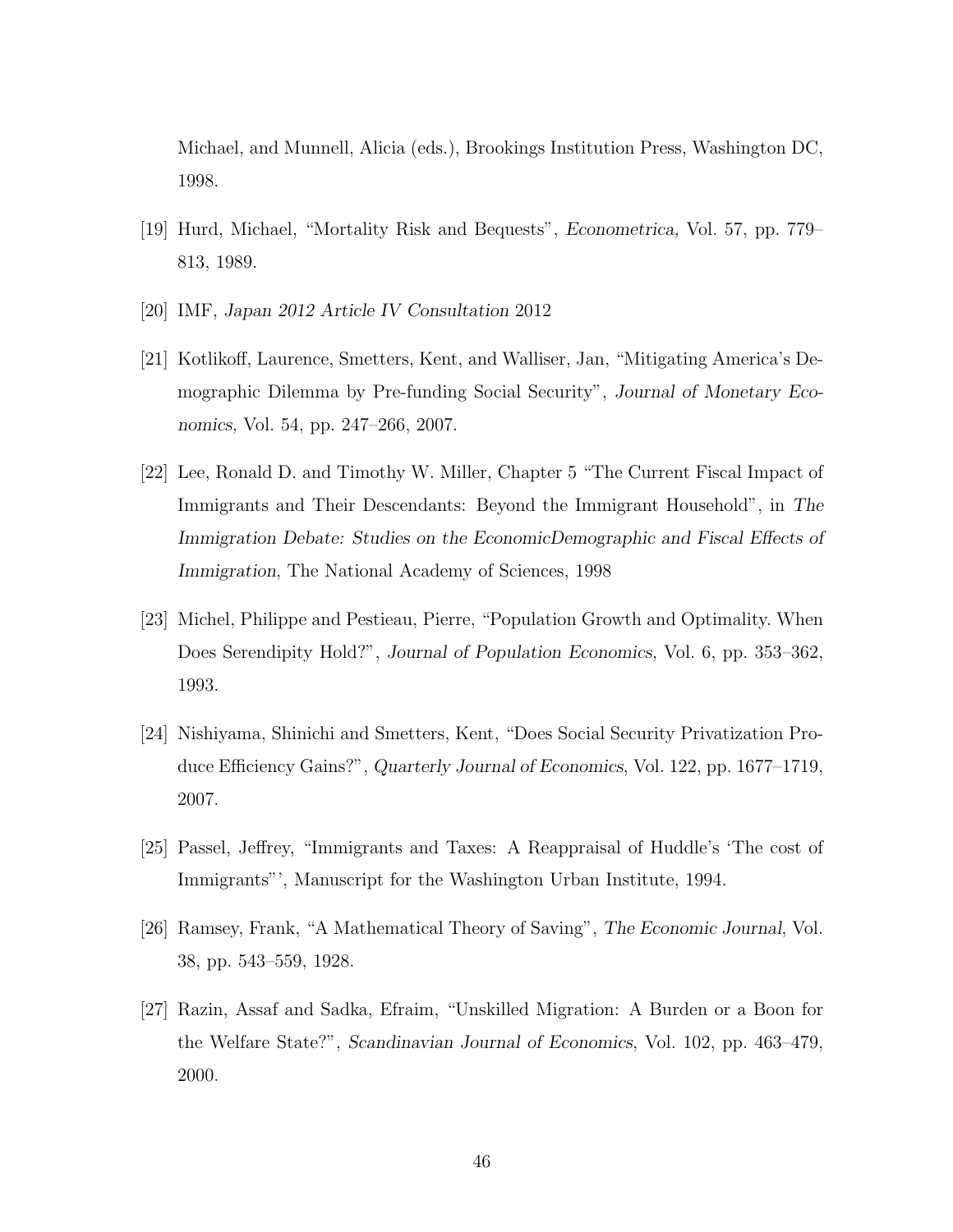- [28] Razin, Assaf, Efraim Sadka, and Benjjarong Suwankiri, Migration and the Welfare State: Political-Economy Policy Formulation, MIT Press, Cambridge, 2011.
- [29] Schmidley, A. Dianne and Robinson, J. Gregory, "Measuring the Foreign-born Population in the United States with the Current Population Survey: 1994-2002", Population Division Working Paper No. 73, Bureau of the Census, 2003.
- [30] Shimasawa, Manabu and Oguro, Kazumasa, "Impact of Immigration on the Japanese Economy: A Multi-country Simulation Model", Journal of the Japanese and International Economies, Vol. 24, pp. 586–602, 2010.
- [31] Simon, Julian, "Immigrants, Taxes, and Welfare in the United States", Population and Development Review, Vol. 10, pp. 55–69, 1984.
- [32] Solow, Robert M., "A Contribution to the Theory of Economic Growth", The Quarterly Journal of Economics, Vol. 70, No. 1, pp. 65-94, 1956
- [33] Storesletten, Kjetil, On the Economics of Immigration, Ph.D. Dissertation, Carnegie Mellon University, 1995.
- [34] Storesletten, Kjetil, "Sustaining Fiscal Policy through Immigration", Journal of Political Economy, Vol. 108, pp. 300–323, 2000.
- [35] Storesletten, Kjetil, "Fiscal Implications of Immigration A Net Present Value Calculation", Scandinavian Journal of Economics, Vol. 105, pp. 487–506, 2003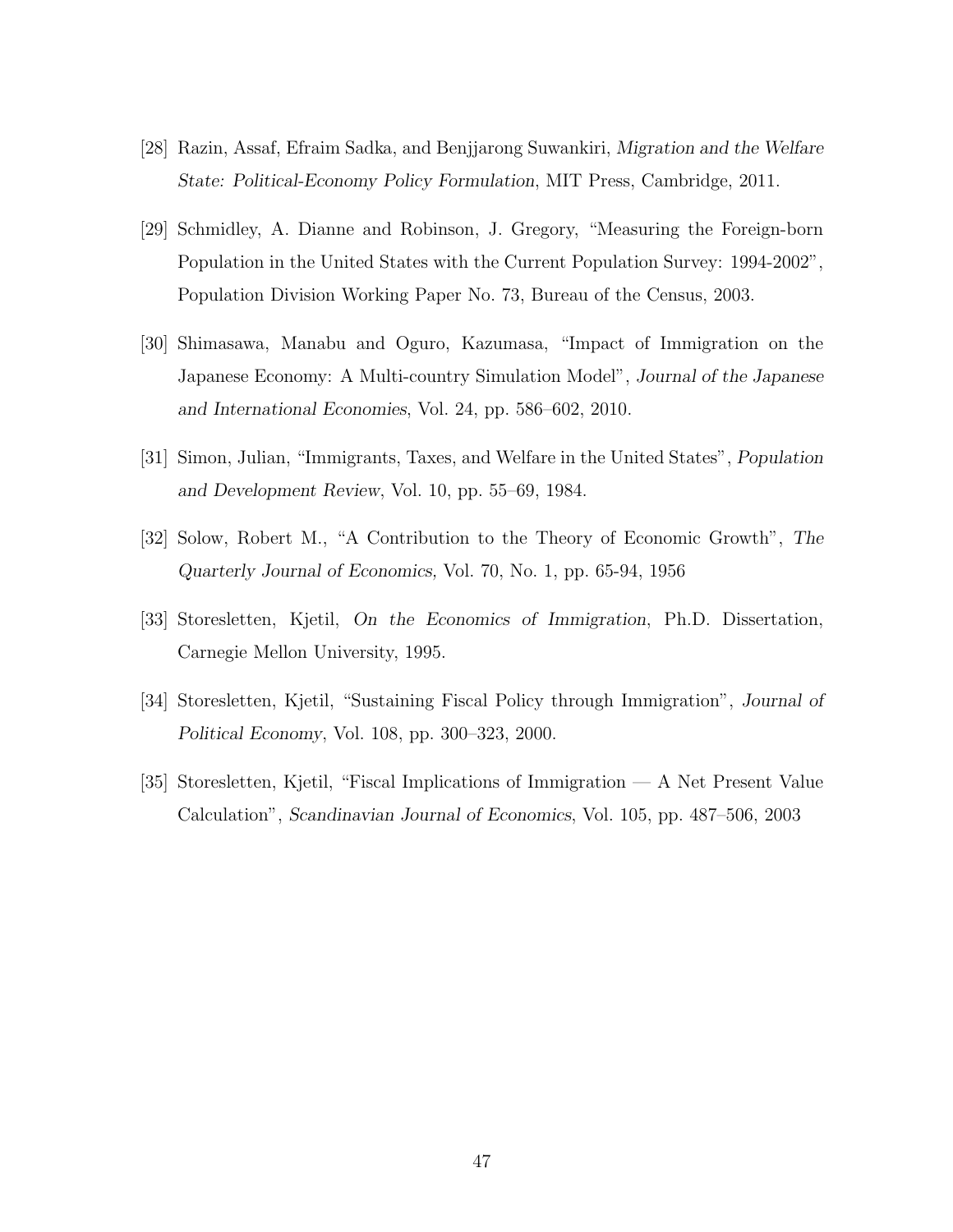

Figure 1: The PITN over time. The initial PITN is set at 15.5 percent and the target PITN is set at 25.5 percent.



Figure 2: The MPK over time for different values of the share of the surplus used for government savings (V). The target capital stock is the modified golden rule level with a 3 percent intergenerational discount rate.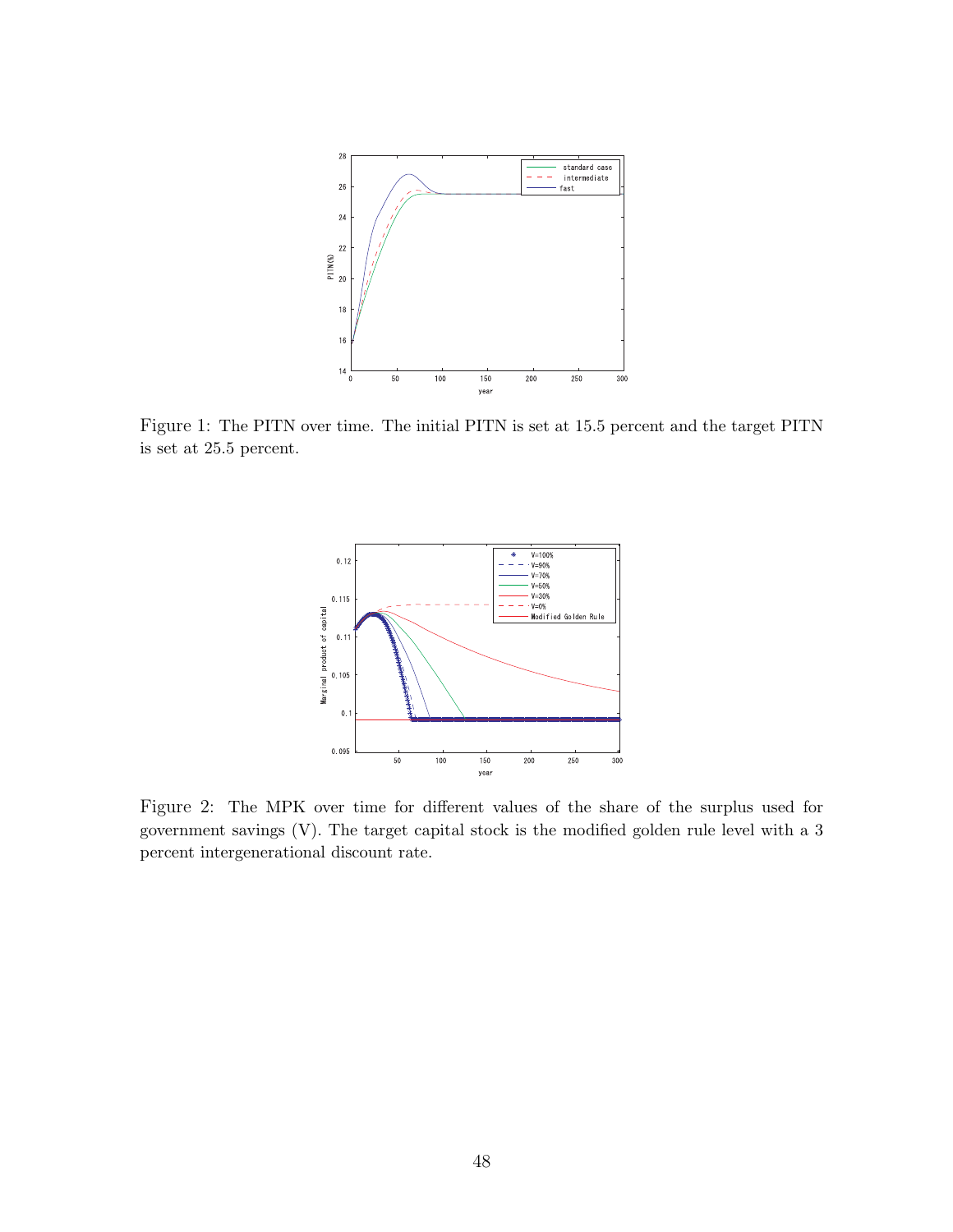

Figure 3: Utility level of different cohorts for different values of the share of the surplus used for government savings (V). The target capital stock level is the modified golden rule level with a 3 percent intergenerational discount rate for the modified golden rule level.



Figure 4: The ratio between the interest income from the government savings balance and the social security benefit payment in each period. It is assumed that the PITN reaches its target level in the 80th year. The intergenerational discount rate for the modified golden rule level is set at 3 percent.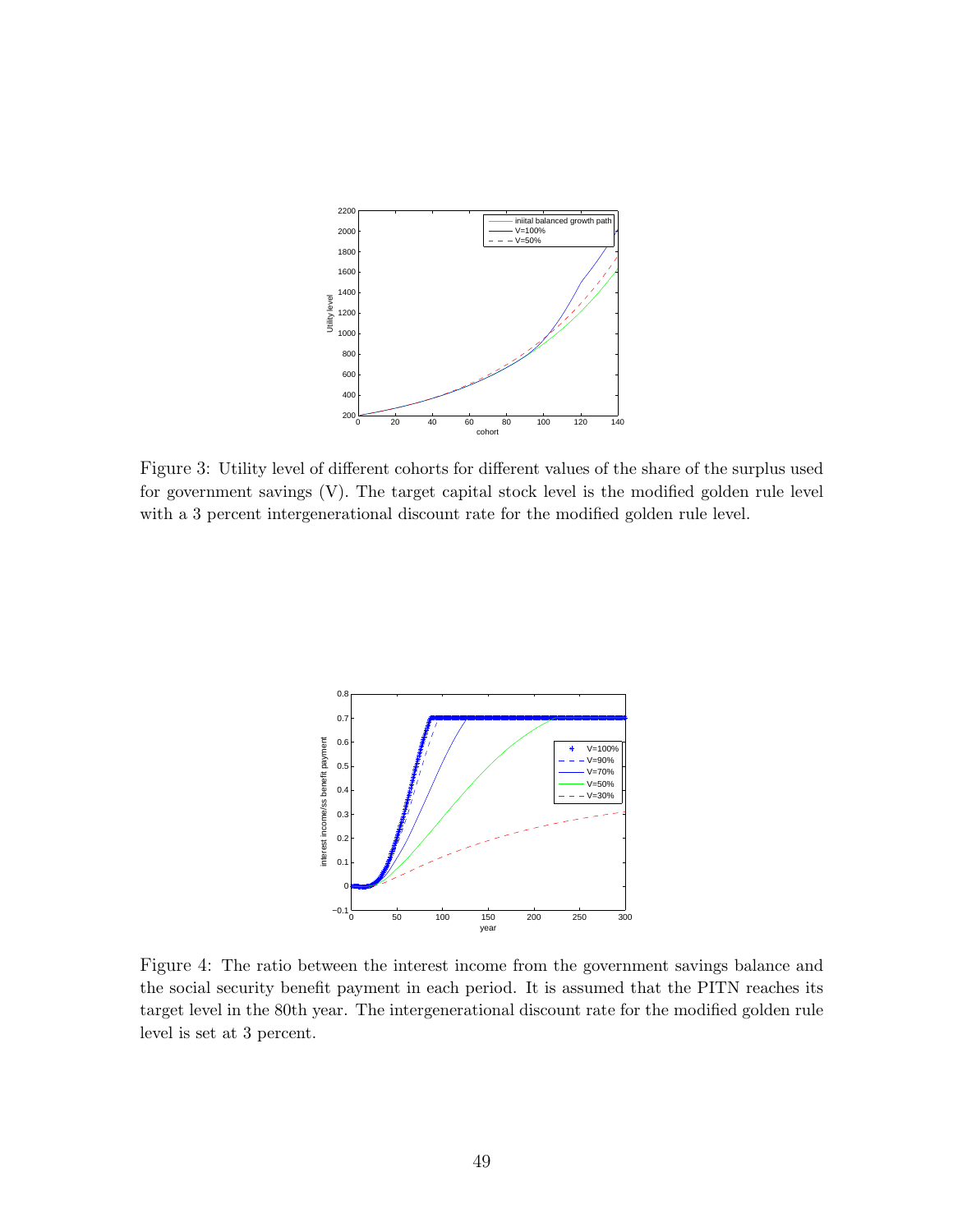| (1)               | (2)                                                     | (3)          | (4)        | (5)         | (The target capital stock is the golden rule level)<br>(6) | (7)           | (8)            | (9)                          |  |
|-------------------|---------------------------------------------------------|--------------|------------|-------------|------------------------------------------------------------|---------------|----------------|------------------------------|--|
|                   |                                                         |              |            |             |                                                            |               |                |                              |  |
|                   |                                                         |              |            |             |                                                            |               | share of the   | share of the                 |  |
|                   |                                                         |              |            | % increase  | %change of                                                 |               | sum of the     | sum of PDV                   |  |
|                   | years                                                   | share of the | year       | of capital  | publicly                                                   | % change of   | PDV of         | of welfare                   |  |
| Row               | needed to                                               | surplus for  | reaching   | stock per   | provided                                                   | welfare of    | increased      | gain of all                  |  |
| No.               | reach the                                               | the gov.     | the golden | efficient   | private goods                                              | cohort born   | publicly       | natives and                  |  |
|                   | target                                                  |              |            | unit labor  |                                                            | at the golden | provided       | their                        |  |
|                   | <b>PITN</b>                                             | savings (V)  | rule       | at the      | per capita at the                                          | rule          |                | private goods descendants in |  |
|                   |                                                         |              |            | golden rule | golden rule                                                |               | in the initial | the initial                  |  |
|                   |                                                         |              |            |             |                                                            |               | <b>GDP</b>     | <b>GDP</b>                   |  |
|                   |                                                         |              |            |             |                                                            |               |                |                              |  |
|                   | 80                                                      | 0%           | $300**$    | $-4.37%$    | share of the surplus for the gov. savings $=0\%$<br>5.00%  | 0.53%         | 15.57%         | 17.72%                       |  |
| 1<br>$\mathbf{2}$ | 62                                                      | 0%           | 300**      | $-4.37%$    | 5.00%                                                      | 0.53%         | 16.74%         | 18.94%                       |  |
| 3                 | 42                                                      |              | 300**      | $-4.37%$    | 5.00%                                                      | 0.53%         | 20.20%         | 22.47%                       |  |
|                   | 0%<br>share of the surplus for the gov. savings $=30\%$ |              |            |             |                                                            |               |                |                              |  |
| $\overline{4}$    | 80                                                      | 30%          | 300*       | 11.89%      | 14.69%                                                     | 1.41%         | 17.86%         | 19.59%                       |  |
| 5                 | 62                                                      | 30%          | 300*       | 12.00%      | 14.76%                                                     | 1.42%         | 19.20%         | 20.94%                       |  |
| 6                 | 42                                                      | 30%          | 300*       | 73.43%      | 30.82%                                                     | 2.88%         | 25.32%         | 26.09%                       |  |
|                   |                                                         |              |            |             | share of the surplus for the gov. savings                  | $= 50%$       |                |                              |  |
| $\overline{7}$    | 80                                                      | 50%          | 300*       | 71.21%      | 30.27%                                                     | 2.79%         | 19.66%         | 20.79%                       |  |
| 8                 | 62                                                      | 50%          | 300*       | 71.82%      | 30.42%                                                     | 2.81%         | 21.10%         | 22.18%                       |  |
| 9                 | 42                                                      | 50%          | 300*       | 73.43%      | 30.82%                                                     | 2.88%         | 25.32%         | 26.09%                       |  |
|                   |                                                         |              |            |             | share of the surplus for the gov. savings                  | $=70%$        |                |                              |  |
| 10                | 80                                                      | 70%          | 184        | 102.43%     | 35.86%                                                     | 3.77%         | 18.48%         | 18.92%                       |  |
| 11                | 62                                                      | 70%          | 182        | 102.43%     | 35.86%                                                     | 3.77%         | 19.75%         | 20.09%                       |  |
| 12                | 42                                                      | 70%          | 119        | 50.99%      | 30.14%                                                     | 3.17%         | 25.87%         | 25.56%                       |  |
|                   |                                                         |              |            |             | share of the surplus for the gov. savings                  | $= 90%$       |                |                              |  |
| 13                | 80                                                      | 90%          | 127        | 102.43%     | 35.86%                                                     | 3.77%         | 14.52%         | 13.75%                       |  |
| 14                | 62                                                      | 90%          | 125        | 102.43%     | 35.86%                                                     | 3.77%         | 15.47%         | 14.56%                       |  |
| 15                | 42                                                      | 90%          | 120        | 102.43%     | 35.86%                                                     | 3.77%         | 18.21%         | 16.80%                       |  |
|                   |                                                         |              |            |             | share of the surplus for the gov. savings $=100\%$         |               |                |                              |  |
| 16                | 80                                                      | 100%         | 112        | 102.43%     | 35.86%                                                     | 3.77%         | 12.23%         | 10.69%                       |  |
| 17                | 62                                                      | 100%         | 110        | 102.43%     | 35.86%                                                     | 3.77%         | 13.04%         | 11.33%                       |  |
| 18                | 42                                                      | 100%         | 106        | 102.43%     | 35.86%                                                     | 3.77%         | 15.38%         | 13.14%                       |  |

Table 1 The effect of increasing the PITN<br>rect conital stock is the golden rule le (The target capital stock is the golden rule level)

**Notes** 

1. In all rows, the initial PITN is 15.5% and target PITN is 25.5%. The replacement rate is 60 %, CRRA=3 and the time preference rate is 1.011. The equilibrium capital to output ratio on the initial balanced growth path is 2.98.

2. In all rows, wage rate of immigrants is 84.3 % of that of natives.

percent change of the capital stock per efficient unit of labor is evaluated at the 300th vear.<br>4. \*\* indicates that capital stock per efficient unit labor does not reach the golden rule level within 300 years and the 3. \* indicates that the capital stock per efficient unit labor does not reach the golden rule level within 300 years. Its value at the 300th year is higher than at the initial balanced growth path and keeps increasing at the 300th year. The

capital stock per efficient unit labor at the 300th year is lower than at the initial balanced growth path. The percent change of the capital stock per efficient unit of labor is evaluated at 300th year.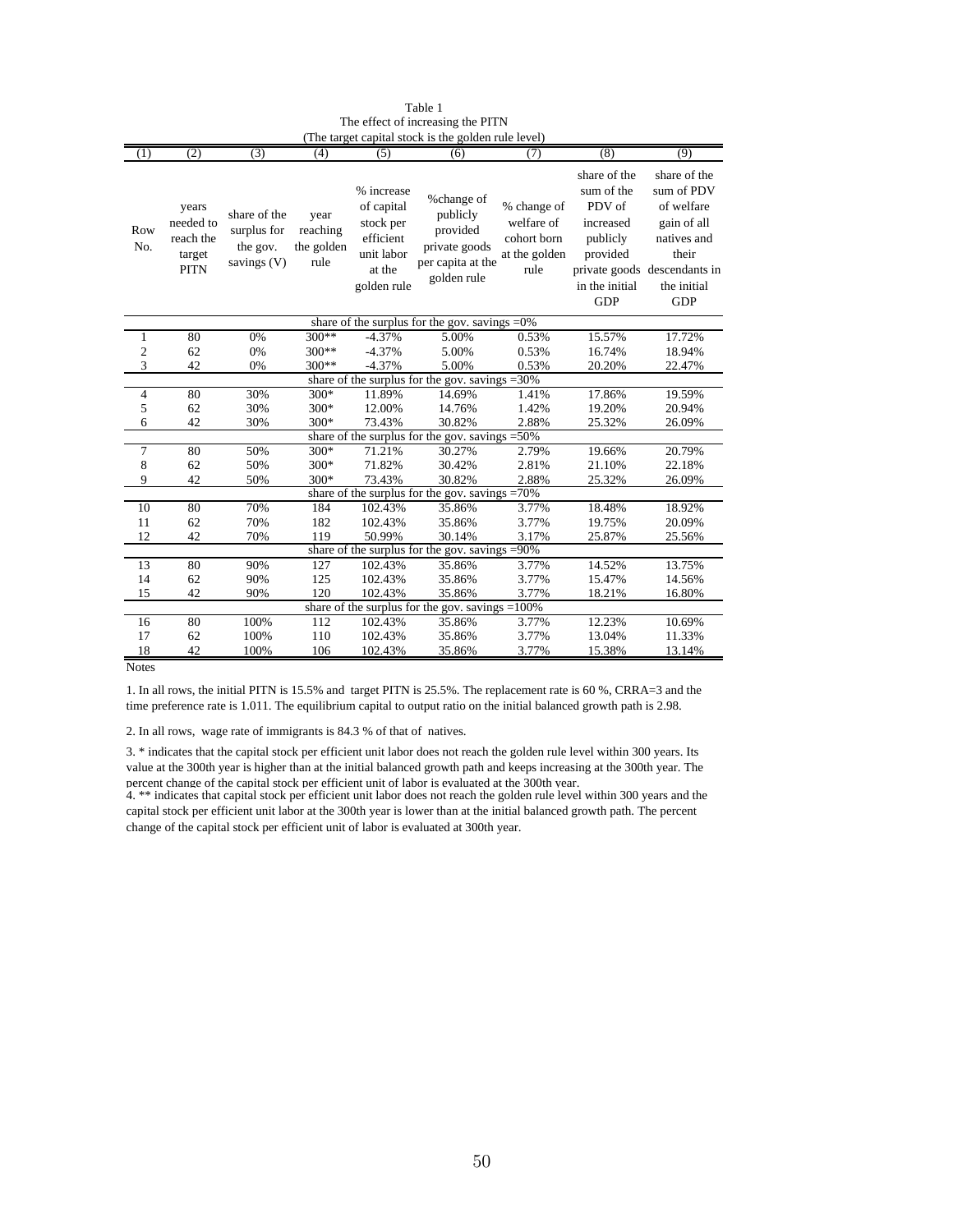| (1)                                             | (2)                                                      | (3)                                                    | (4)                                    | (5)                                                                                              | (6)                                                                                     | (7)                                                               | (8)                                                                                        | (9)                                                                                                                                |  |
|-------------------------------------------------|----------------------------------------------------------|--------------------------------------------------------|----------------------------------------|--------------------------------------------------------------------------------------------------|-----------------------------------------------------------------------------------------|-------------------------------------------------------------------|--------------------------------------------------------------------------------------------|------------------------------------------------------------------------------------------------------------------------------------|--|
| Row<br>No.                                      | years<br>needed to<br>reach the<br>target<br><b>PITN</b> | share of the<br>surplus for<br>the gov.<br>savings (V) | year<br>reaching<br>the golden<br>rule | % increase<br>of the<br>capital<br>stock per<br>efficient<br>unit labor<br>at the<br>golden rule | %change of<br>publicly<br>provided<br>private goods<br>per capita at the<br>golden rule | % change of<br>welfare of<br>cohort born<br>at the golden<br>rule | share of the<br>PV of<br>increased<br>publicly<br>provided<br>in the initial<br><b>GDP</b> | share of the<br>PDV of<br>welfare gain<br>of all natives<br>and their<br>private goods descendants in<br>the initial<br><b>GDP</b> |  |
|                                                 |                                                          |                                                        |                                        |                                                                                                  | share of the surplus for the gov. savings $=0\%$                                        |                                                                   |                                                                                            |                                                                                                                                    |  |
| $\mathbf{1}$                                    | 80                                                       | 0%                                                     | $300**$                                | $-4.37%$                                                                                         | 5.00%                                                                                   | 0.53%                                                             | 15.57%                                                                                     | 17.72%                                                                                                                             |  |
| $\overline{\mathbf{c}}$                         | 62                                                       | 0%                                                     | 300**                                  | $-4.37%$                                                                                         | 5.00%                                                                                   | 0.53%                                                             | 16.74%                                                                                     | 18.94%                                                                                                                             |  |
| 3                                               | 42                                                       | 0%                                                     | $300**$                                | $-4.37%$                                                                                         | 5.00%                                                                                   | 0.53%                                                             | 20.20%                                                                                     | 22.47%                                                                                                                             |  |
|                                                 | share of the surplus for the gov. savings = 30%          |                                                        |                                        |                                                                                                  |                                                                                         |                                                                   |                                                                                            |                                                                                                                                    |  |
| $\overline{4}$                                  | 80                                                       | 30%                                                    | 300*                                   | 11.89%                                                                                           | 14.69%                                                                                  | 1.41%                                                             | 17.86%                                                                                     | 19.59%                                                                                                                             |  |
| 5                                               | 62                                                       | 30%                                                    | 300*                                   | 12.00%                                                                                           | 14.76%                                                                                  | 1.42%                                                             | 19.20%                                                                                     | 20.94%                                                                                                                             |  |
| 6                                               | 42                                                       | 30%                                                    | 300*                                   | 12.32%                                                                                           | 14.96%                                                                                  | 1.45%                                                             | 23.18%                                                                                     | 24.80%                                                                                                                             |  |
| share of the surplus for the gov. savings = 50% |                                                          |                                                        |                                        |                                                                                                  |                                                                                         |                                                                   |                                                                                            |                                                                                                                                    |  |
| $\overline{7}$                                  | 80                                                       | 50%                                                    | 127                                    | 18.19%                                                                                           | 18.51%                                                                                  | 1.95%                                                             | 19.86%                                                                                     | 21.06%                                                                                                                             |  |
| 8                                               | 62                                                       | 50%                                                    | 124                                    | 18.19%                                                                                           | 18.51%                                                                                  | 1.95%                                                             | 21.31%                                                                                     | 22.47%                                                                                                                             |  |
| 9                                               | 42                                                       | 50%                                                    | 116                                    | 18.19%                                                                                           | 18.51%                                                                                  | 1.95%                                                             | 25.58%                                                                                     | 26.45%                                                                                                                             |  |
|                                                 |                                                          |                                                        |                                        |                                                                                                  | share of the surplus for the gov. savings $=70\%$                                       |                                                                   |                                                                                            |                                                                                                                                    |  |
| 10                                              | 80                                                       | 70%                                                    | 87                                     | 18.19%                                                                                           | 18.51%                                                                                  | 1.95%                                                             | 21.31%                                                                                     | 22.11%                                                                                                                             |  |
| 11                                              | 62                                                       | 70%                                                    | 78                                     | 18.19%                                                                                           | 18.51%                                                                                  | 1.95%                                                             | 27.15%                                                                                     | 27.49%                                                                                                                             |  |
| 12                                              | 42                                                       | 70%                                                    | 78                                     | 18.19%                                                                                           | 18.51%                                                                                  | 1.95%                                                             | 27.15%                                                                                     | 27.49%                                                                                                                             |  |
|                                                 |                                                          |                                                        |                                        |                                                                                                  | share of the surplus for the gov. savings =90%                                          |                                                                   |                                                                                            |                                                                                                                                    |  |
| 13                                              | 80                                                       | 90%                                                    | 70                                     | 18.19%                                                                                           | 18.51%                                                                                  | 1.95%                                                             | 22.32%                                                                                     | 22.85%                                                                                                                             |  |
| 14                                              | 62                                                       | 90%                                                    | 68                                     | 18.19%                                                                                           | 18.51%                                                                                  | 1.95%                                                             | 23.81%                                                                                     | 24.24%                                                                                                                             |  |
| 15                                              | 42                                                       | 90%                                                    | 63                                     | 18.19%                                                                                           | 18.51%                                                                                  | 1.95%                                                             | 28.14%                                                                                     | 28.13%                                                                                                                             |  |
|                                                 |                                                          |                                                        |                                        |                                                                                                  | share of the surplus for the gov. savings $=100\%$                                      |                                                                   |                                                                                            |                                                                                                                                    |  |
| 16                                              | 80                                                       | 100%                                                   | 65                                     | 18.19%                                                                                           | 18.51%                                                                                  | 1.95%                                                             | 22.71%                                                                                     | 23.14%                                                                                                                             |  |
| 17                                              | 62                                                       | 100%                                                   | 63                                     | 18.19%                                                                                           | 18.51%                                                                                  | 1.95%                                                             | 24.19%                                                                                     | 24.51%                                                                                                                             |  |
| 18                                              | 42                                                       | 100%                                                   | 59                                     | 18.19%                                                                                           | 18.51%                                                                                  | 1.95%                                                             | 28.51%                                                                                     | 28.37%                                                                                                                             |  |

Table 2 The effect of increasing the PITN for different values of V (The target capital stock is the modified golden rule level)

Notes

1. In all rows, the initial PITN is 15.5% and target PITN is 25.5%. The replacement rate is 60 %, CRRA=3 and the time preference rate is 1.011. The equilibrium capital to output ratio on the initial balanced growth path is 2.98.

2. In all rows, wage rate of immigrants is 84.3 % of that of natives.

3. The intergenerational discount rate for the modifed golden rule is 3%. At the modified golden rule level, the marginal product of capital is equal to the sum of the growth rate of efficient unit of labor, the depreciation rate and the intergenerational discount rate for the modified golden rule.

3. \* indicates that the capital stock per efficient unit labor does not reach the modified golden rule level within 300 years. Tts value at the 300th year is higher than at the initial balanced growth path and keeps increasing at the 300th year. The percent change of capital stock per efficient unit of labor is evaluated at the 300th year.

4. \*\* indicates that the capital stock per efficient unit labor does not reach the modified golden rule level within 300 years and the capital stock per efficient unit labor at the 300th year is lower than at the initial balanced growth path. The percent change of the capital stock per efficient unit of labor is evaluated at the 300th year.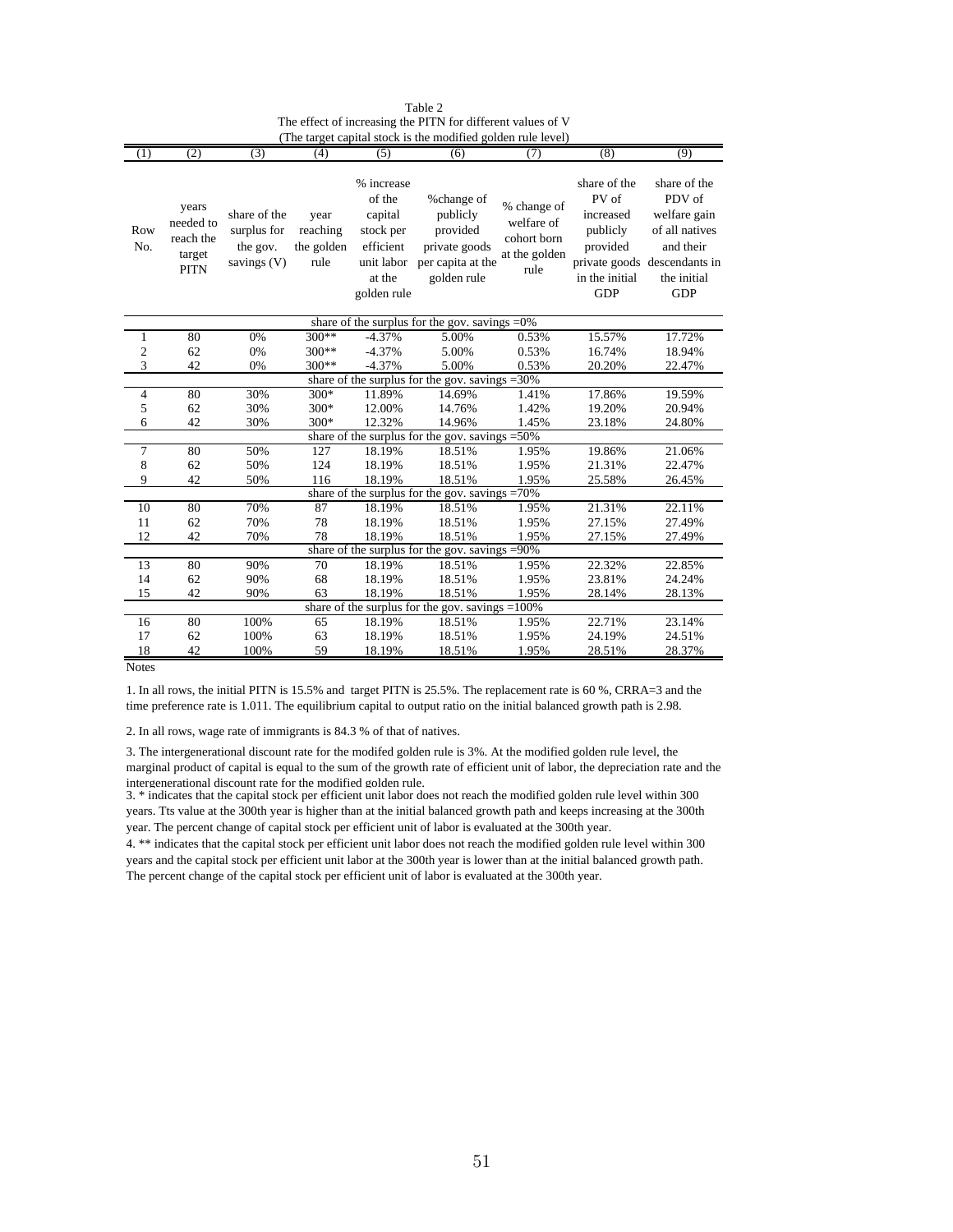## Table 3

Robustness checks

The role of the initial government debt level, the replacement rate, immigrants earnings and the use of public

services by immigrants

| (The target capital stock is the modified golden rule level) |             |              |                                                                   |                          |                         |             |                                                                                                    |                  |
|--------------------------------------------------------------|-------------|--------------|-------------------------------------------------------------------|--------------------------|-------------------------|-------------|----------------------------------------------------------------------------------------------------|------------------|
| (1)                                                          | (2)         | (3)          | (4)                                                               | (5)                      | $\overline{(6)}$        | (7)         | (8)                                                                                                | (9)              |
|                                                              |             |              |                                                                   |                          | %change                 |             |                                                                                                    |                  |
|                                                              |             |              |                                                                   | % increase               | of publicly             | % change    | share of the                                                                                       |                  |
|                                                              |             | capital to   | years taken                                                       | of capital               | provided                | of welfare  | sum of PDV                                                                                         | share of the sum |
|                                                              | years       | output       | to reach                                                          | stock per                | private                 | of the      | of increased                                                                                       | of the PDV of    |
| Row                                                          | needed to   | ratio at the | the                                                               | efficient                |                         | cohort      | publicly                                                                                           | welfare gain of  |
|                                                              | reach the   | initial      |                                                                   | unit labor               | goods per               | born at the |                                                                                                    | all natives and  |
| No.                                                          | target      | balanced     | modified                                                          | at the new               | capita at               | new         | provided                                                                                           | their            |
|                                                              | <b>PITN</b> | growth       | goldren                                                           | balanced                 | the new                 | balanced    | private goods                                                                                      | descendants in   |
|                                                              |             | path         | rule level                                                        | growth                   | balanced                | growth      | in the initial                                                                                     | initial GDP      |
|                                                              |             |              |                                                                   |                          | growth                  |             | <b>GDP</b>                                                                                         |                  |
|                                                              |             |              |                                                                   | path                     | path                    | path        |                                                                                                    |                  |
|                                                              |             |              | initial government debt ratio (% of private capital)= 10 %        |                          |                         |             |                                                                                                    |                  |
| 1                                                            | 80          | 2.91         | 63                                                                | 22.39%                   | 21.87%                  | 2.29%       | 28.48%                                                                                             | 27.22%           |
| $\overline{c}$                                               | 62          | 2.91         | 61                                                                | 22.39%                   | 21.87%                  | 2.29%       | 30.31%                                                                                             | 28.82%           |
| 3                                                            | 42          | 2.91         | 57                                                                | 22.39%                   | 21.87%                  | 2.29%       | 35.66%                                                                                             | 33.30%           |
|                                                              |             |              | initial government debt ratio(% of private capital)= -10 %        |                          |                         |             |                                                                                                    |                  |
| 4                                                            | 80          | 3.04         | 67                                                                | 14.71%                   | 15.75%                  | 1.67%       | 18.30%                                                                                             | 19.68%           |
| 5                                                            | 62          | 3.04         | 65                                                                | 14.71%                   | 15.75%                  | 1.67%       | 19.51%                                                                                             | 20.87%           |
| 6                                                            | 42          | 3.04         | 61                                                                | 14.71%                   | 15.75%                  | 1.67%       | 23.01%                                                                                             | 24.16%           |
|                                                              |             |              |                                                                   | replacement rate $=0.55$ |                         |             |                                                                                                    |                  |
| $\overline{7}$                                               | 80          | 3.03         | 68                                                                | 14.87%                   | 15.79%                  | 1.67%       | 18.05%                                                                                             | 19.32%           |
| 8                                                            | 62          | 3.03         | 66                                                                | 14.87%                   | 15.79%                  | 1.67%       | 19.24%                                                                                             | 20.48%           |
| 9                                                            | 42          | 3.03         | 61                                                                | 14.87%                   | 15.79%                  | 1.67%       | 22.67%                                                                                             | 23.70%           |
|                                                              |             |              |                                                                   |                          | replacement rate $=0.5$ |             |                                                                                                    |                  |
| 10                                                           | 80          | 3.1          | 71                                                                | 11.51%                   | 13.07%                  | 1.39%       | 13.68%                                                                                             | 15.38%           |
| 11                                                           | 62          | 3.1          | 69                                                                | 11.51%                   | 13.07%                  | 1.39%       | 14.572%                                                                                            | 16.30%           |
| 12                                                           | 42          | 3.1          | 65                                                                | 11.51%                   | 13.07%                  | 1.39%       | 17.159%                                                                                            | 18.84%           |
|                                                              |             |              | level of human capital of immigrants is 89.3 % of that of natives |                          |                         |             |                                                                                                    |                  |
| 13                                                           | 80          | 2.98         | 62                                                                | 18.20%                   | 18.96%                  | 2.01%       | 25.22%                                                                                             | 25.93%           |
| 14                                                           | 62          | 2.98         | 60                                                                | 18.20%                   | 18.96%                  | 2.01%       | 26.871%                                                                                            | 27.48%           |
| 15                                                           | 42          | 2.98         | 56                                                                | 18.20%                   | 18.96%                  | 2.01%       | 31.702%                                                                                            | 31.86%           |
|                                                              |             |              | level of human capital of immigrants is 79.3 % of that of natives |                          |                         |             |                                                                                                    |                  |
| 16                                                           | 80          | 2.98         | 69                                                                | 18.18%                   | 18.05%                  | 1.89%       | 20.09%                                                                                             | 20.24%           |
| 17                                                           | 62          | 2.98         | 67                                                                | 18.18%                   | 18.05%                  | 1.89%       | 21.392%                                                                                            | 21.43%           |
| 18                                                           | 42          | 2.98         | 62                                                                | 18.18%                   | 18.05%                  | 1.89%       | 25.165%                                                                                            | 24.74%           |
|                                                              |             |              | level of human capital of immigrants is 74.3 % of that of natives |                          |                         |             |                                                                                                    |                  |
| 19                                                           | 80          | 2.98         | 73                                                                | 18.18%                   | 17.58%                  | 1.83%       | 17.32%                                                                                             | 17.20%           |
| 20                                                           | 62          | 2.98         | 71                                                                | 18.18%                   | 17.58%                  | 1.83%       | 18.430%                                                                                            | 18.20%           |
| 21                                                           | 42          | 2.98         | 67                                                                | 18.18%                   | 17.58%                  | 1.83%       | 21.629%                                                                                            | 20.96%           |
|                                                              |             |              |                                                                   |                          |                         |             | young adult immigrants consume publicly provided private goods 20% higher than young adlut natives |                  |
| 22                                                           | 80          | 2.97         | $\overline{74}$                                                   | 18.46%                   | 17.70%                  | 1.90%       | 17.27%                                                                                             | 17.01%           |
| 23                                                           | 62          | 2.97         | 72                                                                | 18.46%                   | 17.70%                  | 1.90%       | 18.343%                                                                                            | 17.96%           |
| 24                                                           | 42          | 2.97         | 68                                                                | 18.46%                   | 17.70%                  | 1.90%       | 21.409%                                                                                            | 20.56%           |
|                                                              |             |              |                                                                   |                          |                         |             | immigrants of all ages consume publicly provided private goods 20% higher than natives             |                  |
| 25                                                           | 80          | 2.96         | 77                                                                | 18.84%                   | 16.89%                  | 1.86%       | 15.71%                                                                                             | 15.25%           |
| 26                                                           | 62          | 2.96         | 75                                                                | 18.84%                   | 16.89%                  | 1.86%       | 16.674%                                                                                            | 16.09%           |
| 27                                                           | 42          | 2.96         | 71                                                                | 18.84%                   | 16.89%                  | 1.86%       | 19.410%                                                                                            | 18.36%           |

Notes

1. In all rows, V is 100 percent and the inter-generational social discount factor for the modified golden rule is set at 3%. At the modified golden rule level, the marginal product of capital is equal to the sum of the growth rate of efficient unit of labor, the depreciation rate and the inter-generational discount rate for the modified golden rule.

2. In all rows, the initial PITN is 15.5% and the target PITN is 25.5%. CRRA=3 and the time preference

4. The wage rate of immigrants is 84.3 % of that of natives in all rows except in rows (13) to (18).

5. Immigrants consume the same amount of publicly provided private goods as natives in rows (22) to (27).

6. The replacement is 0.6 in all rows except rows (7) to (12).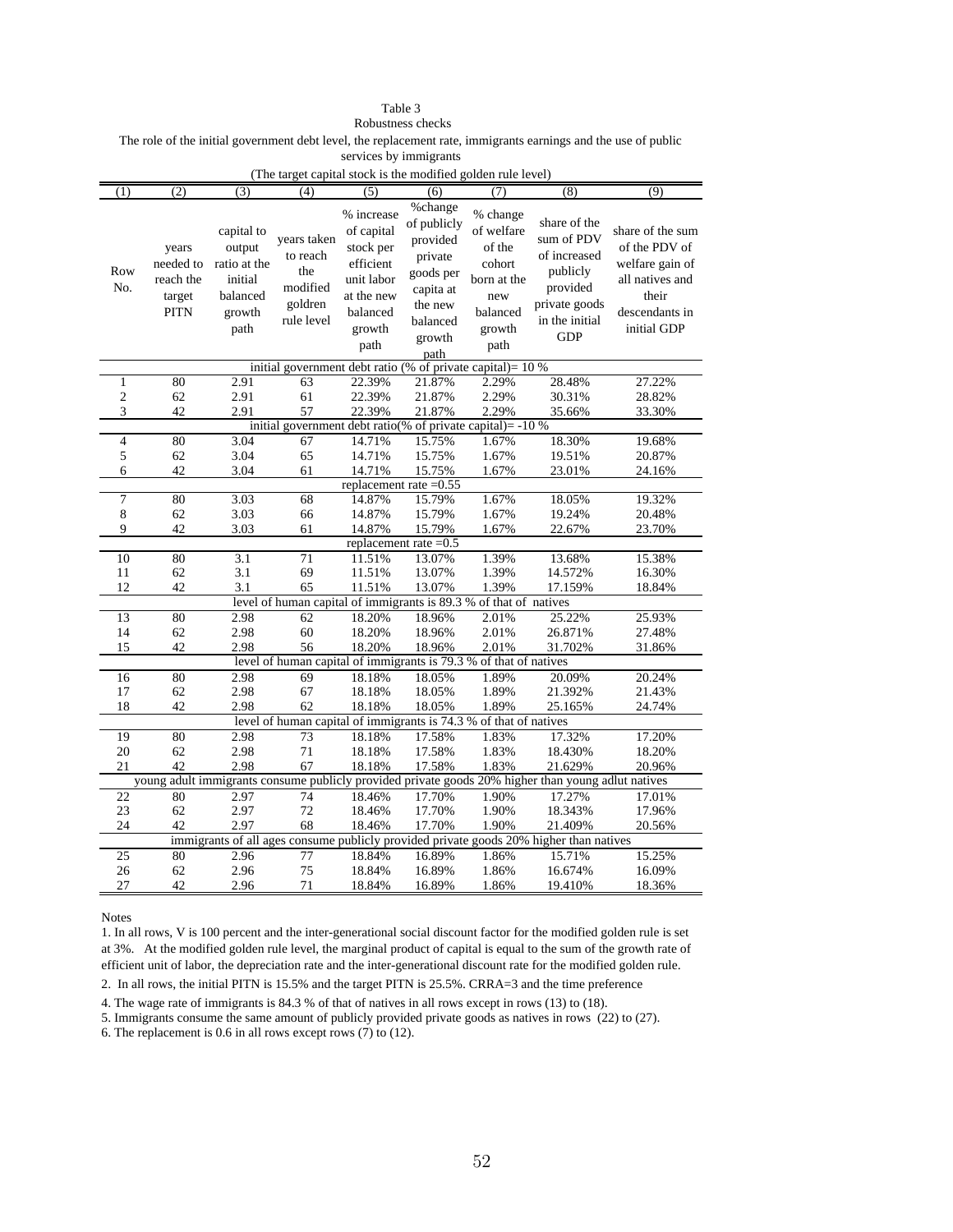#### Robustness checks (2) Table 4

#### The role of the CRRA, the time preference rate and the return rate of immigrant

| (The target capital stock is the modified golden rule level) |                                               |                                                                               |                                                                     |                                                                                                                     |                                                                                                                  |                                                                                         |                                                                                                                            |                                                                                                               |  |
|--------------------------------------------------------------|-----------------------------------------------|-------------------------------------------------------------------------------|---------------------------------------------------------------------|---------------------------------------------------------------------------------------------------------------------|------------------------------------------------------------------------------------------------------------------|-----------------------------------------------------------------------------------------|----------------------------------------------------------------------------------------------------------------------------|---------------------------------------------------------------------------------------------------------------|--|
| (1)                                                          | (2)                                           | (3)                                                                           | (4)                                                                 | (5)                                                                                                                 | (6)                                                                                                              | (7)                                                                                     | (8)                                                                                                                        | (9)                                                                                                           |  |
| Row<br>No.                                                   | years<br>needed to<br>reach the<br>target INR | capital to<br>output<br>ratio at the<br>initial<br>balanced<br>growth<br>path | years taken<br>to reach<br>the<br>modified<br>goldren<br>rule level | % increase<br>of the<br>capital<br>stock per<br>efficient<br>unit labor<br>at the new<br>balanced<br>growth<br>path | %change<br>of publicly<br>provided<br>private<br>goods per<br>capita at<br>the new<br>balanced<br>growth<br>path | % change<br>of welfare<br>of cohort<br>born at the<br>new<br>balanced<br>growth<br>path | share of the<br>sum of the<br>PDV of<br>increased<br>publicly<br>provided<br>private goods<br>in the initial<br><b>GDP</b> | share of sum of<br>the PDV of<br>welfare gain of<br>all natives and<br>their<br>descendants in<br>initial GDP |  |
|                                                              | $CRRA=4$                                      |                                                                               |                                                                     |                                                                                                                     |                                                                                                                  |                                                                                         |                                                                                                                            |                                                                                                               |  |
| 1                                                            | 80                                            | 2.634                                                                         | 74                                                                  | 41.87%                                                                                                              | 33.40%                                                                                                           | 3.28%                                                                                   | 32.25%                                                                                                                     | 22.18%                                                                                                        |  |
| $\overline{c}$                                               | 62                                            | 2.634                                                                         | 72                                                                  | 41.87%                                                                                                              | 33.40%                                                                                                           | 3.28%                                                                                   | 34.04%                                                                                                                     | 23.26%                                                                                                        |  |
| 3                                                            | 42                                            | 2.634                                                                         | 69                                                                  | 41.87%                                                                                                              | 33.40%                                                                                                           | 3.28%                                                                                   | 39.10%                                                                                                                     | 26.15%                                                                                                        |  |
|                                                              |                                               |                                                                               |                                                                     | $CRRA=2$                                                                                                            |                                                                                                                  |                                                                                         |                                                                                                                            |                                                                                                               |  |
| $\overline{4}$                                               | 80                                            | 3.44                                                                          | 63                                                                  | 11.52%                                                                                                              | 12.70%                                                                                                           | 1.47%                                                                                   | 16.26%                                                                                                                     | 25.82%                                                                                                        |  |
| 5                                                            | 62                                            | 3.44                                                                          | 61                                                                  | 11.52%                                                                                                              | 12.70%                                                                                                           | 1.47%                                                                                   | 17.52%                                                                                                                     | 27.70%                                                                                                        |  |
| 6                                                            | 42                                            | 3.44                                                                          | 56                                                                  | 11.52%                                                                                                              | 12.70%                                                                                                           | 1.47%                                                                                   | 21.32%                                                                                                                     | 33.23%                                                                                                        |  |
|                                                              |                                               |                                                                               |                                                                     |                                                                                                                     | the time prefernece rate=1                                                                                       |                                                                                         |                                                                                                                            |                                                                                                               |  |
| $\overline{7}$                                               | 80                                            | 2.67                                                                          | 72                                                                  | 39.41%                                                                                                              | 32.00%                                                                                                           | 3.17%                                                                                   | 32.35%                                                                                                                     | 23.15%                                                                                                        |  |
| 8                                                            | 62                                            | 2.67                                                                          | 71                                                                  | 39.41%                                                                                                              | 32.00%                                                                                                           | 3.17%                                                                                   | 34.184%                                                                                                                    | 24.31%                                                                                                        |  |
| 9                                                            | 42                                            | 2.67                                                                          | 67                                                                  | 39.41%                                                                                                              | 32.00%                                                                                                           | 3.17%                                                                                   | 39.396%                                                                                                                    | 27.43%                                                                                                        |  |
|                                                              |                                               |                                                                               |                                                                     |                                                                                                                     | the time preference rate=0.99                                                                                    |                                                                                         |                                                                                                                            |                                                                                                               |  |
| 10                                                           | 80                                            | 2.42                                                                          | 74                                                                  | 61.43%                                                                                                              | 46.18%                                                                                                           | 4.38%                                                                                   | 43.96%                                                                                                                     | 23.52%                                                                                                        |  |
| 11                                                           | 62                                            | 2.42                                                                          | 73                                                                  | 61.43%                                                                                                              | 46.18%                                                                                                           | 4.38%                                                                                   | 46.130%                                                                                                                    | 24.51%                                                                                                        |  |
| 12                                                           | 42                                            | 2.42                                                                          | 70                                                                  | 61.43%                                                                                                              | 46.18%                                                                                                           | 4.38%                                                                                   | 52.171%                                                                                                                    | 27.09%                                                                                                        |  |
|                                                              |                                               |                                                                               |                                                                     |                                                                                                                     | the retrun rate of immigrant is 0%                                                                               |                                                                                         |                                                                                                                            |                                                                                                               |  |
| 13                                                           | 80                                            | 2.97                                                                          | 63                                                                  | 17.04%                                                                                                              | 17.86%                                                                                                           | 1.87%                                                                                   | 24.00%                                                                                                                     | 24.25%                                                                                                        |  |
| 14                                                           | 62                                            | 2.97                                                                          | 61                                                                  | 17.04%                                                                                                              | 17.86%                                                                                                           | 1.87%                                                                                   | 25.56%                                                                                                                     | 25.68%                                                                                                        |  |
| 15                                                           | 42                                            | 2.97                                                                          | 61                                                                  | 14.87%                                                                                                              | 15.79%                                                                                                           | 1.67%                                                                                   | 22.67%                                                                                                                     | 23.70%                                                                                                        |  |

Notes

1. In all rows, V is 100 percent. The parameter values of the wage rate of immigrants, the replacement rate, and the consumpiton of publcly provided private goods by immigrants are the same as in Table 2.

2. In all rows, the initial PITN is 15.5% and the target PITN is 25.5%.

3. The inter-generational discount rate for the modifed golden rule is 3% except in rows (4) to (6). In rows (4) to (6), the economy's capital stock is already above the modified golden rule level with a 3% inter-generational discount rate. In rows (4) to (6), I set the inter-generational discount rate at 2% instead of 3%. At the modified golden rule level, the marginal product of capital is equal to the sum of the growth rate of efficient unit of labor, the depreciation rate and the inter-generational discount rate for the modified golden rule.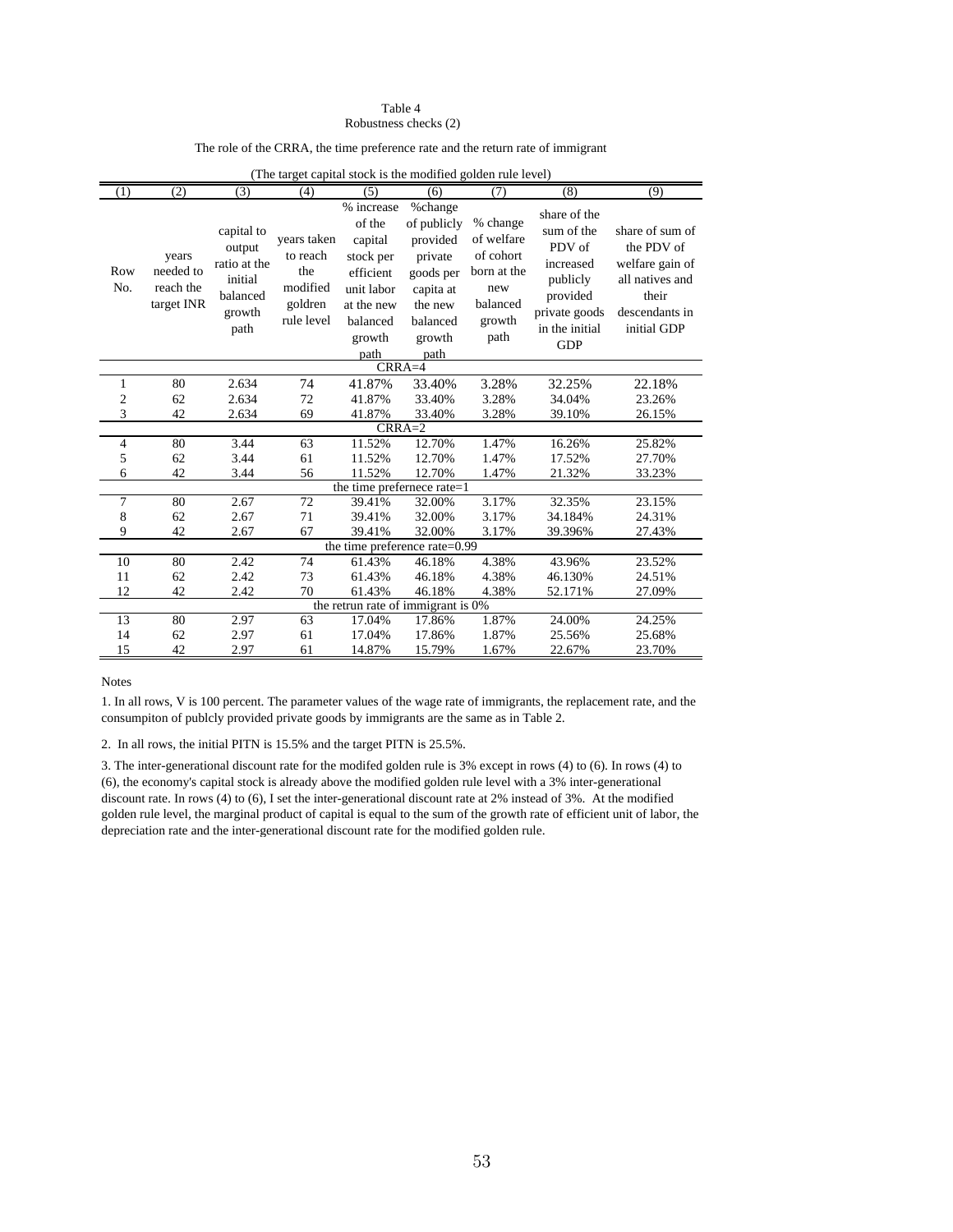Appendices A (The following appendices are placed on the journal's website as supplementary material, but not included in the main paper.)

## Appendix A1

Consider a simple case in which the depreciation rate is 100 percent ( $\delta = 1$ ) and immigration policy  $\alpha$  is implemented at the initial steady state. Assume that the old population is equal to 1. In period 0, the following resource constraint must hold:

$$
F(R(\alpha^*)l^*, s^* + a^*) - (c^{o*} + g^o + g^{ind}) - R(\alpha^*)(c^{y*} + s^* + a^* + g^y + g^{ind}) = 0. \tag{64}
$$

Note that  $F(R(\alpha^*)l^*, s^* + a^*)$  is the GDP per old individual when one plus the population growth rate is equal to  $R(\alpha^*)$ . Now, consider the graph of  $(y, R(\alpha))$ , where the vertical axis represents the GDP per old individual and horizontal axis represents one plus the population growth rate, which is  $R(\alpha)$ . This implies that  $y = F(R(\alpha)l^*, s^* + a^*)$ . Next, draw another graph defined by  $(y, R(\alpha))$ , where  $y = (c^{y*} + s^* + a^* + g^{y} + g^{ind})R(\alpha)$ . The slope of this line, which passes through the origin, is  $c^{y*} + s^* + a^* + g^{y} + g^{ind}$ . At  $R(\alpha) = R(\alpha^*)$ , the vertical distance of this line represents the total resources used for the young divided by the number of old individuals when one plus the population growth rate is equal to  $R(\alpha^*)$ . Thus, the difference between  $y = F(R(\alpha)l^*, s^* + a^*)$ and  $y = (c^{y*} + s^* + a^* + g^{y} + g^{ind})R(\alpha)$  at  $R(\alpha) = R(\alpha^*)$  represents the resources used for one old individual at the initial steady state.

Now, suppose that a social planner increases the population growth rate by accepting more immigrants permanently. Hence,  $R(\alpha)$  increases by  $R'(\alpha^*)$  from  $R(\alpha^*)$ . If the slope of  $y = F(R(\alpha), s^* + a^*)$  at  $R(\alpha) = R(\alpha^*)$  is greater than  $c^{y*} + s^* + a^* + g^y + g^{ind}$ , the social planner can maintain the same allocation of resources per young individual (private consumption, savings, government-provided private goods, and age-independent public goods) and increase the allocation of resources to each old individual. Clearly, this constitutes Pareto improvement. Note that when the government accepts immigrants, the surplus is equal to  $R'(\alpha^*)\{l^*F_L((R(\alpha)l^*, s^* + a^*) - (c^{y*} + s^* + a^* + g^{y} + g^{ind})\}\$ in every period (see Figure A1).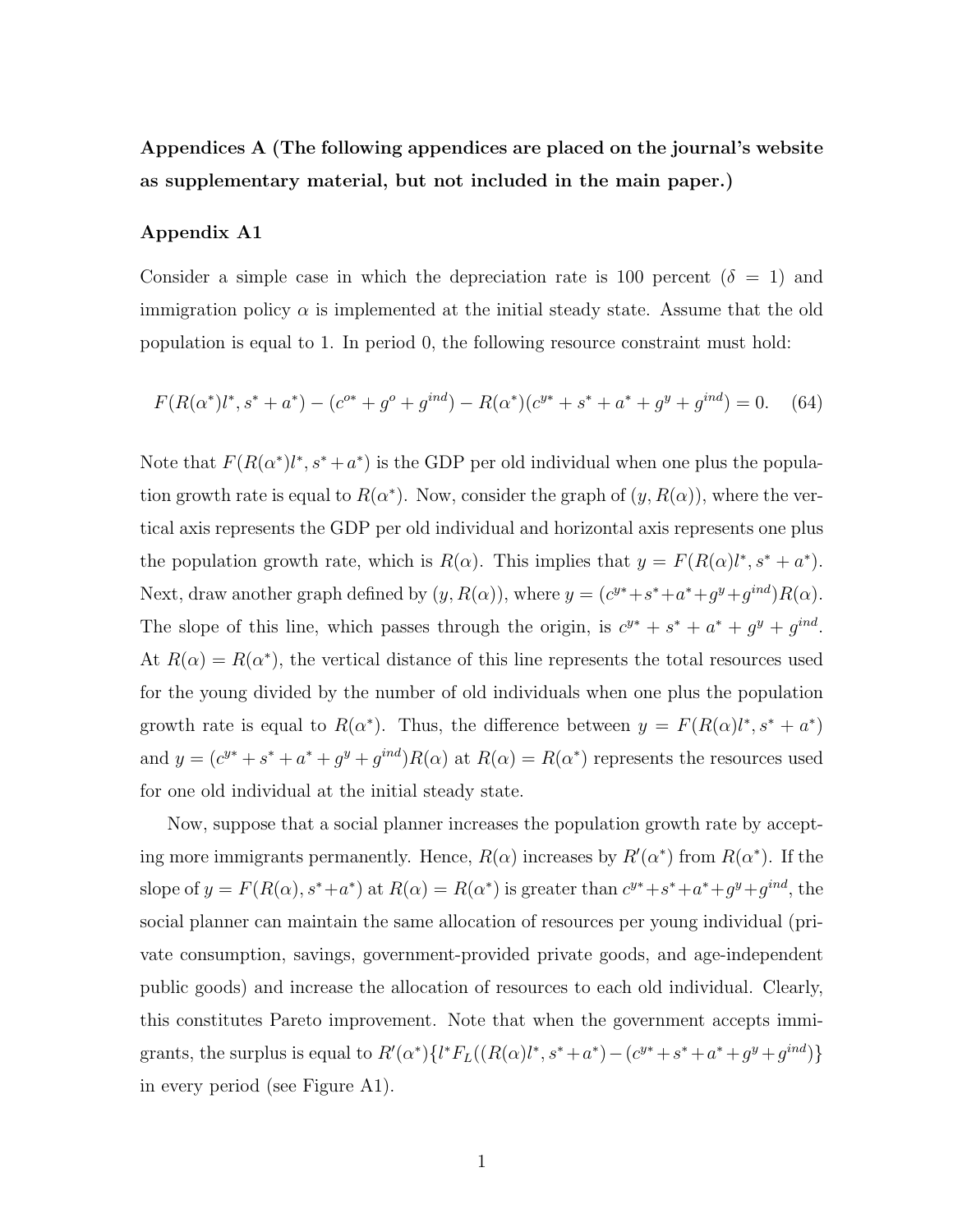## Appendix A2

## Fertility, Mortality, and the Return Rate of Immigrants

To ascertain age-specific fertility rates for natives and immigrants, I use data taken from the CPS 2000 June supplement, which the Census bureau also uses to calculate its fertility information. Figure A2 illustrates average births by age, showing that immigrant women have a greater number of births than native women at all age levels. From this figure, I calculate  $\eta^{i,n}$  and  $\eta^{i,m}$ , the age-specific birth rates for native and immigrant women (see Table A1). For the adult mortality profile,  $p_i$ , I take the values from Nishiyama and Smetters (2007). I set d, the sum of infant and child mortality, to be 1.7 percent, by using data derived from the Vital Statistics of the United States for 1993 (see Centers for Disease Control and Prevention, 1993). For the return rate of immigrants to their home countries, I use the official Census estimate provided by Ahmed and Robinson (1994). They estimate that the return rate of immigrants for the first 10 years, second 10 years, and third 10 years is 19 percent, 9 percent, and 7 percent, respectively. Those return proportions correspond to annual rates of 2.09 percent, 0.94 percent, and 0.72 percent, respectively. Thus, I set  $\hat{p}_i = 0.9715$  for  $2 \le i < 10$ ,  $\hat{p}_i = 0.99062$  for  $11 \le i \le 20$ ,  $\hat{p}_i = 0.9927$  for  $21 \le i \le 30$ , and  $\hat{p}_i = 1$  for  $i \geq 31$ .

Setting the age-specific fertility rate, infant and child mortality rate, and initial PITN (at 15.5 percent) allows us to calculate the annual population growth rate according to equation (56) under the assumption that the PITN is at the steady state. The annual growth rate of the population of age 1 is thus 0.39 percent.<sup>30</sup> This finding implies that at the initial steady state, the government accepts immigrants such that the annual growth rate of immigrants of age 1 becomes 0.39 percent.

<sup>30</sup>Annual CPS data on immigrants and natives from 1995 to 2010 show that the median annual growth rate of the total population (immigrant population) aged from 20 to 40 is 0.12 (1.85) percent. In the theoretical model, the model assumes that the age 1 population growth rates of immigrants and natives are the same. Thus, the theoretically predicted growth rate of the age 1 population, 0.39 percent, is between the growth rate of immigrants aged 20–40 and that of the total population aged 20–40.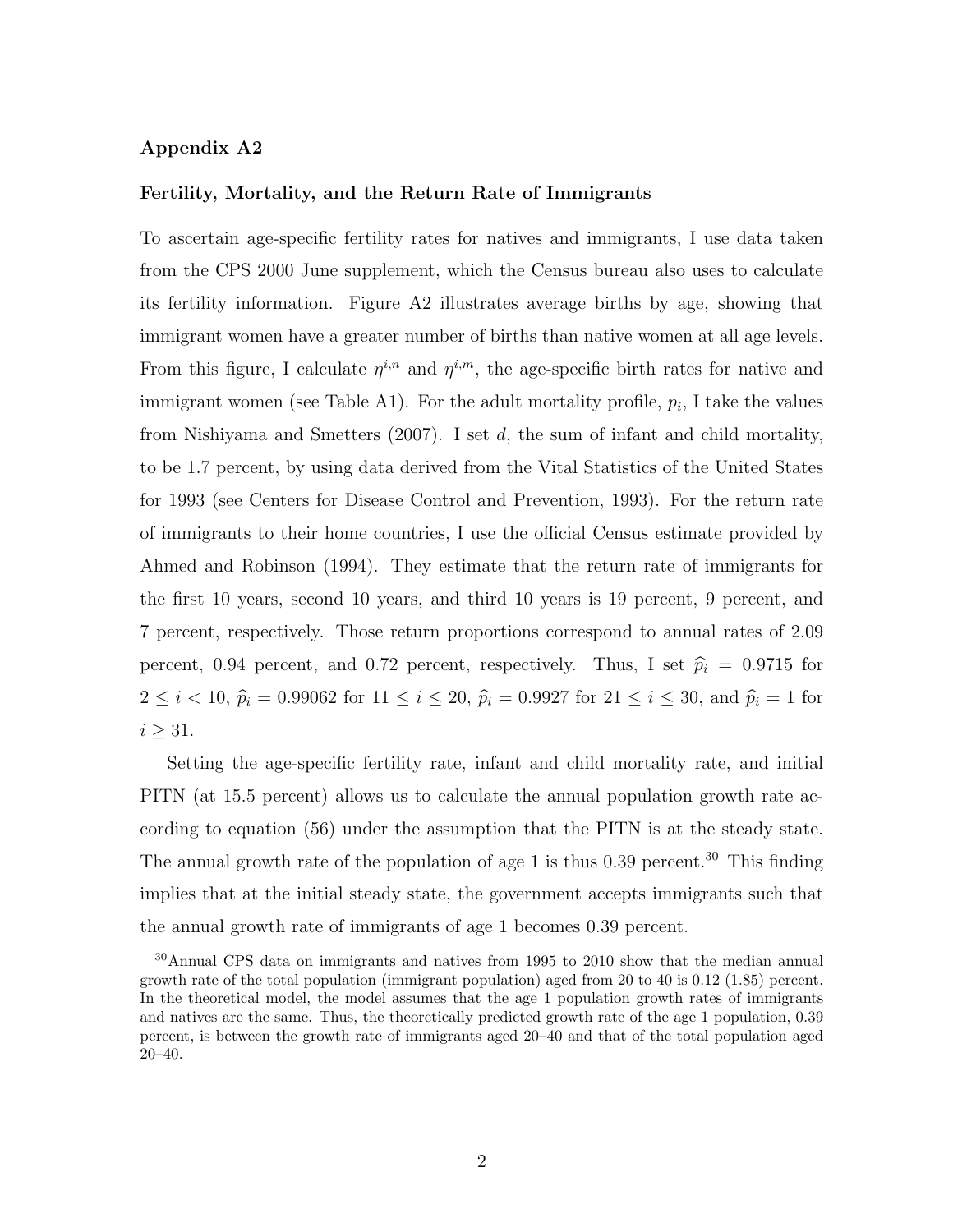## Age-specific Government Expenditure

I assume that age-specific government expenditure,  $g^{*,j}$ , is the same for natives and immigrants. Empirical studies show no systematic difference in the use of public services by these two groups.<sup>31</sup> Thus, I assume that for  $1 \le i \le 24$ ,  $g^{*i,j} = g_y$ , for  $25 \le$  $i \leq 44$ ,  $g^{*i,j} = g_m$ , and for  $45 \leq i \leq 80$ ,  $g^{*i,j} = g_o$ . Further, I assume that  $g_y, gm$ , and  $g_0$  are 24.5, 13.4, and 23.2 percent of GDP per capita on the initial balanced growth path following Storesletten (1995) and Auerbach, Kotlikoff, Hagememann, and Nicoletti (1989). Moreover, to check the robustness of my results, I also assume that immigrants consume 20 percent more publicly provided private goods than natives in the robustness checks.

### Utility Function, Production Function, and Human Capital Profile

Previous studies have not thus far estimated precisely the coefficient for relative risk aversion,  $\gamma$ . Auerbach and Kotlikoff (1987) and Storesletten (2000) assume that  $\gamma$  is 4, while Nishiyama and Smetters (2007) set  $\gamma$  equal to 2. In the presented analysis, I assume that  $\gamma = 3$  and check the robustness with  $\gamma = 2$  and  $\gamma = 4$ . For the time preference rate,  $\beta$ , following Hurd (1989) and Storesletten (2000), I assume that  $\beta = 1.011$ . A higher  $\beta$  implies higher savings and a higher capital/output ratio. To check the sensitivity of my results, I also set  $\beta = 1$  and  $\beta = 0.99$ . I assume that the leisure share in the utility function,  $\zeta$ , is 0.33.

Further, I assume that the depreciation rate of capital,  $\delta$ , is equal to 0.047, while the capital share in the production function,  $\theta$ , is set to  $\theta = 0.4$  and for technological progress, I assume that the income per capita growth rate,  $\mu$ , is 0.015.

For the human capital profile of natives,  $H_i^s$ , I take the value from Auerbach and

<sup>31</sup>Borjas and Hilton (1996) show that immigrants have a higher participation rate in welfare programs than natives. Fix, Passel, and Zimmermann (1996) find that these differences are explained by the higher participation rate in welfare programs among refugees and retired immigrants and that there is no difference for working immigrants. Thus, for the theoretical part of the analysis, I assume that  $g^i$  is independent of birthplace. For the computational part of the analysis, I relax this assumption for the robustness checks.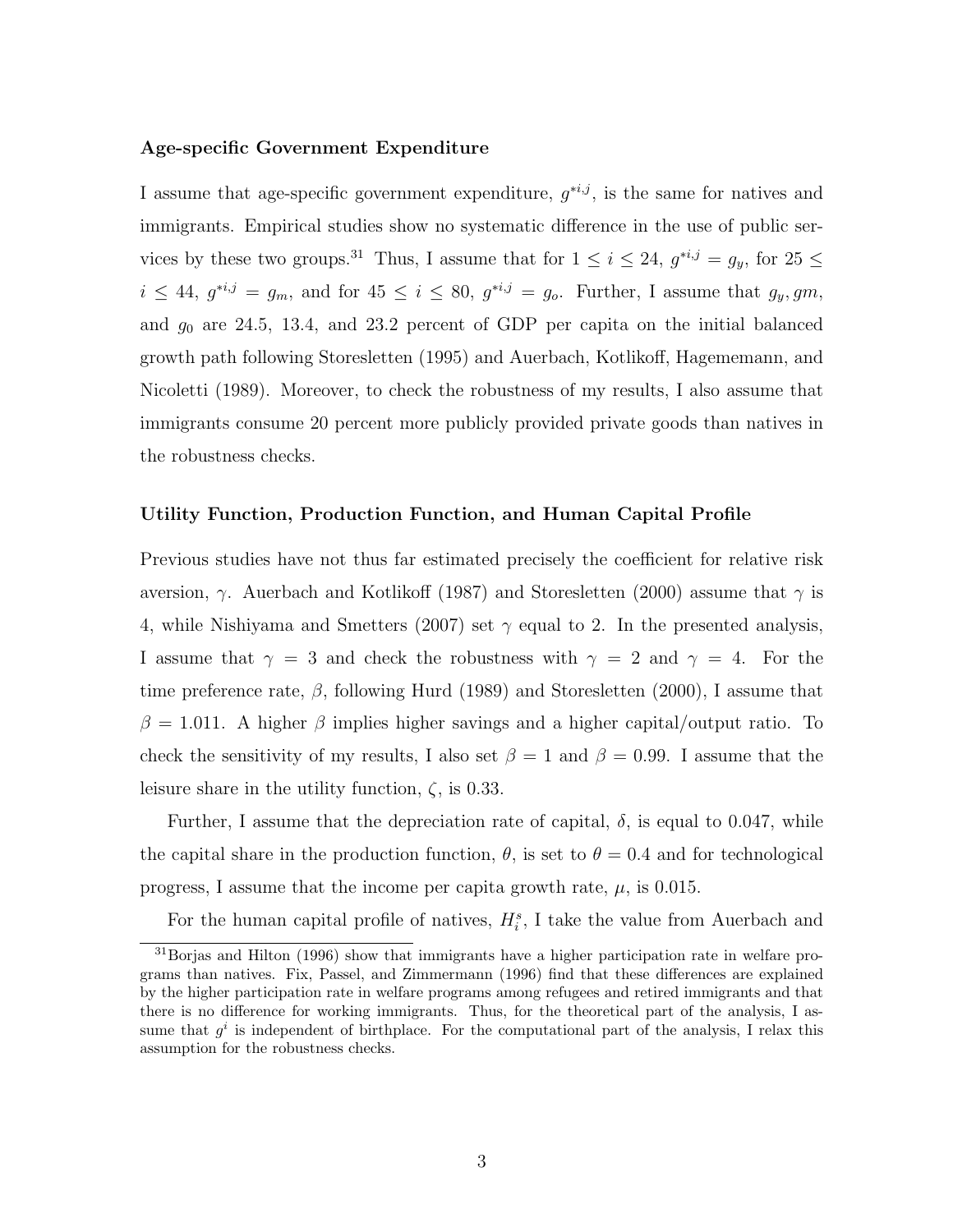Kotlikoff (1987):

$$
H^{i,n} = \exp(4.47 + 0.033 \times i - 0.00067 \times i^2) \quad \text{for } 1 \le i \le 45 \tag{65}
$$

$$
H^{i,n} = 0 \qquad \text{for } 46 \le i. \tag{66}
$$

For the human capital profile of immigrants, Storesletten (1995) shows that immigrants' earnings are, on average, 15.7 percent lower than those of natives.<sup>32</sup> Similarly, data taken from the CPS June 2000 supplement show that immigrants' earnings are 10 percent lower than those of natives. These estimates allow me to assume that the efficient unit of human capital of immigrants is 84.3 percent of that of natives and that  $H^{i,m} = 0.843 \times H_i^n$  in the benchmark calculation. To examine the robustness of my results, I change the level of human capital from 84.3 percent to 89.3 percent, 79.3 percent, or 74.3 percent and recheck the results.

## Taxes and Government Debt

For the capital income tax, I take the value from Nishiyama and Smetters (2007) and assume that  $\tau_k = 0.28$ . For the level of social security benefit, a higher replacement rate means a greater intergenerational redistribution of income, which leads to greater welfare gain as a result of increasing the immigrant population. Following Auerbach and Kotlikoff (1987), in the benchmark case I set the replacement to 0.6 and check the robustness of my results by varying it to 0.55 and 0.5.

As for the initial level of government debt or assets, different authors set different levels. Storesletten (xxxx) considers only government debt and assumes that the initial level is 50 percent of initial GDP. Given his estimated initial capital/output ratio of 2.4, this implies that government debt is about 20 percent of private capital. Nishiyama and Smetters (2007) consider not only government debt, but also government assets by using BEA information on the government's fixed capital. They assume that at the initial steady state, the government has positive net assets of 10 percent of total

 $32$  Figure 2.2 of Storesletten (1995) shows that at ages 20, 25, 30, 35, 40, and 45, the wage rate of immigrants is lower than that of natives by 15, 20, 17.8, 16.4, 12, and 13 percent, respectively. By averaging those rates, I obtain a working value of 15.7 percent.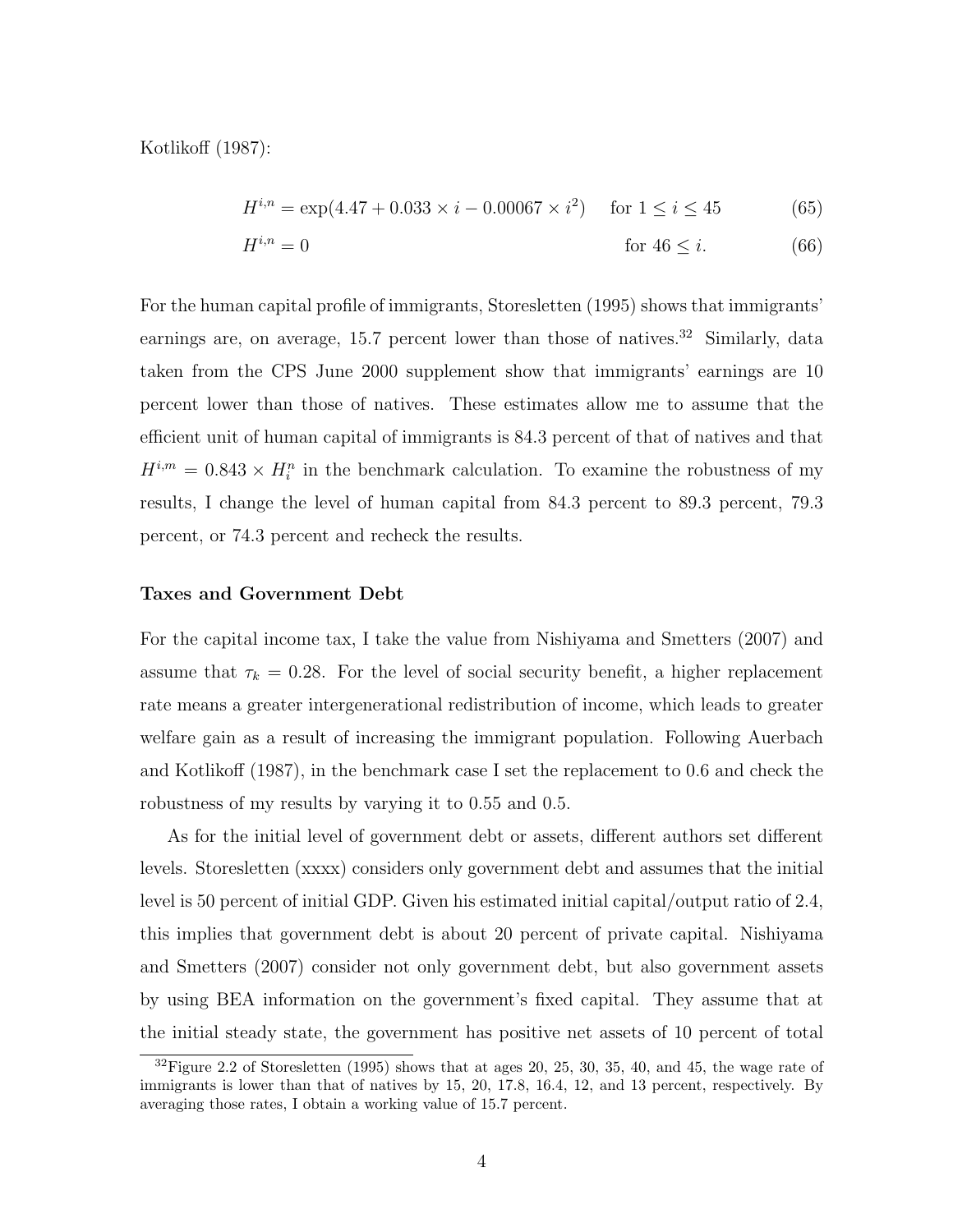private capital. This naturally leads to a higher capital/output ratio on the initial balanced growth path. Herein, as a benchmark case, I assume that the initial level of government debt or assets is 0 percent of private capital and that government debt is 10 percent or -10 percent of private capital.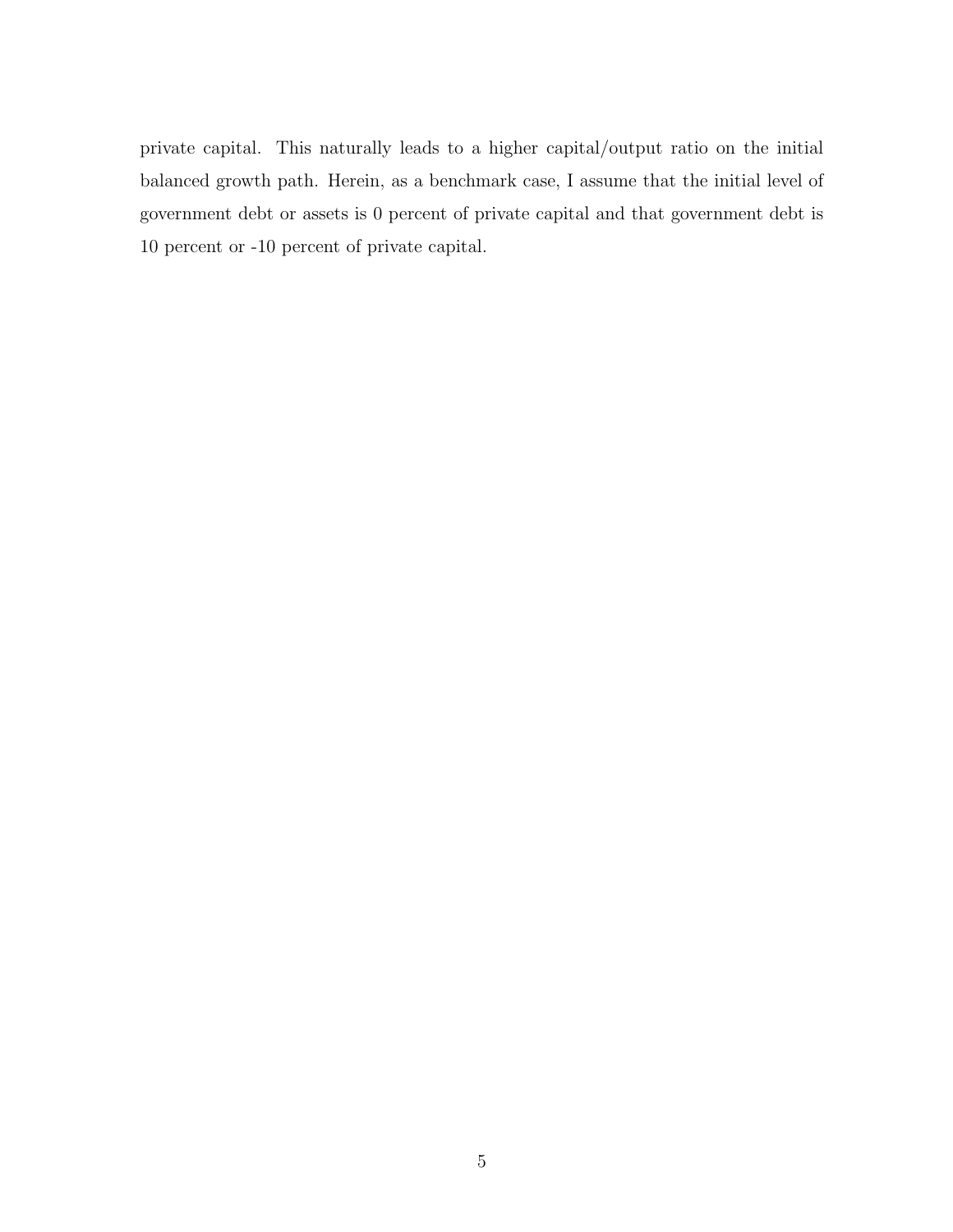

Figure A1: The one plus population growth rate and resources used for one old person. The horizontal axis measures one plus population growth rate,  $R(\alpha)$ . The curve through the origin is  $y = F(R(\alpha), s^* + a^*)$  and the straight line is  $y = (c^{y*} + s^* + g^y + g^{ind} + a^*)R(\alpha)$ . The vertical distance of the straight line through the origin measures the total resources used for the young divided the number of old people. The curved line measures the total output divided the number of the old. Thus, the difference between the curved line and the straight line measures the resources used per one old person at  $R(\alpha)$ . This figure shows that increasing  $R(\alpha)$  will increase the resources available per old person without decreasing the resources used for the young.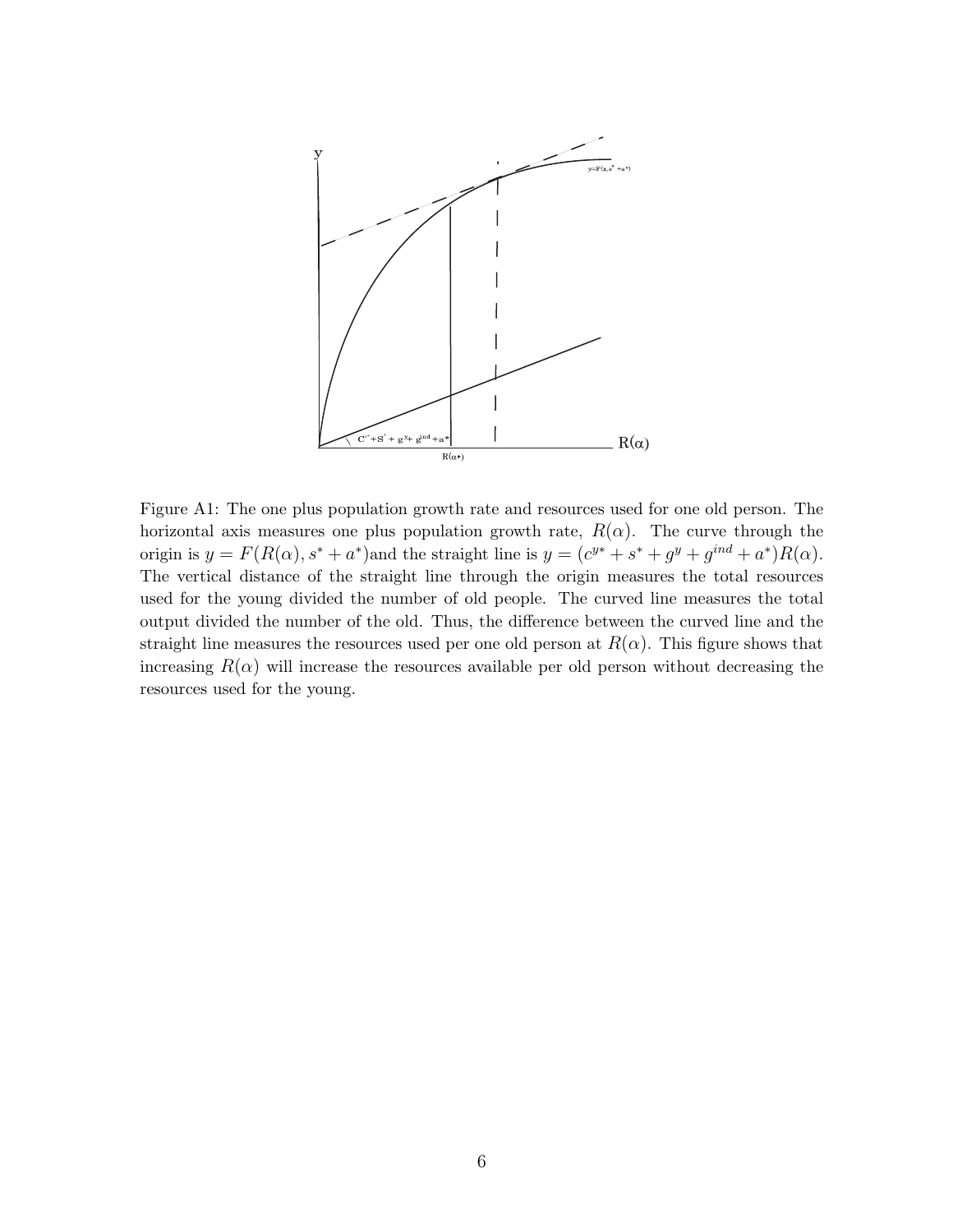

Figure A2: Total births by age. The data source is the CPS June 2000 supplement. Total births by age are regressed on a sixth-order polynomial function of age separately for natives and immigrants. The predicted values are then plotted.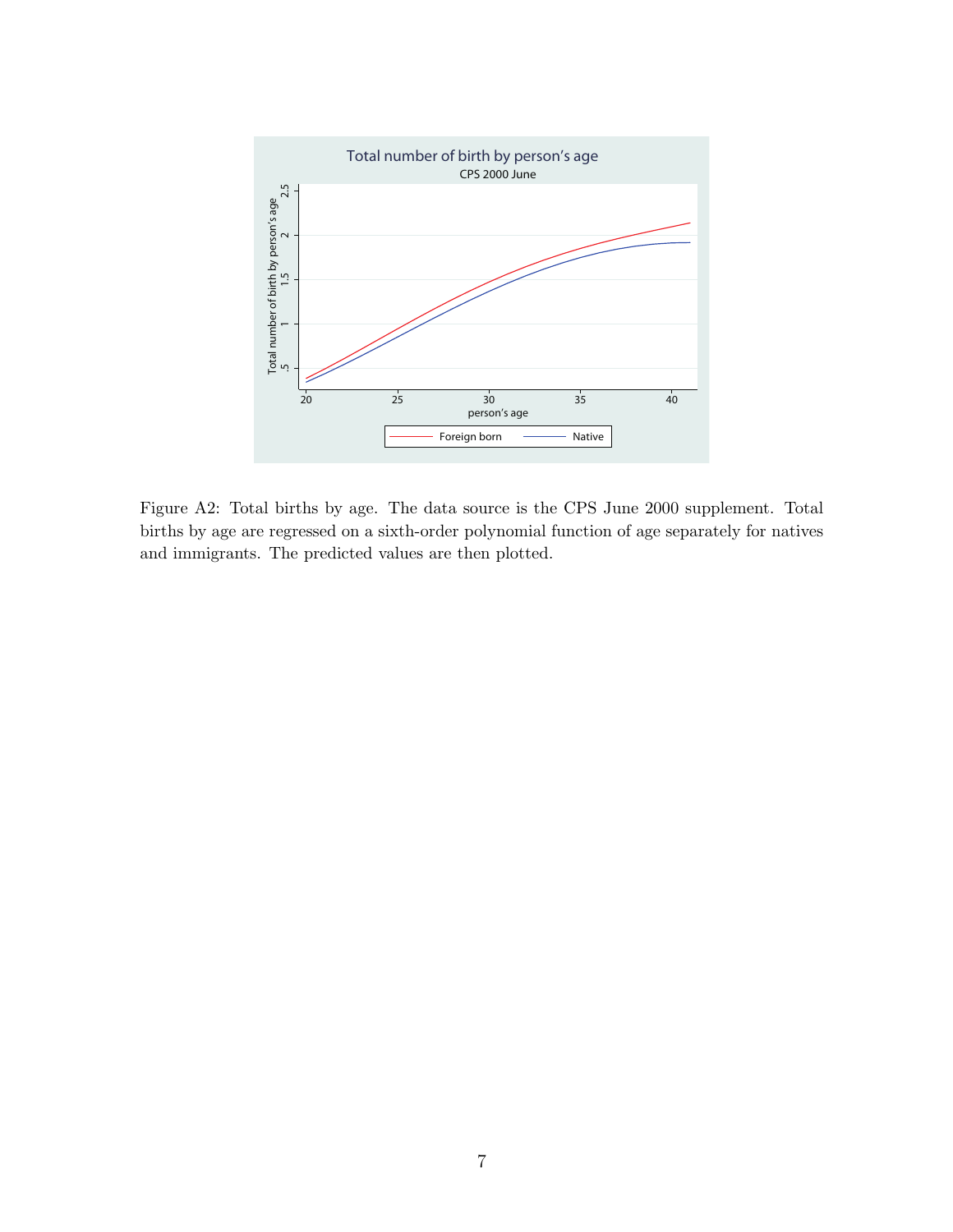

Figure A3: Balance of assets over the lifecycle on the initial balanced growth path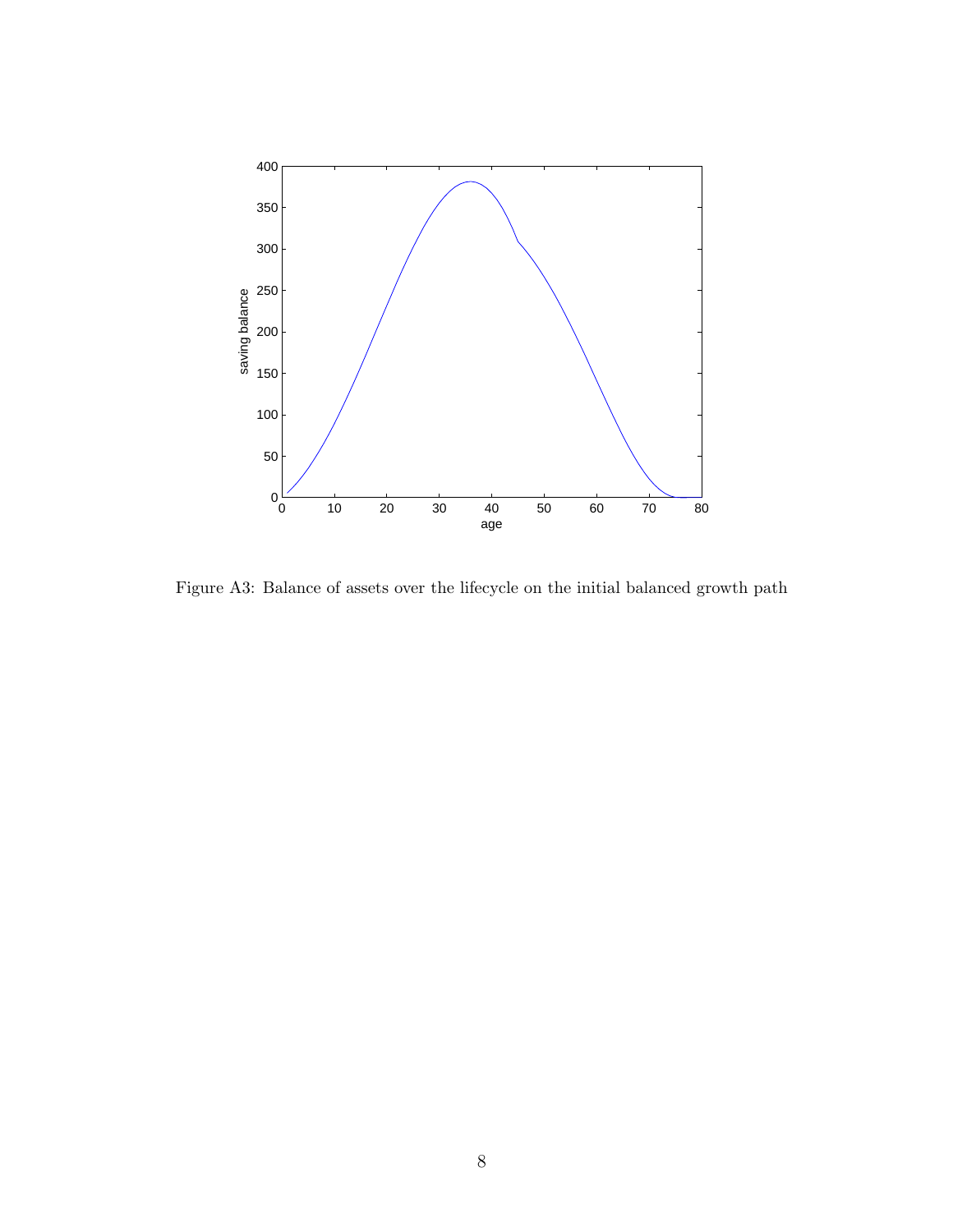

Figure A4: Lifecycle consumption path on the initial balanced growth path.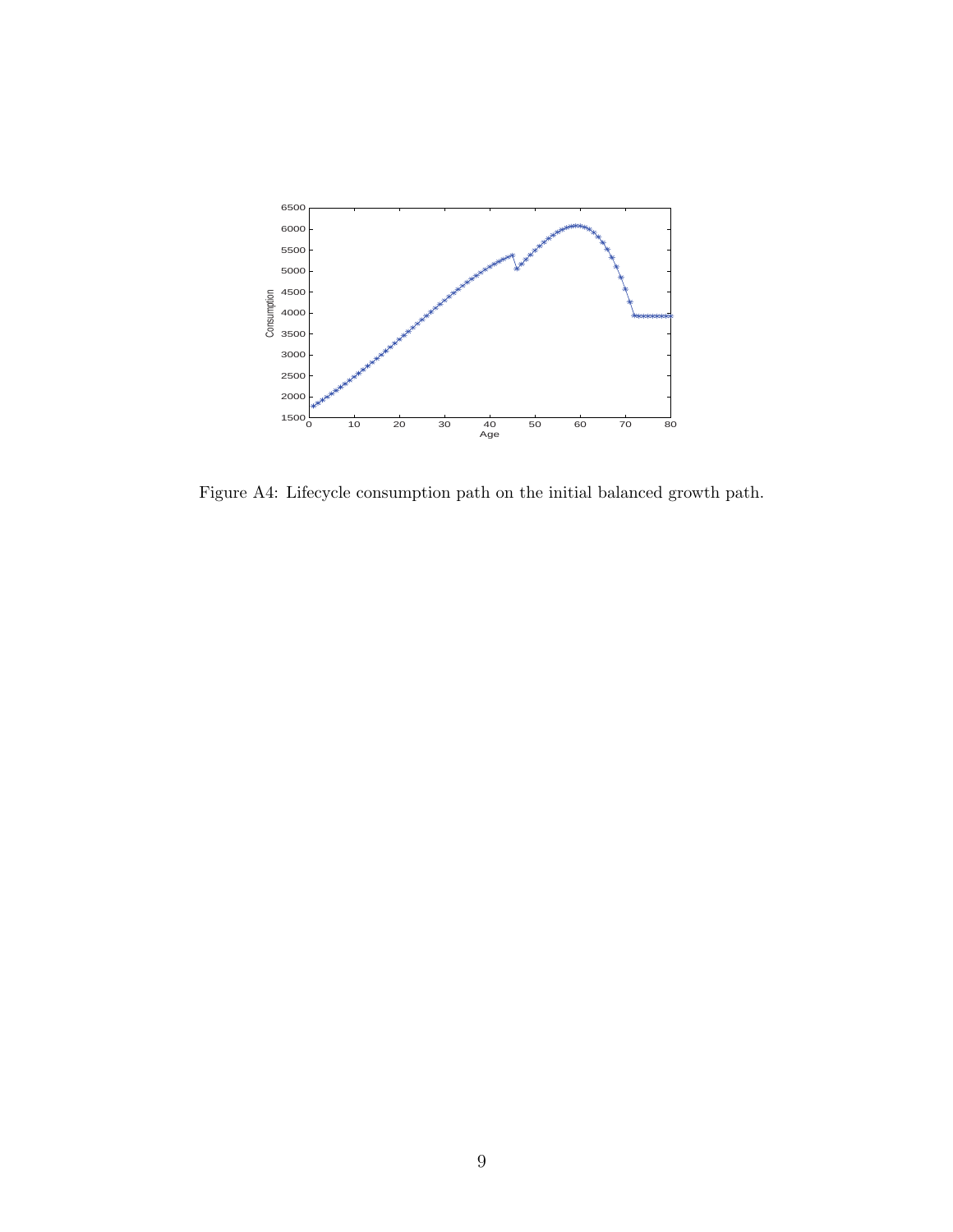

Figure A5: Lifecycle leisure consumption on the initial balanced growth path.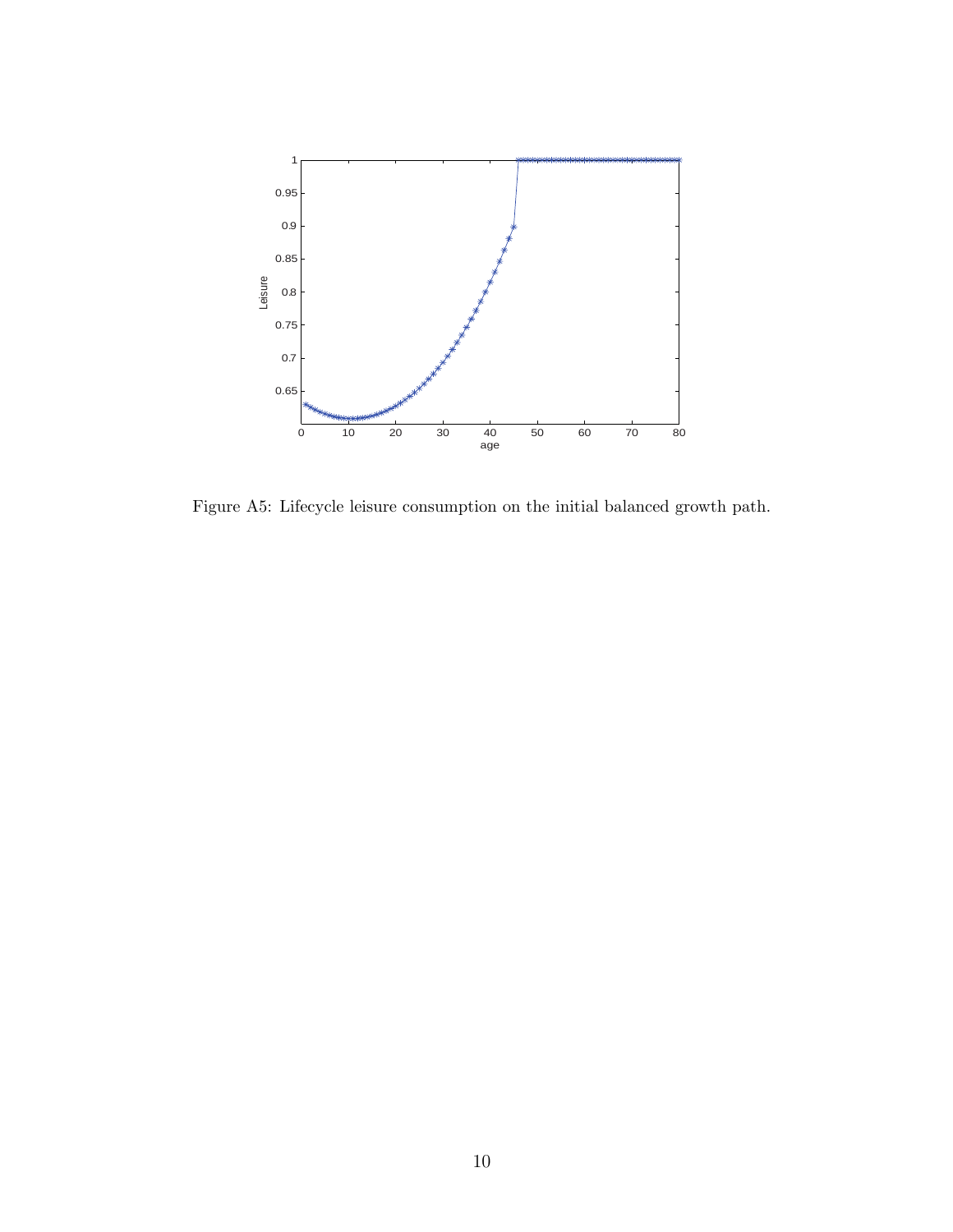

Figure A6: Capital/output ratio over time for different shares of the surplus used for government savings (V). In those simulations, the number of years needed for the PITN to reach its target level is set at 80. The target capital stock is the modified golden rule level. The intergenerational discount rate for the modified golden rule level is set at 3 percent.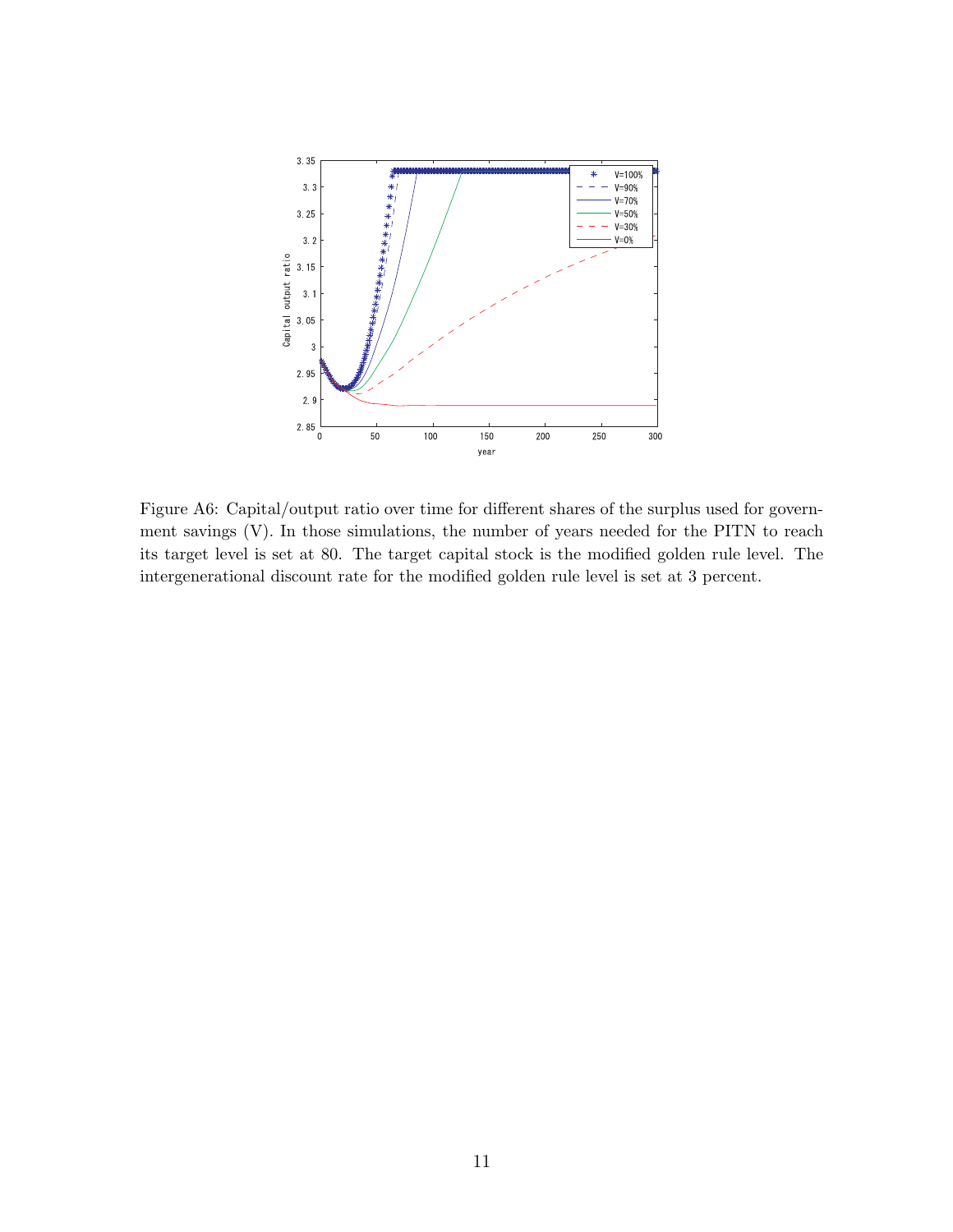| Table A1 Number of birth at each age for native and<br>immigrnt in the simulation |                                 |                              |  |  |  |  |  |
|-----------------------------------------------------------------------------------|---------------------------------|------------------------------|--|--|--|--|--|
| age                                                                               | number of birth of<br>immigrant | number of birth of<br>native |  |  |  |  |  |
| 1                                                                                 | 0.1934279                       | 0.1743087                    |  |  |  |  |  |
| $\overline{2}$                                                                    | 0.0520106                       | 0.0474751                    |  |  |  |  |  |
| 3                                                                                 | 0.0550358                       | 0.0505587                    |  |  |  |  |  |
| $\overline{4}$                                                                    | 0.0569373                       | 0.0527624                    |  |  |  |  |  |
| 5                                                                                 | 0.0578227                       | 0.054141                     |  |  |  |  |  |
| 6                                                                                 | 0.0577998                       | 0.0547487                    |  |  |  |  |  |
| 7                                                                                 | 0.0569765                       | 0.0546402                    |  |  |  |  |  |
| 8                                                                                 | 0.0554604                       | 0.0538698                    |  |  |  |  |  |
| 9                                                                                 | 0.0533594                       | 0.052492                     |  |  |  |  |  |
| 10                                                                                | 0.0507811                       | 0.0505614                    |  |  |  |  |  |
| 11                                                                                | 0.0478333                       | 0.0481323                    |  |  |  |  |  |
| 12                                                                                | 0.044624                        | 0.0452592                    |  |  |  |  |  |
| 13                                                                                | 0.0412605                       | 0.0419967                    |  |  |  |  |  |
| 14                                                                                | 0.0378511                       | 0.0383992                    |  |  |  |  |  |
| 15                                                                                | 0.0345031                       | 0.034521                     |  |  |  |  |  |
| 16                                                                                | 0.0313245                       | 0.0304168                    |  |  |  |  |  |
| 17                                                                                | 0.0284231                       | 0.026141                     |  |  |  |  |  |
| 18                                                                                | 0.0259064                       | 0.0217481                    |  |  |  |  |  |
| 19                                                                                | 0.0238824                       | 0.0172925                    |  |  |  |  |  |
| 20                                                                                | 0.0224589                       | 0.0128286                    |  |  |  |  |  |
| 21                                                                                | 0.0217435                       | 0.0084112                    |  |  |  |  |  |
| 22                                                                                | 0.0218439                       | 0.0040944                    |  |  |  |  |  |
| 23-80                                                                             | 0                               | $\overline{0}$               |  |  |  |  |  |

Note

1. The calculaton is based on Figure 3. Let TB(i,j) be the vertical axis of group j of Figure 3 where j is native or immigrant. Then, the number of births of age i of group j in the model is calcluated as follows. When i=1, the number of births of age i of group j in the model is TB $(20,j)/2$ . When  $2 \le i \le 22$ , the number of births is (TB(19+i,j)-TB(18+i,j))/2.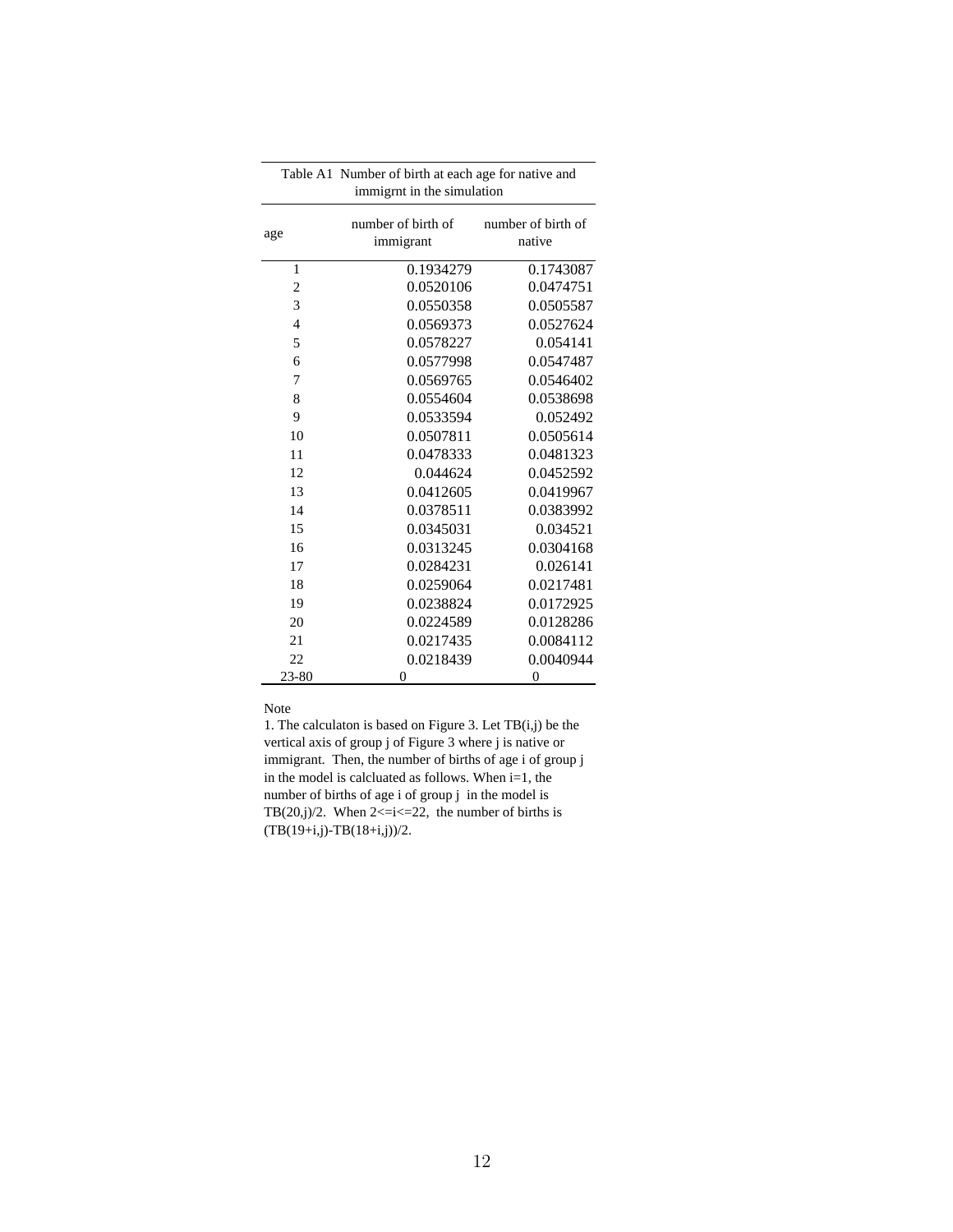| $\scriptstyle{(1)}$ | (2)                                                      | (3)                                                                           | (4)                                                | (5)                                                                               | (6)                                                                                   | (7)                                                                      | (8)                                                                                | (9)                                                                                     |
|---------------------|----------------------------------------------------------|-------------------------------------------------------------------------------|----------------------------------------------------|-----------------------------------------------------------------------------------|---------------------------------------------------------------------------------------|--------------------------------------------------------------------------|------------------------------------------------------------------------------------|-----------------------------------------------------------------------------------------|
| Row No.             | years<br>needed to<br>reach the<br>target<br><b>PITN</b> | inter-<br>generation<br>al discount<br>rate for the<br>modifed<br>golden rule | year<br>reaching<br>the<br>modified<br>golden rule | % increase<br>of the<br>capital<br>stock per<br>efficient<br>unit labor<br>at the | %change<br>of publicly<br>provided<br>private<br>goods per<br>capita at<br>the golden | % change<br>of welfare<br>of the<br>cohort<br>born at the<br>golden rule | share of<br>the PDV of<br>increased<br>publicly<br>provided<br>private<br>goods in | share of the<br>PDV of<br>welfare<br>gain of all<br>natives and<br>their<br>descendants |
|                     | 80                                                       | 0.0%                                                                          | 112                                                | 102.43%                                                                           | 35.86%                                                                                | 3.77%                                                                    | 12.23%                                                                             | 10.69%                                                                                  |
| 2                   | 80                                                       | 0.5%                                                                          | 103                                                | 82.39%                                                                            | 35.07%                                                                                | 3.69%                                                                    | 15.39%                                                                             | 13.87%                                                                                  |
| 3                   | 80                                                       | 1.0%                                                                          | 95                                                 | 65.46%                                                                            | 33.04%                                                                                | 3.48%                                                                    | 18.10%                                                                             | 16.75%                                                                                  |
| 4                   | 80                                                       | 1.5%                                                                          | 87                                                 | 50.99%                                                                            | 30.14%                                                                                | 3.17%                                                                    | 20.26%                                                                             | 19.22%                                                                                  |
| 5                   | 80                                                       | 2.0%                                                                          | 80                                                 | 38.52%                                                                            | 26.63%                                                                                | 2.80%                                                                    | 21.80%                                                                             | 21.17%                                                                                  |
| 6                   | 80                                                       | 2.5%                                                                          | 73                                                 | 27.69%                                                                            | 22.71%                                                                                | 2.39%                                                                    | 22.64%                                                                             | 22.51%                                                                                  |
| 7                   | 80                                                       | 3.0%                                                                          | 65                                                 | 18.19%                                                                            | 18.51%                                                                                | 1.95%                                                                    | 22.71%                                                                             | 23.14%                                                                                  |
| 8                   | 80                                                       | 3.5%                                                                          | 56                                                 | 9.82%                                                                             | 14.12%                                                                                | 1.49%                                                                    | 21.86%                                                                             | 22.89%                                                                                  |
| 9                   | 80                                                       | 4.0%                                                                          | 45                                                 | 2.40%                                                                             | 9.64%                                                                                 | 1.01%                                                                    | 19.80%                                                                             | 21.43%                                                                                  |

Table A2 The effect of increasing the PITN for different inter-generational discount rates

Note

1.At the modified golden rule level, the marginal product of capital is equal to the sum of the growth rate of efficient unit of labor, the depreciation rate and the inter-generational discount rate for the modified golden rule.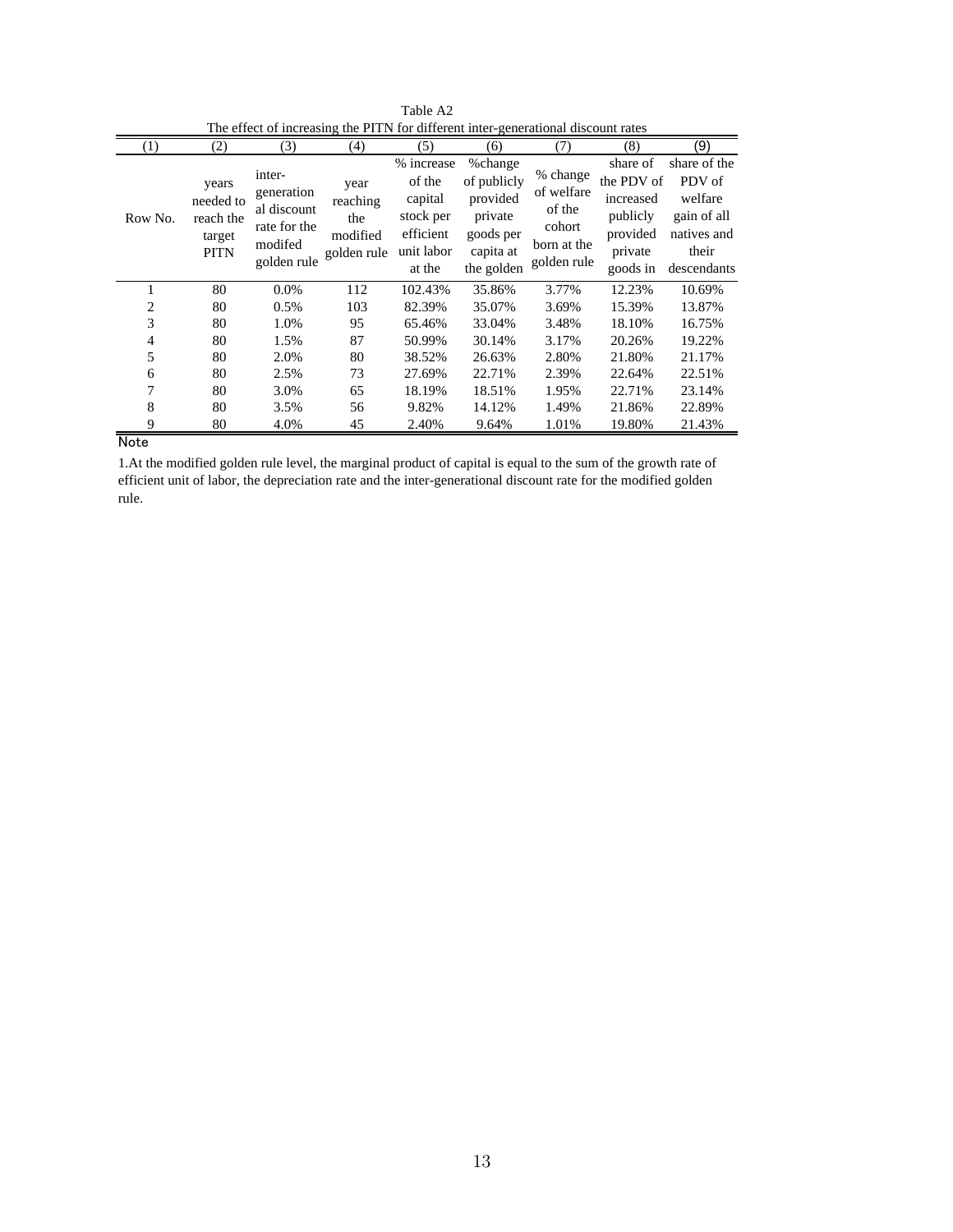# Appendices B (The following appendices are for the purpose of refereeing. )

## Appendix B1

Notice that in the programming problem, the objective function is concave and the constrained set is convex. Thus, if some allocation satisfies the first-order condition, it is also the solution of the programming problem. Now set up the Lagrangian function as follows:

$$
L = \frac{1}{1+\rho} [u^o(c_1^o) + v^o(g^o, q)]
$$
  
+ 
$$
\sum_{t=1}^{\infty} \gamma_t \{ u^y(c_t^y, l_t) + v^y(g^y, g^{ind}) + \frac{1}{1+\rho} [u^o(c_{t+1}^o) + v^o(g^o, g^{ind}) - u^* \}
$$
  
+ 
$$
\sum_{t=1}^{\infty} \lambda_t \{ F(R(\alpha^*)l_t, (s_{t-1} + a_{t-1})) + (1 - \delta)(s_{t-1} + a_{t-1})
$$
  
- 
$$
(c_t^o + g^o + g^{ind}) - R(\alpha^*) \times (c_t^y + s_t + a_t + g^y + g^{ind}) \}
$$
  
where  $a_0 = a^*$  and  $s_0 = s^*$  (67)

The first order conditions are:

$$
c_1^o: \frac{1}{1+\rho}u^{o'}(c_1^o) = \lambda_1; c_{t+1}^o: \gamma_t \frac{1}{1+\rho}u^{o'}(c_{t+1}^o) = \lambda_{t+1};
$$
  
\n
$$
c_t^y: \gamma_t \frac{\partial u^y(c_t^y, l_t)}{\partial c_t^y} = \lambda_t R(\alpha^*); l_t: \gamma_t \frac{\partial u^y(c_t^y, l_t)}{\partial l_t} = \lambda_t \frac{\partial F}{\partial L}R(\alpha^*)
$$
  
\n
$$
\gamma_t: u^y(c_t^y, l_t) + v^y(g^y, g^{ind}) + \frac{1}{1+\rho}[u^o(c_{t+1}^o) + v^o(g^o, g^{ind}) - u^* = 0;
$$
  
\n
$$
s_t, a_t: \lambda_{t+1} \left\{\frac{\partial F}{\partial K} + 1 - \delta\right\} = \lambda_t R(\alpha^*)
$$
  
\n
$$
\lambda_t: F(R(\alpha^*), s_{t-1} + a_{t-1}) + (1 - \delta)(s_{t-1} + a_{t-1})
$$
  
\n
$$
-(c_t^o + g^o + g^{ind}) - R(\alpha^*)(c_t^g + s_t + a_t + g^o + g^{ind}) = 0
$$
 (68)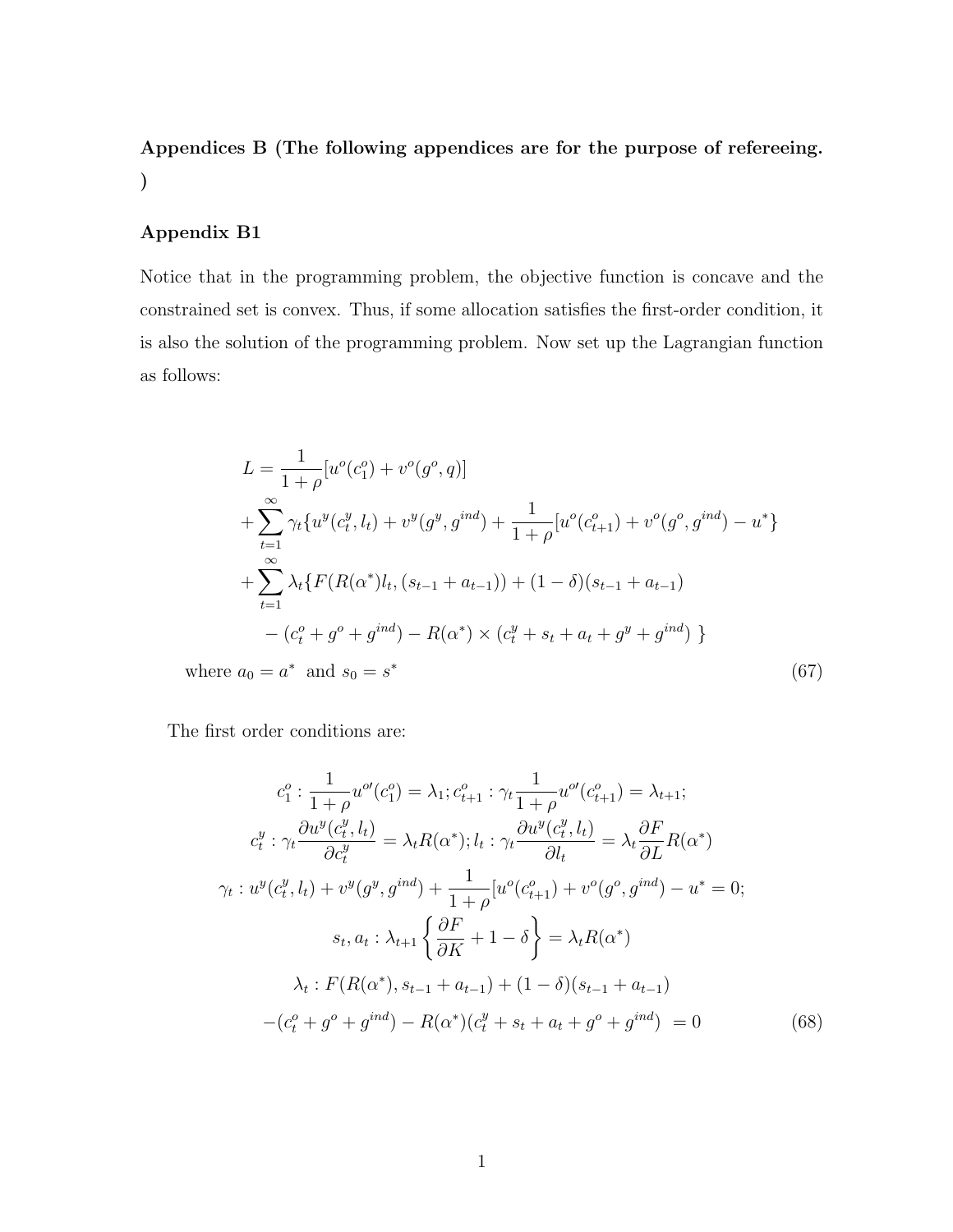Those first order conditions imply that

$$
\left(\frac{\partial u^y(c_t^y, l_t)}{\partial l_t}\right) / \left(\frac{\partial u^y(c_t^y, l_t)}{\partial c_t^y}\right) = \frac{\partial F}{\partial L}
$$

$$
\frac{\partial F}{\partial K} + 1 - \delta = \left(\frac{\partial u^y(c_t^y, l_t)}{\partial c_t^y}\right) / \left(\frac{1}{1 + \rho} u^{o\prime}(c_{t+1}^o)\right)
$$

On the other hand, at the initial steady state, the initial steady state allocation,  $(c^{y*}, c^{o*}, s^*, l^*, a^*)$  satisfy the following allocation:

$$
-\left(\frac{\partial u^{y}(c^{y*},l^{*})}{\partial l}\right) / \left(\frac{\partial u^{y}(c^{y*},l^{*})}{\partial c^{y}}\right) = w^{*} = \frac{\partial F(R(\alpha^{*})l^{*},s^{*}+a^{*})}{\partial L}
$$

$$
\frac{\partial F(R(\alpha^{*})l^{*},s^{*}+a^{*})}{\partial K} + 1 - \delta = 1 + r^{*} = \left(\frac{\partial u^{y}(c^{y*},l^{*})}{\partial c_{t}^{y}}\right) / \left(\frac{1}{1+\rho}u^{o\prime}(c^{o*})\right)
$$

$$
u^{y}(c^{y*},l^{*}) + v^{y}(g^{y},g^{ind}) + \frac{1}{1+\rho}[u^{o}(c^{o*}) + v^{o}(g^{o},g^{ind}) = u^{*}
$$

$$
F(R(\alpha^{*})l^{*},s^{*}+a^{*}) + (1-\delta)(s^{*}+a^{*}) = R(\alpha^{*})(c^{y^{*}}+s^{*}+a^{*}+g^{o}+g^{ind}) + (c^{o*}+g^{o}+g^{ind})
$$
(69)

Now, we set  $c_t^y$  $t^y$ ,  $c^o_{t+1}, l_t, s_t, a_t, \lambda_t, \gamma_t$  as follows

$$
c_t^o = c^{o*}; c_t^y = c^{y*}; s_t = s^*; l_t = l^*; a_t = a^*; \lambda_1 = \frac{1}{1+\rho} u^{o'}(c^{o*})
$$

$$
\lambda_{t+1} = \lambda_t \frac{R(\alpha^*)}{1+r^*}; \gamma_t \frac{1}{1+\rho} u^{o'}(c^{o*}) = \lambda_{t+1}
$$
(70)

If  $c_t^y$  $t, c<sub>t+1</sub>, s<sub>t</sub>, a<sub>t</sub>, \lambda<sub>t</sub>, \gamma<sub>t</sub>$  are set in this way, it clearly satisfies the first-order conditions of the programming problem. Thus, the initial steady state allocation is Pareto-efficient. Q.E.D.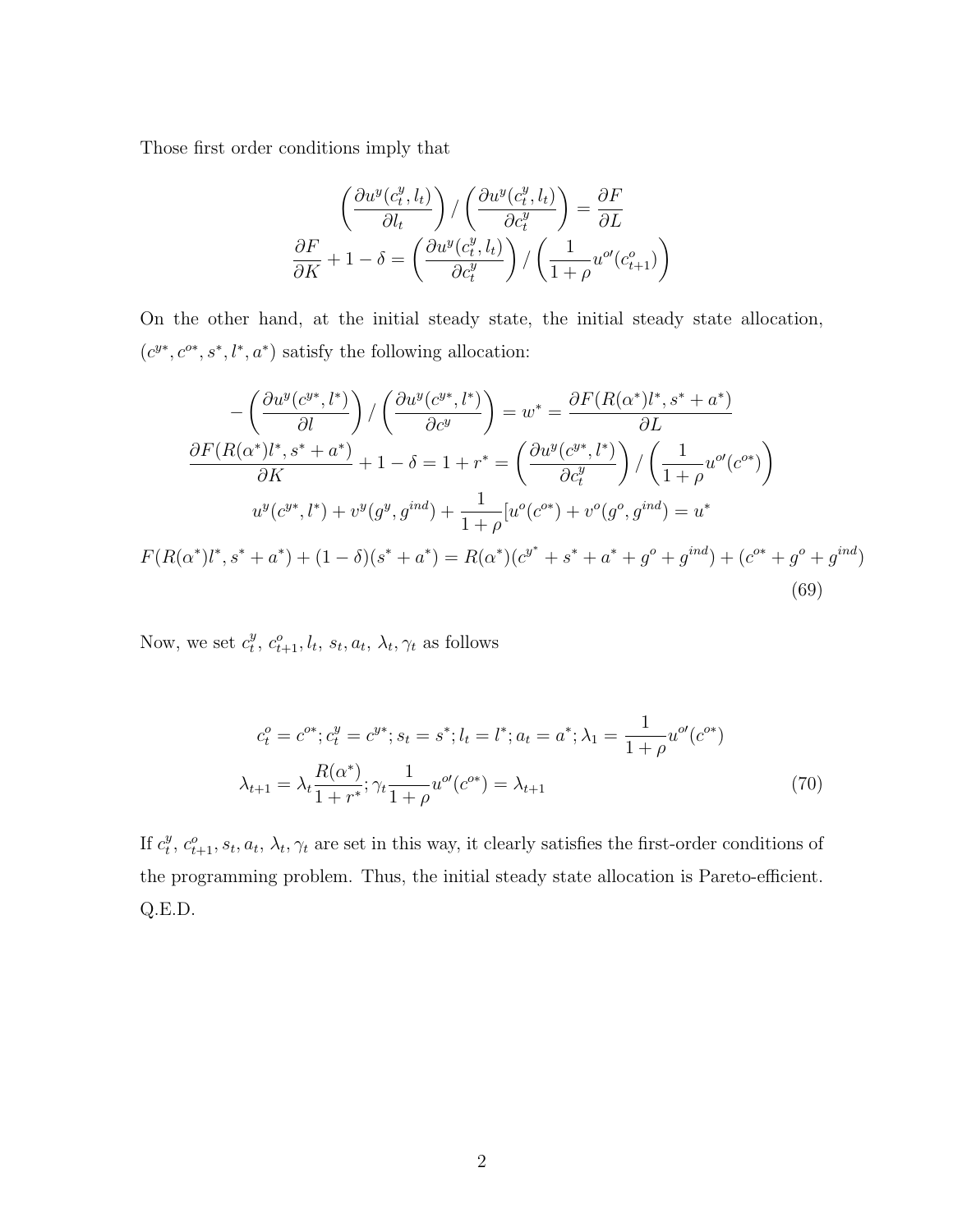## Appendix B2

Using the definitions of  $\tau_{wt}$  and  $\tau_{rt}$ , we have

$$
w_t \tau_{wt} = w_t - (1 - \tau_w^*) w^*
$$

$$
r_t \tau_{rt} = r_t - (1 - \tau_r^*) r^*
$$

Then, the government budget surplus at period 1 is

$$
SP_1 = (w_1 - (1 - \tau_w^*)w^*)l^* \sum_{j=n,m} N_1^j + (r_1 - (1 - \tau_r^*)r^*)s^* \sum_{j=n,m} N_0^j
$$

$$
- (b^* + g^o + g^{ind}) \sum_{j=n,m} N_0^j - (g^y + g^{ind} + a^*) \sum_{j=n,m} N_1^j + a^*(1 + r_1) \sum_{j=n,m} N_0^j \tag{71}
$$

Note that  $N_1^m = N_1^n \tilde{\alpha}$  where  $\tilde{\alpha} > \alpha^*$  and that  $N_1^n$  is pre-determined where  $N_1^n =$  $N_1^0(1 + \pi_n) + N_0^m(1 + \pi_m)$  and  $N_0^m = N_0^n \alpha^*$ .

$$
SP_1 = w_1 l^* \sum_{j=n,m} N_1^j - w^* (1 - \tau_w^*) l^* \sum_{j=n,m} N_1^j
$$
  
+  $r_1 s^* N_0^n (1 + \alpha^*) - r^* s^* (1 - \tau_r^*) N_0^n (1 + \alpha^*) - N_0^n (1 + \alpha^*) (b^* + g^o + g^{ind})$   
-  $(g^y + g^{ind} + a^*) \{ N_1^n (1 + \alpha^*) + N_1^n (\tilde{\alpha} - \alpha^*) \} + N_0^n (1 + \alpha^*) a^* (1 + r_1)$  (72)

Also notice that  $\sum_{j=n,m} N_1^j = N_1^n(1+\tilde{\alpha}) = N_1^n(1+\alpha^*+\tilde{\alpha}-\alpha^*)$  and  $\sum_{j=n,m} N_0^j =$  $N_0^n(1+\alpha^*)$ . Thus,  $SP_1$  becomes

$$
SP_1 = w_1 l^* \sum_{j=n,m} N_1^j - w^* (1 - \tau_w^*) l^* \{ N_1^n (1 + \alpha^*) + N_1^n (\tilde{\alpha} - \alpha^*) \}
$$
  
+  $r_1 s^* N_0^n (1 + \alpha^*) - r^* s^* (1 - \tau_r^*) N_0^n (1 + \alpha^*) - N_0^n (1 + \alpha^*) (b^* + g^0 + g^{ind})$   
-  $(g^y + g^{ind} + a^*) \{ N_1^n (1 + \alpha^*) + N_1^n (\tilde{\alpha} - \alpha^*) \} + N_0^n (1 + \alpha^*) a^* (1 + r_1)$  (73)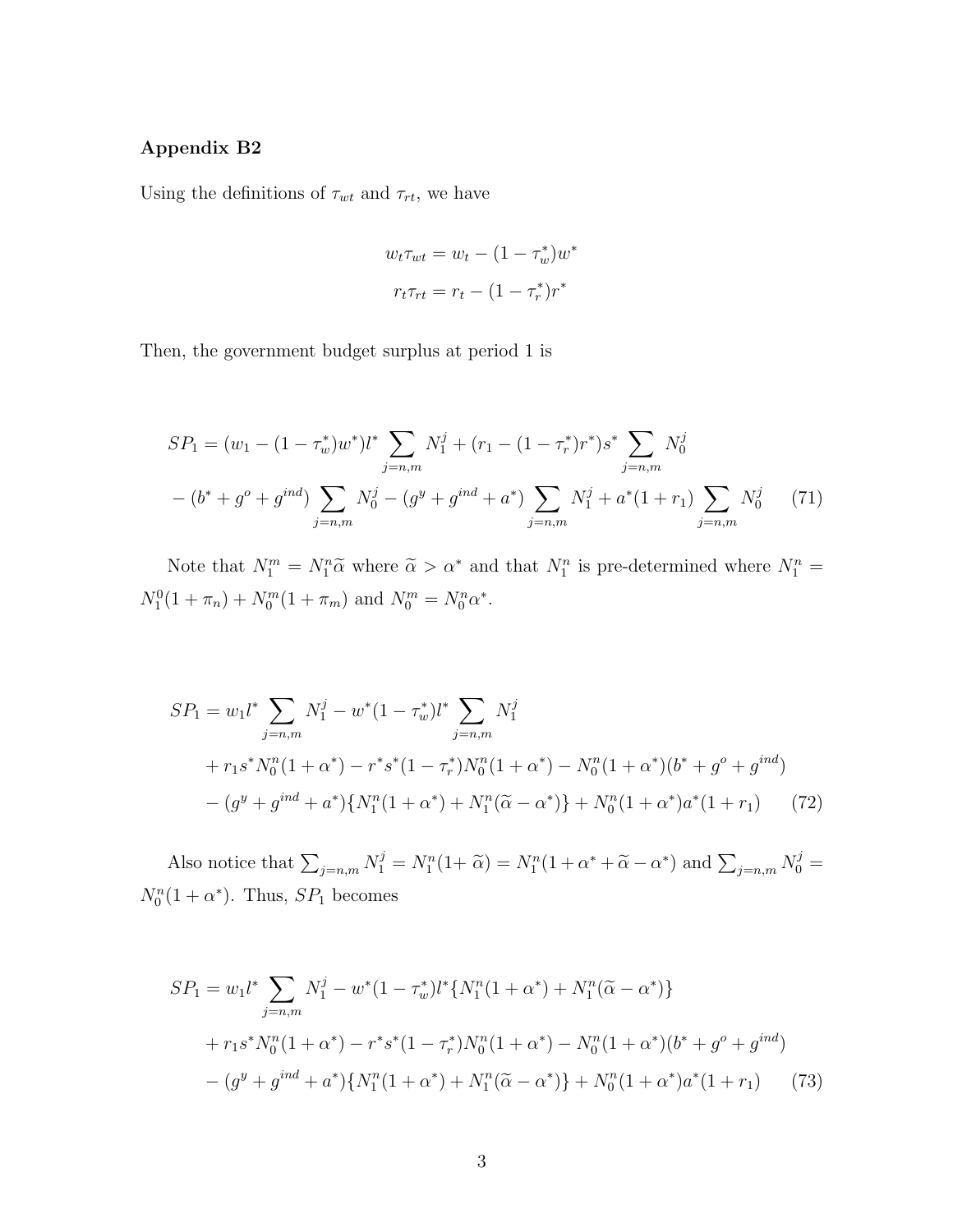At the steady state, as for the government budget constraint, we have

$$
(\tau_w^* w^* l^* - g^y - g^{ind} - a^*) N_1^n (1 + \alpha^*) + (\tau_r^* r^* s^* - b^* - g^0 - g^{ind}) N_0^n (1 + \alpha^*) + N_0^n (1 + \alpha^*) a^* (1 + r^*) = 0
$$
\n(74)

By using the government budget constraint at the initial steady state, we can rewrite  ${\cal SP}_1$  as follows:

$$
SP_1 = w_1 l^* \sum_{j=n,m} N_1^j - w^* l_1^* N_1^n (1 + \alpha^*) - w^* l^* (1 - \tau_w^*) N_1^n (\tilde{\alpha} - \alpha^*) - N_0^n (1 + \alpha^*) a^* (1 + r^*)
$$
  
+ 
$$
r_1 s^* N_0^n (1 + \alpha^*) - r^* s^* N_0^n (1 + \alpha^*) - (g^y + g^{ind} + a^*) N_1^n (\tilde{\alpha} - \alpha^*) + N_0^n (1 + \alpha^*) a^* (1 + r_1)
$$

 $N_0^n(1+\alpha^*)a^*$  can be canceled out in the above equation. Thus we have

$$
SP_1 = w_1 l^* \sum_{j=n,m} N_1^j - w^* l_1^* N_1^n (1 + \alpha^*) - w^* l^* (1 - \tau_w^*) N_1^n (\tilde{\alpha} - \alpha^*)
$$
  
+  $r_1 s^* N_0^n (1 + \alpha^*) - r^* s^* N_0^n (1 + \alpha^*) - (g^y + g^{ind} + a^*) N_1^n (\tilde{\alpha} - \alpha^*) + N_0^n (1 + \alpha^*) a^* (r_1 - r^*)$ 

From the homogeneity of the production function and Euler's theorem, we have

$$
w_1 l^* \sum_{j=n,m} N_1^j + r_1 (s^* + a^*) N_0^n (1 + \alpha^*) = F(l^* \sum_{j=n,m} N_1^j, (s^* + a^*) N_0^n (1 + \alpha^*) - \delta (s^* + a^*) N_0^n (1 + \alpha^*)
$$

At the initial steady-state, we also have

$$
w^*l^*N_1^n(1+\alpha^*) + r^*(s^*+a^*)N_0^n(1+\alpha^*) = F(l^*N_1^n(1+\alpha^*), (s^*+a^*)N_0^n(1+\alpha^*)) - \delta(s^*+a^*)N_0^n(1+\alpha^*)
$$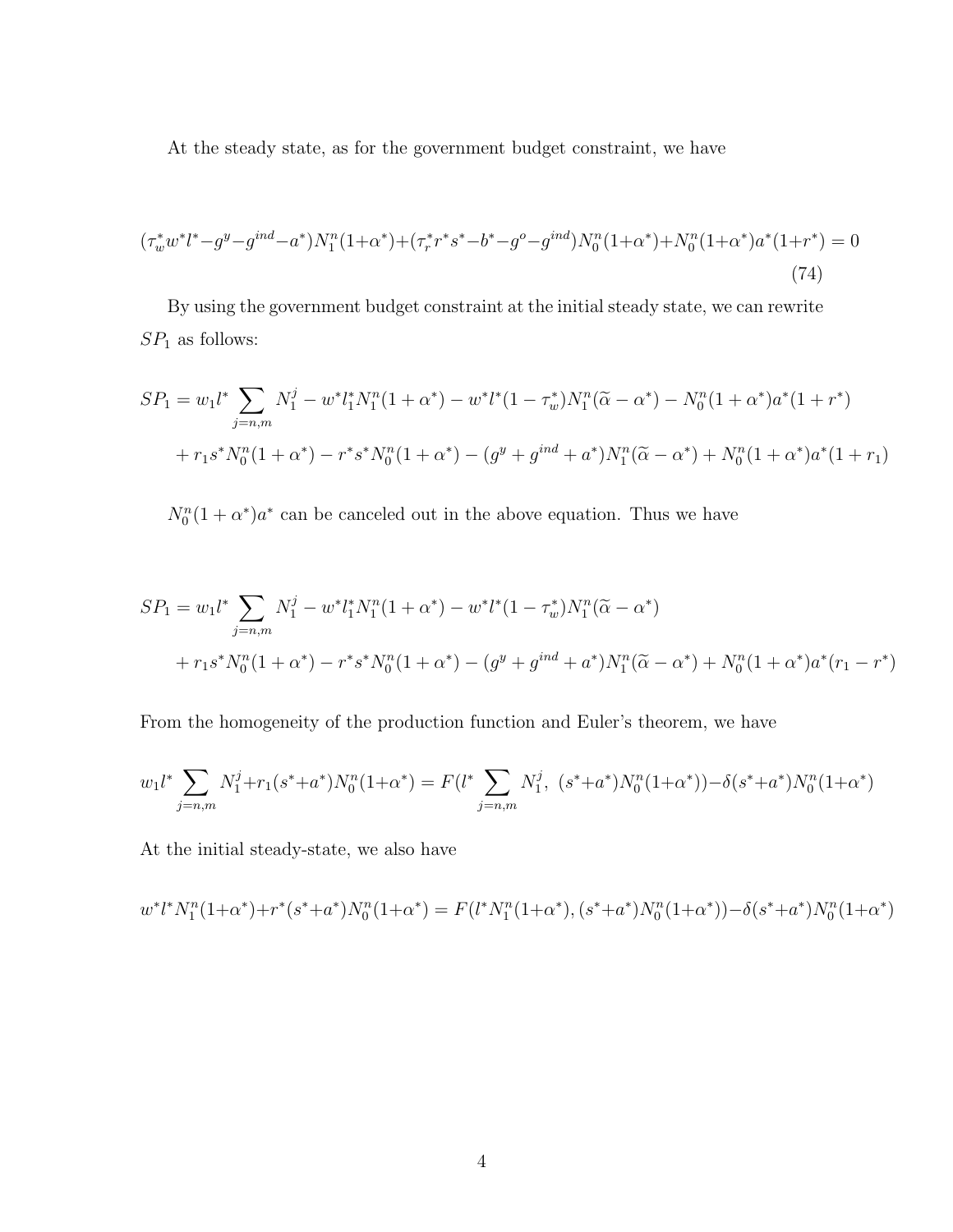Thus,  $SP<sub>1</sub>$  becomes

$$
SP_1 = F(l^* \sum_{j=n,m} N_1^j, (s^* + a^*)N_0^n(1 + \alpha^*)) - \delta(s^* + a^*)N_0^n(1 + \alpha^*)
$$
  
 
$$
- \{F(l_1^*N_1^n(1 + \alpha^*), (s^* + a^*)N_0^n(1 + \alpha^*))
$$
  
 
$$
- \delta(s^* + a^*)N_0^n(1 + \alpha^*)\} - w^*l^*(1 - \tau_w^*)N_1^n(\tilde{\alpha} - \alpha^*) - N_1^n(g^y + g^{ind} + a^*)(\tilde{\alpha} - \alpha^*)
$$
  
(75)

Note that  $N_1^m = \tilde{\alpha} N_1^n$ . Thus,

$$
SP_{1} = F(l^{*}(N_{1}^{n}(1+\tilde{\alpha}),(s^{*}+a^{*})N_{0}^{n}(1+\alpha^{*})) - F(l^{*}\{N_{1}^{n}(1+\alpha^{*})\},(s^{*}+a^{*})N_{0}^{n}(1+\alpha^{*}))
$$
  
\n
$$
- \{w^{*}l^{*}(1-\tau_{w}^{*}) - (g^{y}+g^{ind}+a^{*})\}N_{1}^{n}(\tilde{\alpha}-\alpha^{*})
$$
  
\n
$$
= \int_{1+\alpha^{*}}^{1+\tilde{\alpha}} [F_{L}(N_{1}^{n}l^{*}z,(s^{*}+a^{*})N_{0}^{n}(1+\alpha^{*}))N_{1}^{n}l^{*} - w^{*}(1-\tau_{w})N_{1}^{n}l^{*} - (g^{y}+g^{ind}+a^{*})N_{1}^{n}]dz
$$
  
\n
$$
= N_{1}^{n} \int_{1+\alpha^{*}}^{1+\tilde{\alpha}} F_{L}(N_{1}^{n}l^{*}z,(s^{*}+a^{*})N_{0}^{n}(1+\alpha^{*}))l^{*} - w^{*}l^{*}(1-\tau_{w}) - (g^{y}+g^{ind}+a^{*})]dz
$$
  
\n(76)

Note that  $w^*l^*(1-t_w) = c^{y*} + s^*$ . Thus, we have

$$
=N_1^n \int_{1+\alpha^*}^{1+\tilde{\alpha}} F_L(N_1^n l^* z, (s^* + a^*) N_0^n (1+\alpha^*)) l^* - c^{y*} - s^* - g^y - g^{ind} - a^*)]dz \quad (77)
$$

Note that  $N_1^n = R(\alpha^*)N_0^n$  and using the homogeneity of  $F_L$ , we have

$$
SP_1 = N_1 \int_{1+\alpha^*}^{1+\tilde{\alpha}} F_L(R(\alpha^*)l^*z, (s^* + a^*)(1+\alpha^*))l^* - c^{y*} - s^* - g^y - g^{ind} - a^*)]dz
$$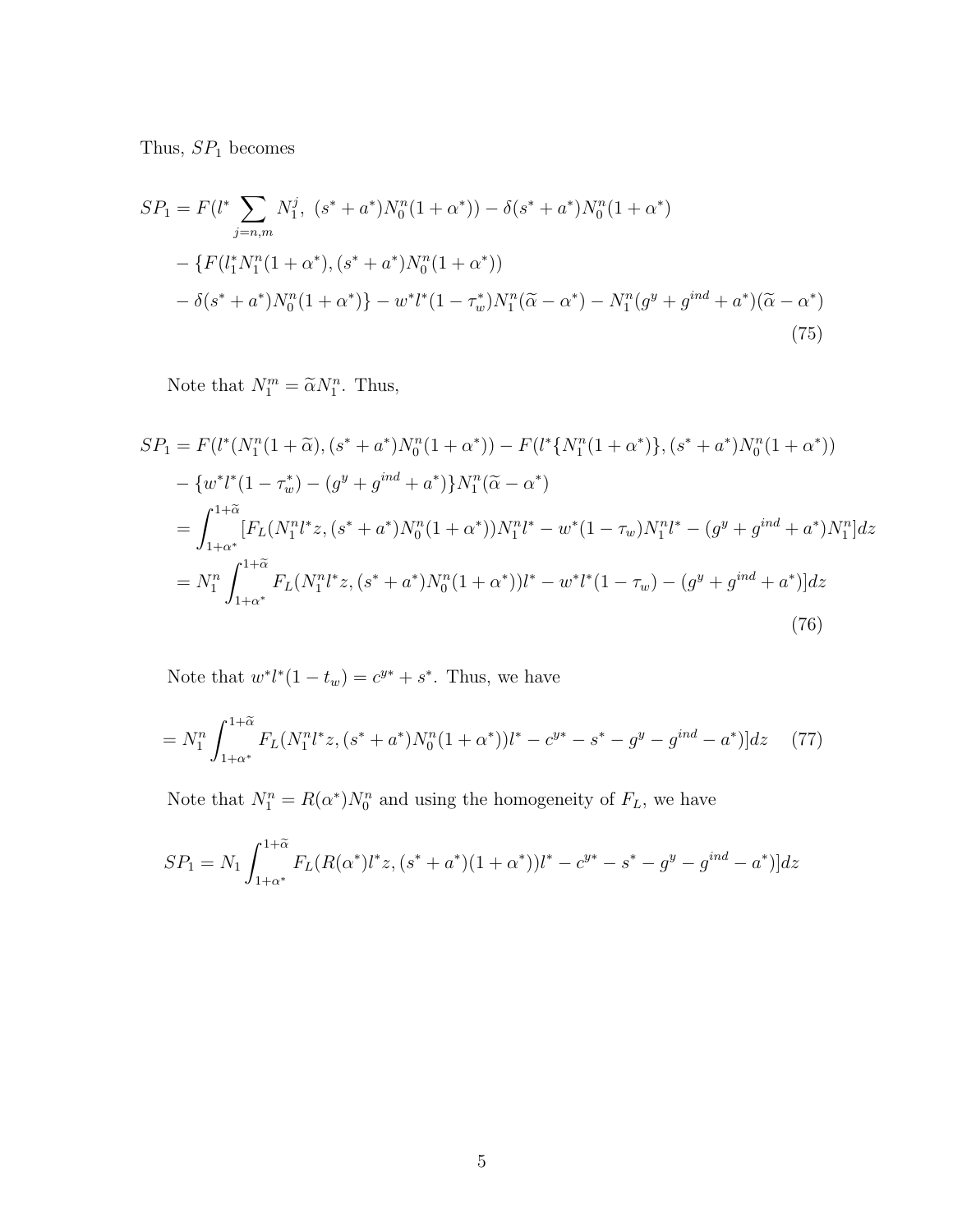## Appendix B3

Note that  $\sum_{j=n,m} N_2^j = N_2^n(1+\tilde{\alpha})$  and  $\sum_{j=n,m} N_1^j = N_1^n(1+\tilde{\alpha})$ . Thus,  $SP_2$  becomes as follows:

$$
SP_2 = w_2 \tau_{w2} l^* N_2^n (1 + \tilde{\alpha}) + r_2 \tau_{r2} s^* N_1^n (1 + \tilde{\alpha}) - N_1^n (1 + \tilde{\alpha}) \times (b^* + g^o + g^{ind})
$$
  
- 
$$
N_2^n (1 + \tilde{\alpha}) \times (g^y + g^{ind} + a^*) + (1 + r_2) a_1 N_1^n (1 + \tilde{\alpha})
$$
 (78)

Using the definitions of  $\tau_{w2}$  and  $\tau_{r2}$ , we have

$$
SP_2 = w_2 l^* N_2^n (1 + \tilde{\alpha}) - w^* (1 - \tau_w^*) l^* N_2^n (1 + \tilde{\alpha})
$$
  
+  $r_2 s^* N_1^n (1 + \tilde{\alpha}) - r^* (1 - \tau_r^*) s^* N_1^n (1 + \tilde{\alpha}) - N_1^n (1 + \tilde{\alpha}) (b + g^o + g^{ind})$   
-  $N_2^n (1 + \tilde{\alpha}) (g^y + g^{ind} + a^*) + (1 + r_2) a_1 N_1^n (1 + \tilde{\alpha})$  (79)

By changing the order in the above equation,  $SP<sub>2</sub>$  becomes

$$
SP_2 = w_2 l^* N_2^n (1 + \tilde{\alpha}) + r_2 s^* N_1^n (1 + \tilde{\alpha})
$$
  
\n
$$
- w^* l^* N_2^n (1 + \tilde{\alpha}) - r^* s^* N_1^n (1 + \tilde{\alpha})
$$
  
\n
$$
\tau_w^* w^* l^* N_2^n (1 + \tilde{\alpha}) + \tau_r^* r^* s^* N_1^n (1 + \tilde{\alpha}) - N_1^n (1 + \tilde{\alpha}) (b + g^o + g^{ind})
$$
  
\n
$$
- N_2^n (1 + \tilde{\alpha}) (g^y + g^{ind} + a^*) + (1 + r_2) a_1 N_1^n (1 + \tilde{\alpha})
$$
  
\n
$$
= w_2 l^* N_2^n (1 + \tilde{\alpha}) + r_2 s^* N_1^n (1 + \tilde{\alpha}) + (1 + r_2) a_1 N_1^n (1 + \tilde{\alpha})
$$
  
\n
$$
- w^* l^* N_2^n (1 + \tilde{\alpha}) - r^* s^* N_1^n (1 + \tilde{\alpha})
$$
  
\n
$$
+ (1 + \tilde{\alpha}) \{ \tau_w^* w^* l^* N_2^n + \tau_r^* r^* s^* N_1^n - N_1^n (b + g^o + g^{ind}) - N_2^n (g^y + g^{ind} + a^*) \}
$$
  
\n(80)

Now we calculate  $\tau_w^* w^* l^* N_2^n + \tau_r^* r^* s^* N_1^n - N_1^n (b + g^o + g^{ind}) - N_2^n (g^y + g^{ind} + a^*)$ . Note that  $N_2^n = N_1^n((1 + \pi_m)\tilde{\alpha} + 1 + \pi_n) = N_1^n((1 + \pi_m)\alpha^* + 1 + \pi_n + (1 + \pi_m)\tilde{\alpha} - (1 + \pi_m)\alpha^*).$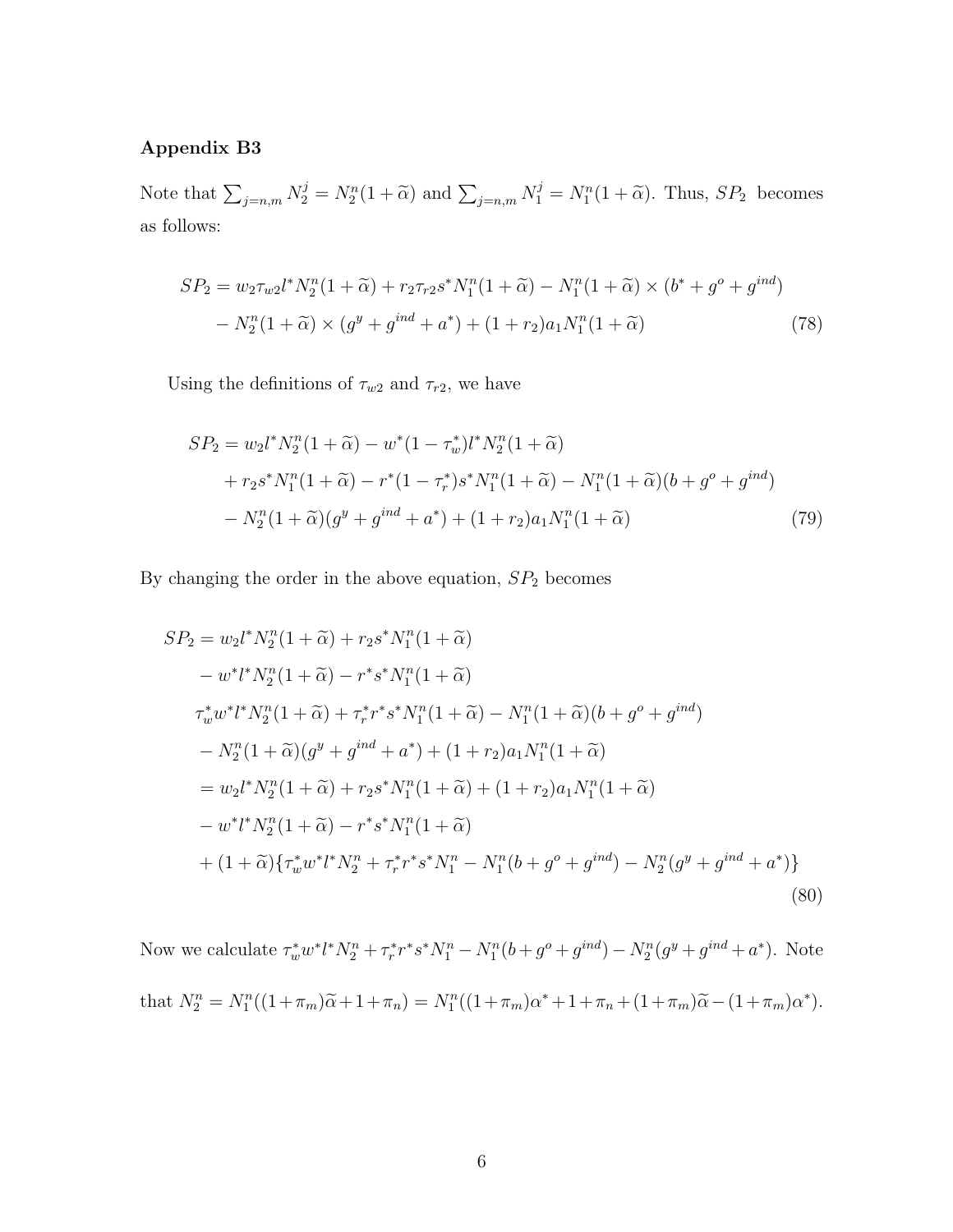Thus,

$$
\tau_w^* w^* l^* N_2^n + \tau_r^* r^* s^* N_1^n - N_1^n (b + g^o + g^{ind}) - (g^y + g^{ind} + a^*) N_2^n
$$
  
\n
$$
= \tau_w^* w^* l^* N_1^n (R(\alpha^*) + (1 + \pi_m)(\tilde{\alpha} - \alpha^*))
$$
  
\n
$$
+ \tau_r^* r^* s^* N_1^n - N_1^n (b + g^o + g^{ind})
$$
  
\n
$$
- (g^y + g^{ind} + a^*) N_1^n (R(\alpha^*) + (1 + \pi_m)(\tilde{\alpha} - \alpha^*))
$$
\n(81)

At the initial steady state, we have

$$
(\tau_w^* w^* l^* - g^y - g^{ind} - a^*) R(\alpha^*) N_0^n (1 + \alpha^*) + (\tau_r^* r^* s^* + (1 + r^*) a^* - b^* - g^o) N_0^n (1 + \alpha^*) = 0
$$
\n(82)

By dividing by  $N_0^n(1+\alpha^*)$ , we have

$$
(\tau_w^* w^* l^* - g^y - g^{ind} - a^*) R(\alpha^*) + (\tau_r^* r^* s^* + (1 + r^*) a^* - b^* - g^o) = 0 \tag{83}
$$

Thus, (81) becomes

$$
= \tau_w^* w^* l^* N_1^n (1 + \pi_m)(\widetilde{\alpha} - \alpha^*) - (g^y + g^{ind} + a^*) N_1^n (1 + \pi_m)(\widetilde{\alpha} - \alpha^*) - (1 + r^*) a^* N_1^n
$$
 (84)

Therefore,  ${\cal SP}_2$  becomes

$$
SP_2 = w_2 l^* N_2^n (1 + \tilde{\alpha}) + r_2 s^* N_1^n (1 + \tilde{\alpha}) + (1 + r_2) a_1 N_1^n (1 + \tilde{\alpha})
$$
  
\n
$$
- w^* l^* N_2^n (1 + \tilde{\alpha}) - r^* s^* N_1^n (1 + \tilde{\alpha})
$$
  
\n
$$
+ (1 + \tilde{\alpha}) \{ \tau_w^* w^* l^* N_1^n (1 + \pi_m) (\tilde{\alpha} - \alpha^*)
$$
  
\n
$$
- (g^y + g^{ind} + a^*) N_1^n (1 + \pi_m) (\tilde{\alpha} - \alpha^*) - (1 + r^*) a^* N_1^n \}
$$
 (85)

Now, we decompose  $w^*l^*N_2^n(1+\tilde{\alpha})$  in the second line in the above equitation. Since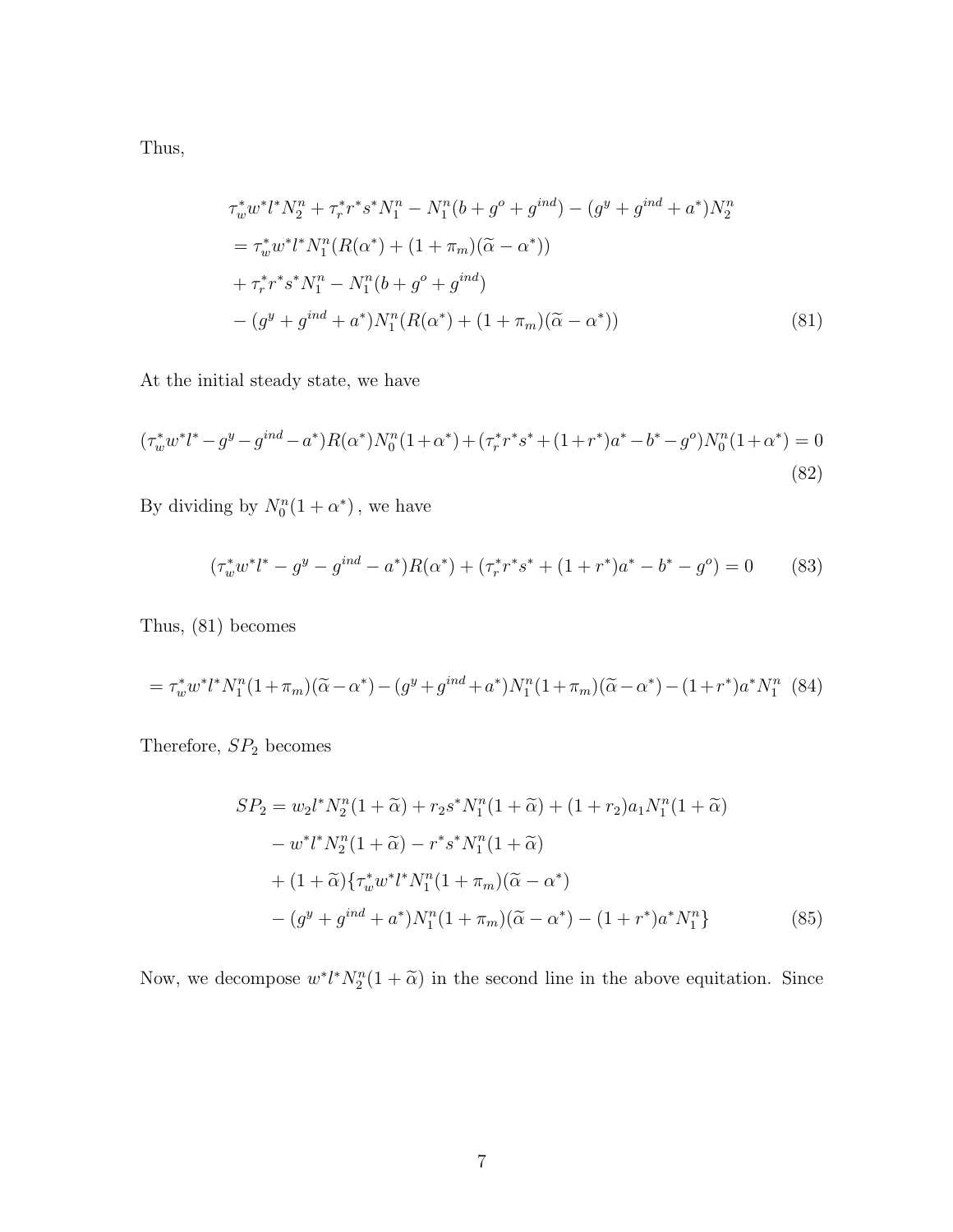$$
N_2^n = N_1^n R(\tilde{\alpha}) = N_1^n (R(\alpha^*) + (1 + \pi_m)(\tilde{\alpha} - \alpha^*)), SP_2
$$
 becomes

$$
SP_2 = w_2 l^* N_2^n (1 + \tilde{\alpha}) + r_2 s^* N_1^n (1 + \tilde{\alpha}) + (1 + r_2) a_1 N_1^n (1 + \tilde{\alpha})
$$
  
 
$$
- (1 + \tilde{\alpha}) w^* l^* N_1^n \{R(\alpha^*) + (1 + \pi_m)(\tilde{\alpha} - \alpha^*)\} - r^* s^* N_1^n (1 + \tilde{\alpha})
$$
  
 
$$
+ (1 + \tilde{\alpha}) \{ \tau_w^* w^* l^* N_1^n (1 + \pi_m)(\tilde{\alpha} - \alpha^*) - (g^y + g^{ind} + a^*) N_1^n (1 + \pi_m)(\tilde{\alpha} - \alpha^*) - (1 + r^*) a^* N_1^n \}
$$
  
(86)

Re-arranging the second line in the above equation, we have

$$
SP_2 = w_2 l^* N_2^n (1 + \tilde{\alpha}) + r_2 s^* N_1^n (1 + \tilde{\alpha}) + (1 + r_2) a_1 N_1^n (1 + \tilde{\alpha})
$$
  
-(1+ $\tilde{\alpha}$ )w<sup>\*</sup> l<sup>\*</sup> N\_1^n R(\alpha^\*) - (1 + \tilde{\alpha}) w^\* l^\* N\_1^n (1 + \pi\_m) (\tilde{\alpha} - \alpha^\*) - r^\* s^\* N\_1^n (1 + \tilde{\alpha})  
+(1+ $\tilde{\alpha}$ ) { $\tau_w^* w^* l^* N_1^n (1 + \pi_m) (\tilde{\alpha} - \alpha^*) - (g^y + g^{ind} + a^*) N_1^n (1 + \pi_m) (\tilde{\alpha} - \alpha^*) - (1 + r^*) a^* N_1^n$ } (87)

Next, we re-arrange  $r_2s^*N_1^n(1+\tilde{\alpha}) + (1+r_2)a_1N_1^n(1+\tilde{\alpha})$  and  $(1+r^*)a^*N_1^n$ . Then, we have

$$
SP_2 = w_2 l^* N_2^n (1 + \tilde{\alpha}) + r_2 (s^* + a_1) N_1^n (1 + \tilde{\alpha}) + a_1 N_1^n (1 + \tilde{\alpha})
$$
  
-(1+ $\tilde{\alpha}$ )w<sup>\*</sup> l<sup>\*</sup>N\_1^n R(\alpha^\*) - r^\* (s^\* + a^\*) N\_1^n (1 + \tilde{\alpha}) - (1 + \tilde{\alpha}) w^\* l^\* N\_1^n (1 + \pi\_m) (\tilde{\alpha} - \alpha^\*)  
+(1+ $\tilde{\alpha}$ ) { $\tau_w^* w^* l^* N_1^n (1 + \pi_m) (\tilde{\alpha} - \alpha^*) - (g^y + g^{ind} + a^*) N_1^n (1 + \pi_m) (\tilde{\alpha} - \alpha^*) - a^* N_1^n$ } (88)

Using the homogeneity of the production function, we have

$$
w_2 l^* N_2^n (1 + \widetilde{\alpha}) + r_2 (s^* + a_1) N_1^n (1 + \widetilde{\alpha}) = F(l^* N_2^n (1 + \widetilde{\alpha}), (s^* + a_1) N_1^n (1 + \widetilde{\alpha})) - \delta(s^* + a_1) N_1^n (1 + \widetilde{\alpha})
$$
  
and  

$$
w^* l^* (1 + \alpha^*) N_1^n R(\alpha^*) + r^* (s^* + a^*) N_1^n (1 + \alpha^*)
$$

$$
= F(l^* (1 + \alpha^*) N_1^n R(\alpha^*), (s^* + a^*) N_1^n (1 + \alpha^*))
$$

$$
-\delta(s^* + a^*) N_1^n (1 + \alpha^*)
$$
(89)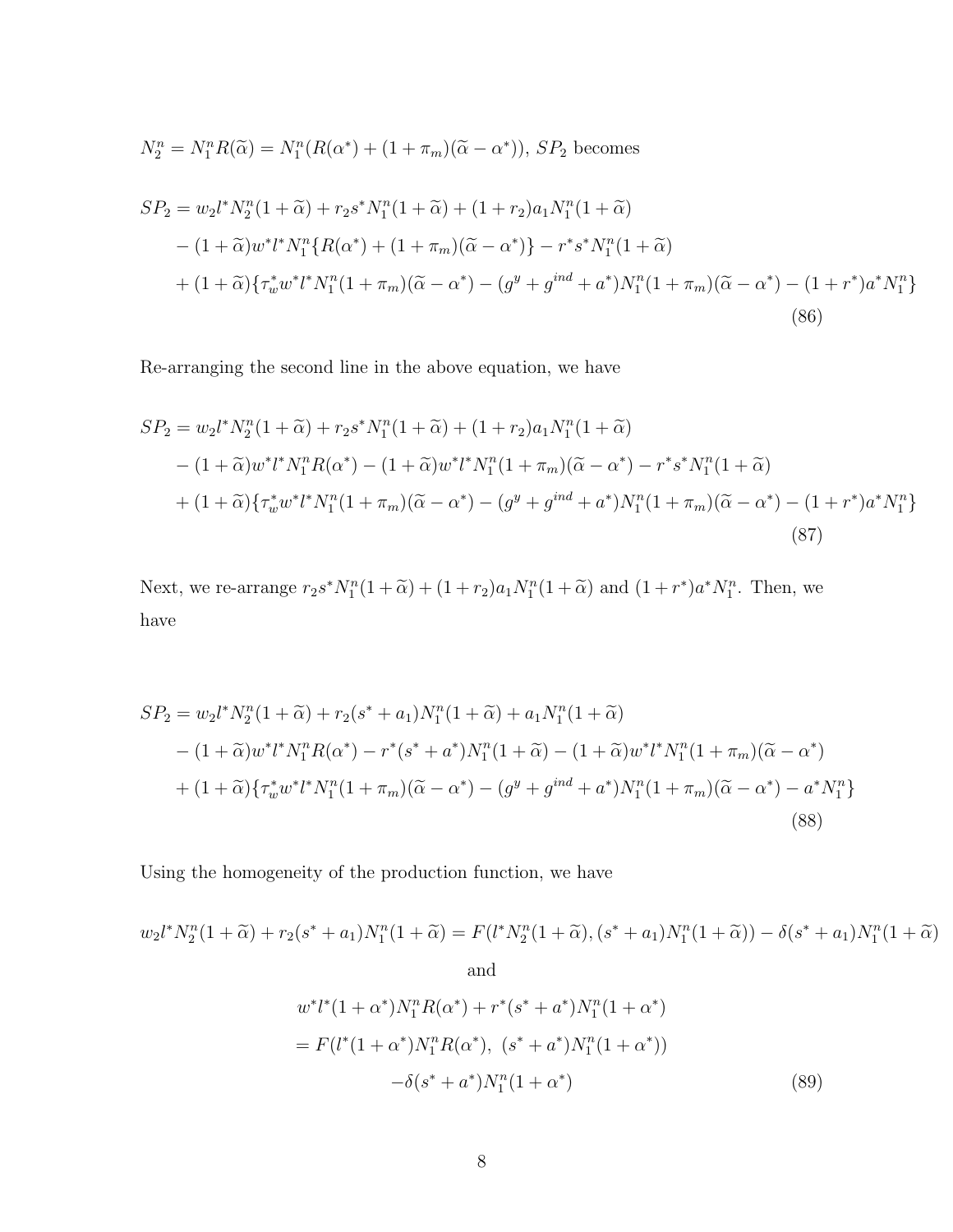Thus,  $SP<sub>2</sub>$  becomes

$$
SP_2 = F(l^*N_2^n(1+\tilde{\alpha}), (s^*+a_1)N_1^n(1+\tilde{\alpha})) - \delta(s^*+a_1)N_1^n(1+\tilde{\alpha}) + a_1N_1^n(1+\tilde{\alpha})
$$
  

$$
-\frac{1+\tilde{\alpha}}{1+\alpha^*} \{F(l^*(1+\alpha^*)N_1^nR(\alpha^*), (s^*+\alpha^*)N_1^n(1+\alpha^*)) - \delta(s^*+\alpha^*)N_1^n(1+\alpha^*)\}
$$
  

$$
-(1+\tilde{\alpha})w^*l^*N_1^n(1+\pi_m)(\tilde{\alpha}-\alpha^*)
$$
  

$$
+(1+\tilde{\alpha})\{\tau_w^*w^*l^*(1+\pi_m)(\tilde{\alpha}-\alpha^*)N_1^n - (g^y+g^{ind}+\alpha^*)N_1^n(1+\pi_m)(\tilde{\alpha}-\alpha^*) - a^*N_1^n\}
$$
  
(90)

Combining the third line and fourth line, we have

$$
SP_2 = F(l^*N_2^n(1+\tilde{\alpha}), (s^*+a_1)N_1^n(1+\tilde{\alpha})) - \delta(s^*+a_1)N_1^n(1+\tilde{\alpha}) + a_1N_1^n(1+\tilde{\alpha})
$$
  

$$
-F(l^*(1+\tilde{\alpha})N_1^nR(\alpha^*), (s^*+a^*)N_1^n(1+\tilde{\alpha})) + \delta(s^*+a^*)N_1^n(1+\tilde{\alpha})
$$
  

$$
+(1+\tilde{\alpha})N_1^n\{-(1-\tau_w)w^*l^*(1+\pi_m)(\tilde{\alpha}-\alpha^*) - (g^y+g^{ind}+a^*)(1+\pi_m)(\tilde{\alpha}-\alpha^*) - a^*N_1^n\}
$$
  
(91)

Notice that  $\delta s^* N_1^n(1+\tilde{\alpha})$  is canceled out in the above equation. Rearranging the term  $(a_1 - a^*)N_1^n(1 + \widetilde{\alpha})$ , we have

$$
SP_2 = F(l^*N_2^n(1+\tilde{\alpha}), (s^*+a_1)N_1^n(1+\tilde{\alpha}) + (a_1 - a^*)N_1^n(1+\tilde{\alpha}) - \delta(a_1 - a^*)N_1^n(1+\tilde{\alpha})
$$
  
- 
$$
F(l^*(1+\tilde{\alpha})N_1^nR(\alpha^*), (s^*+a^*)N_1^n(1+\tilde{\alpha}))
$$
  
+ 
$$
(1+\tilde{\alpha})N_1^n\{-(1-\tau_w)w^*l^*(1+\pi_m)(\tilde{\alpha}-\alpha^*) - (g^y + g^{ind} + a^*)(1+\pi_m)(\tilde{\alpha}-\alpha^*)\}
$$
  
(92)

Subtracting and adding  $F(l^*N_2^n(1+\tilde{\alpha}), (s^*+a^*)N_1^n(1+\tilde{\alpha})), SP_2$  becomes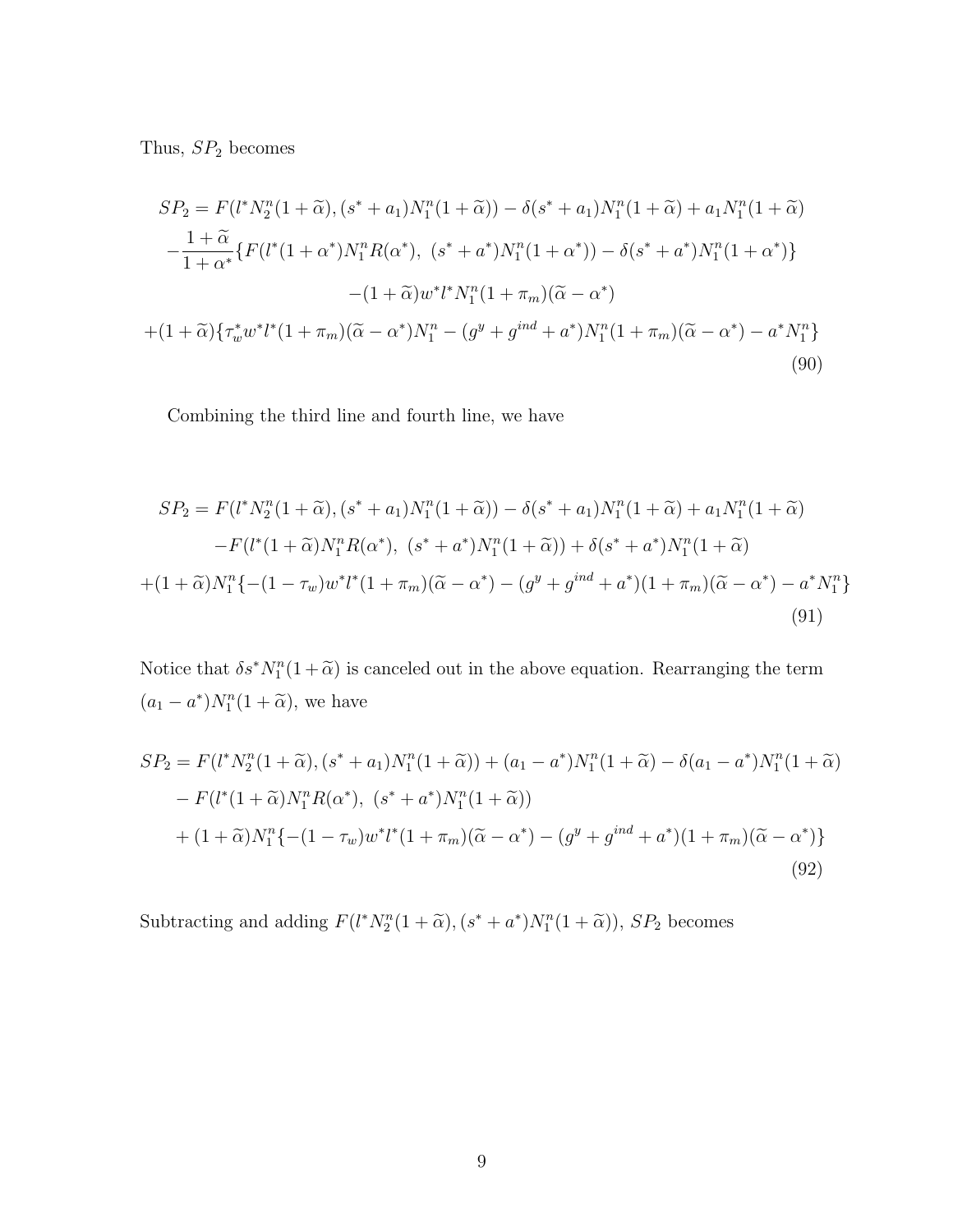$$
SP_2 = F(l^*N_2^n(1+\tilde{\alpha}), (s^*+a_1)N_1^n(1+\tilde{\alpha})) + (1-\delta)(a_1 - a^*)N_1^n(1+\tilde{\alpha})
$$
  
\n
$$
-F(l^*N_2^n(1+\tilde{\alpha}), (s^*+a^*)N_1^n(1+\tilde{\alpha}))
$$
  
\n
$$
+F(l^*N_2^n(1+\tilde{\alpha}), (s^*+a^*)N_1^n(1+\tilde{\alpha})) - F(l^*(1+\tilde{\alpha})N_1^nR(\alpha^*), (s^*+a^*)N_1^n(1+\tilde{\alpha}))
$$
  
\n
$$
+ (1+\tilde{\alpha})N_1^n\{-(1-\tau_w)w^*l^*(1+\pi_m)(\tilde{\alpha}-\alpha^*) - (g^y+g^{ind}+a^*)(1+\pi_m)(\tilde{\alpha}-\alpha^*)\}
$$
  
\n(93)

For the first and the second line in the above equation, it can be re-written as

$$
= F(l^*N_1^n R(\tilde{\alpha})((1+\tilde{\alpha}), (s^* + a_1)N_1^n(1+\tilde{\alpha})) + (1 - \delta)(a_1 - a^*)N_1^n(1+\tilde{\alpha})
$$
  
\n
$$
- F(l^{**}N_1^n R(\tilde{\alpha})(1+\tilde{\alpha}), (s^* + a^*)N_1^n(1+\tilde{\alpha}))
$$
  
\n
$$
= N_1^n(1+\tilde{\alpha})\{F(l^*R(\tilde{\alpha}), s^* + a_1) + (1-\delta)(a_1 - a^*)
$$
  
\n
$$
- F(l^{**}(1+\tilde{\alpha}), s^* + a^*)\}
$$
  
\n
$$
= N_1^n(1+\tilde{\alpha})\int_{s^* + a^*}^{s^* + a_1} [F_K(l^*R(\tilde{\alpha}), z) + (1 - \delta)] dz
$$
 (94)

Next, we focus on the third and fourth lines of (93). Note that  $N_2^n = N_1^n R(\tilde{\alpha})$ . Thus, the third and fourth line of (93) can be re-written as

$$
\int_{\alpha^*}^{\tilde{\alpha}} [F_L(l^*(1+\tilde{\alpha})N_1^nR(z), (s^*+a^*)N_1^n(1+\tilde{\alpha}))l^*(1+\tilde{\alpha})N_1^n(1+\pi_m) \n- (1+\tilde{\alpha})N_1^n(1+\pi_m)\{(1-\tau_w)w^*l^*+g^y+g^{ind}+a^* \}]dz \n= (1+\tilde{\alpha})N_1^n(1+\pi_m) \int_{\alpha^*}^{\tilde{\alpha}} [F_L(l^*(1+\tilde{\alpha})N_1^nR(z), (s^*+a^*)N_1^n(1+\tilde{\alpha}))l^* \n- ((1-\tau_w)w^*l^*+g^y+g^{ind}+a^*)]dz
$$
\n(95)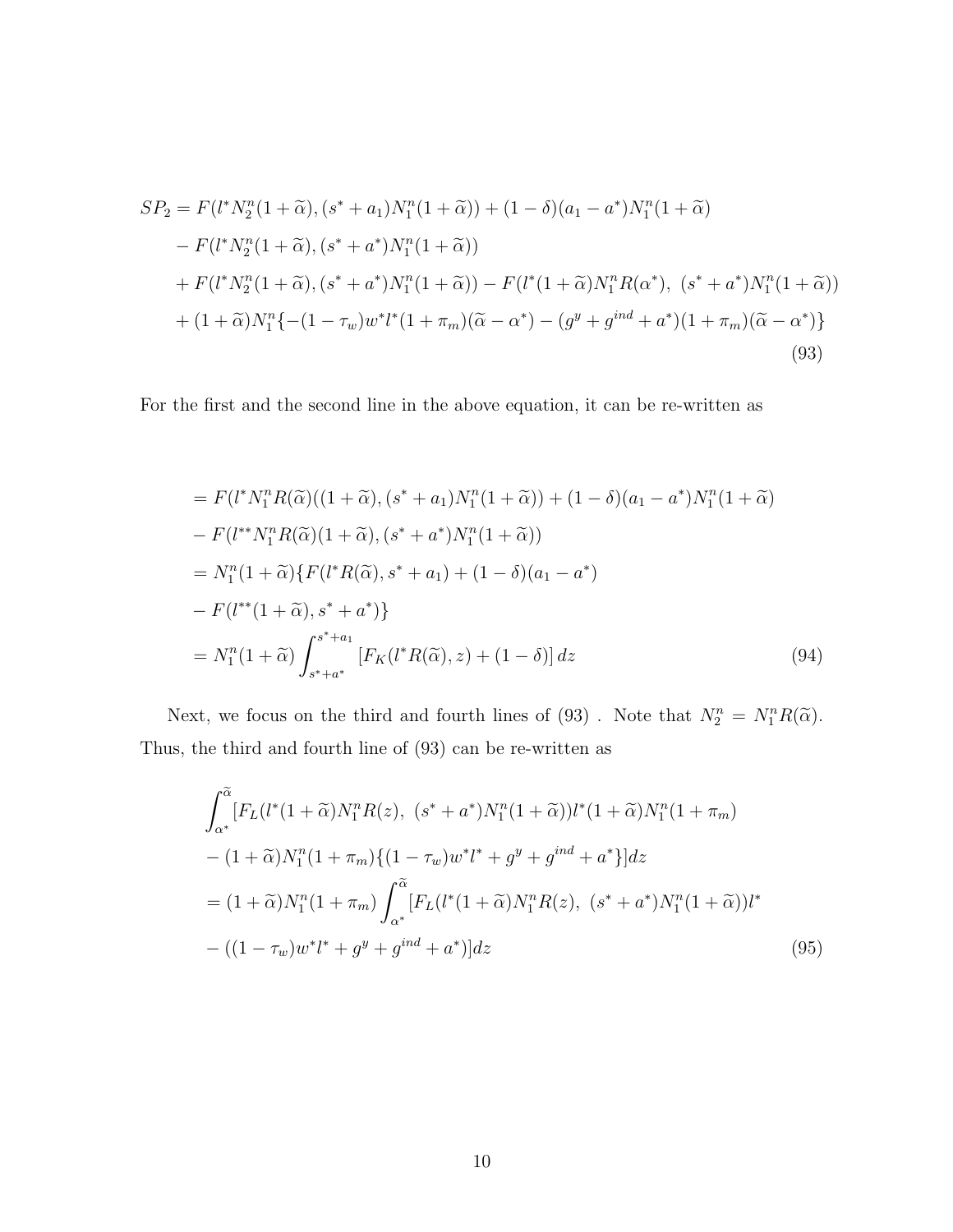Since the  $F_L$  is homogenous degree of zero, the above equation becomes

$$
= (1 + \widetilde{\alpha})N_1^n(1 + \pi_m) \int_{\alpha^*}^{\widetilde{\alpha}} [F_L(l^*R(z), (s^* + a^*))l^*
$$

$$
- \{ (1 - \tau_w)w^*l^* + g^y + g^{ind} + a^* \} ]dz
$$

Note that  $(1 - \tau_w)w^*l^* = c^{y*} + s^*$  and  $R'(\alpha) = 1 + \pi_m$ . Therefore,  $SP_2$  becomes as follows:

$$
SP_2 = N_1^n(1+\tilde{\alpha}) \int_{s^*+a^*}^{s^*+a_1} [F_K(l^*R(\tilde{\alpha}), z)) + 1 - \delta] dz
$$
  

$$
(1+\tilde{\alpha})N_1^n \int_{\alpha^*}^{\tilde{\alpha}} R'(z) [F_L(l^*R(z), s^* + a^*)l^* - \{c^{y^*} + s^* + g^y + g^{ind} + a^* \}] dz
$$

## Appendix B4

To save space, I will show that  $SP_t > 0$  for  $t = 2, 3, ...$  For  $t = 1$ , the same proof is applied as in the appendix B2.

We assume the same tax adjustment as in the preceding subsection.

$$
(1 - \tau_{wt})w_t = (1 - \tau_w^*)w^* \text{ and } (1 - \tau_{rt})r_t = (1 - \tau_r^*)r^* \tag{96}
$$

With this tax adjustment, labor supply and saving of each individual is the same as at the initial steady state. As in the proof in the appendix B2 and B3, I assume that the government will save at least the same amount of the government saving per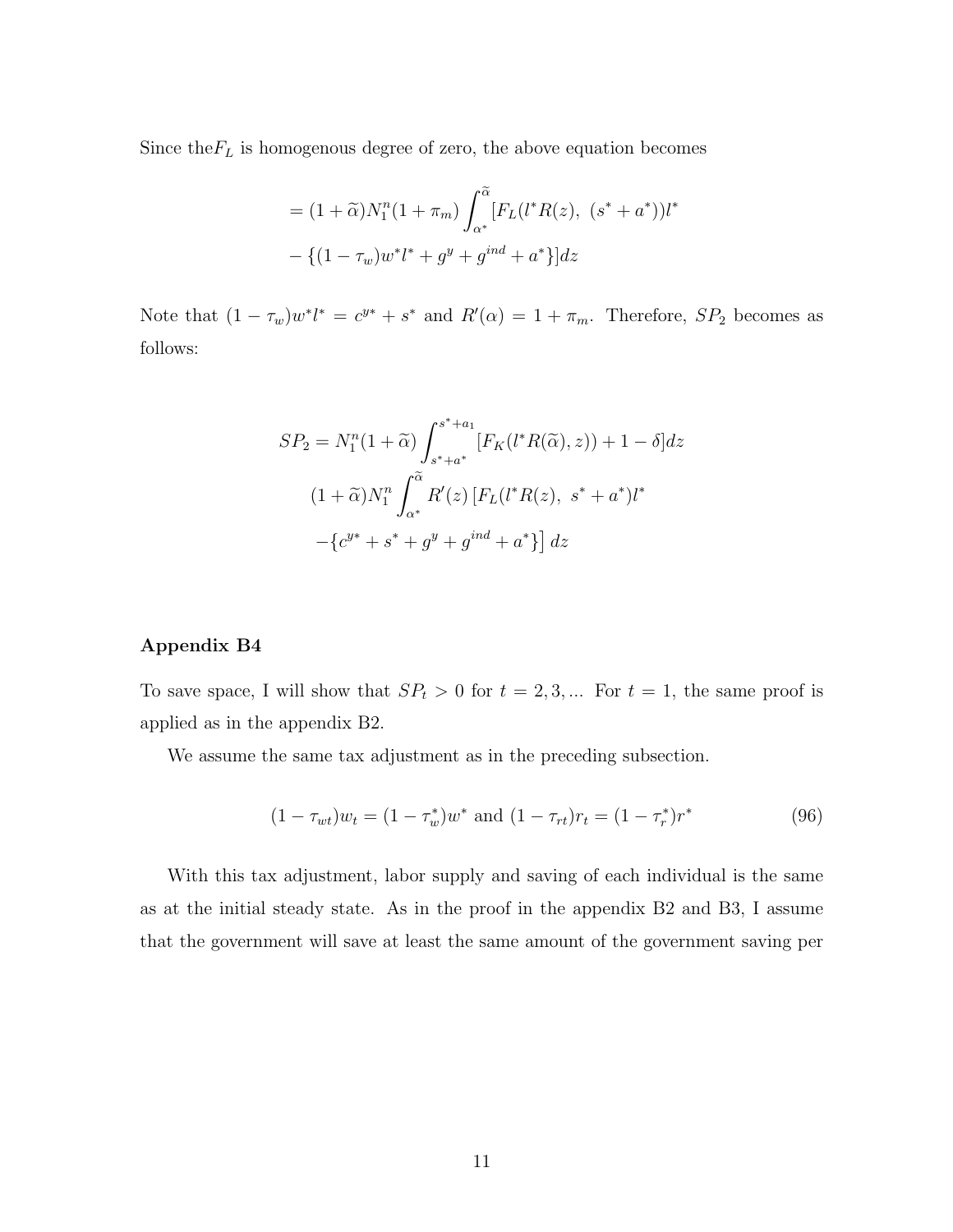each young individual as at the initial steady state. Note that

$$
SP_{t} = w_{t} \tau_{wt} l^{n*} N_{t}^{n} + \phi^{m} w_{t} \tau_{wt} l^{m*} N_{t}^{m} + \tau_{rt} r_{t} s^{n*} N_{t-1}^{n} + \tau_{rt} r_{t} s^{m*} N_{t-1}^{m}
$$

$$
- N_{t}^{n} (g^{y,n} + g^{ind,m} + a^{*}) - N_{t}^{m} (g^{y,m} + g^{ind,m} + a^{*})
$$

$$
- N_{t-1}^{n} (b^{n*} + g^{o,n} + g^{ind,n}) - N_{t-1}^{m} (b^{m*} + g^{o,m} + g^{ind,m})
$$

$$
+ (1 + r_{t}) a_{t-1} (N_{t-1}^{n} + N_{t-1}^{m})
$$
(97)

Using the definition of  $\tau_{wt}$  and  $\tau_{rt}$ , we have

$$
w_t \tau_{wt} = w_t - (1 - \tau_w^*) w^* \tag{98}
$$

$$
r_t \tau_{rt} = r_{t+1} - (1 - \tau_r^*) r^* \tag{99}
$$

Thus,  ${\cal SP}_t$  becomes

$$
SP_{t} = w_{t}l^{n*}N_{t}^{n} - w^{*}l^{n*}N_{t}^{n} + \tau_{w}^{*}w^{*}l^{n*}N_{t}^{n} + \phi^{m}w_{t}l^{m*}N_{t}^{m} - \phi^{m}w^{*}l^{m*}N_{t}^{m} + \phi^{m}\tau_{w}^{*}w^{*}l^{m*}N_{t}^{m}
$$
  
+  $r_{t}s^{n*}N_{t-1}^{n} - r^{*}s^{n*}N_{t-1}^{n} + \tau_{r}^{*}r^{*}s^{n*}N_{t-1}^{n} +$   
+  $r_{t}s^{m*}N_{t-1}^{m} - r^{*}s^{m*}N_{t-1}^{m} + \tau_{r}^{*}r^{*}s^{m*}N_{t-1}^{m}$   
-  $N_{t}^{n} \times (g^{y,n} + g^{ind,n} + a^{*}) - N_{t}^{m}(g^{y,m} + g^{ind,m} + a^{*})$   
-  $N_{t-1}^{n}(b^{n*} + g^{o,n} + g^{ind,n}) - N_{t-1}^{m}(b^{m*} + g^{o,m} + g^{ind,m})$   
+  $(1 + r_{t})a_{t-1}(N_{t-1}^{n} + N_{t-1}^{m})$  (100)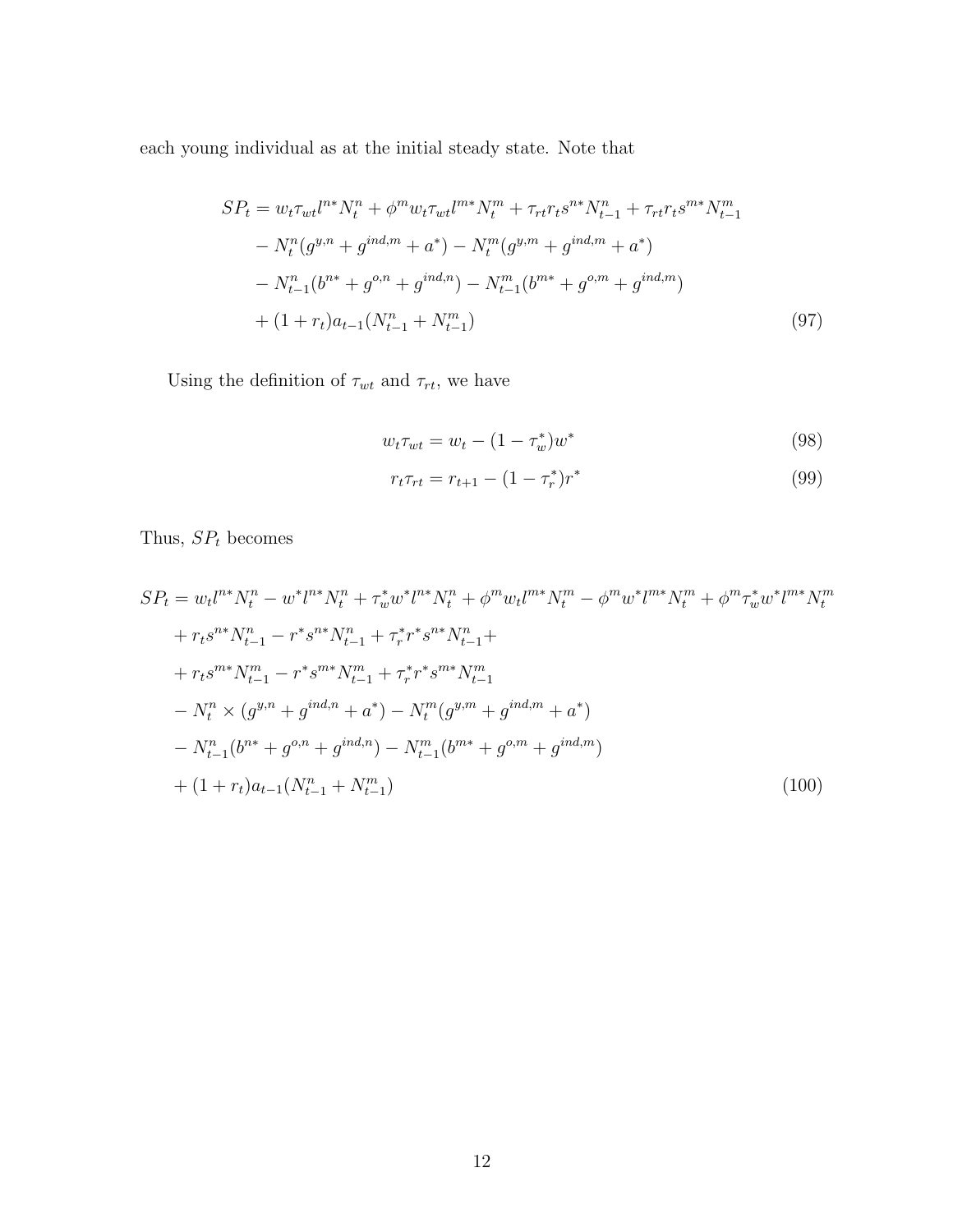By changing the order of the above equation, we have

$$
SP_{t} = w_{t}l^{n*}N_{t}^{n} - w^{*}l^{n*}N_{t}^{n} + \phi^{m}w_{t}l^{m*}N_{t}^{m} - \phi^{m}w^{*}l^{m*}N_{t}^{m}
$$
  
+  $r_{t}s^{n*}N_{t-1}^{n} - r^{*}s^{n*}N_{t-1}^{n} + r_{t}s^{m*}N_{t-1}^{m} - r^{*}s^{m*}N_{t-1}^{m}$   
+  $(1 + r_{t})a_{t-1}(N_{t-1}^{n} + N_{t-1}^{m})$   
+  $\tau_{w}^{*}w^{*}l^{n*}N_{t}^{n} + \phi^{m}\tau_{w}^{*}w^{*}l^{m*}N_{t}^{m}$   
+  $\tau_{r}^{*}r^{*}s^{n*}N_{t-1}^{n} + \tau_{r}^{*}r^{*}s^{m*}N_{t-1}^{m}$   
-  $N_{t}^{n} \times (g^{y,n} + g^{ind,n} + a^{*}) - N_{t}^{m}(g^{y,m} + g^{ind,m} + a^{*})$   
-  $N_{t-1}^{n}(b^{n*} + g^{o,n} + g^{ind,n}) - N_{t-1}^{m}(b^{m*} + g^{o,m} + g^{ind,m})$  (101)

Now we need to calculate the fourth line to seventh line:

$$
\tau_w^* w^* l^{n*} N_t^n + \phi^m \tau_w^* w^* l^{m*} N_t^m + \tau_r^* r^* s^{n*} N_{t-1}^n + \tau_r^* r^* s^{m*} N_{t-1}^m
$$
  
- 
$$
N_t^n (g^{y,n} + g^{ind,n} + a^*) - N_t^m (g^{y,m} + g^{ind,m} + a^*)
$$
  
- 
$$
N_{t-1}^n (b^{n*} + g^{o,n} + g^{ind,n}) - N_{t-1}^m (b^{m*} + g^{o,m} + g^{ind,m})
$$
 (102)

Note that  $N_t^n = N_{t-1}^n R(\tilde{\alpha})$  and  $N_t^m = N_t^n \tilde{\alpha}$ . Thus, the above equation becomes as follows:

$$
\tau_w^* w^* l^{n*} N_{t-1}^n R(\tilde{\alpha}) + \phi^m \tau_w^* w^* l^{n*} N_{t-1}^n J(\tilde{\alpha}) \n+ \tau_r^* r^* s^{n*} N_{t-1}^n + \tau_r^* r^* s^{m*} N_{t-1}^n \tilde{\alpha} \n- N_{t-1}^n R(\tilde{\alpha}) (g^{y,n} + g^{ind,n} + a^*) \n- N_{t-1}^n J(\tilde{\alpha}) (g^{y,m} + g^{ind,m} + a^*) \n- N_{t-1}^n (b^{n*} + g^{o,n} + g^{ind,n}) - N_{t-1}^n \tilde{\alpha} (b^{m*} + g^{o,m} + g^{ind,m})
$$
\n(103)

where  $J(\alpha)$  is defined as follows:

$$
J(\alpha) = (1 + \pi_n + \alpha(1 + \pi_m))\alpha
$$

On the other hand, at the initial steady state,  $N_t^n = N_{t-1}^n R(\alpha^*)$  and  $N_t^m = N_{t-1}^n \alpha^*$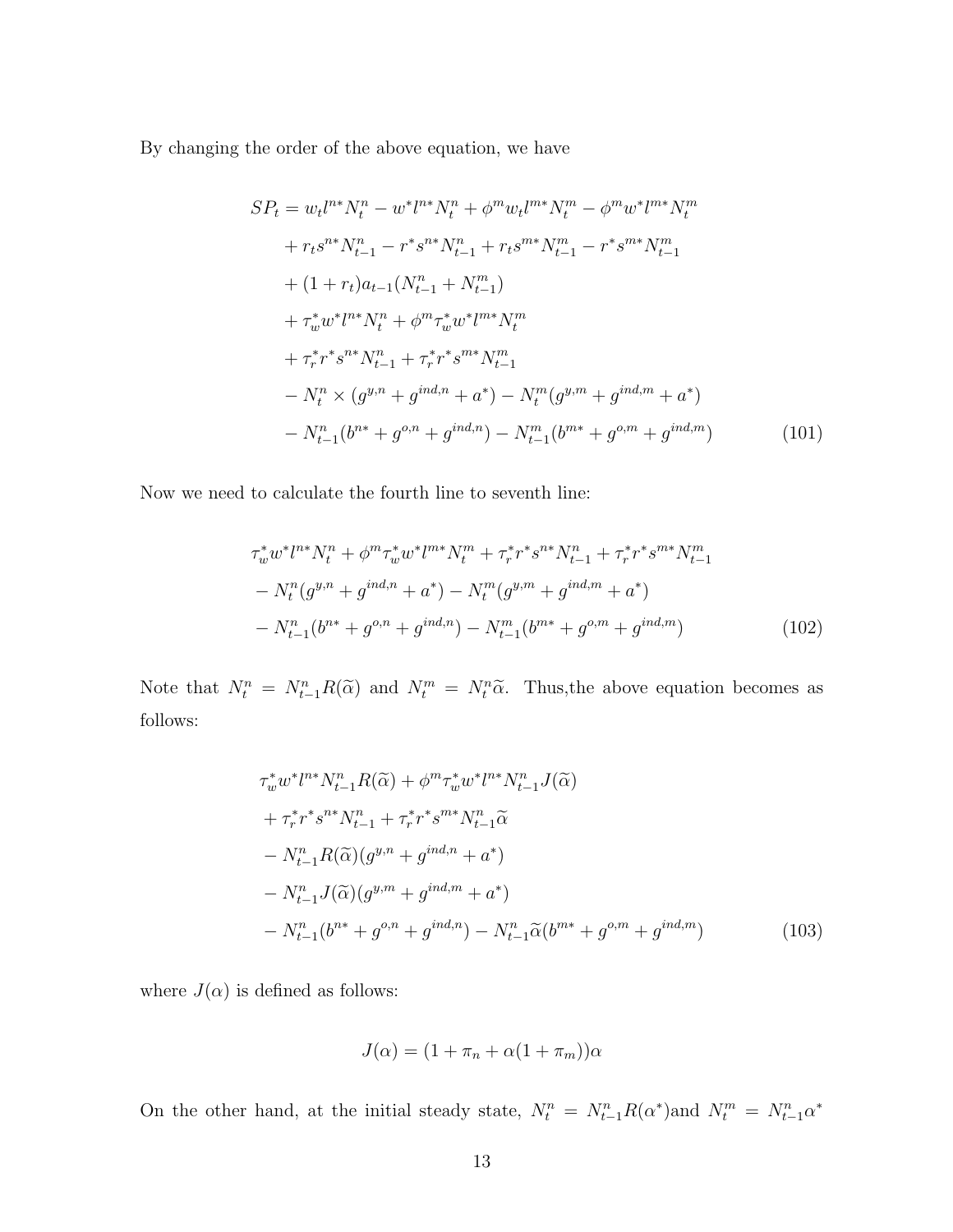Thus, .the government budget constraint at the initial steady state implies

$$
\tau_w^* w^* l^{n*} R(\alpha^*) + \phi^m \tau_w^* w^* l^{m*} J(\alpha^*)
$$
  
+ 
$$
\tau_r^* r^* s^{n*} + \tau_r^* r^* s^{m*} \alpha^*
$$
  
- 
$$
R(\alpha^*)(g^{y,n} + g^{ind,n} + a^*) - J(\alpha^*)(g^{y,m} + g^{ind,m} + a^*)
$$
  
- 
$$
(b^{n*} + g^{o,n} + g^{ind,n}) - \alpha^*(b^{m*} + g^{o,m} + g^{ind,m}) + (1 + r^*) a^*(1 + \alpha^*) = 0
$$
 (104)

Thus, (103) becomes

$$
\tau_w^* w^* l^{n*} N_{t-1}^n (\tilde{\alpha} - \alpha^*) (1 + \pi_m)
$$
  
+  $\phi^m \tau_w^* w^* l^{m*} N_{t-1}^n (J(\tilde{\alpha}) - J(\alpha^*))$   
+  $\tau_r^* r^* s^{m*} N_{t-1}^n (\tilde{\alpha} - \alpha^*)$   
-  $N_{t-1}^n (g^{y,n} + g^{ind,n} + a^*) (\tilde{\alpha} - \alpha^*) (1 + \pi_m)$   
-  $N_{t-1}^n (g^{y,m} + g^{ind,m} + a^*) (J(\tilde{\alpha}) - J(\alpha^*))$   
-  $N_{t-1}^n (b^{m*} + g^{o,m} + g^{ind,m}) (\tilde{\alpha} - \alpha^*)$   
-  $(1 + r^*) a^* N_{t-1}^n (1 + \alpha^*)$  (105)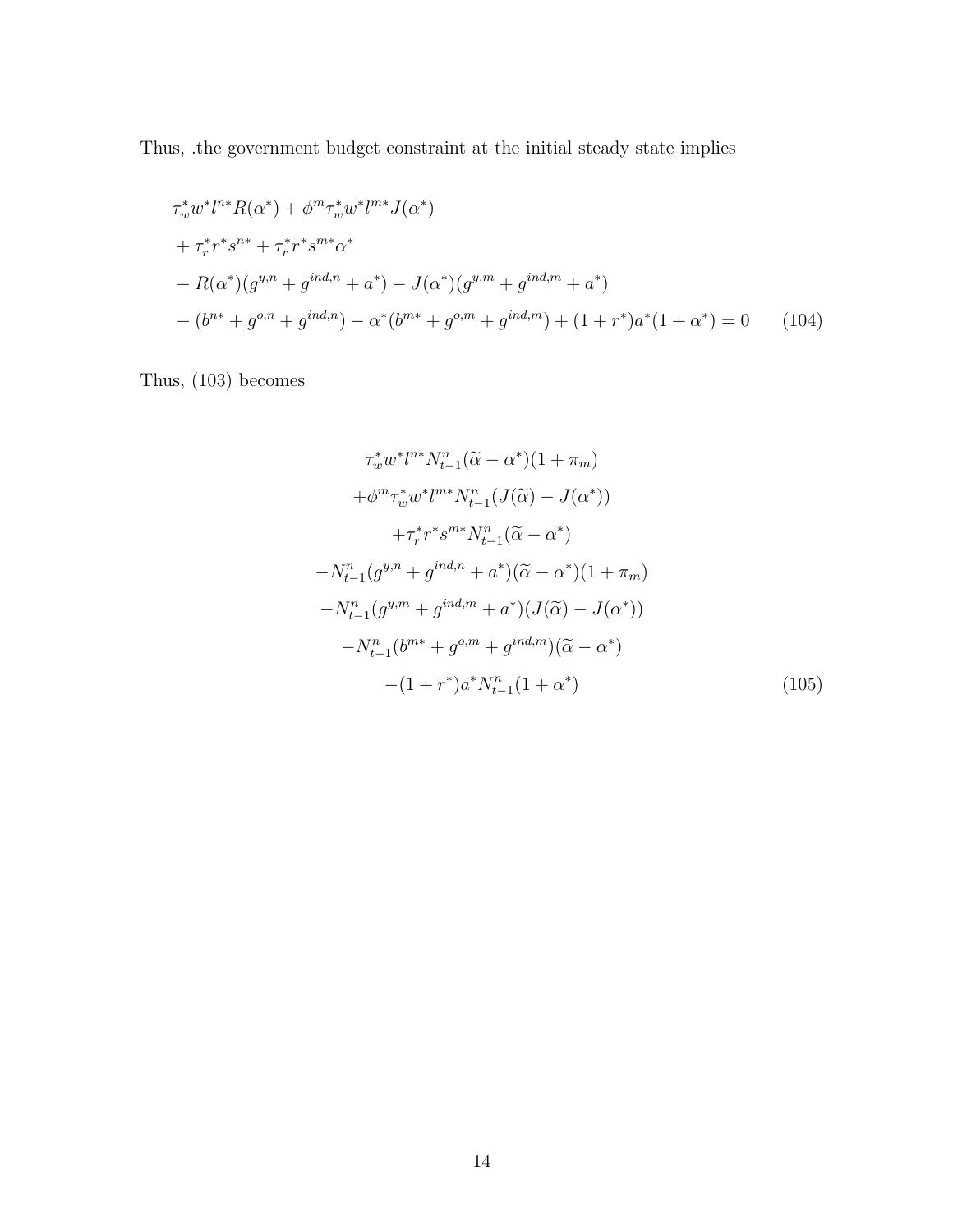Therefore,  ${\cal SP}_t$  becomes

$$
S P_t = w_t l^{n*} N_t^n - w^* l^{n*} N_t^n
$$
  
+ $\phi^m w_t l^{m*} N_t^m - \phi^m w^* l^{m*} N_t^n$   
+ $r_t s^{m*} N_{t-1}^n - r^* s^{n*} N_{t-1}^n$   
+ $r_t s^{m*} N_{t-1}^m - r^* s^{m*} N_{t-1}^m$   
+ $(1 + r_t)a_{t-1}(N_{t-1}^n + N_{t-1}^m)$   
+ $r_w^* w^* l^{m*} N_{t-1}^n (1 + \pi_m)(\tilde{\alpha} - \alpha^*)$   
+ $\phi^m r_w^* w^* l^{m*} N_{t-1}^n \{J(\tilde{\alpha}) - J(\alpha^*)\}$   
+ $r_r^* r^* s^{m*} N_{t-1}^n \{\tilde{\alpha} - \alpha^* \}$   
- $N_{t-1}^n (g^{y,n} + g^{ind,n} + a^*)(1 + \pi_m)(\tilde{\alpha} - \alpha^*)$   
- $N_{t-1}^n (g^{y,m} + g^{ind,m} + a^*)(J(\tilde{\alpha}) - J(\alpha^*))$   
- $N_{t-1}^n (b^{m*} + g^{\alpha,m} + g^{ind,m})(\tilde{\alpha} - \alpha^*)$   
- $(1 + r^*) a^* N_{t-1}^n (1 + \alpha^*)$   
=  $w_t l^{n*} N_t^n + \phi^m w_t l^{m*} N_t^m$   
+ $r_t s^{n*} N_{t-1}^n + r_t s^{m*} N_{t-1}^m + r_t a_{t-1} (N_{t-1}^n + N_{t-1}^m)$   
+ $a_{t-1} (N_{t-1}^n + N_{t-1}^m)$   
- $\{w^* l^{n*} N_t^n + \phi^m w^* l^{m*} N_t^m + r^* s^{n*} N_{t-1}^n + r^* s^{m*} N_{t-1}^m$   
+ $r^* a^* N_{t-1}^n (1 + \alpha^*)$   
+ $r^* w^* l^{m*} N_{t-1}^n (1 + \alpha^*)$   
+ $\phi^m r_w^* w^* l^{m$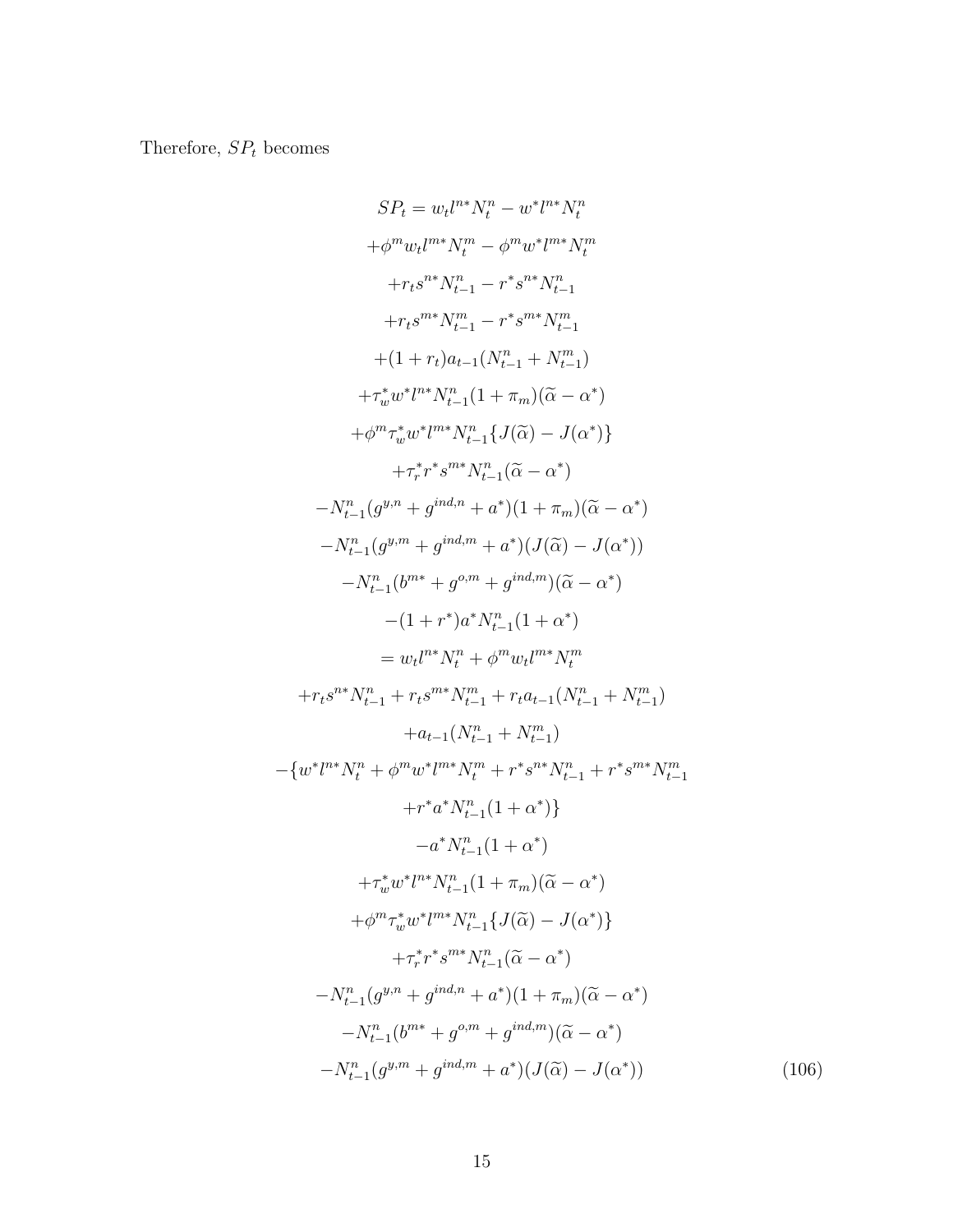We add and subtract  $\delta(s^{n*}N_{t-1}^n + s^{m*}N_{t-1}^m + a_{t-1}(N_{t-1}^n + N_{t-1}^m))$  to and from  $SP_t$ . We also subtract and  $\delta(s^{n*}N_{t-1}^n + s^{m*}\alpha^*N_{t-1}^n + a^*N_{t-1}^n(1+\alpha^*)$  to and from  $SP_t$ . Then, we have

$$
SP_{t} = w_{t}l^{n*}N_{t}^{n} + \phi^{m}w_{t}l^{m*}N_{t}^{m}
$$
  
+
$$
(r_{t} + \delta)(s^{n*}N_{t-1}^{n} + s^{m*}N_{t-1}^{m} + a_{t-1}(N_{t-1}^{n} + N_{t-1}^{m})) + a_{t-1}(N_{t-1}^{n} + N_{t-1}^{m})
$$

$$
- \delta(s^{n*}N_{t-1}^{n} + s^{m*}N_{t-1}^{m} + a_{t-1}(N_{t-1}^{n} + N_{t-1}^{m}))
$$

$$
- \{w^{*}l^{n*}N_{t}^{n} + \phi^{m}w^{*}l^{m*}N_{t}^{m}
$$

$$
+ r^{*}s^{n*}N_{t-1}^{n} + s^{m*}N_{t-1}^{m} + a^{*}N_{t-1}^{n}(1 + \alpha^{*})\}
$$

$$
- \delta(s^{n*}N_{t-1}^{n} + s^{m*} \alpha^{*}N_{t-1}^{n} + a^{*}(N_{t-1}^{n}(1 + \alpha^{*}))
$$

$$
+ \delta(s^{n*}N_{t-1}^{n} + s^{m*} \alpha^{*}N_{t-1}^{n} + a^{*}N_{t-1}^{n}(1 + \alpha^{*}))
$$

$$
+ \tau_{w}^{*}w^{*}l^{n*}N_{t-1}^{n}(1 + \tau_{m})(\widetilde{\alpha} - \alpha^{*})
$$

$$
+ \phi^{m} \tau_{w}^{*}w^{*}l^{m*}N_{t-1}^{n}\{\widetilde{J}(\widetilde{\alpha}) - J(\alpha^{*})\}
$$

$$
+ \tau_{r}^{*}r^{*}s^{m*}N_{t-1}^{n}(\widetilde{\alpha} - \alpha^{*})
$$

$$
- N_{t-1}^{n}(g^{y,n} + g^{ind,n} + a^{*})(1 + \tau_{m})(\widetilde{\alpha} - \alpha^{*})
$$

$$
- N_{t-1}^{n}(g^{y,m} + g^{ind,n} + a^{*})(\widetilde{\alpha}) - J(\alpha^{*})\}
$$

$$
- N_{t-1}^{n}(b^{m*} + g^{o,m} + g^{ind,n})(\widetilde
$$

Note that the first three line of the above equation becomes

$$
F(N_t^n l^{n*} + \phi^m N_t^m l^{m*}, s^{n*} N_{t-1}^n + s^{m*} N_{t-1}^m + a_{t-1} (N_{t-1}^n + N_{t-1}^m))
$$
  
+ 
$$
(1 - \delta) a_{t-1} (N_{t-1}^n + N_{t-1}^m) - \delta (s^{n*} N_{t-1}^n + s^{m*} N_{t-1}^m)
$$
 (108)

Next, we focus on  $w^*l^{n*}N_t^n + \phi^mw^*l^{m*}N_t^m + r^*(s^{n*}N_{t-1}^n + s^{m*}N_{t-1}^m + r^*a^*(N_{t-1}^n +$  $(\alpha^* N_{t-1}^n)) + \delta(s^{n*} N_{t-1}^n + s^{m*} \alpha^* N_{t-1}^n + a^* N_{t-1}^n (1 + \alpha^*)).$  Note that  $N_t^n = R(\tilde{\alpha}) N, N_t^m =$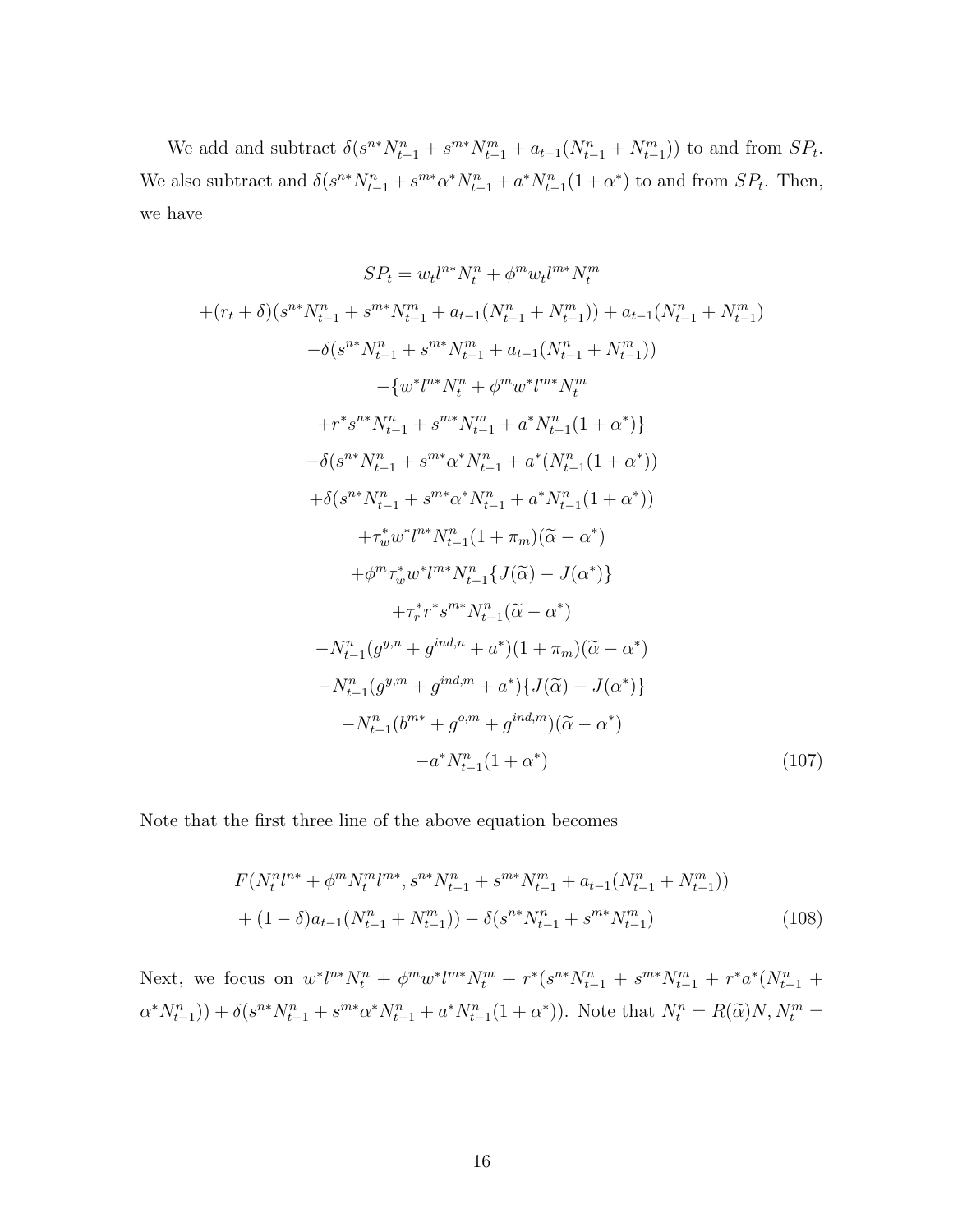$N_{t-1}^n J(\tilde{\alpha}), N_{t-1}^m = N_{t-1}^n \tilde{\alpha}$ . Thus, we have

$$
w^{*}l^{n*}N_{t}^{n} + \phi^{m}w^{*}l^{m*}N_{t}^{m} + r^{*}(s^{n*}N_{t-1}^{n} + s^{m*}N_{t-1}^{m} + a^{*}N_{t-1}^{n}(1+\alpha^{*}))
$$
  
+  $\delta(s^{n*}N_{t-1}^{n} + s^{m*}\alpha^{*}N_{t-1}^{n} + a^{*}N_{t-1}^{n}(1+\alpha^{*}))$   
=  $w^{*}l^{n*}N_{t-1}^{n}R(\tilde{\alpha}) + \phi^{m}w^{*}l^{m*}N_{t-1}^{n}J(\tilde{\alpha})$   
+  $r^{*}s^{n*}N_{t-1}^{n} + r^{*}s^{m*}N_{t-1}^{n}\tilde{\alpha} + r^{*}a^{*}N_{t-1}^{n}(1+\alpha^{*}))$   
+  $\delta(s^{n*}N_{t-1}^{n} + s^{m*}\alpha^{*}N_{t-1}^{n} + a^{*}N_{t-1}^{n}(1+\alpha^{*}))$   
=  $w^{*}l^{n*}N_{t-1}^{n}\{R(\alpha^{*}) + (1 + \pi_{m})(\tilde{\alpha} - \alpha^{*})\}$   
+  $\phi^{m}w^{*}l^{m*}N_{t-1}^{n}l^{m*}(J(\alpha^{*}) + J(\tilde{\alpha}) - J(\alpha^{*}))$   
+  $r^{*}s^{n*}N_{t-1}^{n} + r^{*}s^{m*}N_{t-1}^{n}(\alpha^{*} + \tilde{\alpha} - \alpha^{*}) + r^{*}a^{*}N_{t-1}^{n}(1+\alpha^{*}))$   
+  $\delta(s^{n*}N_{t-1}^{n} + s^{m*}\alpha^{*}N_{t-1}^{n} + r^{*}a^{*}N_{t-1}^{n}(1+\alpha^{*}))$   
=  $w^{*}N_{t-1}^{n}[R(\alpha^{*})l^{n*} + \phi^{m}J(\alpha^{*})l^{m}]$   
+  $(r^{*} + \delta)[s^{n*}N_{t-1}^{n} + s^{m*}N_{t-1}^{n}\alpha^{*} + a^{*}N_{t-1}^{n}(1+\alpha^{*})]$   
+  $w^{*}l^{n*}N_{t-1}^{n}(1 + \pi$ 

On the other hand, from the homogeneity of the production function and Euler's theorem, (109) becomes

$$
F(R(\alpha^*)l^{n*} + \phi^m J(\alpha^*)l^{m*})N_{t-1}^n, s^{n*}N_{t-1}^n + s^{m*}N_{t-1}^n\alpha^* + a^*N_{t-1}^n(1+\alpha^*))
$$
  
+ 
$$
w^*l^{n*}N_{t-1}^n(1+\pi_m)(\tilde{\alpha}-\alpha^*)
$$
  
+ 
$$
\phi^m w^*l^{m*}N_{t-1}^n l^{m*}(J(\tilde{\alpha})-J(\alpha^*))
$$
  
+ 
$$
r^*s^{m*}N_{t-1}^n(\tilde{\alpha}-\alpha^*)
$$
 (110)

Similarly, we have the following relationship. Thus,  $SP<sub>t</sub>$  becomes as follows: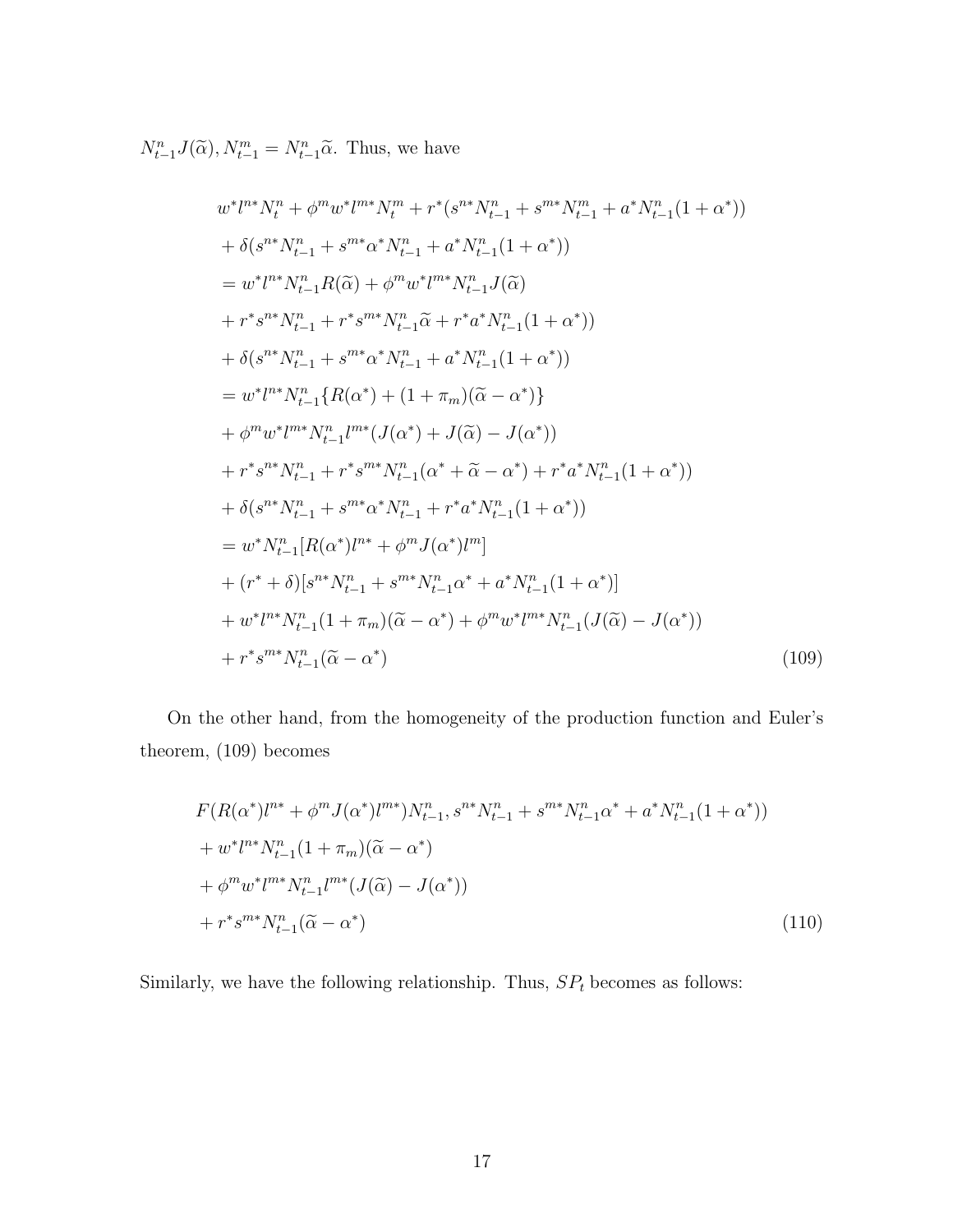$$
SP_{t} = F(N_{t}^{n}l^{n*} + \phi^{m}N_{t}^{m}l^{m*}, s^{n*}N_{t-1}^{n} + s^{m*}N_{t-1}^{m} + a_{t-1}(N_{t-1}^{n} + N_{t-1}^{m}))
$$
  
+ (1 - \delta)a\_{t-1}N\_{t-1}^{n}(1 + \tilde{\alpha}) - \delta(s^{n\*}N\_{t-1}^{n} + s^{m\*}N\_{t-1}^{m})  
-F(R(\alpha^{\*})l^{n\*}N\_{t-1}^{n} + \phi^{m}J(\alpha^{\*})l^{m\*}N\_{t-1}^{n}, s^{n\*}N\_{t-1}^{n} + s^{m\*}N\_{t-1}^{n}\alpha^{\*} + a^{\*}N\_{t-1}^{n}(1 + \alpha^{\*}))  
+ \delta(s^{n\*}N\_{t-1}^{n} + s^{m\*}\alpha^{\*}N\_{t-1}^{n} + a^{\*}N\_{t-1}^{n}(1 + \alpha^{\*}))  
- w^{\*}l^{n\*}N\_{t-1}^{n}(1 + \pi\_{m})(\tilde{\alpha} - \alpha^{\*})  
- \phi^{m}w^{\*}l^{m\*}N\_{t-1}^{n}\{J(\tilde{\alpha}) - J(\alpha^{\*})\}  
- r^{\*}s^{m\*}N\_{t-1}^{n}(\tilde{\alpha} - \alpha^{\*})  
+ \tau\_{w}^{\*}w^{\*}l^{n\*}N\_{t-1}^{n}(1 + \pi\_{m})(\tilde{\alpha} - \alpha^{\*})  
+ \phi^{m} \tau\_{w}^{\*}w^{\*}l^{m\*}N\_{t-1}^{n}(J(\tilde{\alpha}) - J(\alpha^{\*}))  
+ \tau\_{r}^{\*}r^{\*}s^{m\*}N\_{t-1}^{n}(\tilde{\alpha} - \alpha^{\*})  
- N\_{t-1}^{n}(1 + \pi\_{m})(g^{n,n} + g^{ind,n} + a^{\*})(\tilde{\alpha} - \alpha^{\*})  
- N\_{t-1}^{n}(g^{n,m} + g^{ind,m} + a^{\*})\{\tilde{\alpha} - \alpha^{\*}\}  
- N\_{t-1}^{n}(b^{m\*} + g^{o,m} + g^{ind,m})(\tilde{\alpha} - \alpha^{\*})  
- a^{\*}N\_{t-1}^{n}(1 + \alpha^{\*}) (111)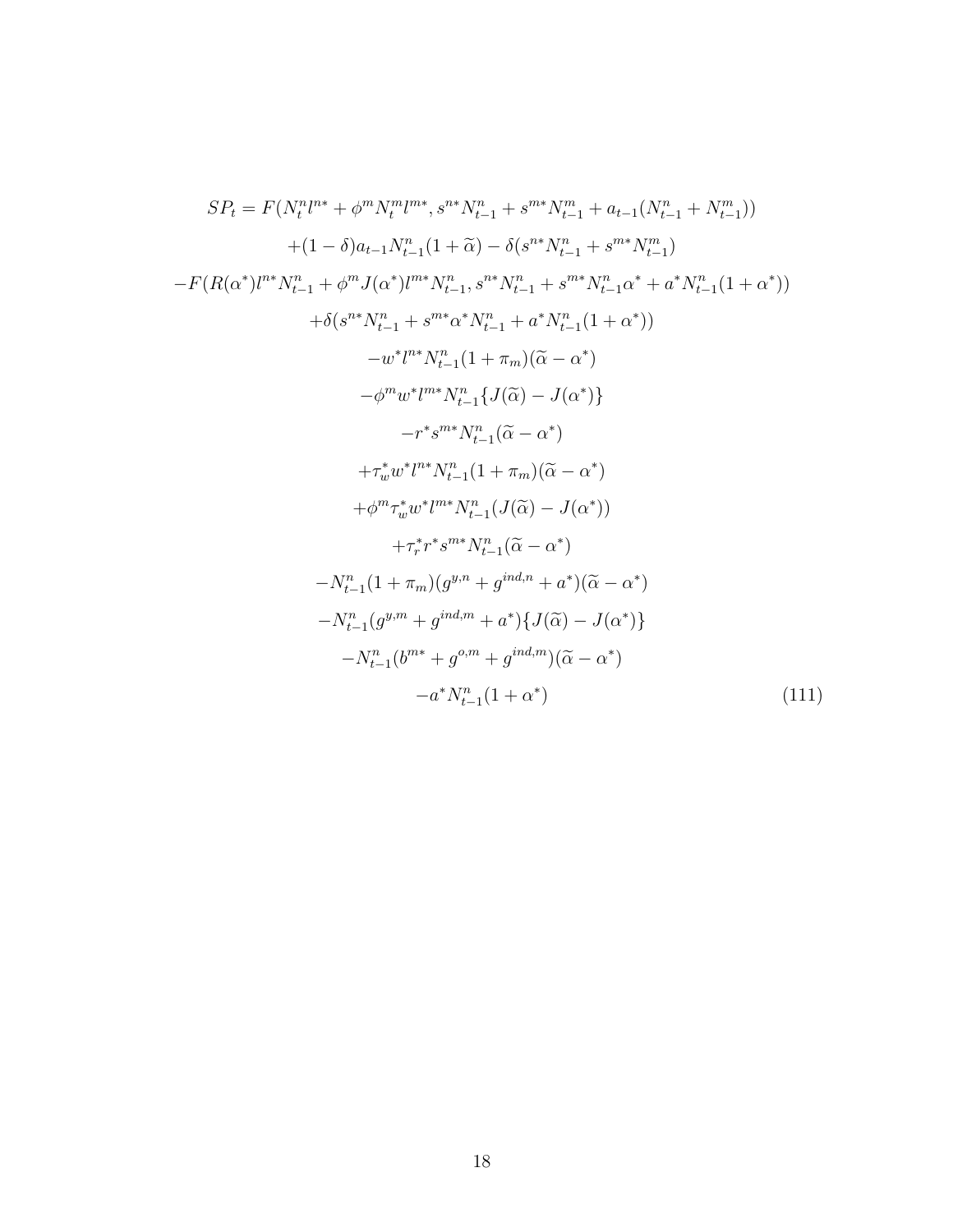Combining 4th line and 14th line, we have

$$
SP_{t} = F(N_{t}^{n}l^{n*} + \phi^{m}N_{t}^{m}l^{m*}, s^{n*}N_{t-1}^{n} + s^{m*}N_{t-1}^{m} + a_{t-1}(N_{t-1}^{n} + N_{t-1}^{m}))
$$
  
+  $(1 - \delta)a_{t-1}N_{t-1}^{n}(1 + \tilde{\alpha}) - \delta(s^{n*}N_{t-1}^{n} + s^{m*}N_{t-1}^{m})$   
-  $F(R(\alpha^{*})l^{n*}N_{t-1}^{n} + \phi^{m}J(\alpha^{*})l^{m*}N_{t-1}^{n}, s^{n*}N_{t-1}^{n} + s^{m*}N_{t-1}^{n}\alpha^{*} + a^{*}N_{t-1}^{n}(1 + \alpha^{*}))$   
+  $\delta(s^{n*}N_{t-1}^{n} + s^{m*}\alpha^{*}N_{t-1}^{n}) - (1 - \delta)a^{*}N_{t-1}^{n}(1 + \alpha^{*}))$   
-  $w^{*}l^{n*}N_{t-1}^{n}(1 + \pi_{m})(\tilde{\alpha} - \alpha^{*})$   
-  $\phi^{m}w^{*}l^{m*}N_{t-1}^{n}\{J(\tilde{\alpha}) - J(\alpha^{*})\}$   
-  $r^{*}s^{m*}N_{t-1}^{n}(\tilde{\alpha} - \alpha^{*})$   
+  $\tau_{w}^{*}w^{*}l^{n*}N_{t-1}^{n}(1 + \pi_{m})(\tilde{\alpha} - \alpha^{*})$   
+  $\phi^{m}\tau_{w}^{*}w^{*}l^{m*}N_{t-1}^{n}(J(\tilde{\alpha}) - J(\alpha^{*}))$   
+  $\tau_{r}^{*}r^{*}s^{m*}N_{t-1}^{n}(\tilde{\alpha} - \alpha^{*})$   
-  $N_{t-1}^{n}(1 + \pi_{m})(g^{y,n} + g^{ind,n} + a^{*})(\tilde{\alpha} - \alpha^{*})$   
-  $N_{t-1}^{n}(g^{y,m} + g^{ind,n} + a^{*})\{J(\tilde{\alpha}) - J(\alpha^{*})\}$   
-  $N_{t-1}^{n}(b^{m*} + g^{o,m} + g^{ind,m})(\tilde{\alpha} - \alpha^{*})$ 

Note that  $-(1-\delta)a^*N_{t-1}^n(1+\alpha^*) = -(1-\delta)a^*N_{t-1}^n(1+\widetilde{\alpha}+\alpha^*-\widetilde{\alpha}) = -(1-\delta)a^*N_{t-1}^n(1+\alpha^*)$  $\tilde{\alpha}$  +  $(1 - \delta)N_{t-1}^n(\tilde{\alpha} - \alpha^*)$ . Also note that  $\delta s^{n*}N_{t-1}^n$  is canceled out from the second and fourth lines. Also note that in the second line  $N_{t-1}^m = N_{t-1}^n (\alpha^* + \tilde{\alpha} - \alpha^*)$ . Thus,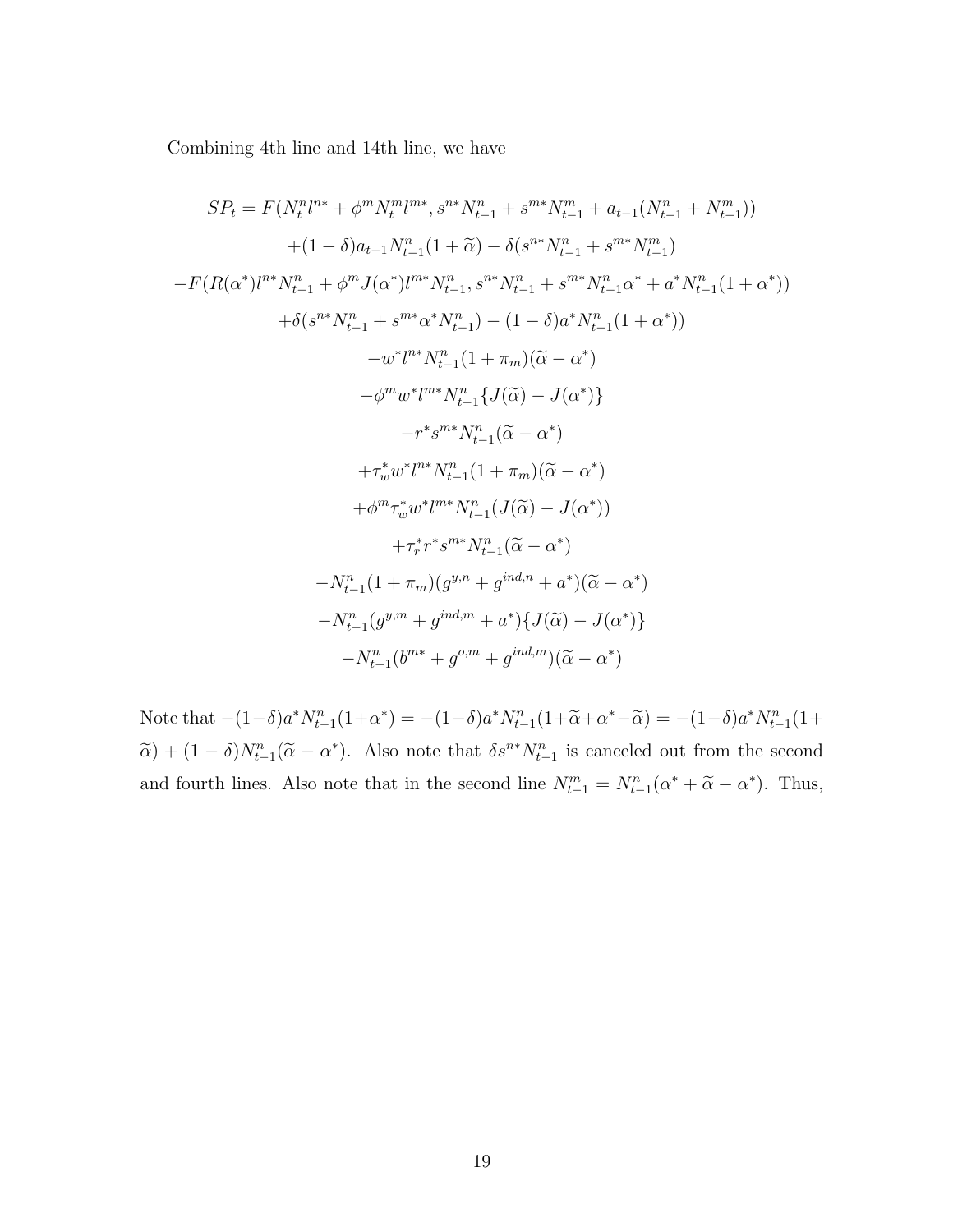$\delta s^{m*} N_{t-1}^n \alpha^*$  is canceled out from the second and fourth line. Thus, we have

$$
SP_{t} = F(N_{t}^{n}l^{n*} + \phi^{m}N_{t}^{m}l^{m*}, s^{n*}N_{t-1}^{n} + s^{m*}N_{t-1}^{m} + a_{t-1}(N_{t-1}^{n} + N_{t-1}^{m}))
$$
  
+ 
$$
(1 - \delta)a_{t-1}N_{t-1}^{n}(1 + \tilde{\alpha})
$$
  
- 
$$
F(R(\alpha^{*})l^{n*}N_{t-1}^{n} + \phi^{m}J(\alpha^{*})l^{m*}N_{t-1}^{n}, s^{n*}N_{t-1}^{n} + s^{m*}N_{t-1}^{n}\alpha^{*} + a^{*}(N_{t-1}^{n} + N_{t-1}^{n}\alpha^{*}))
$$
  
- 
$$
(1 - \delta)a^{*}N_{t-1}^{n}(1 + \tilde{\alpha}) + (1 - \delta)a^{*}N_{t-1}^{n}(\tilde{\alpha} - \alpha^{*})
$$
  
- 
$$
\delta s^{m*}N_{t-1}^{n}(\tilde{\alpha} - \alpha^{*})
$$
  
- 
$$
w^{*}l^{n*}N_{t-1}^{n}(1 + \pi_{m})(\tilde{\alpha} - \alpha^{*})
$$
  
- 
$$
\phi^{m}w^{*}l^{m*}N_{t-1}^{n}\{J(\tilde{\alpha}) - J(\alpha^{*})\}
$$
  
- 
$$
r^{*}s^{m*}N_{t-1}^{n}(\tilde{\alpha} - \alpha^{*})
$$
  
+ 
$$
\tau_{w}^{*}w^{*}l^{m*}N_{t-1}^{n}(1 + \pi_{m})(\tilde{\alpha} - \alpha^{*})
$$
  
+ 
$$
\phi^{m}\tau_{w}^{*}w^{*}l^{m*}N_{t-1}^{n}(J(\tilde{\alpha}) - J(\alpha^{*}))
$$
  
+ 
$$
\tau_{r}^{*}r^{*}s^{m*}N_{t-1}^{n}(\tilde{\alpha} - \alpha^{*})
$$
  
- 
$$
N_{t-1}^{n}(1 + \pi_{m})(g^{y,n} + g^{ind,n} + a^{*})(\tilde{\alpha} - \alpha^{*})
$$
  
- 
$$
N_{t-1}^{n}(g^{y,m} + g^{ind,m} + a^{*})\{J(\tilde{\alpha}) - J(\alpha^{*})\}
$$
<

We subtract and add  $F(N_t^n l^{n*} + \phi^m N_t^m l^{m*}, s^{n*} N_{t-1}^n + s^{m*} N_{t-1}^m + a^* (N_{t-1}^n + N_{t-1}^m))$  and  $s^{m*}N_{t-1}^n(\tilde{\alpha}-\alpha^*)$  from and to  $SP_t$ . We also combine  $s^{m*}N_{t-1}^n(\tilde{\alpha}-\alpha^*)$ ,  $r^*s^{m*}N_{t-1}^n(\tilde{\alpha}-\alpha^*)$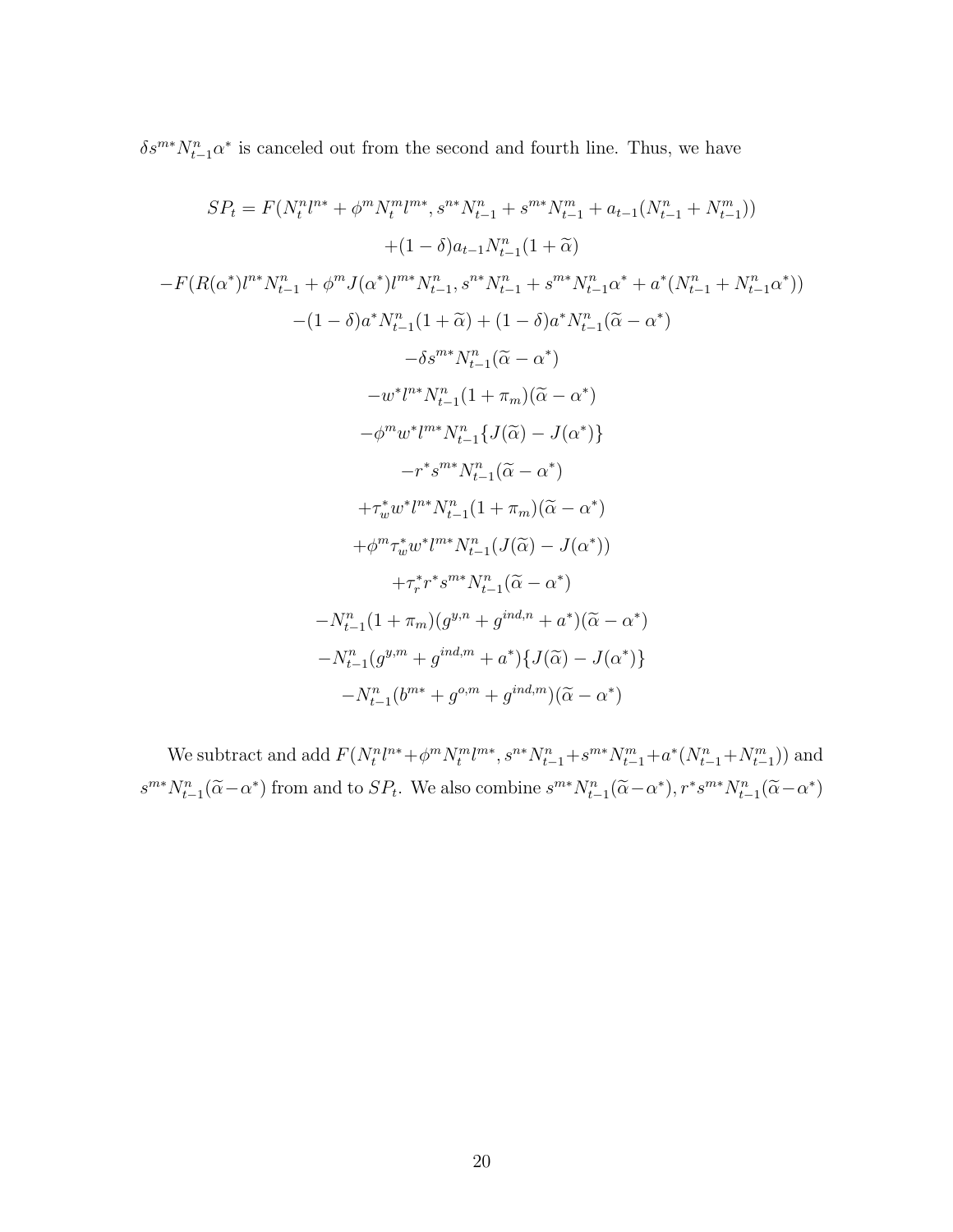and  $\tau_r^* s^{m*} N_{t-1}^n (\tilde{\alpha} - \alpha^*)$ . Then,  $SP_t$  becomes as follows

$$
SP_{t} = F(N_{t}^{n}l^{n*} + \phi^{m}N_{t}^{m}l^{m*}, s^{n*}N_{t-1}^{n} + s^{m*}N_{t-1}^{m} + a_{t-1}(N_{t-1}^{n} + N_{t-1}^{m}))
$$
  
\n
$$
- F(N_{t}^{n}l^{n*} + \phi^{m}N_{t}^{m}l^{m*}, s^{n*}N_{t-1}^{n} + s^{m*}N_{t-1}^{m} + a^{*}(N_{t-1}^{n} + N_{t-1}^{m}))
$$
  
\n
$$
+ (1 - \delta)a_{t-1}N_{t-1}^{n} (1 + \tilde{\alpha}) - (1 - \delta)a^{*}N_{t-1}^{n} (1 + \tilde{\alpha})
$$
  
\n
$$
+ F(N_{t}^{n}l^{n*} + \phi^{m}N_{t}^{m}l^{m*}, s^{n*}N_{t-1}^{n} + s^{m*}N_{t-1}^{m} + a^{*}(N_{t-1}^{n} + N_{t-1}^{m}))
$$
  
\n
$$
- F(N_{t}^{n}R(\alpha^{*})l^{n*} + \phi^{m}N_{t}^{n}J(\alpha^{*})l^{m*}, s^{n*}N_{t}^{n} + s^{m*}N_{t}^{n}\alpha^{*} + a^{*}(N_{t-1}^{n} + \alpha^{*}N_{t-1}^{n}))
$$
  
\n
$$
+ (1 - \delta)a^{*}N_{t-1}^{n} (\tilde{\alpha} - \alpha^{*}) + (1 - \delta)s^{m*}N_{t-1}^{n} (\tilde{\alpha} - \alpha^{*})
$$
  
\n
$$
- (1 - \tau_{w}^{*})w^{*}l^{n*}N_{t}^{n} (1 + \pi_{m})(\tilde{\alpha} - \alpha^{*})
$$
  
\n
$$
- (1 - \tau_{w}^{*})\phi^{m}w^{*}l^{m*}N_{t}^{n} \{ J(\tilde{\alpha}) - J(\alpha^{*}) \}
$$
  
\n
$$
- N_{t}^{n} (1 + \pi_{m})(g^{y,n} + g^{ind,n} + a^{*})(\tilde{\alpha} - \alpha^{*})
$$
  
\n
$$
- N_{t}^{n} (g^{y,m} + g^{ind,m} + a^{*})
$$

Note that  $N_t^n = N_{t-1}^n R(\tilde{\alpha})$  and  $N_t^m = N_{t-1}^n J(\tilde{\alpha})$ . Then, the first three lines of (112)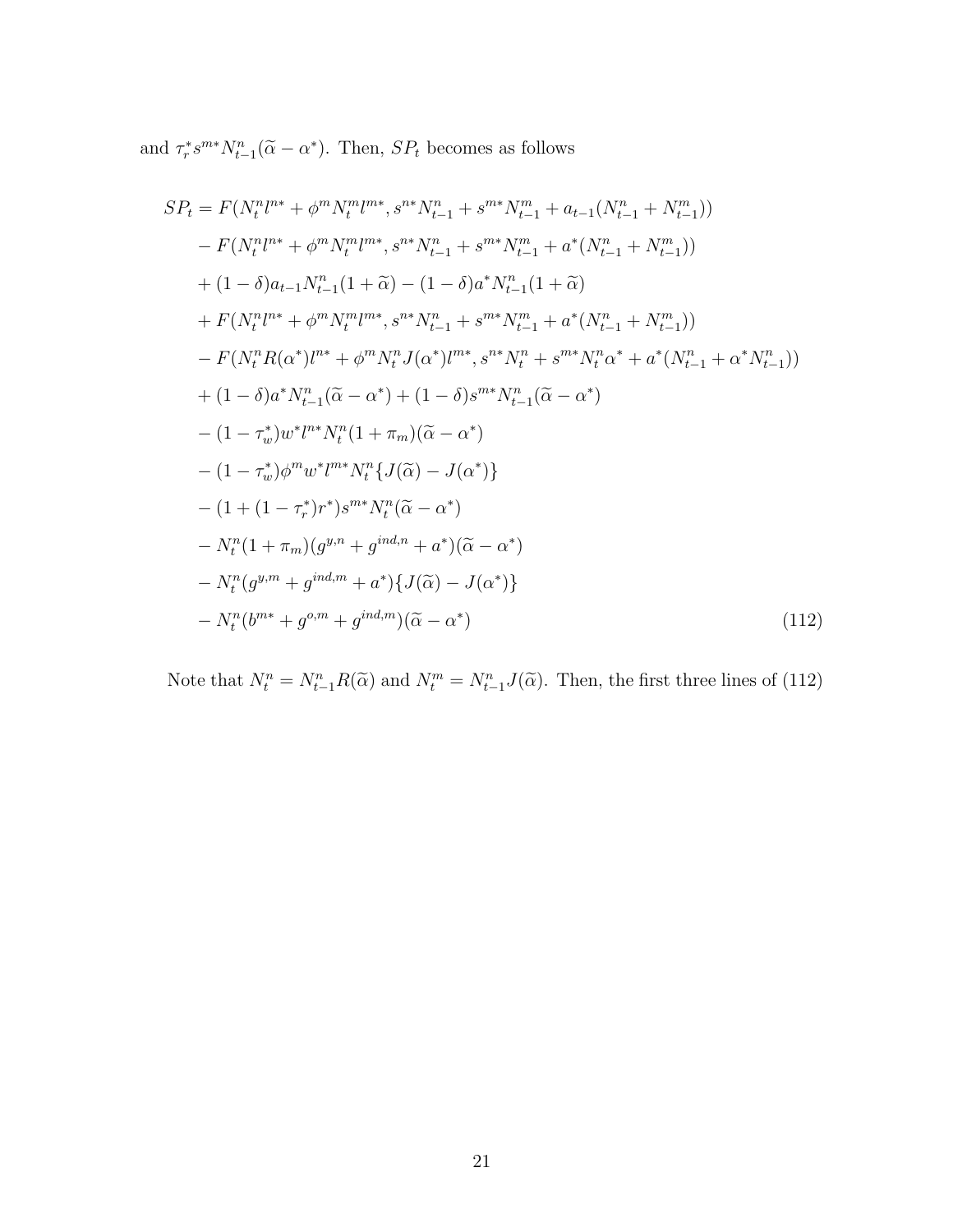can be re-written as follows:

$$
F(N_t^n l^{n*} + \phi^m N_t^m l^{m*}, s^{n*} N_{t-1}^n + s^{m*} N_{t-1}^m + a_{t-1}(N_{t-1}^n + N_{t-1}^m))
$$
  
\n
$$
- F(N_t^n l^{n*} + \phi^m N_t^m l^{m*}, s^{n*} N_{t-1}^n + s^{m*} N_{t-1}^m + a^* (N_{t-1}^n + N_{t-1}^m))
$$
  
\n
$$
+ (1 - \delta)a_{t-1} N_{t-1}^n (1 + \tilde{\alpha}) - (1 - \delta)a^* N_{t-1}^n (1 + \tilde{\alpha})
$$
  
\n
$$
= F(N_{t-1}^n R(\tilde{\alpha}) l^{n*} + \phi^m N_{t-1}^n J(\tilde{\alpha}) l^{m*}, s^{n*} N_{t-1}^n + s^{m*} \tilde{\alpha} N_{t-1}^n + a_{t-1}(N_{t-1}^n + \tilde{\alpha} N_{t-1}^n))
$$
  
\n
$$
- F(N_{t-1}^n R(\tilde{\alpha}) l^{n*} + \phi^m N_{t-1}^n J(\tilde{\alpha}) l^{m*}, s^{n*} N_{t-1}^n + s^{m*} \tilde{\alpha} N_{t-1}^n + a^* (N_{t-1}^n + \tilde{\alpha} N_{t-1}^n))
$$
  
\n
$$
+ (1 - \delta)a_{t-1} N_{t-1}^n (1 + \tilde{\alpha}) - (1 - \delta)a^* N_{t-1}^n (1 + \tilde{\alpha})
$$
  
\n
$$
= N_{t-1}^n \{ F(R(\tilde{\alpha}) l^{n*} + \phi^m J(\tilde{\alpha}) l^{m*}, s^{n*} + s^{m*} \tilde{\alpha} + a_{t-1}(1 + \tilde{\alpha}))
$$
  
\n
$$
- F(R(\tilde{\alpha}) l^{n*} + \phi^m J(\tilde{\alpha}) l^{m*}, s^{n*} + s^{m*} \tilde{\alpha} + a^* (1 + \tilde{\alpha}))
$$
  
\n
$$
+ (1 - \delta)a_{t-1}(1 + \tilde{\alpha}) - (1 - \delta)a^*(1 + \tilde{\alpha})\}
$$
  
\n

The fourth line and the fifth line of  $(112)$ can be transformed as follows

$$
F(N_{t-1}^{n}R(\tilde{\alpha})l^{n*} + \phi^{m}N_{t-1}^{n}J(\tilde{\alpha})l^{m*}, s^{n*}N_{t-1}^{n} + s^{m*}N_{t-1}^{n}\tilde{\alpha} + a^{*}(N_{t-1}^{n} + N_{t-1}^{n}\tilde{\alpha}))
$$
  
\n
$$
- F(N_{t-1}^{n}R(\alpha^{*})l^{n*} + \phi^{m}N_{t}^{n}J(\alpha^{*})l^{m*}, s^{n*}N_{t-1}^{n} + s^{m*}N_{t-1}^{n}\alpha^{*} + a^{*}(N_{t-1}^{n} + \alpha^{*}N_{t-1}^{n}))
$$
  
\n
$$
= N_{t-1}^{n} \{F(R(\tilde{\alpha})l^{n*} + \phi^{m}J(\tilde{\alpha})l^{m*}, s^{n*} + s^{m*}\tilde{\alpha} + a^{*}(1 + \tilde{\alpha}))
$$
  
\n
$$
- F(R(\alpha^{*})l^{n*} + \phi^{m}J(\alpha^{*})l^{m*}, s^{n*} + s^{m*}\alpha^{*} + a^{*}(1 + \alpha^{*}))
$$
  
\n
$$
= N_{t-1}^{n} \int_{\alpha^{*}}^{\tilde{\alpha}} [F_{L}(R(z)l^{n*} + \phi^{m}J(z)l^{m*}, s^{n*} + s^{m*}z + a^{*}(1 + z))(R'(z)l^{n*} + \phi^{m}J'(z)l^{m*})
$$
  
\n
$$
+ F_{K}(R(z)l^{n*} + \phi^{m}J(z)l^{m*}, s^{n*} + s^{m*}z + a^{*}(1 + z))(s^{m*} + a^{*})]dz
$$
\n(114)

. Then,  $\mathcal{S}P_{t}$  becomes as follows: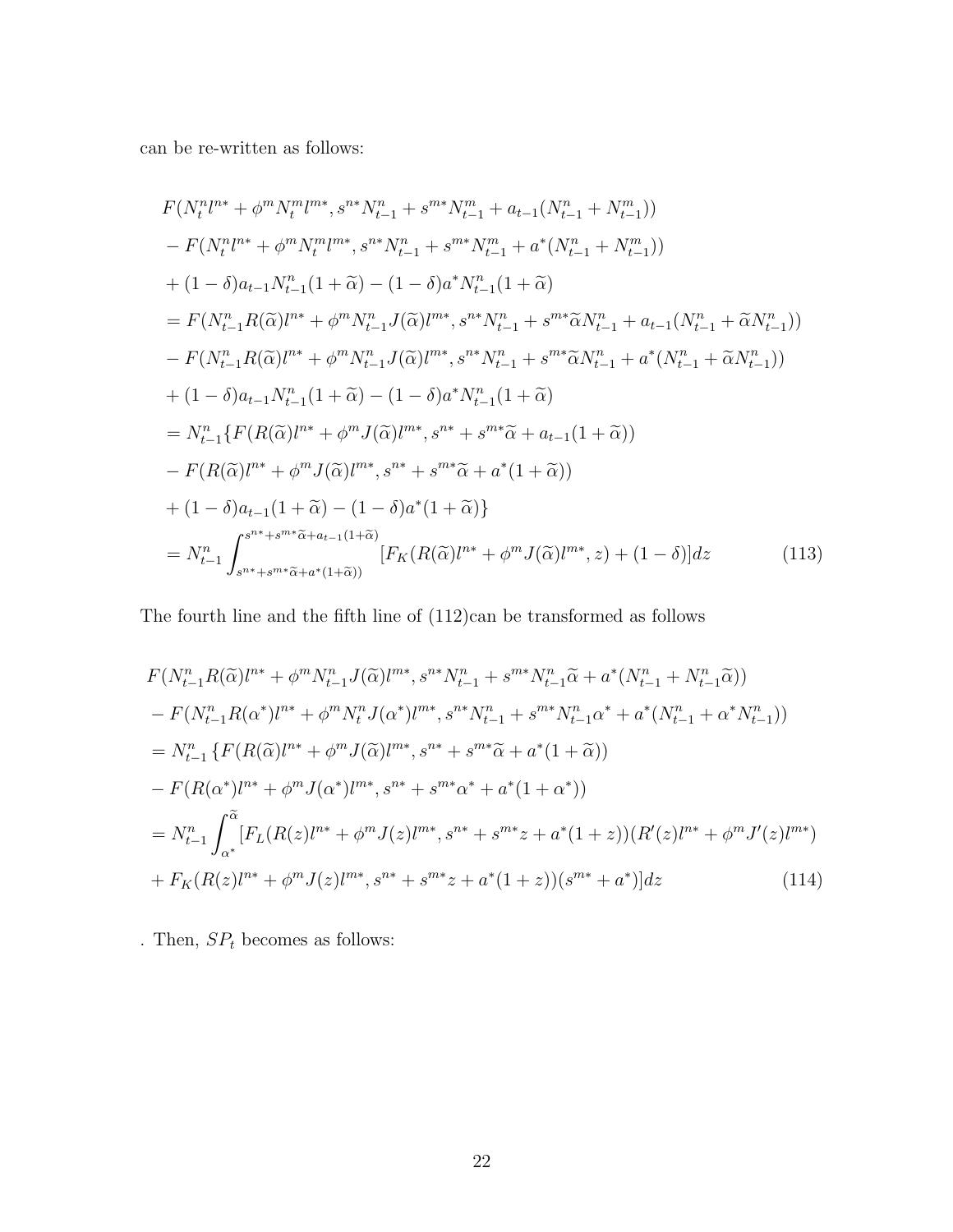$$
SP_{t} = N_{t-1}^{n} \int_{s^{n+}+s^{m+}\tilde{\alpha}+a_{t-1}(1+\tilde{\alpha})}^{s^{n+}+s^{m+}\tilde{\alpha}+a_{t-1}(1+\tilde{\alpha})} [F_{K}(R(\tilde{\alpha})l^{n*} + \phi^{m}J(\tilde{\alpha})l^{m*}, z) + (1 - \delta)]dz + N_{t-1}^{n} \int_{\alpha^{*}}^{\tilde{\alpha}} [F_{L}(R(z)l^{n*} + \phi^{m}J(z)l^{m*}, s^{n*} + s^{m*}z + a^{*}(1+z))(R'(z)l^{n*} + \phi^{m}J'(z)l^{m*}) + F_{K}(R(z)l^{n*} + \phi^{m}J(z)l^{m*}, s^{n*} + s^{m*}z + a^{*}(1+z))(s^{m*} + a^{*})]dz + (1 - \delta)N_{t-1}^{n} (a^{*} + s^{m*})(\tilde{\alpha} - \alpha^{*}) - (1 - \tau_{w}^{*})w^{*}l^{n*}N_{t}^{n} (1 + \pi_{m})(\tilde{\alpha} - \alpha^{*}) - (1 - \tau_{w}^{*})\phi^{m}w^{*}l^{m*}N_{t}^{n} \{J(\tilde{\alpha}) - J(\alpha^{*})\} - (1 + (1 - \tau_{r}^{*})r^{*})s^{m*}N_{t}^{n} (\tilde{\alpha} - \alpha^{*}) - N_{t}^{n} (1 + \pi_{m})(g^{n,n} + g^{ind,n})(\tilde{\alpha} - \alpha^{*}) - N_{t}^{n} (g^{n,m} + g^{ind,m}) \{J(\tilde{\alpha}) - J(\alpha^{*})\} - N_{t}^{n} (b^{m*} + g^{o,m} + g^{ind,m})(\tilde{\alpha} - \alpha^{*})
$$
\n(115)

Let  $c^{o,m*}$  be the consumption of old immigrants at the initial steady state. From the individual budget constraint,  $c^{o,m*} = b^m + (1 + (1 - \tau_r^*)r^*)s^{m*}$ . Thus,  $SP_t$  becomes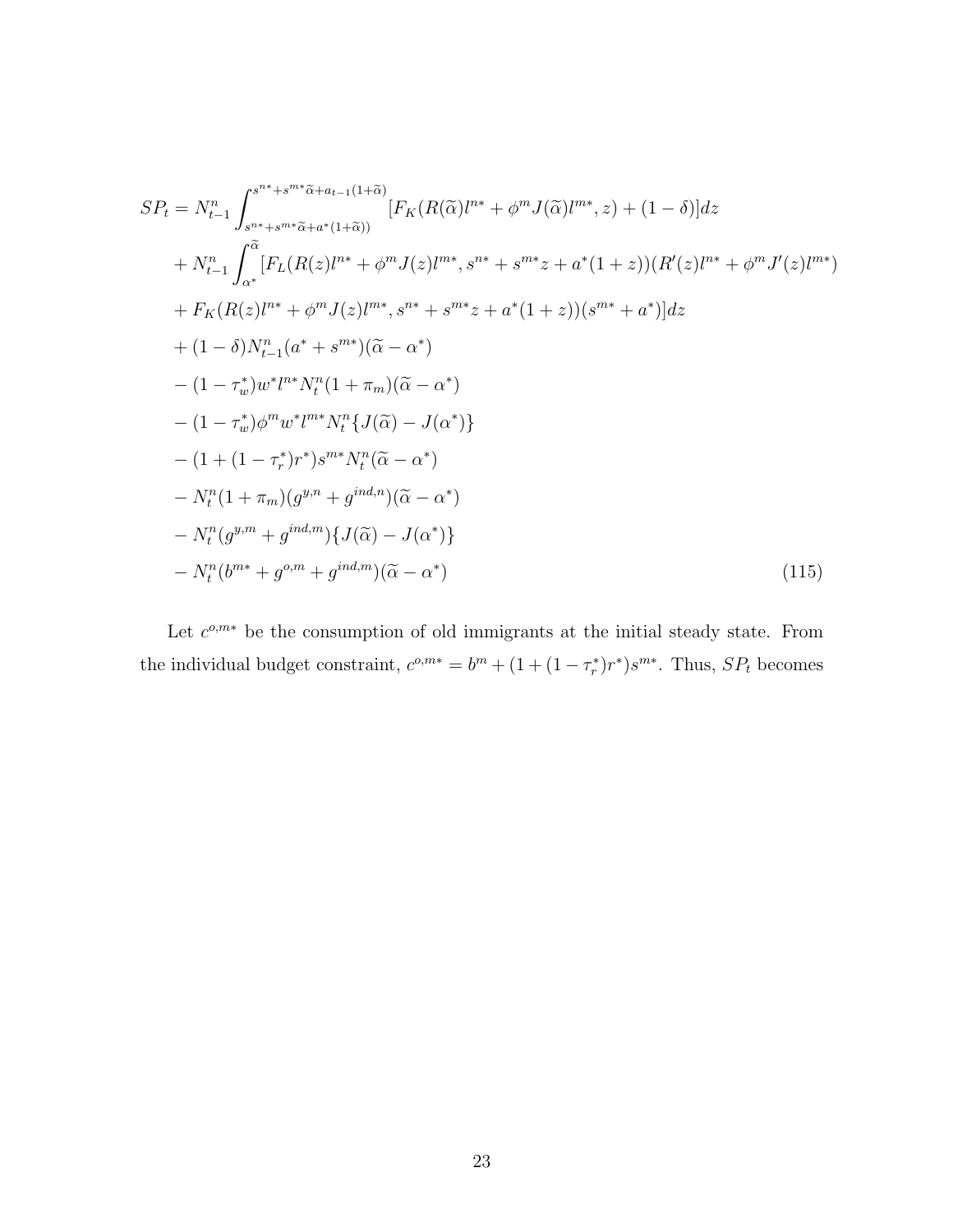$$
SP_{t} = N_{t-1}^{n} \int_{s^{n+}+s^{m+}\tilde{\alpha}+a_{t-1}(1+\tilde{\alpha})}^{s^{n+}+s^{m+}\tilde{\alpha}+a_{t-1}(1+\tilde{\alpha})} [F_{K}(R(\tilde{\alpha})l^{n*} + \phi^{m}J(\tilde{\alpha})l^{m*}, z) + (1 - \delta)]dz + N_{t-1}^{n} \int_{\alpha^{*}}^{\tilde{\alpha}} [\tilde{F}_{L} \times (R'(z)l^{n*} + \phi^{m}J'(z)l^{m*}) + \tilde{F}_{K} \times (s^{m*} + a^{*})]dz + (1 - \delta)N_{t-1}^{n}a^{*}(\tilde{\alpha} - \alpha^{*}) (1 - \delta)s^{m*}N_{t-1}^{n}(\tilde{\alpha} - \alpha^{*}) - (1 - \tau_{w}^{*})w^{*}l^{m*}N_{t-1}^{n}(1 + \pi_{m})(\tilde{\alpha} - \alpha^{*}) - (1 - \tau_{w}^{*})\phi^{m}w^{*}l^{m*}N_{t-1}^{n}\{J(\tilde{\alpha}) - J(\alpha^{*})\} - (1 + (1 - \tau_{r}^{*})r^{*})s^{m*}N_{t-1}^{n}(\tilde{\alpha} - \alpha^{*}) - N_{t-1}^{n}(1 + \pi_{m})(g^{y,n} + g^{ind,n} + a^{*})(\tilde{\alpha} - \alpha^{*}) - N_{t-1}^{n}(g^{y,m} + g^{ind,m} + a^{*})\{J(\tilde{\alpha}) - J(\alpha^{*})\} - N_{t-1}^{n}(c^{o,m*} + g^{o,m} + g^{ind,m})(\tilde{\alpha} - \alpha^{*}) \text{where } \tilde{F}_{L} = F_{L}(R(z)l^{n*} + \phi^{m}J(z)l^{m*}, s^{n*} + s^{m*}z + a^{*}(1 + z)) \tilde{F}_{K} = F_{K}(R(z)l^{n*} + \phi^{m}J(z)l^{m*}, s^{n*} + s^{m*}z + a^{*}(1 + z))
$$

From fourth line to twelfth line, we can rearrange as follows:

$$
N_{t-1}^{n} \int_{\alpha^{*}}^{\widetilde{\alpha}} \{ (1 - \delta)(s^{m*} + a^{*})
$$
  
\n
$$
- R'(\alpha)(1 - \tau_{w}^{*}) w^{*} l^{n*} - (1 - \tau_{w}^{*}) \phi^{m} w^{*} l^{m*} J'(z)
$$
  
\n
$$
- R'(\alpha)(g^{y,n} + g^{ind,n} + a^{*})
$$
  
\n
$$
- (g^{y,m} + g^{ind,m} + a^{*}) J'(z)
$$
  
\n
$$
- (c^{o,m*} + g^{o,m} + g^{ind,m}) \} dz
$$
\n(117)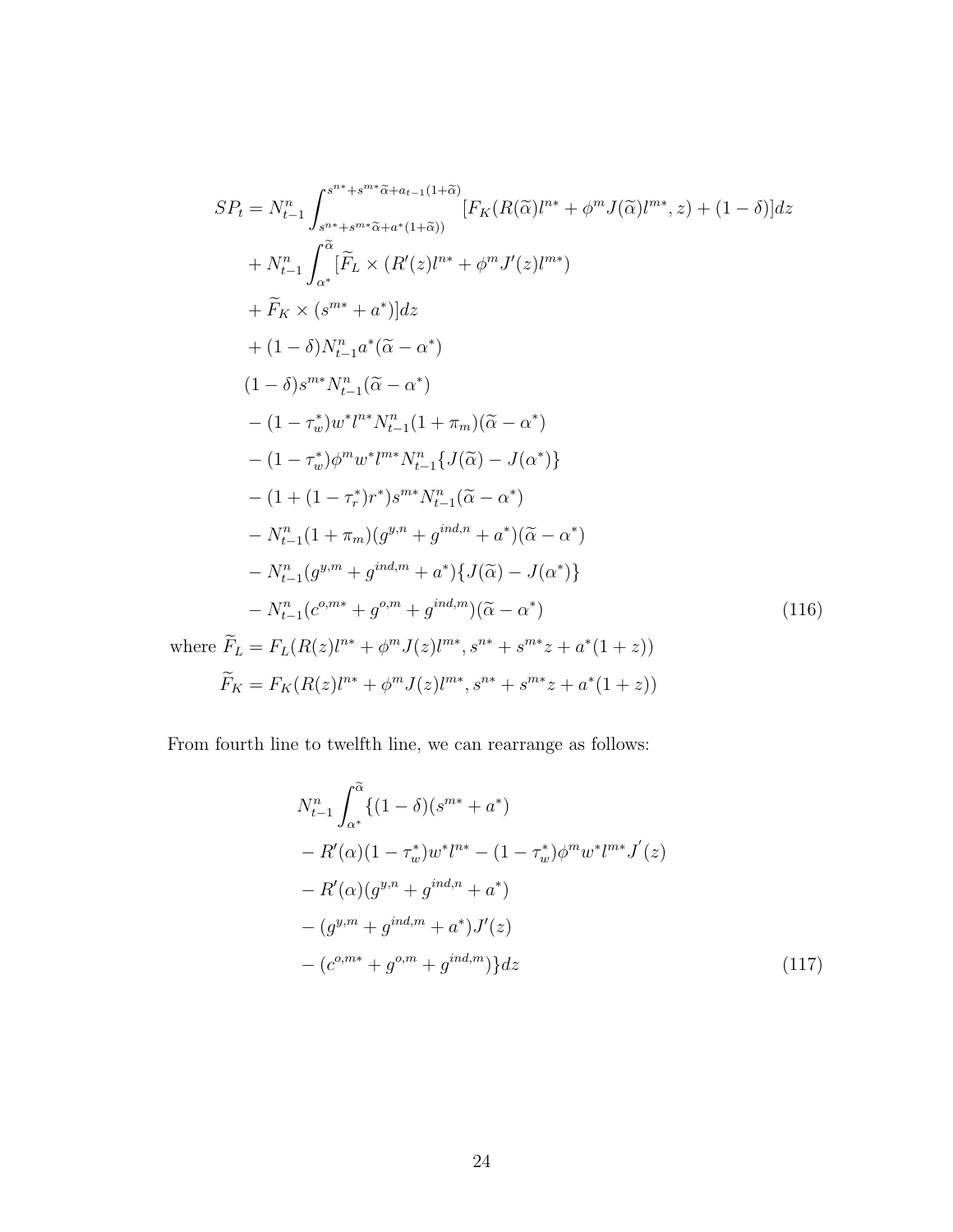Thus,  $SP_t$  becomes as follows:

$$
SP_{t} = N_{t-1}^{n} \int_{s^{n^{*}}+s^{m^{*}}\tilde{\alpha}+a_{t-1}(1+\tilde{\alpha})}^{s^{n^{*}}+s^{m^{*}}\tilde{\alpha}+a_{t-1}(1+\tilde{\alpha})} [F_{K}(R(\tilde{\alpha})l^{n^{*}}+\phi^{m}J(\tilde{\alpha})l^{m^{*}},z) + (1-\delta)]dz + N_{t-1}^{n} \int_{\alpha^{*}}^{\tilde{\alpha}} \{\tilde{F}_{L} \times (R'(z)l^{n^{*}}+\phi^{m}J'(z)l^{m^{*}}) + (\tilde{F}_{K} \times (s^{m^{*}}+a^{*}) - R'(\alpha)(1-\tau_{w}^{*})w^{*}l^{n^{*}} - (1-\tau_{w}^{*})\phi^{m}w^{*}l^{m^{*}}J'(z) - R'(\alpha)(g^{y,n}+g^{ind,n}+a^{*}) - (g^{y,m}+g^{ind,m}+a^{*})J'(z) - (c^{o,m^{*}}+g^{o,m}+g^{ind,m})\}dz
$$
\n(118)

Note that  $(1 - \tau_w^*) w^* l^{n*}$  is the after-tax income of the native when the native is young at the initial steady state. From the individual budget constraint, this is equal to  $c^{y,n*} + s^{n*}$ . Similarly,  $(1 - \tau_w^*) \phi^m w^* l^{m*} = c^{y,m*} + s^{m*}$ . Therefore, we have

$$
SP_{t} = N_{t-1}^{n} \int_{s^{n^{*}}+s^{m^{*}}\tilde{\alpha}+a_{t-1}(1+\tilde{\alpha})}^{s^{n^{*}}+s^{m^{*}}\tilde{\alpha}+a_{t-1}(1+\tilde{\alpha})} [F_{K}(R(\tilde{\alpha})l^{n^{*}}+\phi^{m}J(\tilde{\alpha})l^{m^{*}},z) + (1-\delta)]dz + N_{t-1}^{n} \int_{\alpha^{*}}^{\tilde{\alpha}} \{R'(z)[\tilde{F}_{L}l^{n^{*}}-(c^{y,n^{*}}+s^{n^{*}}+g^{y,n}+g^{ind,n}+a^{*})] + R'(z)z[\tilde{F}_{L}\phi^{m}l^{m^{*}}-(c^{y,m^{*}}+s^{m^{*}}+g^{y,m}+g^{ind,m}+a^{*})] + R(z)[\tilde{F}_{L}\phi^{m}l^{m^{*}}-(c^{y,m^{*}}+s^{m^{*}}+g^{y,m}+g^{ind,m}+a^{*})] + (\tilde{F}_{K}+1-\delta)(s^{m^{*}}+a^{*})-(c^{o,m^{*}}+g^{o,m}+g^{ind,m})\}dz
$$
(120)

where 
$$
\widetilde{F}_L = F_L(R(z)l^{n*} + \phi^m J(z)l^{m*}, s^{n*} + s^{m*}z + a^*(1+z))
$$
  
\n $\widetilde{F}_K = F_K(R(z)l^{n*} + \phi^m J(z)l^{m*}, s^{n*} + s^{m*}z + a^*(1+z))$ 

Note that  $J(z) = R(z)z$  and  $J'(z) = R(z) + R'(z)z$ . In the above equation, the first line is the effect of increasing the government savings. The second line is the MPL condition for the native. The third line is the MPL condition for immigrants. The fourth and firth lines measure the intra-redistributional effect.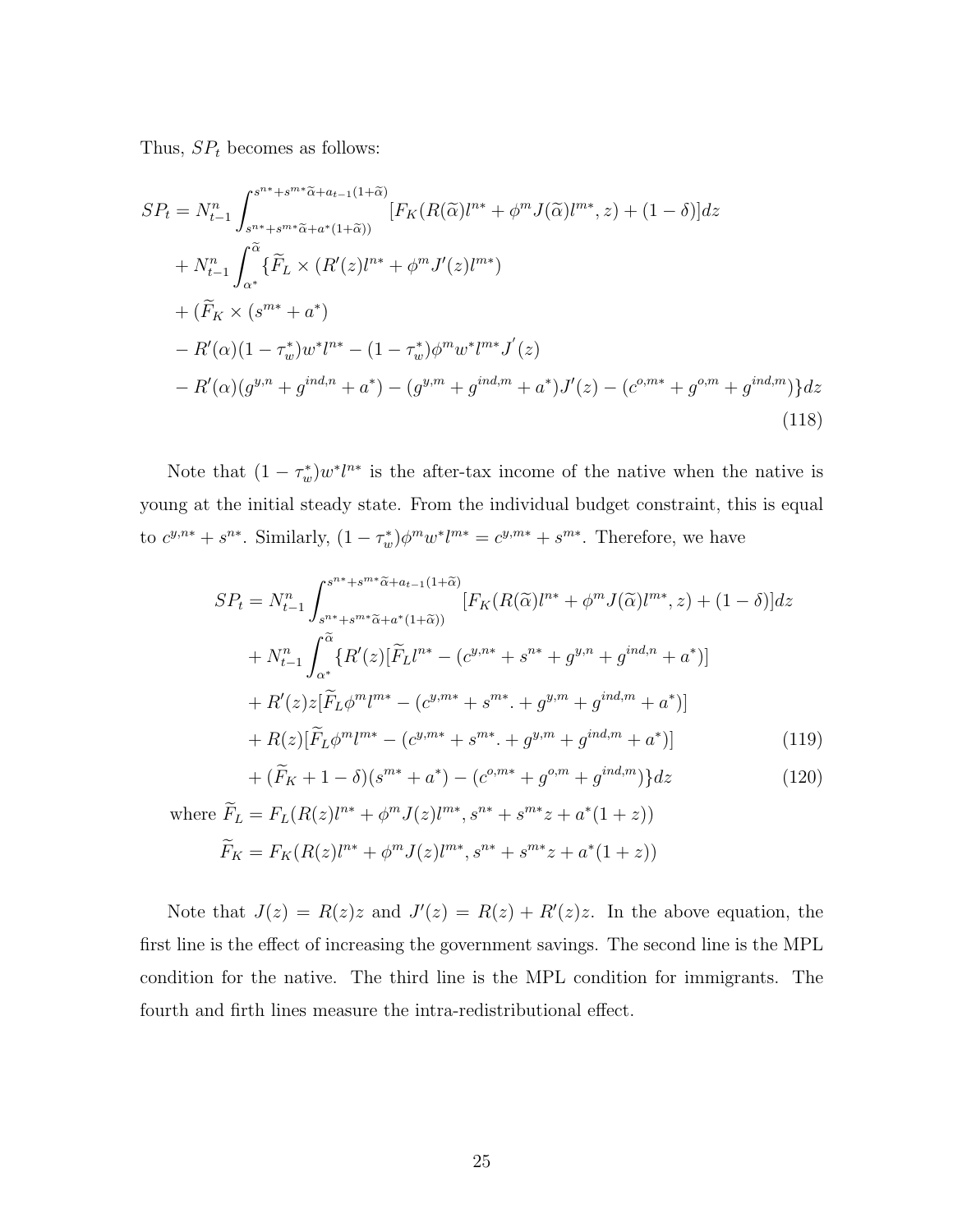## Appendix B5

Now, to see the correctness of the above equation, check what will happen to (??) when natives and immigrants have the same productivities and the same preferences. First, note that  $l^n = l^m$  and  $g^{y,n} = g^{y,m}, s^{n*} = s^{m*}$  and  $\phi^m = 1$  when natives and immigrants have the same preferences and productivities Thus, we have

$$
SP_{t} = N_{t-1}^{n} \int_{(s^{n^{*}}+a_{t-1})(1+\tilde{\alpha})}^{(s^{n^{*}}+a_{t-1})(1+\tilde{\alpha})} [F_{K}(R(\tilde{\alpha})l^{n^{*}}(1+\tilde{\alpha}), z) + (1-\delta)]dz + N_{t-1}^{n} \int_{\alpha^{*}}^{\tilde{\alpha}} R'(z)[\tilde{F}_{L}l^{n^{*}} - (c^{y,n^{*}} + s^{n^{*}} + g^{y,n} + g^{ind,n} + a^{*})]dz + N_{t-1}^{n} \int_{\alpha^{*}}^{\tilde{\alpha}} J'(z)[\tilde{F}_{L}l^{n^{*}} - (c^{y,n^{*}} + s^{n^{*}} + g^{y,n} + g^{ind,n} + a^{*})]J'(z)dz + N_{t-1}^{n} \times (s^{n^{*}} + a^{*}) \int_{\alpha^{*}}^{\tilde{\alpha}} [\tilde{F}_{K} + 1 - \delta]dz - N_{t-1}^{n} \int_{\alpha^{*}}^{\tilde{\alpha}} (c^{o,n^{*}n} + g^{o,n} + g^{ind,n})dz
$$
(121)

where 
$$
\widetilde{F}_L = F_L(R(z)l^{n*} + J(z)l^{n*}, s^{n*} + s^{n*}z + a^*(1+z))
$$
 and  
\n
$$
\widetilde{F}_K = F_K(R(z)l^{n*} + J(z)l^{n*}, s^{n*} + s^{n*}z + a^*(1+z))
$$

The first line of (121) can be transformed as follows:

$$
N_{t-1}^{n} \{ F(R(\tilde{\alpha})l^{n*}(1+\tilde{\alpha}), (s^{n*}+a_{t-1})(1+\tilde{\alpha})) + (1-\delta)(s^{n*}+a_{t-1})(1+\tilde{\alpha})
$$
  
\n
$$
- F(R(\tilde{\alpha})l^{n*}(1+\tilde{\alpha}), (s^{n*}+a^{*})(1+\tilde{\alpha})) - (1-\delta)(s^{n*}+a^{*})(1+\tilde{\alpha}) \}
$$
  
\n
$$
= N_{t-1}^{n} (1+\tilde{\alpha}) \{ \{ F(R(\tilde{\alpha})l^{n*}, (s^{n*}+a_{t-1})) + (1-\delta)(s^{n*}+a_{t-1})
$$
  
\n
$$
- F(R(\tilde{\alpha})l^{n*}, (s^{n*}+a^{*})) - (1-\delta)(s^{n*}+a^{*}) \}
$$
  
\n
$$
= N_{t-1}^{n} (1+\tilde{\alpha}) \int_{s^{n*}+a^{*}}^{s^{n*}+a_{t-1}} [F_K(R(\tilde{\alpha})l^{n*}, z) + (1-\delta)] dz
$$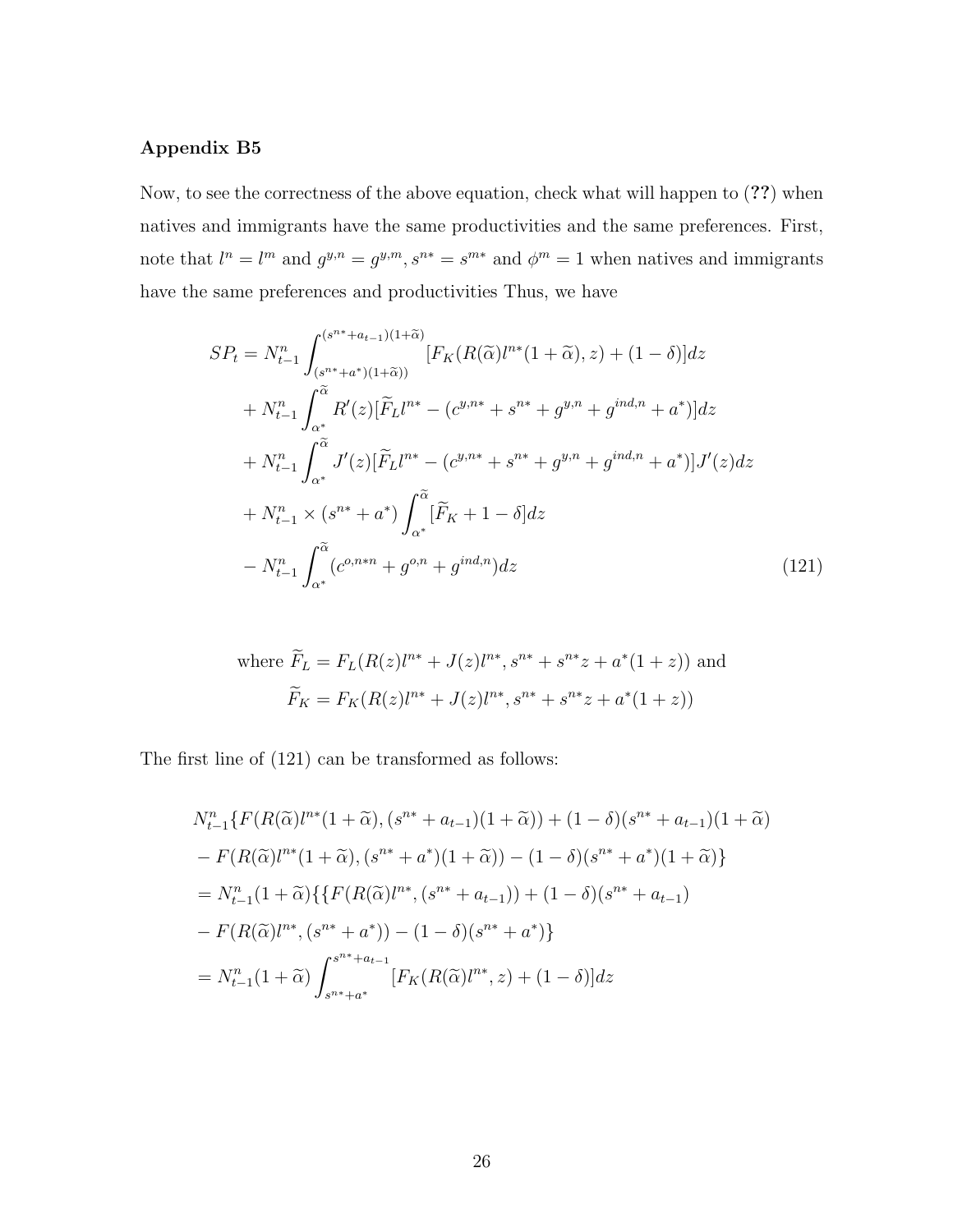Thus,2nd to 4th line of (121) can be transformed as follows:

+ 
$$
N_{t-1}^n F(R(\tilde{\alpha})l^{n*} + J(\tilde{\alpha})l^{n*}, s^{n*} + s^{n*}\tilde{\alpha} + a^*(1 + \tilde{\alpha}))
$$
  
\n-  $N_{t-1}^n F(R(\alpha^*)l^{n*} + J(\alpha^*)l^{n*}, s^{n*} + s^{n*}\alpha^* + a^*(1 + \alpha^*))$   
\n+  $N_{t-1}^n (1 - \delta)(s^{n*} + a^*)(\tilde{\alpha} - \alpha^*)$   
\n-  $(1 + \pi_m)N_{t-1}^n (c^{y,n*} + s^{n*} + a^* + g^y + g^{ind})(\tilde{\alpha} - \alpha^*)$   
\n-  $N_{t-1}^n (c^{y,n*} + s^{n*} + a^* + g^y + g^{ind})(J(\tilde{\alpha}) - J(\alpha^*))$   
\n-  $N_{t-1}^n (c^{o,n*n} + g^{o,n} + g^{ind,n})(\tilde{\alpha} - \alpha^*)$ 

On the other hand, from the resource constraint at the initial steady state we have

$$
F(l^{n^*}R(\alpha^*)(1+\alpha^*)N_0, (s^*+a^*)(1+\alpha^*)N_0 + (1-\delta)(s^{n^*}+a^*)N_0(1+\alpha^*)N_0
$$
  
=  $(c^{y,n^*}+s^{n^*}+a^*+g^y+g^{ind})N_0R(\alpha^*)(1+\alpha^*)$   
+  $(c^{o,n^*}+g^o+g^{ind})(1+\alpha^*)$ 

We divide the above resource constraint by  $N_0(1 + \alpha^*)$  and multiply  $N_{t-1}^n(\tilde{\alpha} - \alpha^*)$ . Then, we have

$$
F(l^{n^*}R(\alpha^*)N_{t-1}^n, (s^* + a^*)N_{t-1}(\tilde{\alpha} - \alpha^*) + (1 - \delta)(s^{n^*} + a^*)N_{t-1}^n(\tilde{\alpha} - \alpha^*)
$$
  
=  $(1 + \alpha^*)R(\alpha^*)(c^{y,n^*} + s^{n^*} + a^* + g^y + g^{ind})(\tilde{\alpha} - \alpha^*)$   
+  $(c^{o,n^*} + g^o + g^{ind})N_{t-1}^n(\tilde{\alpha} - \alpha^*)$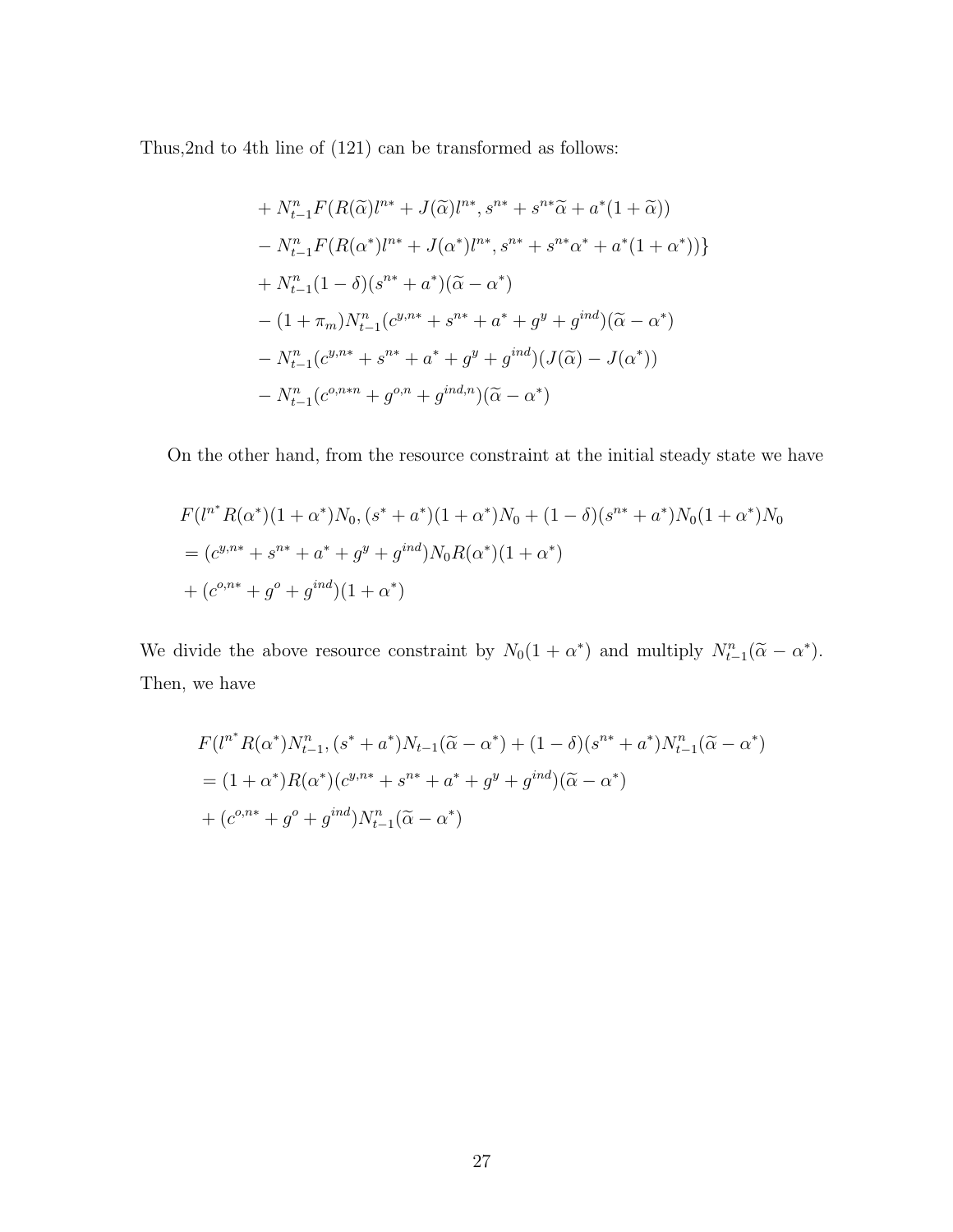Solving for  $-(c^{o,n*} + g^o + g^{ind})N_{t-1}^n(\tilde{\alpha} - \alpha^*)$ , we have

$$
-(c^{o,n*} + g^o + g^{ind})N_{t-1}^n(\tilde{\alpha} - \alpha^*) = -F(l^{n*}R(\alpha^*)N_{t-1}^n, (s^* + a^*)N_{t-1})(\tilde{\alpha} - \alpha^*)
$$
  

$$
- (1 - \delta)(s^{n*} + a^*)N_{t-1}^n(\tilde{\alpha} - \alpha^*)
$$
  

$$
+ (c^{y,n*} + s^{n*} + a^* + g^y + g^{ind})N_{t-1}^nR(\alpha^*)(\tilde{\alpha} - \alpha^*)
$$
  

$$
= -N_{t-1}^n\{F(l^{n*}R(\alpha^*), s^* + a^*)(\tilde{\alpha} - \alpha^*)
$$
  

$$
+ (1 - \delta)(s^{n*} + a^*)(\tilde{\alpha} - \alpha^*)
$$
  

$$
- (c^{y,n*} + s^{n*} + a^* + g^y + g^{ind})R(\alpha^*)(\tilde{\alpha} - \alpha^*)\}
$$

Thus,  $SP<sub>t</sub>$  becomes

$$
SP_{t} = N_{t-1}^{n}(1+\tilde{\alpha}) \int_{s^{n^{*}}+a_{t-1}}^{s^{n^{*}}+a_{t-1}} [F_{K}(R(\tilde{\alpha})l^{n^{*}}, z) + (1-\delta)]dz
$$
  
+  $N_{t-1}^{n} \{ F(R(\tilde{\alpha})l^{n^{*}} + J(\tilde{\alpha})l^{n^{*}}, s^{n^{*}} + s^{n^{*}}\tilde{\alpha} + a^{*}(1+\tilde{\alpha}))$   
-  $F(R(\alpha^{*})l^{n^{*}} + J(\alpha^{*})l^{n^{*}}, s^{n^{*}} + s^{n^{*}}\alpha^{*} + a^{*}(1+\alpha^{*}))$   
-  $F(l^{n^{*}}R(\alpha^{*}), s^{*} + a^{*})(\tilde{\alpha} - \alpha^{*})$   
-  $(1+\pi_{m})(c^{y,n^{*}} + s^{n^{*}} + a^{*} + g^{y} + g^{ind})(\tilde{\alpha} - \alpha^{*})$   
-  $(c^{y,n^{*}} + s^{n^{*}} + a^{*} + g^{y} + g^{ind})(J(\tilde{\alpha}) - J(\alpha^{*}))$   
+  $(c^{y,n^{*}} + s^{n^{*}} + a^{*} + g^{y} + g^{ind})R(\alpha^{*})(\tilde{\alpha} - \alpha^{*})$  (122)

Note that  $(c^{y,n*} + s^{n*} + a^* + g^y + g^{ind})J(\alpha^*)$  and  $(c^{y,n*} + s^{n*} + a^* + g^y + g^{ind})R(\alpha^*)\alpha^*$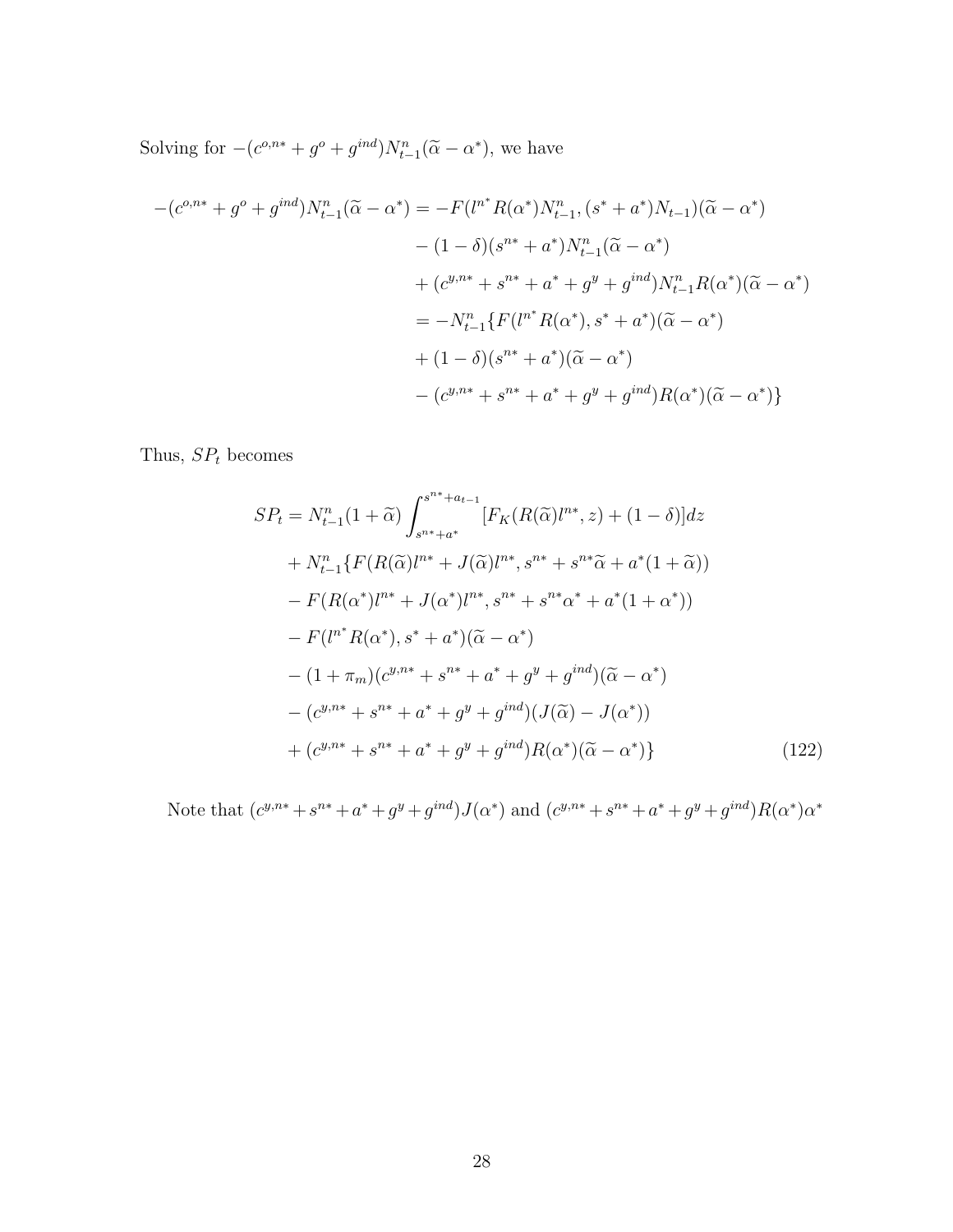are canceled out. Thus,  ${\cal SP}_t$  becomes

$$
SP_{t} = N_{t-1}^{n}(1+\tilde{\alpha}) \int_{s^{n^{*}}+a_{t-1}}^{s^{n^{*}}+a_{t-1}} [F_{K}(R(\tilde{\alpha})l^{n^{*}}, z) + (1-\delta)]dz
$$
  
+  $N_{t-1}^{n} \{ F(R(\tilde{\alpha})l^{n^{*}} + J(\tilde{\alpha})l^{n^{*}}, s^{n^{*}} + s^{n^{*}}\tilde{\alpha} + a^{*}(1+\tilde{\alpha}))$   
-  $F(R(\alpha^{*})l^{n^{*}} + J(\alpha^{*})l^{n^{*}}, s^{n^{*}} + s^{n^{*}}\alpha^{*} + a^{*}(1+\alpha^{*}))$   
-  $F(l^{n^{*}}R(\alpha^{*}), s^{*} + a^{*})(\tilde{\alpha} - \alpha^{*})$   
-  $(1+\pi_{m})(c^{y,n^{*}} + s^{n^{*}} + a^{*} + g^{y} + g^{ind})(\tilde{\alpha} - \alpha^{*})$   
-  $(c^{y,n^{*}} + s^{n^{*}} + a^{*} + g^{y} + g^{ind})J(\tilde{\alpha})$   
+  $(c^{y,n^{*}} + s^{n^{*}} + a^{*} + g^{y} + g^{ind})R(\alpha^{*})\tilde{\alpha}$  (123)

Note that  $-(c^{y,n*} + s^{n*} + a^* + g^y + g^{ind})J(\tilde{\alpha}) + (c^{y,n*} + s^{n*} + a^* + g^y + g^{ind})R(\alpha^*)\tilde{\alpha}$ become equal to

$$
-(c^{y,n*} + s^{n*} + a^* + g^y + g^{ind})(1 + \pi_m)\widetilde{\alpha}(\widetilde{\alpha} - \alpha^*)
$$

Thus,  $SP<sub>t</sub>$  becomes

$$
SP_{t} = N_{t-1}^{n}(1+\tilde{\alpha}) \int_{s^{n^{*}}+a_{t-1}}^{s^{n^{*}}+a_{t-1}} [F_{K}(R(\tilde{\alpha})l^{n^{*}}, z) + (1-\delta)]dz
$$
  
+ 
$$
N_{t-1}^{n} \{ F(R(\tilde{\alpha})l^{n^{*}} + J(\tilde{\alpha})l^{n^{*}}, s^{n^{*}} + s^{n^{*}}\tilde{\alpha} + a^{*}(1+\tilde{\alpha}))
$$
  
- 
$$
F(R(\alpha^{*})l^{n^{*}} + J(\alpha^{*})l^{n^{*}}, s^{n^{*}} + s^{n^{*}}\alpha^{*} + a^{*}(1+\alpha^{*}))
$$
  
- 
$$
F(l^{n^{*}}R(\alpha^{*}), s^{*} + a^{*})(\tilde{\alpha} - \alpha^{*})
$$
  
- 
$$
(1 + \pi_{m})(c^{y,n^{*}} + s^{n^{*}} + a^{*} + g^{y} + g^{ind})(\tilde{\alpha} - \alpha^{*})
$$
  
- 
$$
(c^{y,n^{*}} + s^{n^{*}} + a^{*} + g^{y} + g^{ind})(1 + \pi_{m})\tilde{\alpha}(\tilde{\alpha} - \alpha^{*})
$$
 (124)

The second line of (124) becomes

$$
N_{t-1}^n(1+\widetilde{\alpha})\{F(R(\widetilde{\alpha})l^{n*},s^{n*}+a^*)
$$